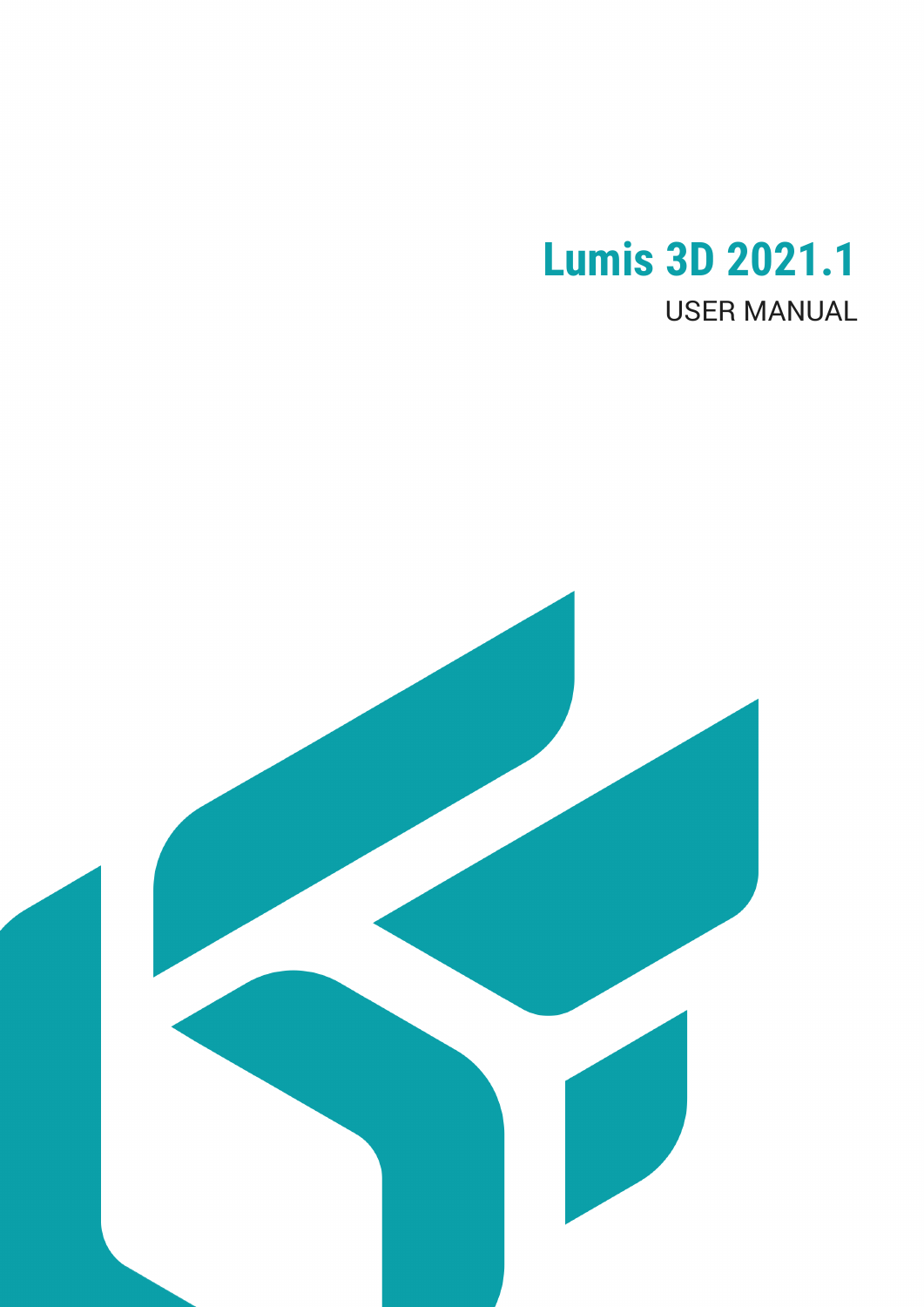## **TABLE OF CONTENTS**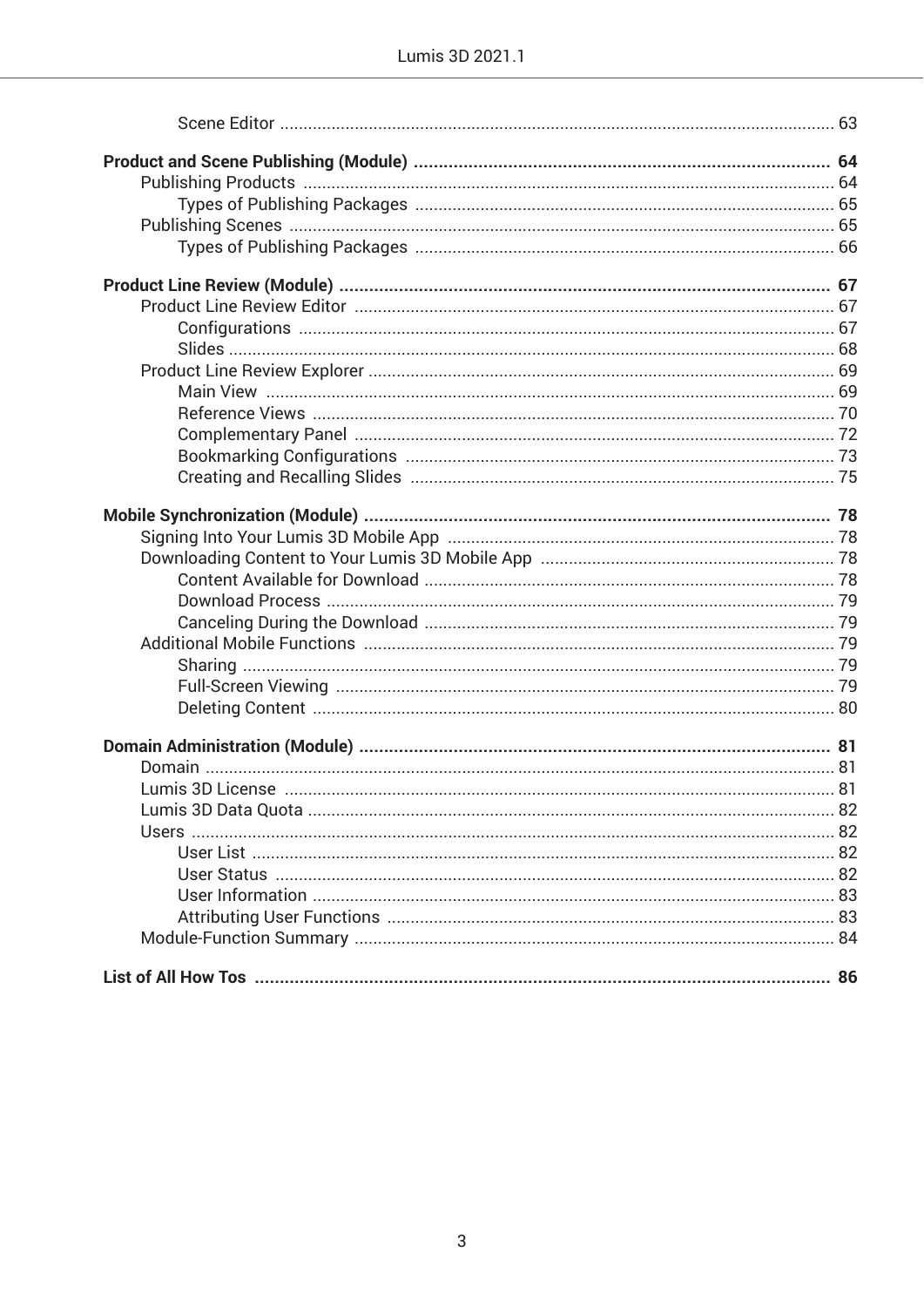Version: 20210301.1025

© Lumiscaphe SA, 2001-2021

Headquarters:

Espace France 4 voie Romaine 33610 Canéjan France

Documentation lead: P. Peyrevidal

Reproduction, extraction, presentation, alteration, modification, or use, whether in whole or in part, of this documentation or of any of its elements whatsoever, by whatever means or for whatever purpose, and more generally any act that has not been explicitly authorized by Lumiscaphe are strictly forbidden and subject to prosecution.

Trademarks, brands, brand names, service marks, logos, and other distinctive symbols displayed in this documentation are property of their respective owners and are protected by French and European legislation, as well as by other applicable legislation. All unauthorized use or reproduction is strictly prohibited.

This documentation is provided with the software Lumis 3D. It does not, however, constitute a contractual agreement with regard to the features and functionality of the software.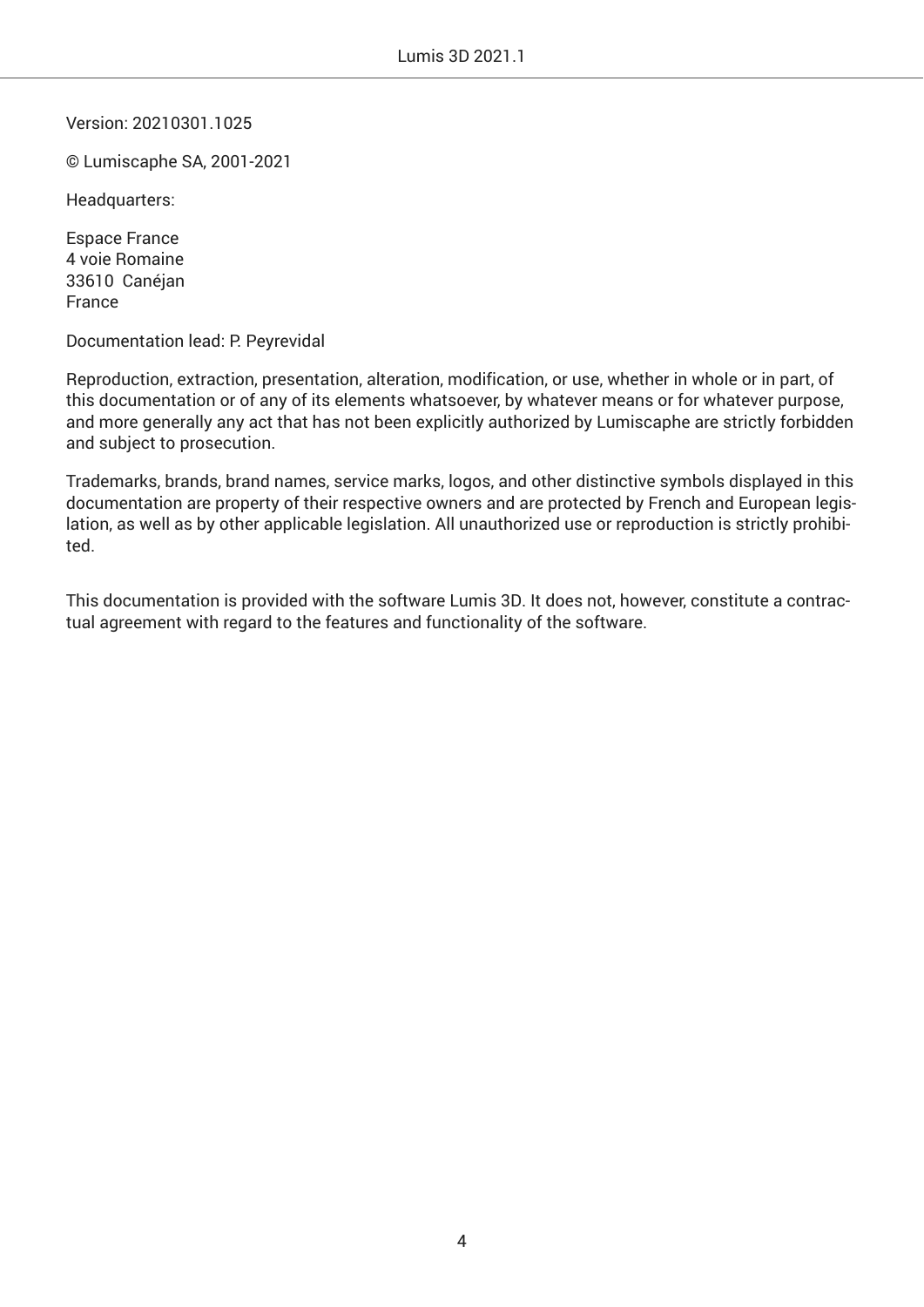## <span id="page-4-0"></span>**INTRODUCING LUMIS 3D**

Lumis 3D is a collaborative, networked content management tool that is designed to help you get the most out of your digital aspect mockups. In addition to the interface that makes sharing and storing files easy, Lumis 3D provides the tools to explore digital aspect mockups and to go one step further. Use Lumis 3D to set up and view product line reviews and image snapshots based on your digital aspect mockups.

In this section, you will find additional information on the following topics:

## **What are Lumis 3D Modules?**

Lumis 3D uses user modules to provide functions to users. As a user, you have access to functions based on the user modules added to your account.

#### **Base Modules**

Base modules are included with all Lumis 3D accounts. To use basic modules with your account, your Lumis 3D administrator will need to add them to your account.

If you are a Lumis 3D Online user, certain modules may not be available for your account type.

Basic modules include:

- [Domain Administration \(Module\) \[81\]](#page-80-0) (administration)
- [Spaces \[9\]](#page-8-0)
	- Private Space
	- Space Creation

#### **Optional Modules**

Additional functions are available for purchase as add-on modules. To use optional modules with your account, your Lumis 3D domain administrator will need to purchase additional user modules, then add them to your account.

Optional modules include:

- [Product and Scene Editor \(Module\) \[37\]](#page-36-0)
- [Product and Scene Publishing \(Module\) \[64\]](#page-63-0)
- [Product Line Review \(Module\) \[67\]](#page-66-0)
- [Mobile Synchronization \(Module\) \[78\]](#page-77-0)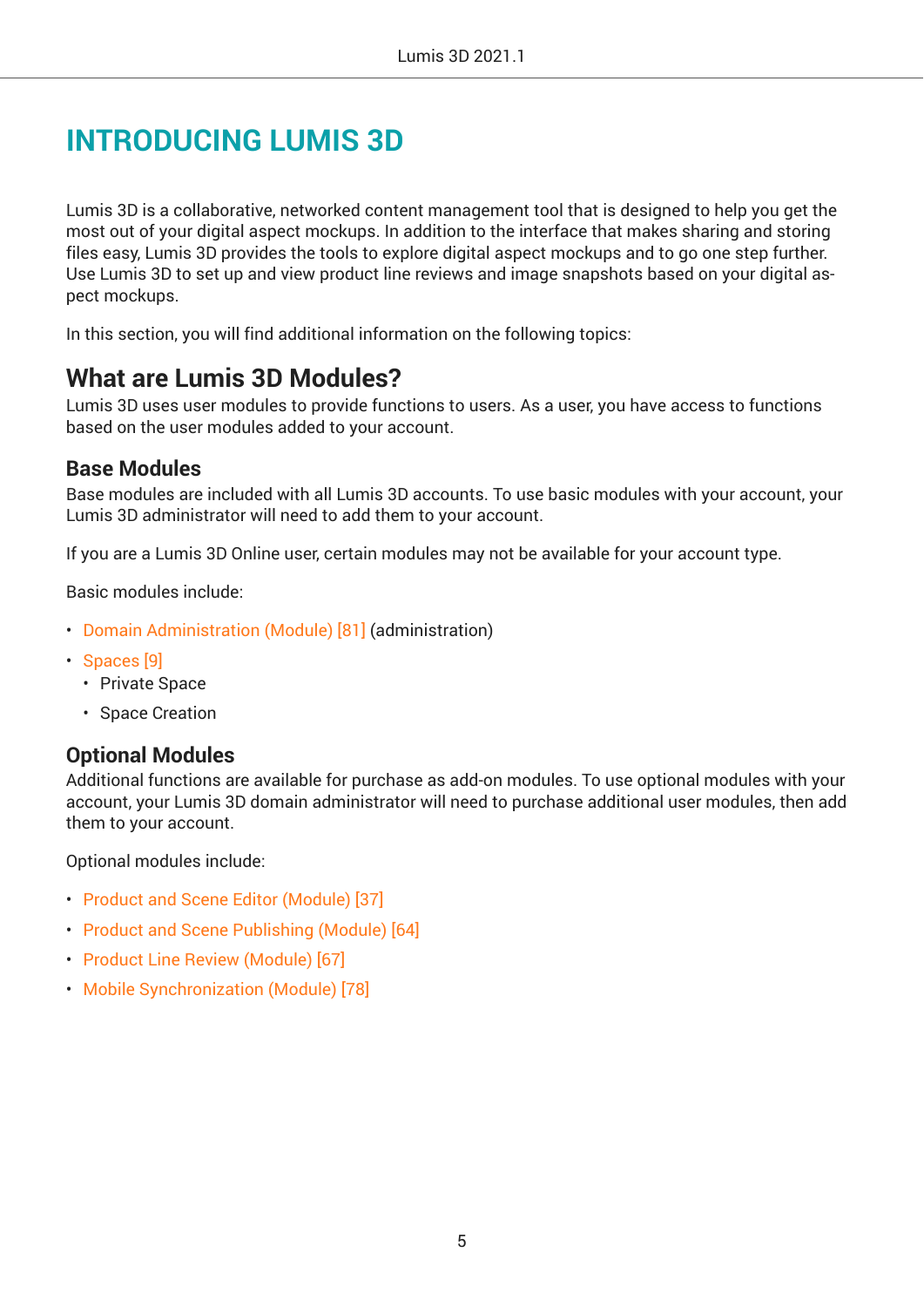## <span id="page-5-0"></span>**Sign in/Sign out**



**How to: Sign in**

- 1. At the top of the screen is a header bar. Click on the *Sign In* button on the right.
- 2. This takes you to the sign-in screen. Enter your email address and your password, then click the *Sign In* button.



## **TIP**

#### **How to: Retrieve a forgotten password**

At the top of the screen is a header bar. Click on the *Sign In* button on the right.

This takes you to the sign-in screen.

- 1. Click *I forgot my password*.
- 2. Enter your email, then click *Reset password*. You will receive an email with a link to reset your password.

**TIP How to: Sign out**

> At the top of the screen is a header bar. Click on the arrow  $\blacksquare$  icon on the right, next to your user name.

Once signed in, you can navigate the spaces you have access to using the list on the left, or browse through the current space in the main content frame.

## **Navigation**

#### **Header Bar**

The header bar at the top of Lumis 3D provides access to the following areas:

- The Lumis 3D logo: If you are logged in, use this to return to your content and spaces.
- *Domain*: Access to your domain's profile information and administration, if you have administrator access.
- *User Account*: Access to your profile information. You can make changes here, such as updating your password, email address, and name.
- *Notifications* . See notifications when your coworkers share a space, upload content or comment a file.
- *Sign Out* button.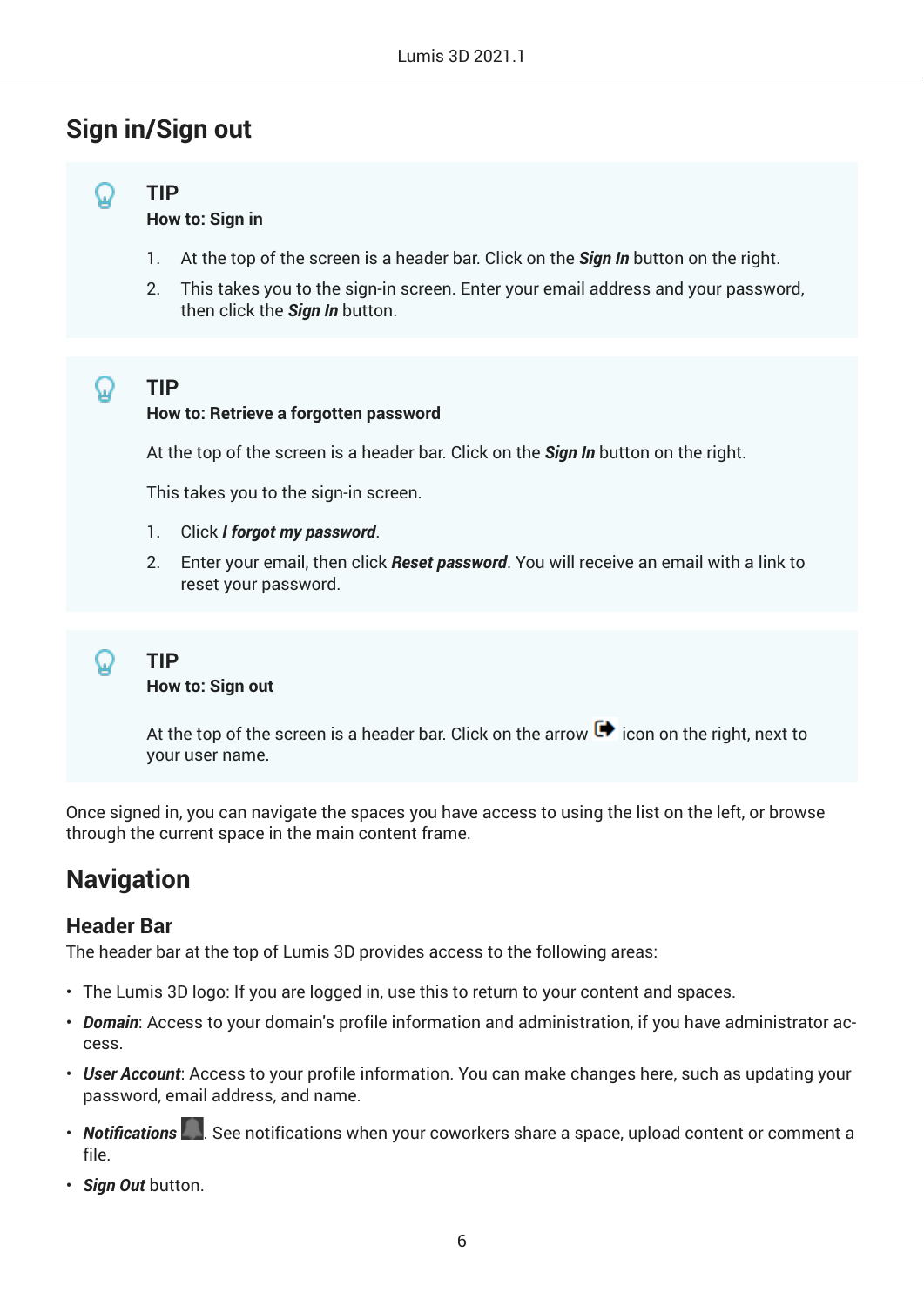#### <span id="page-6-0"></span>**Content Navigation**

In the content view, the list of spaces is always present in a sidebar on the left. To move from one space to another, click on the name of the space. The current space is always highlighted.

Within a space, content may be organized using folders. If you have multiple folders, you can navigate through the folder tree by clicking on the folder you want to open. The path to the current folder is always displayed at the top of the view. Click on the name of a folder in the path to move back up the tree to a previous folder.

#### **Footer bar**

The footer bar at the bottom of Lumis 3D provides access to the following areas:

- *Conditions*: The Lumis 3D conditions page.
- *Help*: The Lumis 3D support page, with access to the online help and more.
- *Release*: The current Lumis 3D release versions page, with access to version changes.

## **User Profile**

Your user profile contains your display name and your email address, which is used to identify you. You can view or update your display name, your email address or change your password from the profile page.

This page also lists the modules you have access to with this user account.

To access the profile page, click on your full name at the top right of the screen.



*Click on your full name to access your proƒle*

### **TIP**

**How to: Change your password**

While signed in, you will see a header bar at the top of the screen. Click on your full name on the right.

- 1. Click on *Change password*.
- 2. A box appears in the center of the screen. Enter a new password in the *Change password* box.
- 3. Click *Save* when you have finished.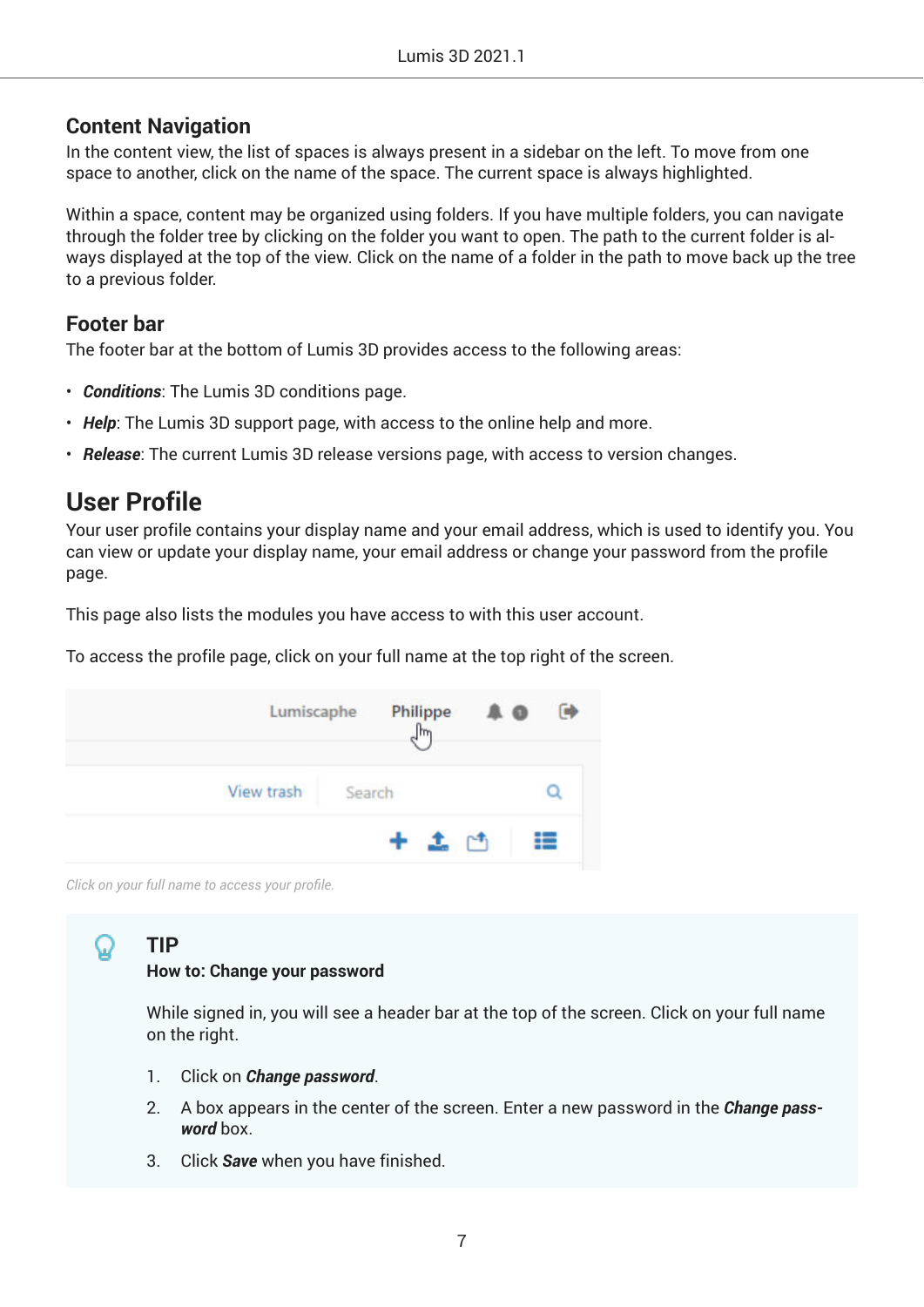#### **How to: Change your email address**

While signed in, you will see a header bar at the top of the screen. Click on your full name on the right.

1. Click on this icon  $\leq t$  to change your email address. A box below appears in the center of the screen.

|                           | Change email<br>× |
|---------------------------|-------------------|
| New email address         |                   |
| Confirm new email address |                   |
|                           | Save<br>Cancel    |

- 2. Enter your email address in the first field and confirm it in the second one.
- 3. Click *Save*.

## **TIP**

#### **How to: Activate or deactivate notifications**

While signed in, you will see a header bar at the top of the screen. Click on your full name on the right.

Notifications are available when you share a space, upload a content or comment a file.

- Toggle off  $\bullet$  email notifications if you do not want to receive notifications by email.
- Toggle off  $\Box$  mobile notifications if you do not want to receive notifications by SMS.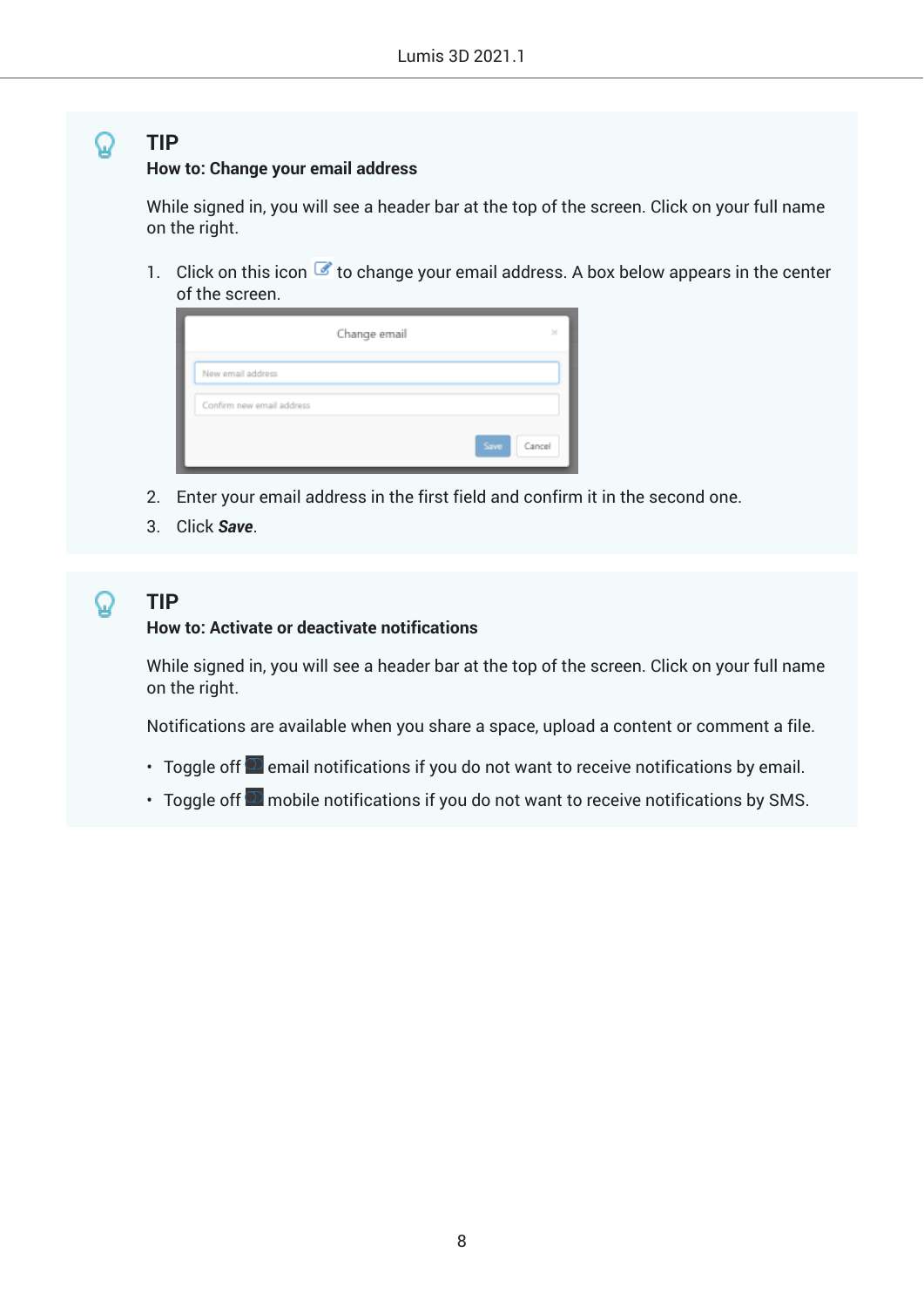## <span id="page-8-0"></span>**SPACES**

### ∧

#### **WARNING**

Various user rights are required to access the functions described in this section. Your user account may not have access to all of the functions described.

A space is an area in which one or more users can create and upload content, then share, organize, and modify that content.

Each space has its own members and sharing settings. If you have access to multiple spaces, you might have different participation rights in each space.

All of the spaces you are a member of are available from the content page. Click on the Lumis 3D logo in the menu at the top left of the screen to go to this page.

In this section, you will find additional information on the following topics:

## **Types of Spaces**

#### **Public Spaces**



Your domain must have a public space.

Your domain may have public spaces that have been created by a member and shared with all users in your domain.

Public spaces are marked with the icon  $\mathbb{F}$  in the list of spaces.

#### **Private Spaces**



#### **NOTE**

You must have access to the Private Space user module to use a private space.

Your private space, if you have one, is only accessible to you. You cannot invite other users to participate in your private space. Files in it are accessible only to you unless you share them via public link.

Your private space is marked with the icon  $\blacksquare$  in the list of spaces.

Private spaces cannot be created or deleted; you cannot leave your own private space.

#### **Shared Spaces**

Shared spaces are spaces in which multiple users can participate as administrators, readers, or writers. Files in shared spaces can be made accessible to any of the members in your domain in accordance with their participation role.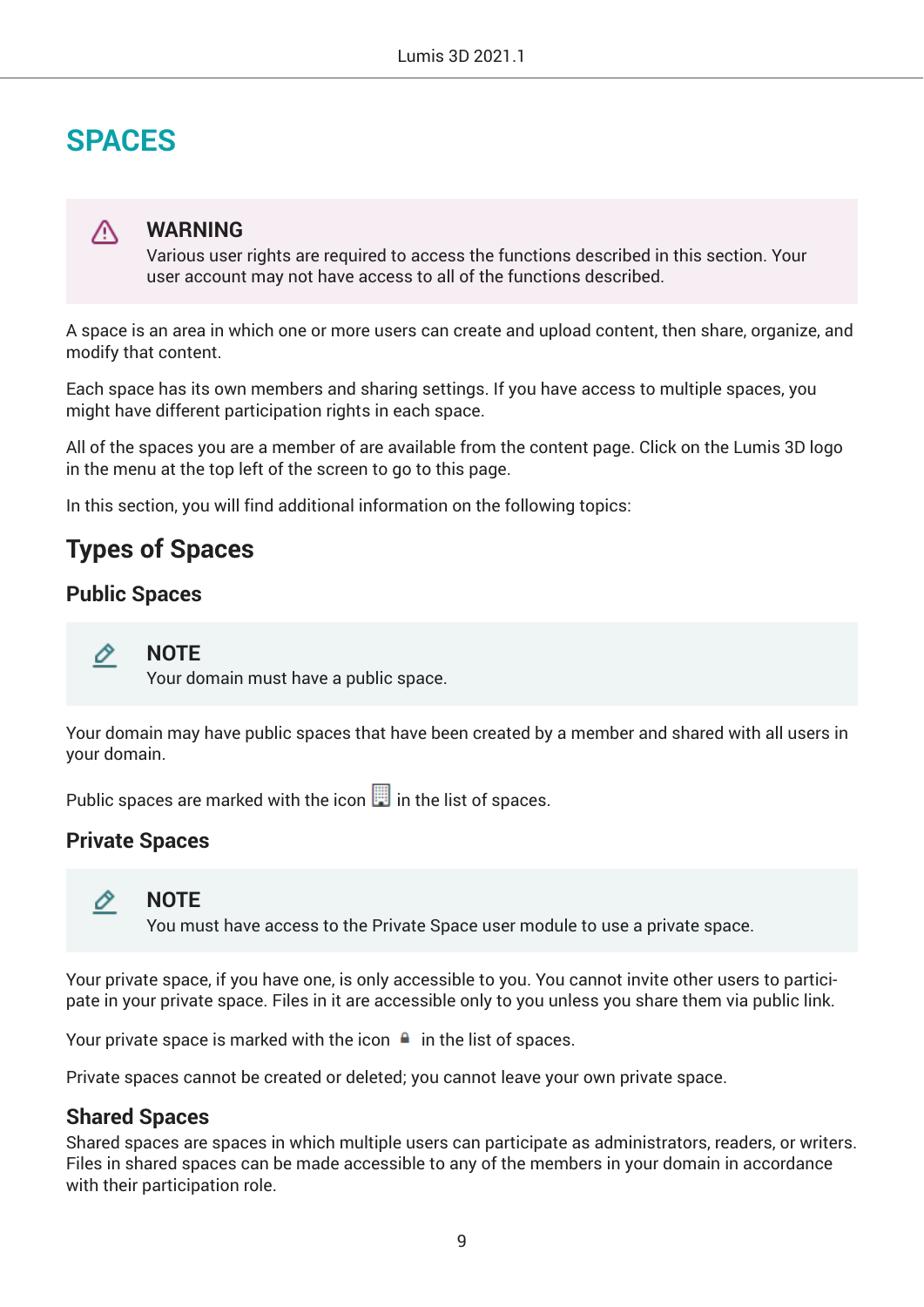<span id="page-9-0"></span>Shared spaces can be created or deleted by their administrators; unless you are the only administrator in a space, you can leave a shared space.

Shared spaces are marked with the icon  $\blacksquare$  in the list of spaces if they are not yet shared with other members, or with the icon  $\bullet$  if they are already shared with other members.

## **TIP**

**How to: Leave a shared space**



You cannot leave certain types of spaces, such as private spaces or spaces in which you have Reader rights only.

If you are an administrator for this space, at least one other member must also be an administrator for you to be able to leave the space.

- 1. Click on the space in the left-hand *Spaces* menu from any content page. You are now viewing the space. Its name appears in the upper left-hand corner of the content area.
- 2. Click on the  $\clubsuit$  logo to show drop-down menu.
- 3. Click on the *Members* logo to open the *Sharing settings* window.
- 4. At the bottom of this window, click *Leave space*.

## **Managing Spaces**

Manage your spaces from the *Spaces* sidebar, or in the space settings at the top of the content zone from within a space itself.



#### **TIP**

**How to: Create a new space**



#### **NOTE**

Your account must have access to the Space Creation user module to be able to carry out this procedure.

- 1. From any content page, click on the **+** logo in the **Spaces** sidebar to create a new space.
- 2. In the window that opens, enter a name for your new space, then click *Create*.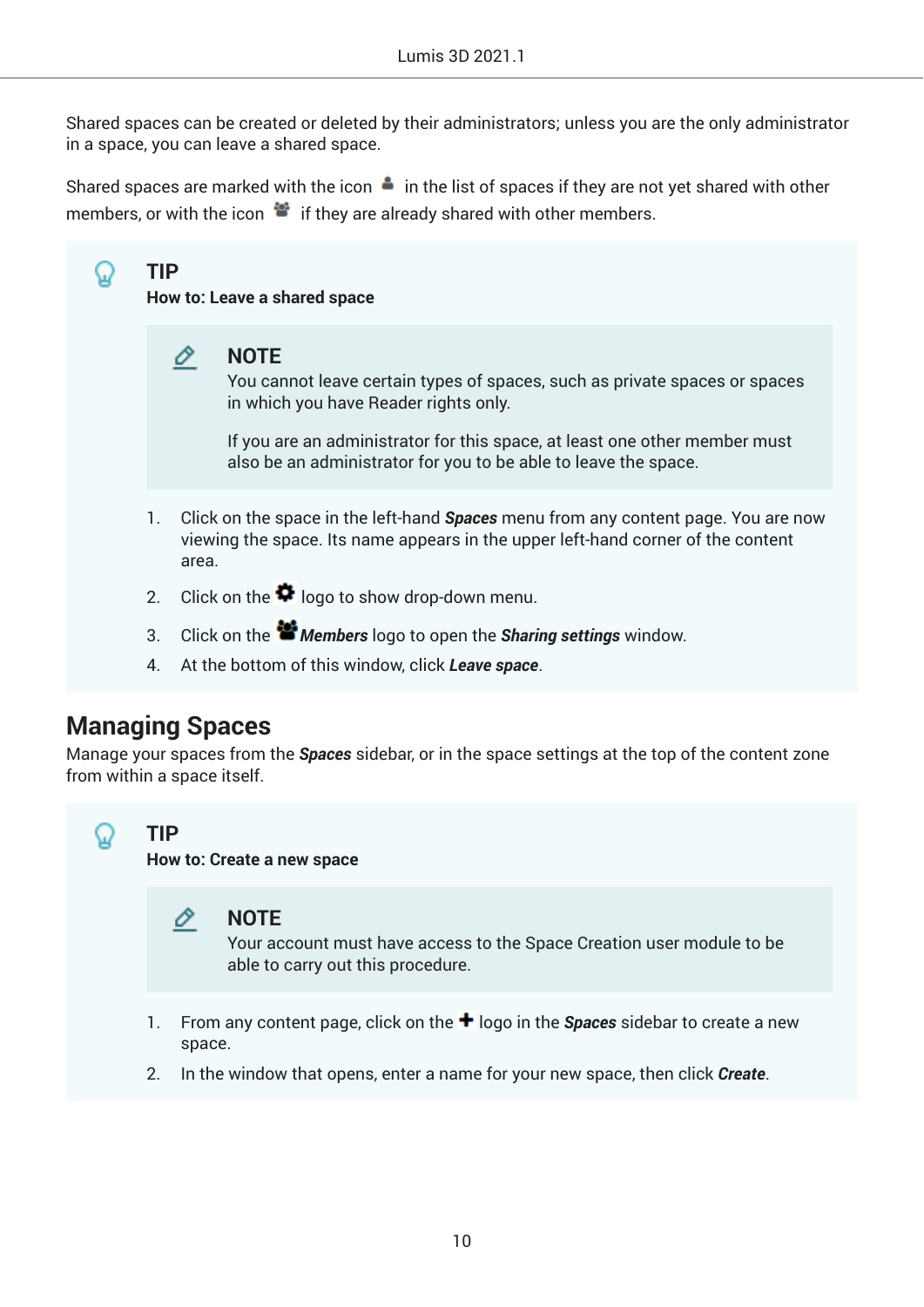<span id="page-10-0"></span>**How to: Rename a space**

Ò **NOTE**

You must be an administrator in the space you want to modify.

- 1. Click on the space in the left-hand *Spaces* menu from any content page. You are now viewing the space.
- 2. Click on the <sup>₺</sup> logo to open the *Space settings* menu.
- 3. Click on the *Edit* logo to rename the space.
- 4. In the window that opens, change the name of your space, then click *Save*.



**TIP**

**How to: Delete a space**



**NOTE**

You must be an administrator in the space you want to modify.

- 1. Click on the space in the left-hand *Spaces* menu from any content page. You are now viewing the space.
- 2. Click on the **✿** logo to open the *Space settings* menu.
- 3. Click on the *Delete* logo to rename the space.
- 4. Lumis 3D will ask if you are sure you want to delete this space.



#### **WARNING**

Warning! Deleting a space is permanent and cannot be undone. You and all other members of the space will lose any files in the space.

5. If you are certain you want to delete this space and all files in it, click *Delete*.

## **Space-Specific Properties**

Each space has its own properties, accessible to the administrators of that space. These properties define the collaborative and sharing behavior for all files in the space.

Manage these sharing properties from within each space by clicking on the  $\clubsuit$  logo at the top of the content area to open the *Space settings* menu and selecting *Members*.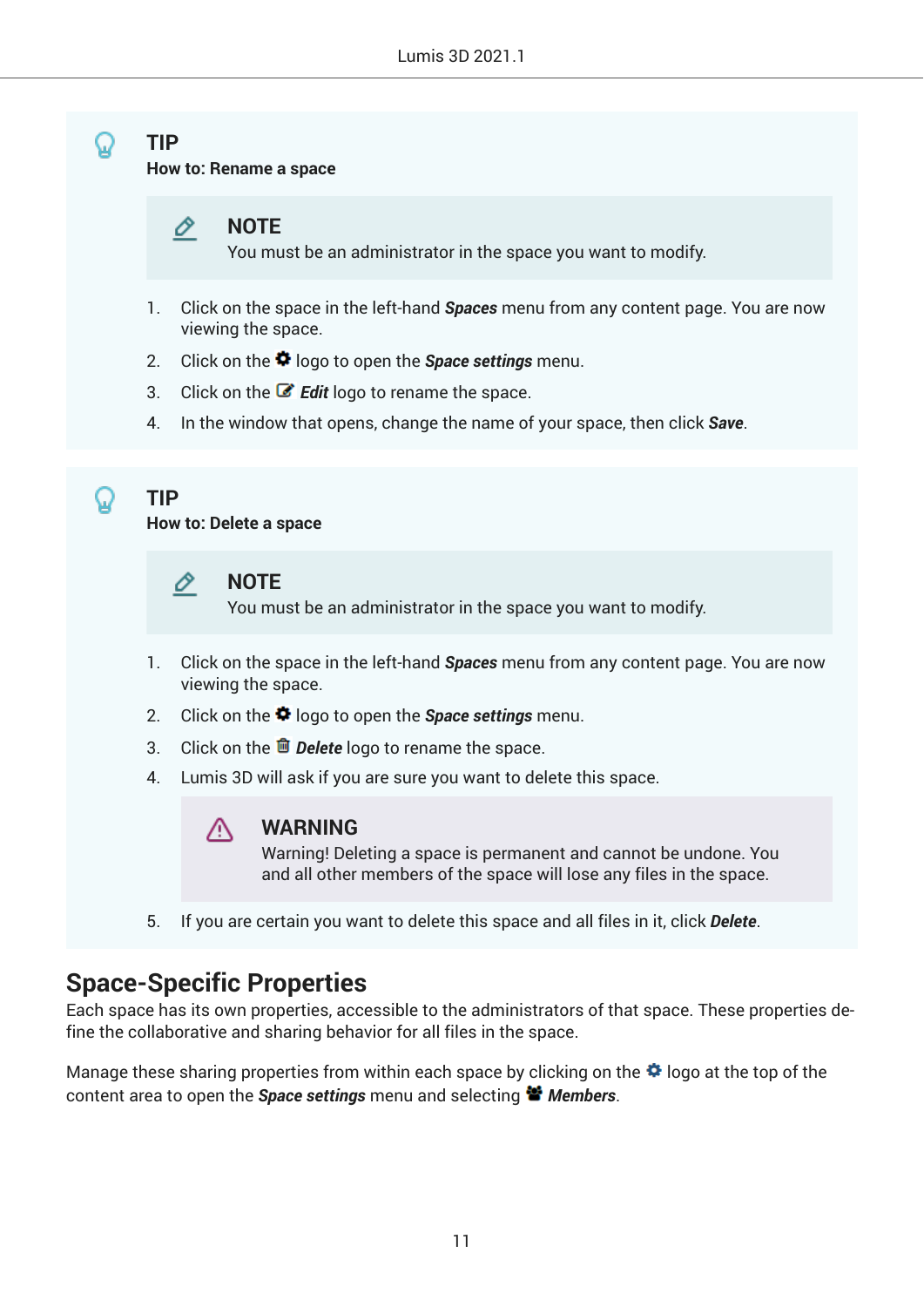<span id="page-11-0"></span>**How to: Modify sharing settings for a space**

#### 0 **NOTE**

You must be an administrator in the space you want to modify.

- 1. Click on the space in the left-hand *Spaces* menu from any content page.
- 2. You are now viewing the space. Its name appears in the upper left-hand corner of the content area.
- 3. Click on the  $\clubsuit$  logo to show drop-down menu.
- 4. Click on the *Members* logo to open the *Sharing settings* window.
- 5. Make the changes you want. The space is instantly updated.
- 6. Click *Close* when finished.

#### Administrators can:

- Make a space public to all Lumis 3D users in your domain
- Set sharing settings for the space for individual users



#### **NOTE**

This will override settings for the user in question if the space is public to all users in your domain. For example, if a space available to all users as Readers has a user listed with Writer rights, that user will inherit Writer rights for this space.

- Add members to the space
- Change the rights of users in the space
- Leave the space, as long as at least one remaining member is designated as a space administrator

Even if you are not an administrator, you can view the other members of the space or choose leave the space. Note that you cannot leave certain types of spaces, such as private spaces.

Once you leave a space, if you want to return, you must be invited back in by an administrator of that space.

## **User Roles in Shared Spaces**

Members of shared spaces have one of the following roles:

- *Administrator*
- *Writer*
- *Reader*

What a member can do in a space depends on their role. This role is set by the administrators of the space in the *Sharing settings* for that space.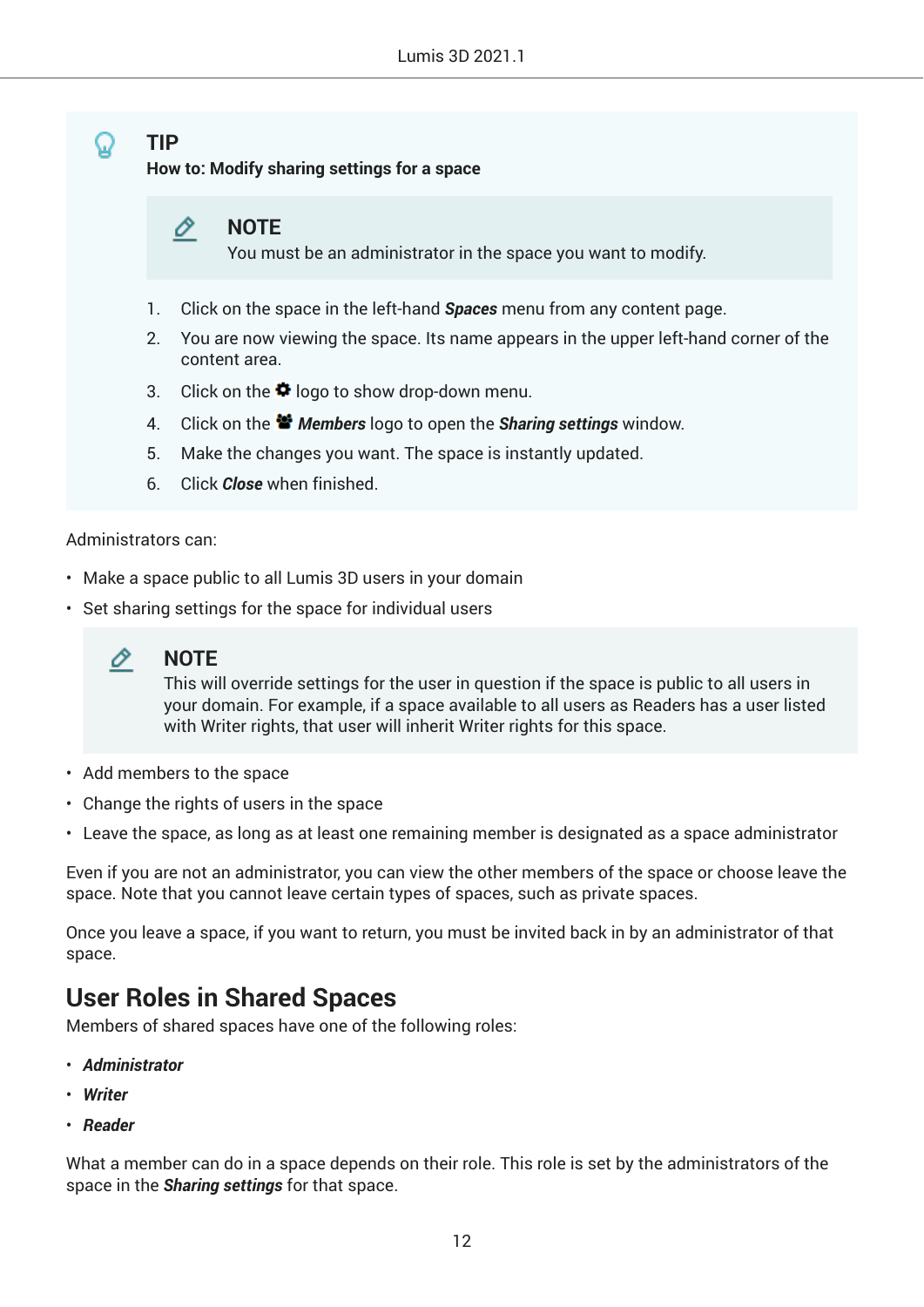| <b>Space Actions</b>                                                 | <b>Adminis-</b><br>trator | <b>Writer</b> | <b>Reader</b> | <b>Public (non-</b><br>members) |
|----------------------------------------------------------------------|---------------------------|---------------|---------------|---------------------------------|
| $\Box$ Make a space public within the domain                         | ✔                         |               |               |                                 |
| Set access to the space for individual<br>users <sup>a</sup>         | ✔                         |               |               |                                 |
| $\mathbb{Z}$ Rename the space                                        | ✔                         |               |               |                                 |
| Modify sharing settings                                              | ✔                         |               |               |                                 |
| <sup>■</sup> Delete the space                                        | ✔                         |               |               |                                 |
| Leave the space                                                      | ✔                         | ✔             | ✔             |                                 |
| View the space's trash                                               | ✔                         |               |               |                                 |
| <b>D</b> Restore a file from the space's trash                       | ✔                         | ✔             |               | $\overline{\phantom{a}}$        |
| $\blacksquare$ Empty the space's trash (permanently<br>delete files) | ✔                         | ✔             |               | $\qquad \qquad$                 |

<sup>a</sup>lf a space available to all users also has settings for individual members, the settings for individual members will override the default rights for the members listed individually.

| <b>Folder/File Actions</b>                 | <b>Administrator</b>                                          | <b>Writer</b>                                                       | <b>Reader</b>                                | <b>Public</b><br>(non-mem-<br>bers) |
|--------------------------------------------|---------------------------------------------------------------|---------------------------------------------------------------------|----------------------------------------------|-------------------------------------|
| $\bigstar$ Create content or<br>folders    | ✔                                                             | ✔                                                                   |                                              |                                     |
| $\triangle$ Upload files                   | $\checkmark$                                                  | $\checkmark$                                                        |                                              |                                     |
| th Upload folders                          | ✔                                                             | $\checkmark$                                                        |                                              |                                     |
| ● Preview files                            | ✔                                                             | ✔                                                                   | ✔                                            | Files with<br>public links<br>only  |
| $\triangle$ Download files                 | $\checkmark$                                                  | $\checkmark$                                                        | $\checkmark$                                 |                                     |
| <sup>他</sup> Copy files to                 | Copy to this<br>space or to a<br>different space <sup>a</sup> | Copy to this<br>space or to a dif-<br>ferent space???<br>[0]<br>- 1 | Copy to a<br>different<br>space <sup>a</sup> |                                     |
| $\rightarrow$ Move files to                | Move to this<br>space or to a<br>different space <sup>a</sup> | Move to this<br>space or to a dif-<br>ferent space <sup>a</sup>     |                                              |                                     |
| $\mathbb{Z}$ Rename files                  | $\checkmark$                                                  | $\checkmark$                                                        |                                              |                                     |
| Share a link                               | $\checkmark$                                                  | $\checkmark$                                                        |                                              |                                     |
| <b>Po</b> Share a space link               | $\checkmark$                                                  | $\checkmark$                                                        |                                              |                                     |
| Share a private link                       | ✔                                                             | ✔                                                                   |                                              | L,                                  |
| Share a public link                        | $\checkmark$                                                  | $\checkmark$                                                        |                                              | $\checkmark$                        |
| $\mathcal{C}$ Edit content or fold-<br>ers | ✔                                                             | ✔                                                                   |                                              |                                     |

13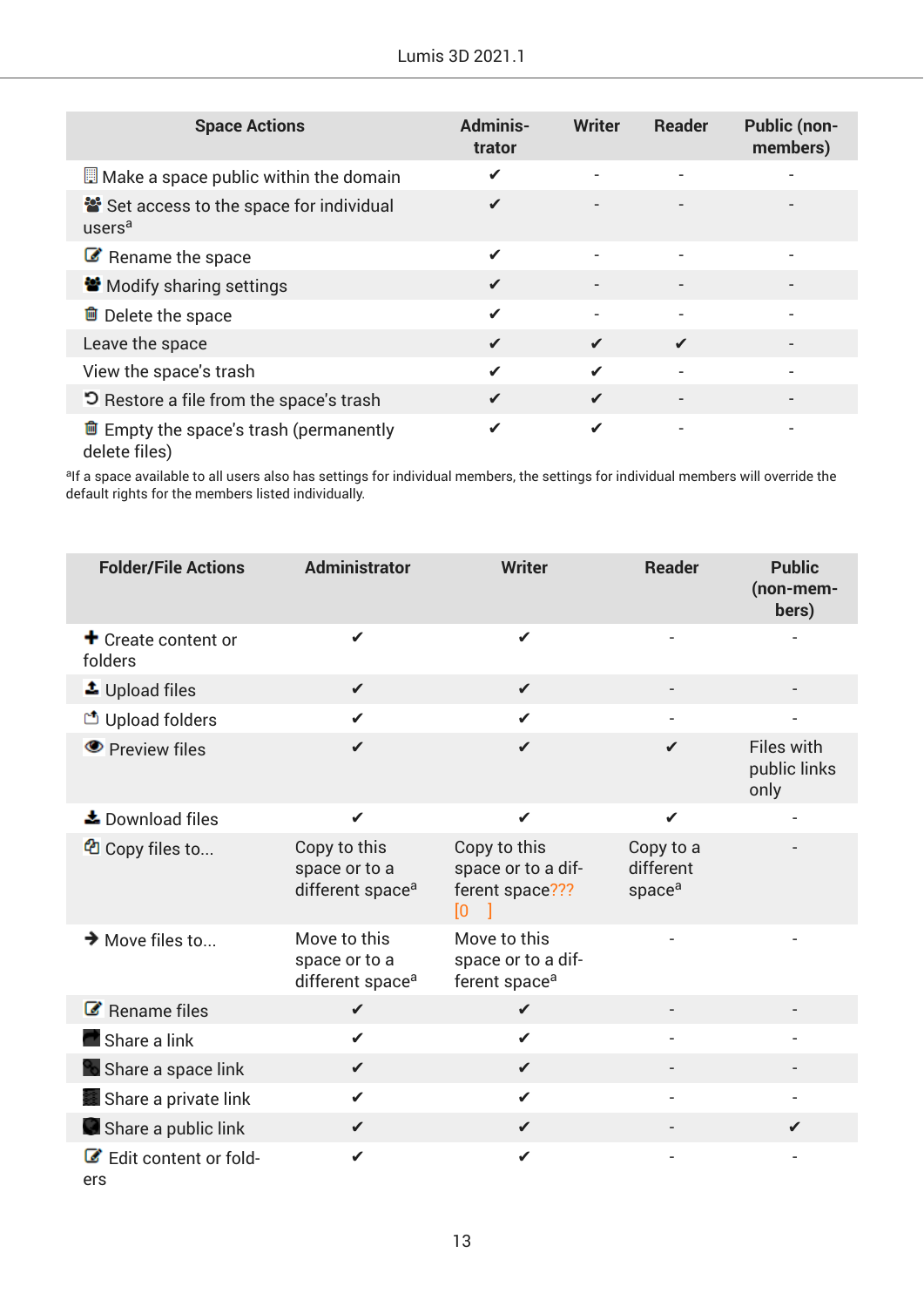| Lumis 3D 2021.1 |  |  |  |
|-----------------|--|--|--|
|-----------------|--|--|--|

| <b>Folder/File Actions</b>                                  | <b>Administrator</b>                               | <b>Writer</b>                                        | <b>Reader</b> | <b>Public</b><br>(non-mem-<br>bers) |
|-------------------------------------------------------------|----------------------------------------------------|------------------------------------------------------|---------------|-------------------------------------|
| View files (double<br>click)                                | ✔                                                  |                                                      |               | Files with<br>public links<br>only  |
| Edit files (double click)                                   | ✔<br>(May require ad-<br>ditional user<br>modules) | ✔<br>(May require addi-<br>tional user mod-<br>ules) |               |                                     |
| <sup>■</sup> Move files, content<br>or folders to the trash | ✔                                                  | ✔                                                    |               |                                     |

aFiles can only be moved or copied to spaces in which you are an administrator or a writer.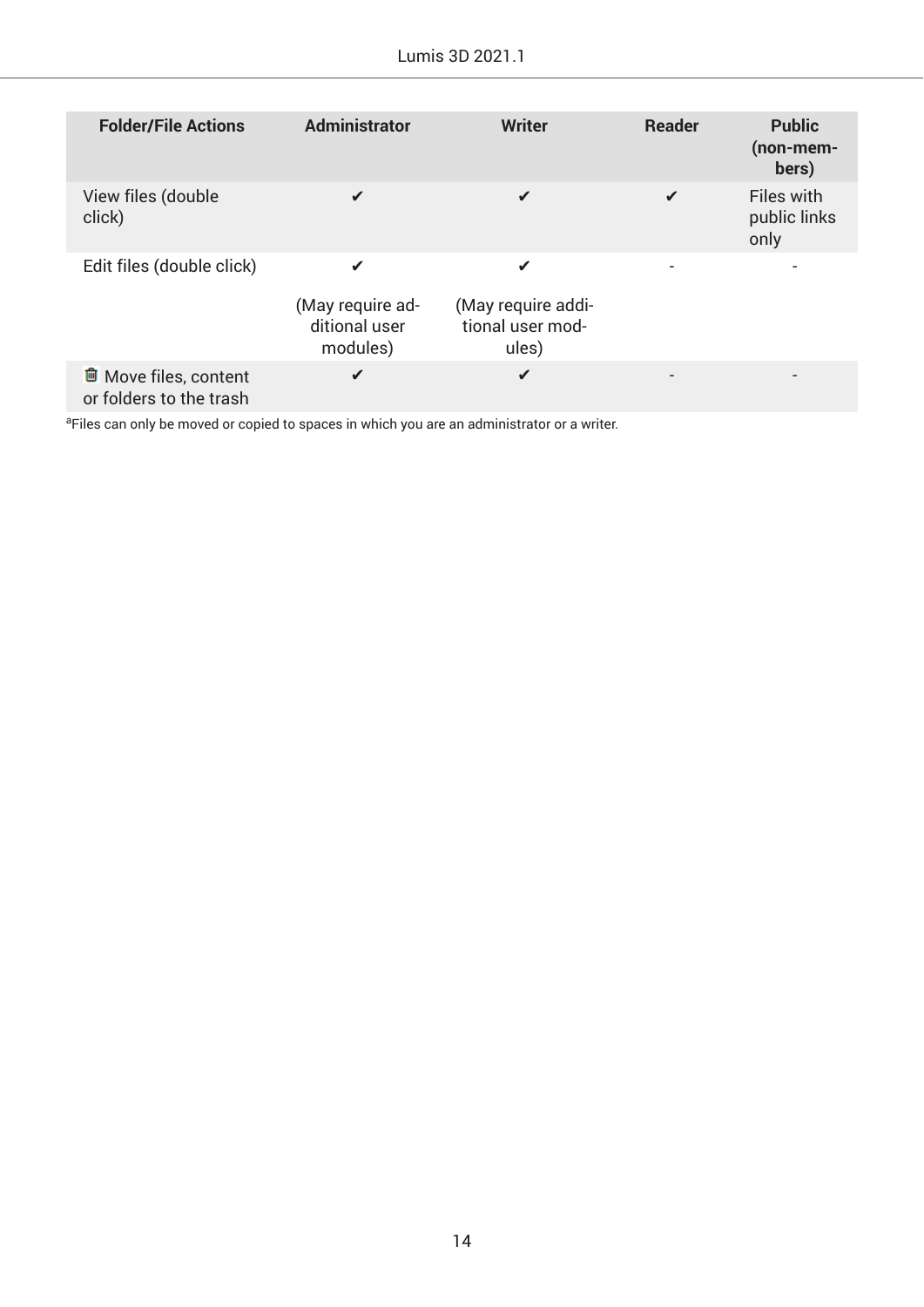## <span id="page-14-0"></span>**CONTENT**

The role of a space is to facilitate the organization, management, transformation, and sharing of content.

In this section, you will find additional information on the following topics:

## **Uploading Content**

Content is uploaded to a space. To create or share content, begin by uploading items from your computer.

#### **TIP** ω

**How to: Upload a file**

- 1. From within any space where you have writing rights, click on the  $\triangle$  upload button at the top right, below the search box.
- 2. The file upload window will open. Choose the file you want to upload and select *Open*. You can also upload files by dragging them from the desktop or from a Windows folder.
- 3. Drop them on the white space where the items in the current folder are listed.

The uploaded files appear in the current folder.

## **TIP**

#### **How to: Upload a folder**

From within any space where you have writing rights, click on the  $\Box$  upload button at the top right, below the search box.

- 1. The folder upload window will open. Choose the folder you want to upload and select *Open*. You can also upload folders by dragging them from the desktop or from a Windows folder.
- 2. Drop them on the white space where the items in the current folder are listed.

The uploaded folders appear in the current folder. Inside the uploaded folder, you will find the files it contained on your computer, as well as any sub-folders that also contain files. Sub-folders that contain no files will not be uploaded.

You can upload and share any type of content you would like.

In addition to simple file sharing, Lumis 3D provides interactive tools for:

- Models in KDR/P3D format,
- Layouts in KPL format,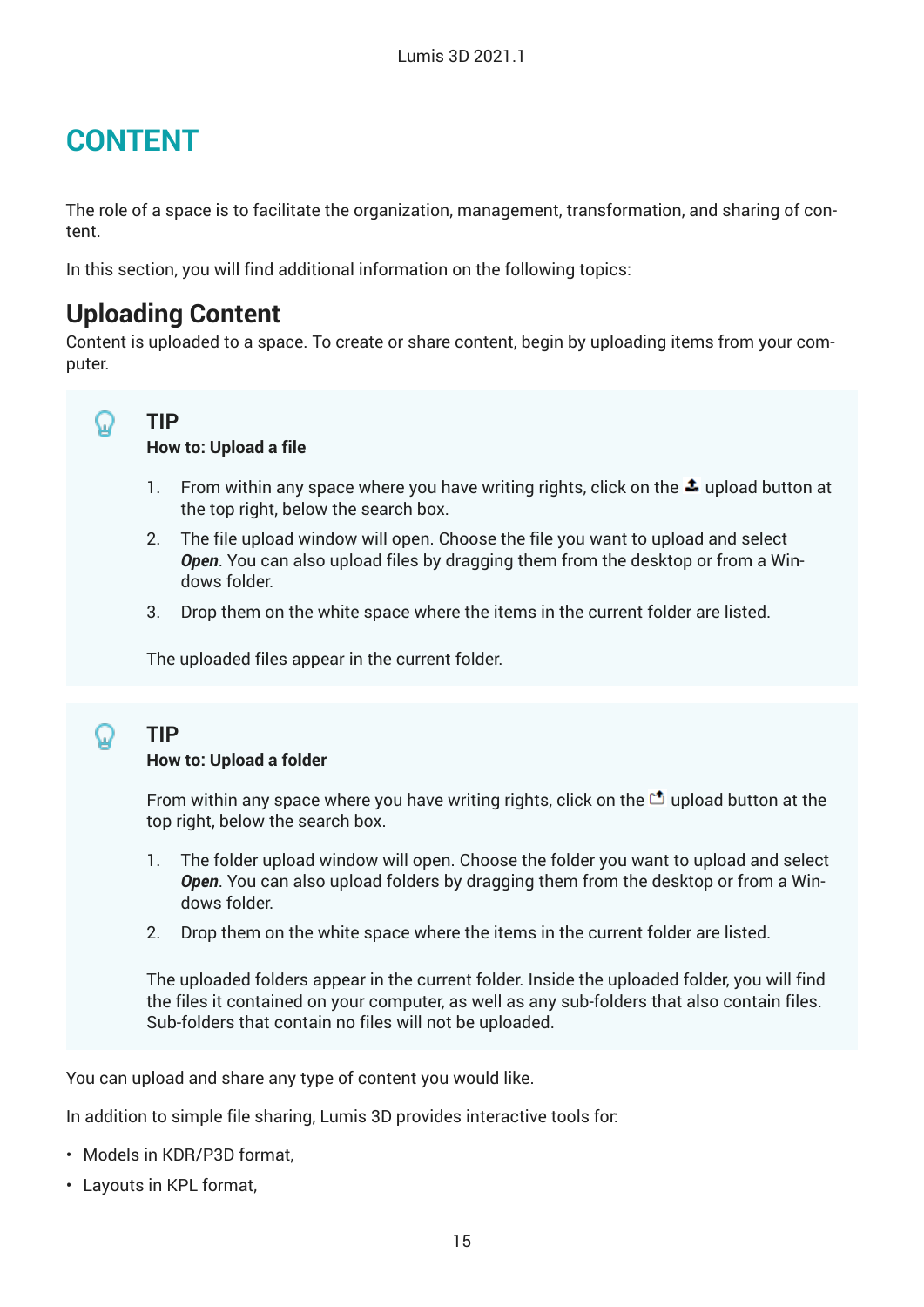- <span id="page-15-0"></span>• Materials in KMT format,
- Images,
- Videos,
- Text files.
- PDFs.

## **Managing and Organizing Content**

#### **Navigating in Spaces**

Within each space, folders are used to organize content. If you have multiple folders, you can navigate through the folder tree by clicking on the folder you want to open. The path to the current folder is always displayed at the top of the view. Click on the name of a folder in the path to move back up the tree to a previous folder.

| My mase My folder Demo | View trish Search |           |  |
|------------------------|-------------------|-----------|--|
| 0 items                |                   | $+ 20 11$ |  |

*The path to the current folder is displayed at the top of the view.*

You can sort the items in the current folder by the column heading. An arrow appears beside the column header by which the list is sorted. Click the header again to reverse the order in which the items are sorted. By default, items are sorted in alphabetical order by name.

| My space  |        |        |          | Search<br>View track |         |
|-----------|--------|--------|----------|----------------------|---------|
| $2$ items |        |        |          |                      | ₩<br>æ. |
| Name      | Public | Туре   | Owner    |                      | Nie     |
| Ny Folder |        | Folder | Relievos | 15/84/2016 11:28     |         |

*Click on a column heading to sort items. An arrow appears to indicate the column used and the sort direction. In this example, items will be sorted by modification date.* 

### **Searching for Content**

You can search for an element by typing all or part of its name in the *Search* box at the top right. This searches the current space only. Use the **\*** button to delete your search criteria and return to the folder view.

| My space<br>Search results                            |        |      | View trash      | truck    |      |
|-------------------------------------------------------|--------|------|-----------------|----------|------|
| 5 items                                               |        |      |                 |          | n    |
| Name -                                                | Public | Type | 264200<br>Owner | Modified | Size |
| Using the search box in the upper right. Click on the |        |      |                 |          |      |

*to return to the folder view.*

### **Changing the Display Type**

Content can be displayed in two different styles: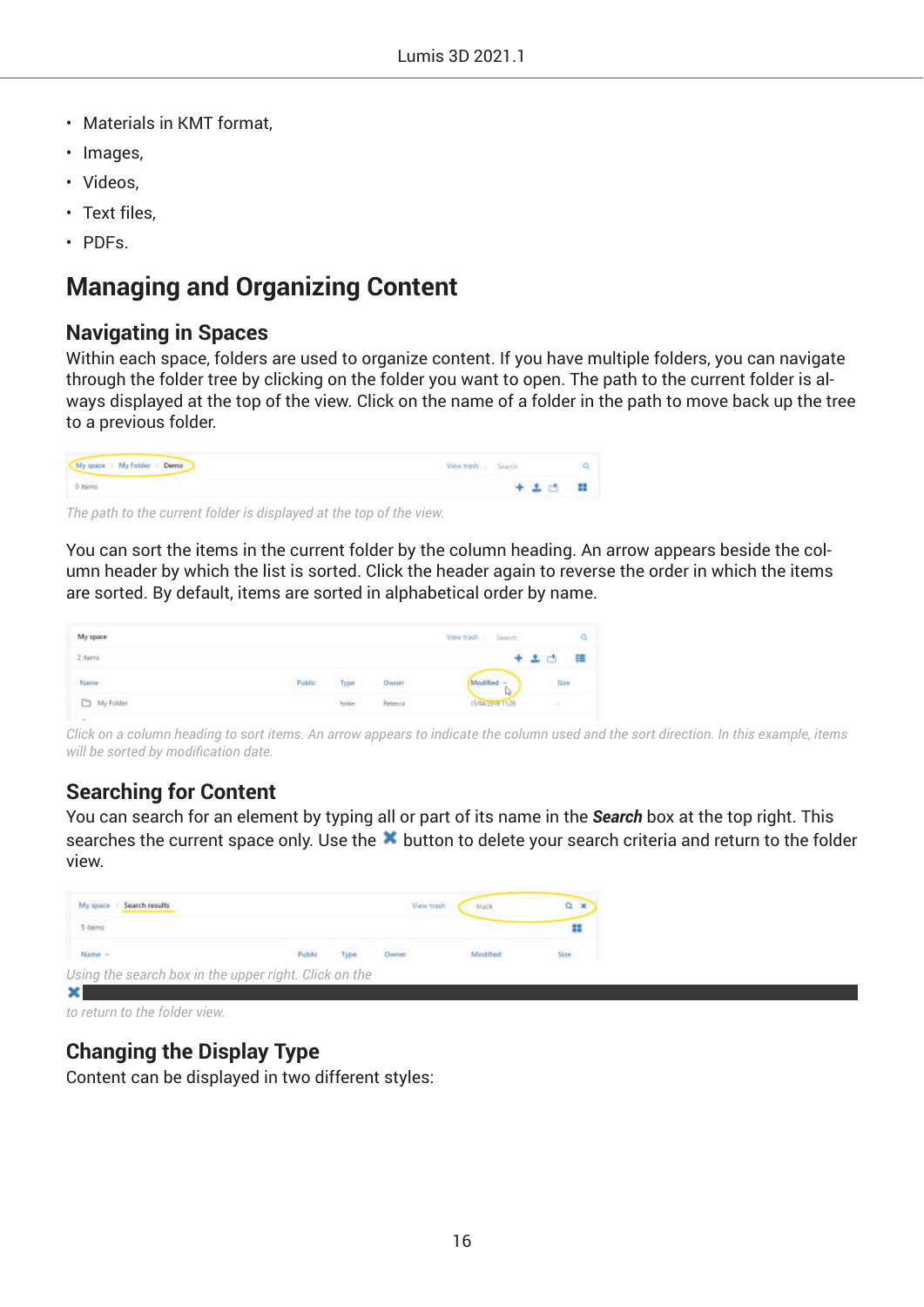<span id="page-16-0"></span>

| <b>Display style</b> |            | <b>Available for content types</b>                                                                                                                                                                                                 |
|----------------------|------------|------------------------------------------------------------------------------------------------------------------------------------------------------------------------------------------------------------------------------------|
| :=                   |            | Content is displayed as a list. The following details for each element are provi-<br>ded:                                                                                                                                          |
| <b>Details</b>       |            | $\cdot$ Name                                                                                                                                                                                                                       |
|                      |            | • Public link indicator                                                                                                                                                                                                            |
|                      |            | $\cdot$ Type                                                                                                                                                                                                                       |
|                      |            | • Owner                                                                                                                                                                                                                            |
|                      |            | Date modified<br>$\bullet$                                                                                                                                                                                                         |
|                      |            | · Size                                                                                                                                                                                                                             |
| <b>Thumbnails</b>    |            | Content is displayed as a grid of thumbnails. At the top of the view, the folders<br>are listed. Below them, the files appear as thumbnails. Where previews are not<br>available, the icon for the file type is displayed instead. |
|                      |            |                                                                                                                                                                                                                                    |
|                      | <b>TIP</b> | How to: Change the display type                                                                                                                                                                                                    |
|                      |            | Click on the $\blacksquare$ or the $\blacksquare$ button in the view controls at the top right of the view.                                                                                                                        |
|                      | My space   | a<br>View trash                                                                                                                                                                                                                    |
|                      | 2 items    | 초 큰<br>Ŗ.                                                                                                                                                                                                                          |

The display type for the current view will change. Click on the display type button again to switch back to the original display type.

Modified  $\sim$ 

**Cox** 

## **Using Folders to Organize Content**



#### **NOTE**

Name

You must be a writer or an administrator in a space to organize its contents.

You can create folders to organize your content by clicking the *Create* button and choosing *Folder*.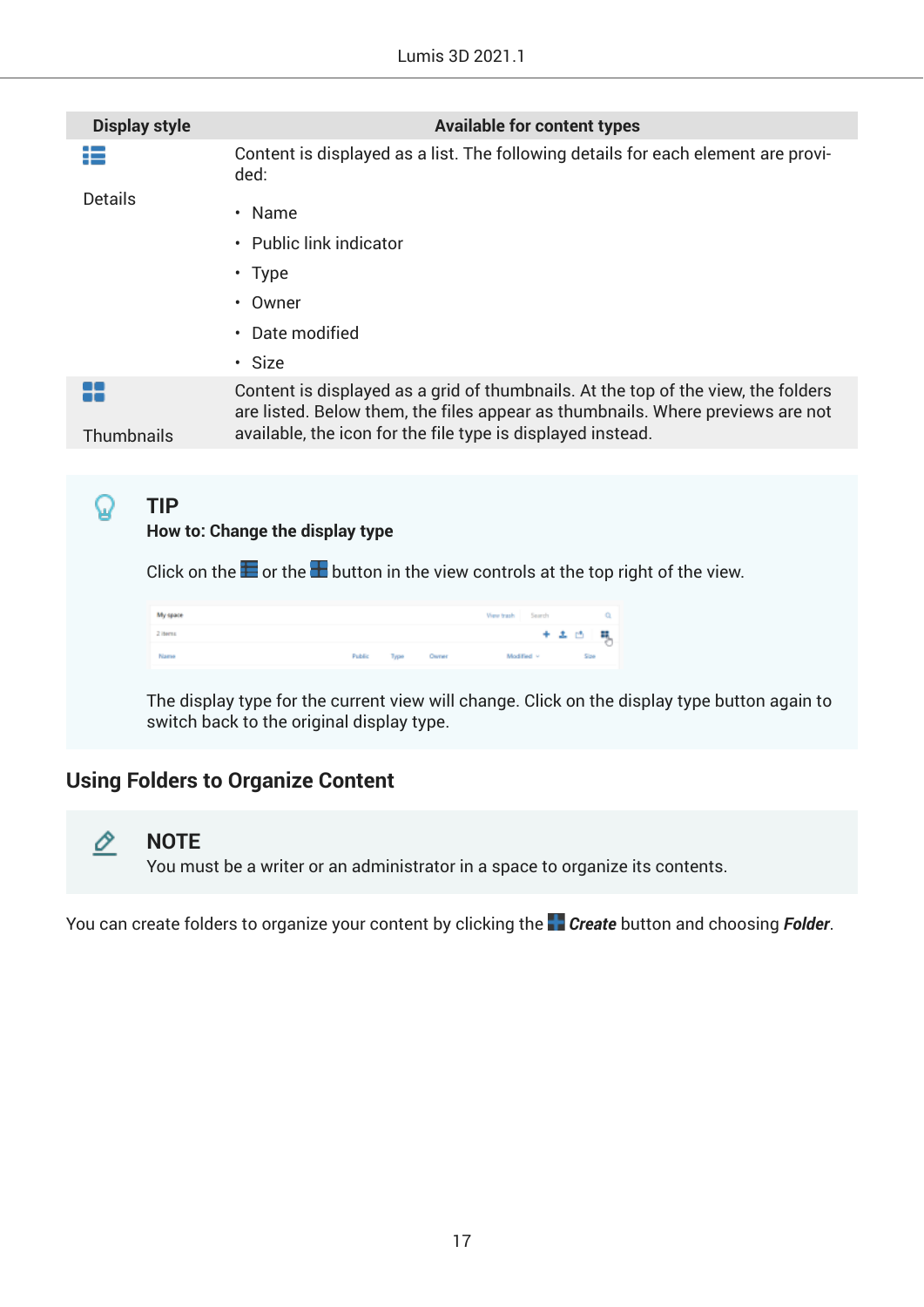

Once uploaded, your content is immediately available. You can:

- **Open content**: Double click on an item to open it. Opening an item allows you to edit it, if you have editing rights for this item, or to view it.
- **Select content**: Click on the item to select it. You can also select multiple items by holding down the *Shift* key to select all items between the first item you click and the second, or by holding down the *Ctrl* key to select only the items you click. The options available for the selection will appear on the right, just above the list of folder contents.
- **Access action shortcuts**: Right-clicking on an item lists the most common actions, such as renaming, editing, or deleting the item.
- **Move content to a new folder**: Drag and drop an item onto a different folder to move the item to that folder.



#### **NOTE**

You can also move content to a different space by dragging and dropping an item on a different space in the listing on the left. To do this, you must be a writer or an administrator in the space where you want to place the item.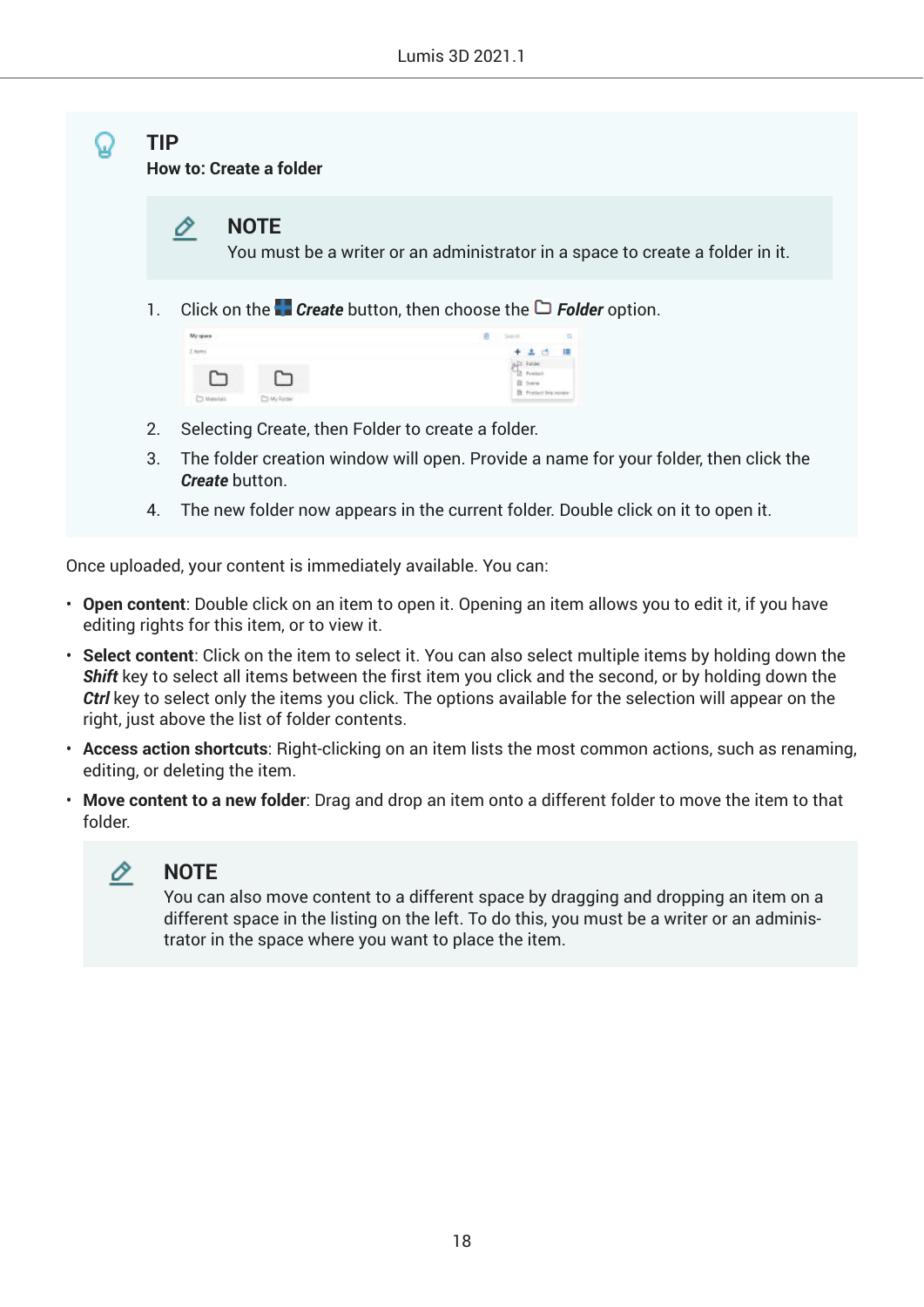<span id="page-18-0"></span>**How to: Move a content to a new folder**

You must be a writer or an administrator in a space to move content from one folder to another.

If the new folder is listed in the folder you are currently viewing, drag the content you want to move by clicking within its row. When you move it over a folder, the line for the folder will be highlighted. Drop the content you are moving on the folder.

If the folder you are currently viewing is in the folder you want to move the content to, drag the content you want to move to the folder path. The path to the current folder is always displayed at the top of the view, above the *Create* and *Upload* buttons and the search box. Drop the content on the name of the folder in the path where you want to place the content.

| My space   My Folder   Davis | Ywy trach Search |       |  |
|------------------------------|------------------|-------|--|
| 0 items                      |                  | 十五四 目 |  |

*The path to the current folder is displayed at the top of the view.*

The content will disappear from the list in the current folder. Click on the name of the folder you dropped it on to open that folder. You will see the content you moved in this new folder.

To transfer content from one space to another, use the *Move* function. (You must be a writer or an administrator in the space where you want to put the content.)

### **Content Actions**

The management actions for an item depend on what type of item is selected.

| <b>Action</b>                 | <b>Available for content types</b>                                                                                                                                |
|-------------------------------|-------------------------------------------------------------------------------------------------------------------------------------------------------------------|
| $\triangle$ Download          | Images, Videos, Text, PDFs, Offline published content, KDRs, KPLs, KMTs, gen-<br>eral files                                                                       |
|                               | <b>NOTE</b><br>You can download multiple files at once as a ZIP file. Select the<br>files you want to download, then select the action $\blacktriangle$ Download. |
| <b>O</b> Preview              | Images, Videos, Text, PDFs, Products, Scenes, Published content, Product line<br>reviews, KDRs, P3Ds, KPLs, KMTs                                                  |
| View/Edit<br>(double click)   | Products, Scenes, Product line reviews, KDRs, KPLs                                                                                                                |
| <u>ථි</u> Create a<br>product | <b>KDRs</b>                                                                                                                                                       |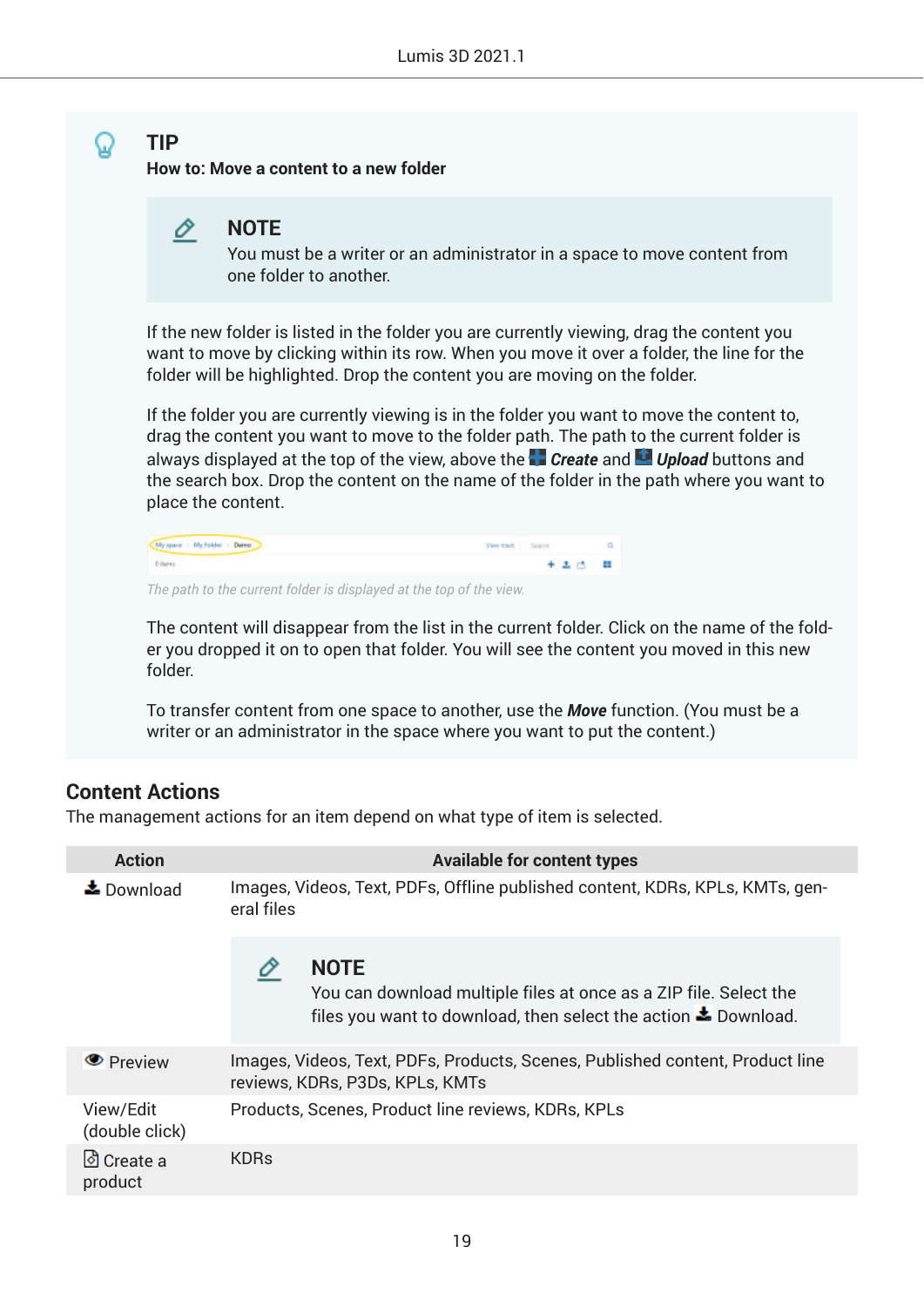#### Lumis 3D 2021.1

<span id="page-19-0"></span>

| <b>Action</b>                               | <b>Available for content types</b>                                                                                                                                                                                                                                                                                                                                                 |
|---------------------------------------------|------------------------------------------------------------------------------------------------------------------------------------------------------------------------------------------------------------------------------------------------------------------------------------------------------------------------------------------------------------------------------------|
| ■ Create a<br>scene                         | <b>KLPs</b>                                                                                                                                                                                                                                                                                                                                                                        |
| <b>图</b> Create a<br>product line<br>review | Products                                                                                                                                                                                                                                                                                                                                                                           |
| <sup>%</sup> Create a<br>public link        | All types except Folders: Images, Videos, Text, PDFs, Products, Scenes, Product<br>line reviews, Published content, KDRs, P3Ds, KPLs, KMTs, general files                                                                                                                                                                                                                          |
| <sup>他</sup> Copy to                        | All types: Folders, Images, Videos, Text, PDFs, Products, Scenes, Product line re-<br>views, Published content, KDRs, P3Ds, KPLs, KMTs, general files                                                                                                                                                                                                                              |
|                                             | <b>NOTE</b><br>0<br>A copy is not linked to its original file. Changes made in one are<br>not reflected in the other.                                                                                                                                                                                                                                                              |
|                                             | <b>NOTE</b><br>O<br>When you make copies of files other than Products, Scenes and<br>Product line reviews, a new file will be created. The new file will<br>require the same amount of disk space as the original file. De-<br>pending on the available storage space, it is often recommended<br>not to make copies of files that cannot be edited, but to share<br>them instead. |
| $\rightarrow$ Move to                       | All types: Folders, Images, Videos, Text, PDFs, Products, Scenes, Product line re-<br>views, Published content, KDRs, P3Ds, KPLs, KMTs, general files                                                                                                                                                                                                                              |
| $\mathcal{C}$ Rename                        | All types: Folders, Images, Videos, Text, PDFs, Products, Scenes, Product line re-<br>views, Published content, KDRs, P3Ds, KPLs, KMTs, general files                                                                                                                                                                                                                              |
| <sup>tm</sup> Delete<br>(Move to<br>Trash)  | All types: Folders, Images, Videos, Text, PDFs, Products, Scenes, Product line re-<br>views, Published content, KDRs, P3Ds, KPLs, KMTs, general files<br>Deleting a folder also deletes all of the folders and files in it.                                                                                                                                                        |

| My space: I My Folder - Demo |        |                |                                      | View trash - Search                |                   |
|------------------------------|--------|----------------|--------------------------------------|------------------------------------|-------------------|
| пета.                        |        | Folder actions | + 土 西                                | $-2+2+$                            | 一部<br><b>N By</b> |
| Name -                       | Public | Type           | Owner                                | Modified                           |                   |
| Example product              |        | product        | <b>PARK START</b><br><b>Falbecca</b> | ,,,,,,,,,,,,,,<br>15/04/2018 11:38 |                   |

*Available actions for current folders and selected items.*

## **Deleting Content**



#### **NOTE**

You must be a writer or an administrator in a space to delete its contents.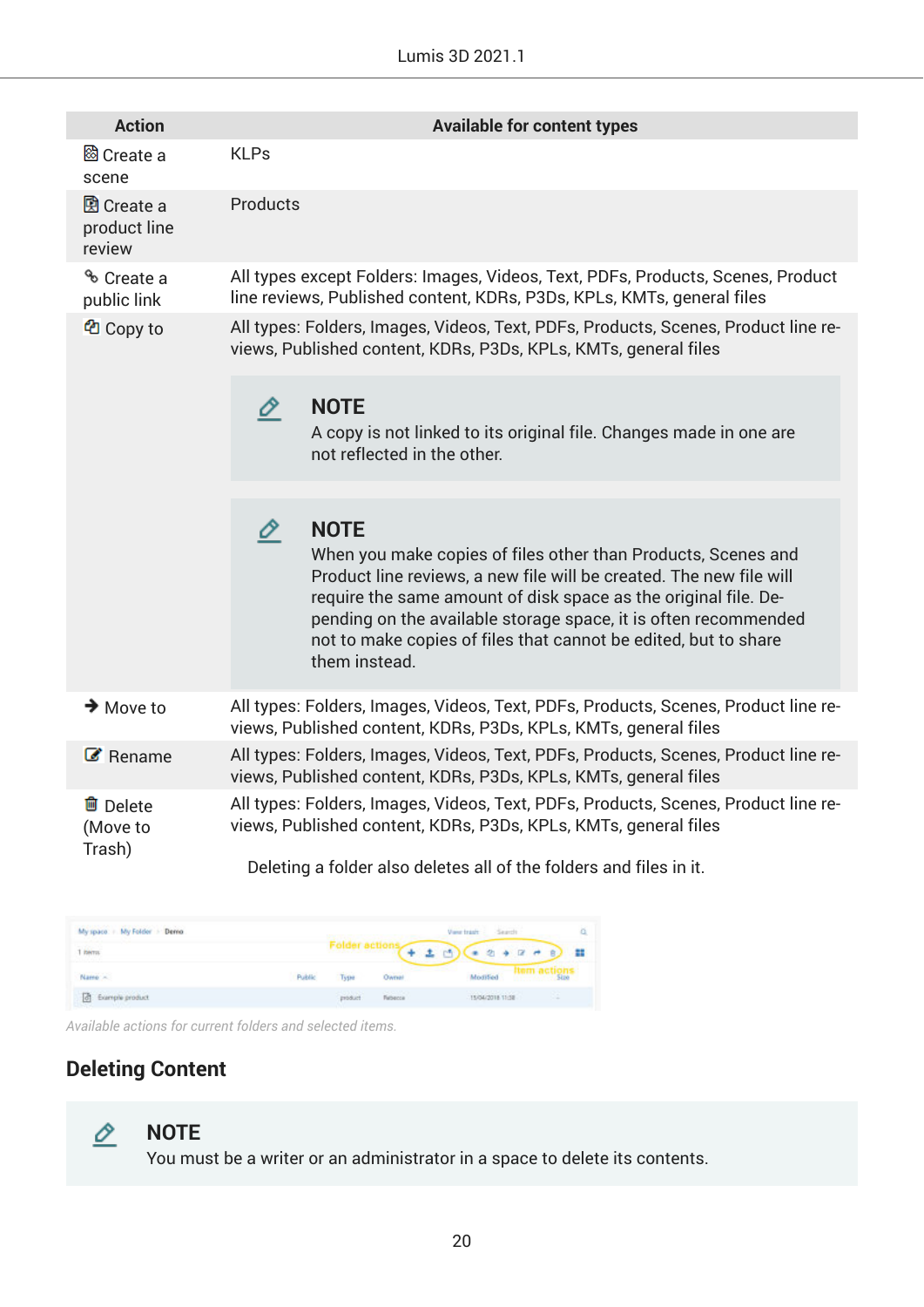<span id="page-20-0"></span>When you delete an item, it is moved to the space's *Trash* view.

| My space My Folder - Demo |        |      |         |       |                           | sarch. |       | a |
|---------------------------|--------|------|---------|-------|---------------------------|--------|-------|---|
| items<br>$\sim$ $\sim$    |        |      |         | 十 土 值 | Spectash ( ) ( ) ( ) = 12 |        |       |   |
| lattia - A-               | Public | Type | Archive |       |                           |        | Strin |   |

*Accessing the Trash view.*

### **Permanently Deleting Content in a Space's Trash**

O **NOTE** You must be a writer or an administrator in a space to permanently delete its contents.

From the *Trash* view you can:

- Empty the trash. This action permanently deletes the items in the *Trash* view and cannot be undone.
- Select an item in the trash to:
	- Restore it.
	- Delete it permanently.

| School City<br>My space : Trash |        |                               |              |                   |              |
|---------------------------------|--------|-------------------------------|--------------|-------------------|--------------|
| titems:                         |        |                               |              | Yev turk          | o<br>ŵ<br>w. |
| Name =                          | Public | Type                          | <b>Owner</b> | Modified          |              |
| Material kmt                    |        | <b>CONTRACTOR</b><br>material | Rebecca      | (5/34/2016 09:57) | 2177.88<br>. |

*Restoring an item from the Trash view.*

## **Viewing Content**

Content within a space can always be viewed or previewed by all members of the space.

Lumis 3D contains viewers specifically adapted to the exploration of 3D models in the form of digital aspect mockups.

### **Digital Aspect Mockups**

Digital aspect mockups (DAMs) are 3D models that contain additional information concerning the final, realistic aspect of the finished model, as well as interactive elements including animation and configurable parts.

Digital aspect mockups may be uploaded in the KDR format, a format that supports the digital aspect mockup produced in Patchwork 3D Design or Patchwork 3D Engineering.

### **Digital Aspect Mockup Explorer**

You can view digital aspect mockups in KDR format if they are present in the current space. To view a KDR, double click on the item you would like to view.

When viewing KDRs, you have an overview of all of the options included in the digital aspect mockups.

The name of the file appears in the upper left corner.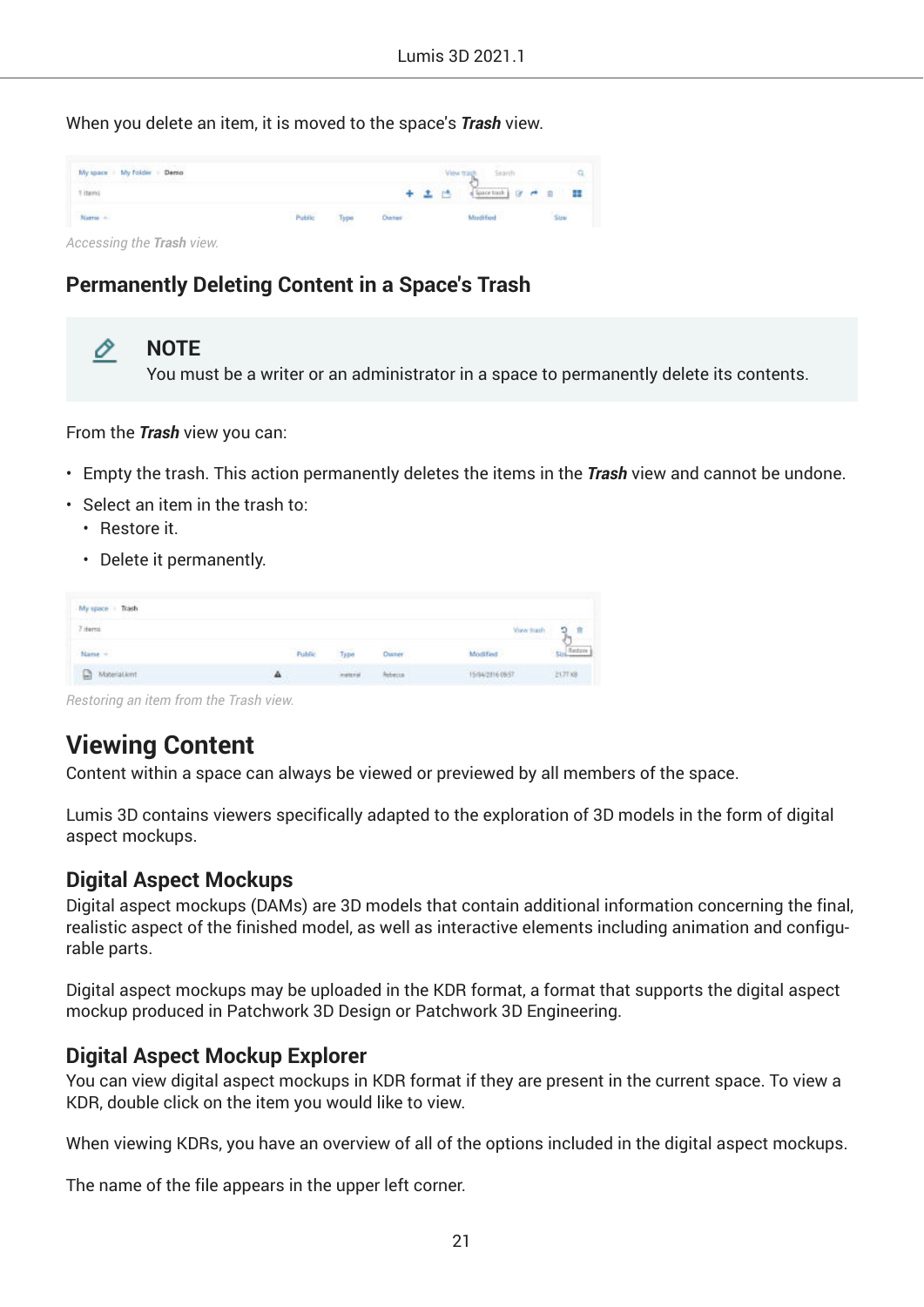#### <span id="page-21-0"></span>**Top Right Menu**

At the top right of the screen, multiple options are available to control how you view and interact with a model.

The *Comments* tool can be used if you want to add comments to the model shared by your coworkers. They will automatically receive a notification by email or by SMS according to their notification preferences chosen in User Profile (page 5).

The  $\blacktriangle$  drop-down menu gives you a choice between the different viewing modes:

| Settings                           |               |                 |                   | Settings                          |                 |          |                   |
|------------------------------------|---------------|-----------------|-------------------|-----------------------------------|-----------------|----------|-------------------|
| Layout                             |               | Viewports       |                   | Layout                            | Viewports       |          |                   |
| □<br>1x1                           | $\Box$<br>2x1 | 8<br>1x2        | $\boxplus$<br>2x2 | п<br>1x1                          | $\Box$<br>2x1   | ⊟<br>1x2 | $\boxplus$<br>2x2 |
| Fit                                |               |                 |                   | Fit                               |                 |          |                   |
| Contain                            |               | Cover           | Fill              | Contain                           | Cover           |          | Fill              |
|                                    |               |                 |                   | Mode                              |                 |          |                   |
|                                    |               | Active viewport |                   | Side by side                      | Detail          |          | Juxtapose         |
| Widget                             |               |                 |                   | Synchronisation                   |                 |          |                   |
|                                    |               |                 |                   |                                   |                 |          |                   |
| $\Xi$<br>Image                     |               | c<br>VR Object  | ٠<br>VR Cube      |                                   | ◐<br>Product    |          | 9<br>View         |
|                                    |               |                 |                   |                                   | Active viewport |          |                   |
| Drop down menu without split mode. |               |                 |                   | Widget<br>$\blacksquare$<br>Image | c<br>VR Object  |          | VR Cube           |
|                                    |               |                 |                   | Window                            |                 |          |                   |

*Drop down menu with split mode.*

**Viewports** part:

• Layout section  $\Box$  contains the controls to split the viewing area into multiple panes. Once split, the active pane is marked with a yellow border. All actions will be applied to the active pane. *Layout* section is closely linked to *Mode* section. Three different modes are available only when the view is split. *Side by side* mode displays a view comparison, *Detail* mode displays a model close-up into a new pane and *Juxtapose* mode displays a view comparison slider.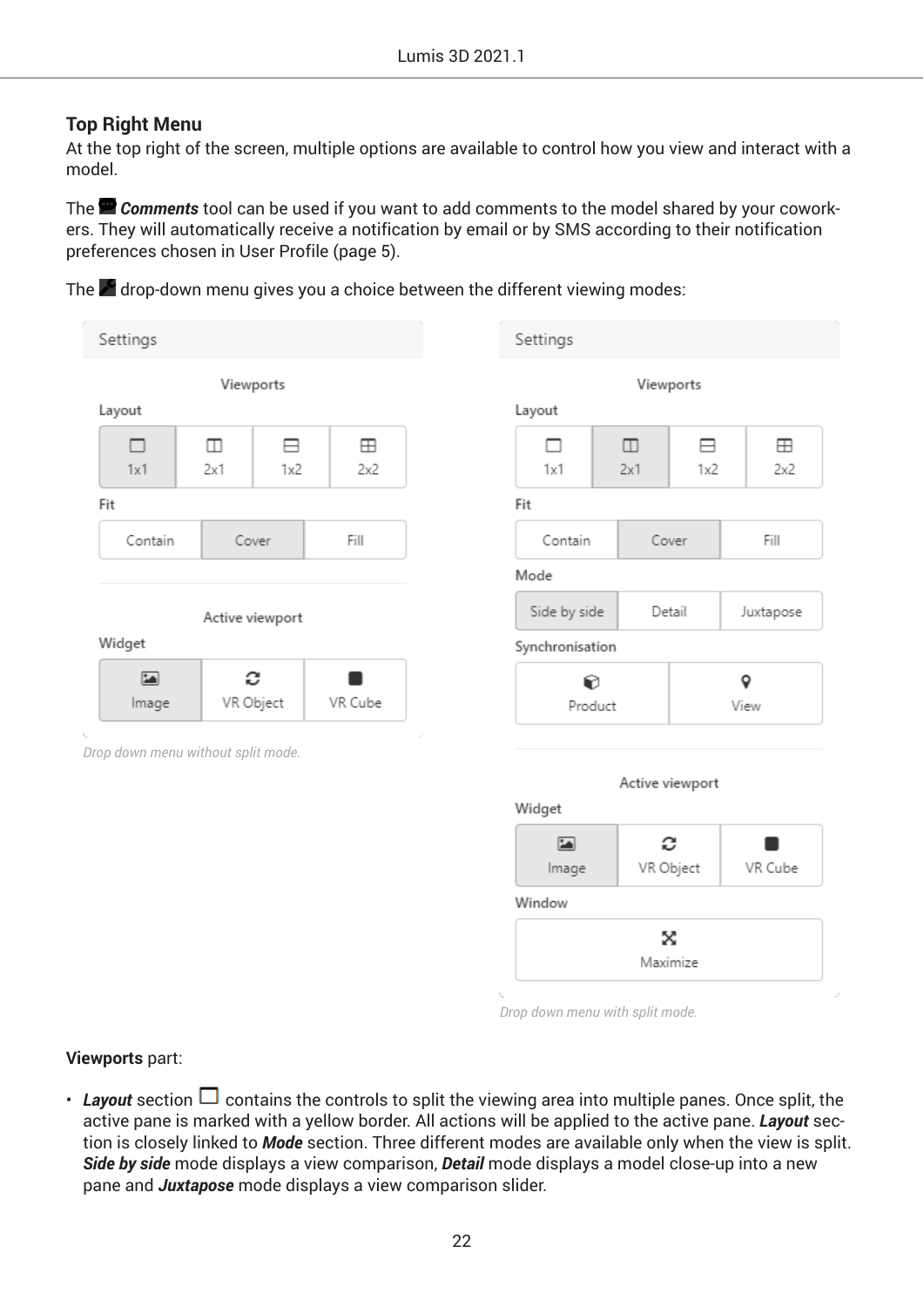- The **Synchronisation** section allows you to synchronize the camera position (**W** View) and the model's product ( *Product*) in all panes.
- The *Fit* section allows you to set the appropriate image size with three different following format. *Contain* displays the viewing area with its original size (adds black borders). *Cover* fills pane with the viewing area (no black border added). *Fill* adjusts the viewing area to the pane size (zoom in/out).

#### **Active viewport** part:

- *Image*: In an image, the camera is stationary. The viewer provides a picture of the digital aspect mockup from a preset perspective that cannot be modified in real-time.
- *C* VR Object: The digital aspect mockup can be turned interactively 360 degrees by clicking and dragging with the mouse. The initial position is taken from the Patchwork 3D Design or Patchwork 3D Engineering camera position. This is the default mode.
- *VR Cube*: Cubes are typically used to position the viewpoint inside the digital aspect mockup. The camera position is stationary, but the camera can be turned in any direction in real-time to observe the interior space, such as the inside of a vehicle or a room, from all angles. Click and drag the mouse to change the direction. The initial position and orientation are taken from the camera information.
- You can also enlarge the active pane to cover the full viewing area (*Maximize* X). When enlarged, click on  $\boldsymbol{\mathsf{X}}$  again to return to the multi-pane view.

The  $\Theta$  button displays or hides a summary of the current view and configuration used for the model. It lists the model shown, the camera used, and all active configuration options.

The  $\triangle$  button can be used to download a JPG or PDF version of the image currently displayed in the viewer's active pane. This file will be saved to your computer or device.

- The *Snapshot Image* tool can be used to save the image currently displayed in the viewer's active pane. You can choose the space and the folder in your Lumis 3D account where the image will be saved.
- If your KDR contains timelines or animations, the *Video* button will open the *Snapshot Video* editor to produce a video of the animation.

The  $\blacksquare$  button can be used to share a link of your model (DAM). Anyone in the domain with access to this page can share this link. (Sign-in is required).

#### **Top Right Menu**

At the top right of the screen, multiple options are available to control how you view and interact with a model.

The *Comments* tool can be used if you want to add comments to the model shared by your coworkers. They will automatically receive a notification by email or by SMS according to their notification preferences chosen in User Profile (page 5).

The  $d$  drop-down menu gives you a choice between the different viewing modes: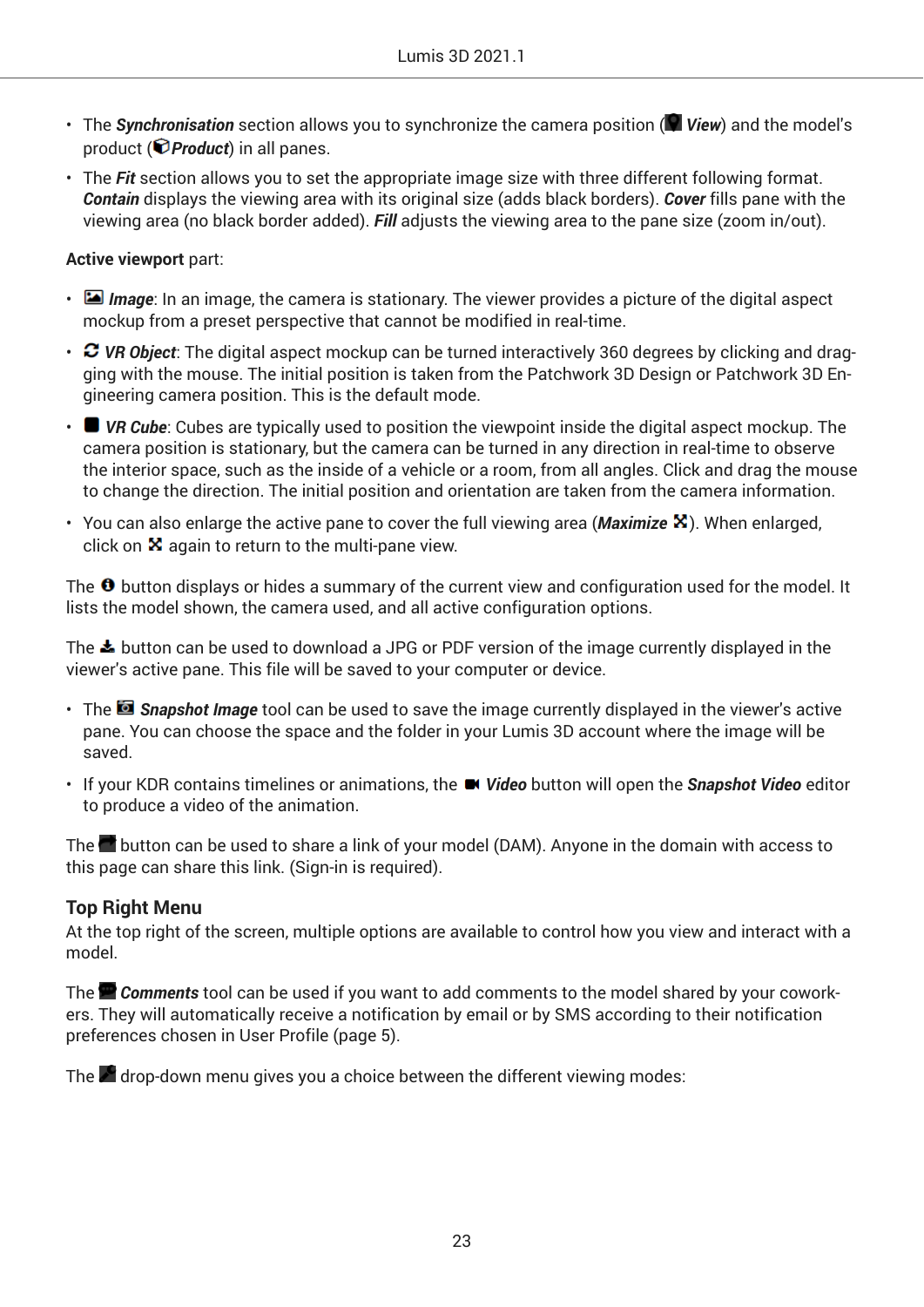| Settings                           |                         |                |          | Settings                       |               |                 |           |
|------------------------------------|-------------------------|----------------|----------|--------------------------------|---------------|-----------------|-----------|
| Layout                             | Viewports               |                |          | Layout                         |               | Viewports       |           |
| п<br>1x1                           | $\hfill \square$<br>2x1 | 8<br>1x2       | ⊞<br>2x2 | п<br>1x1                       | $\Box$<br>2x1 | ⊟<br>1x2        | ⊞<br>2x2  |
| Fit                                |                         |                |          | Fit                            |               |                 |           |
| Contain                            |                         | Cover          | Fill     | Contain                        |               | Cover           | Fill      |
|                                    |                         |                |          | Mode                           |               |                 |           |
|                                    | Active viewport         |                |          | Side by side                   |               | Detail          | Juxtapose |
| Widget                             |                         |                |          | Synchronisation                |               |                 |           |
| $\boxed{2}$<br>Image               |                         | c<br>VR Object | VR Cube  | 0                              | Product       |                 | 9<br>View |
| Drop down menu without split mode. |                         |                |          |                                |               | Active viewport |           |
|                                    |                         |                |          | Widget<br>$\boxed{2}$<br>Image |               | c<br>VR Object  | VR Cube   |
|                                    |                         |                |          | Window                         |               |                 |           |
|                                    |                         |                |          |                                |               | x<br>Maximize   |           |

*Drop down menu with split mode.*

#### **Viewports** part:

- Layout section  $\Box$  contains the controls to split the viewing area into multiple panes. Once split, the active pane is marked with a yellow border. All actions will be applied to the active pane. *Layout* section is closely linked to *Mode* section. Three different modes are available only when the view is split. *Side by side* mode displays a view comparison, *Detail* mode displays a model close-up into a new pane and *Juxtapose* mode displays a view comparison slider.
- The **Synchronisation** section allows you to synchronize the camera position (**V** View) and the model's product (*Product*) in all panes.
- The *Fit* section allows you to set the appropriate image size with three different following format. *Contain* displays the viewing area with its original size (adds black borders). *Cover* fills pane with the viewing area (no black border added). *Fill* adjusts the viewing area to the pane size (zoom in/out).

**Active viewport** part: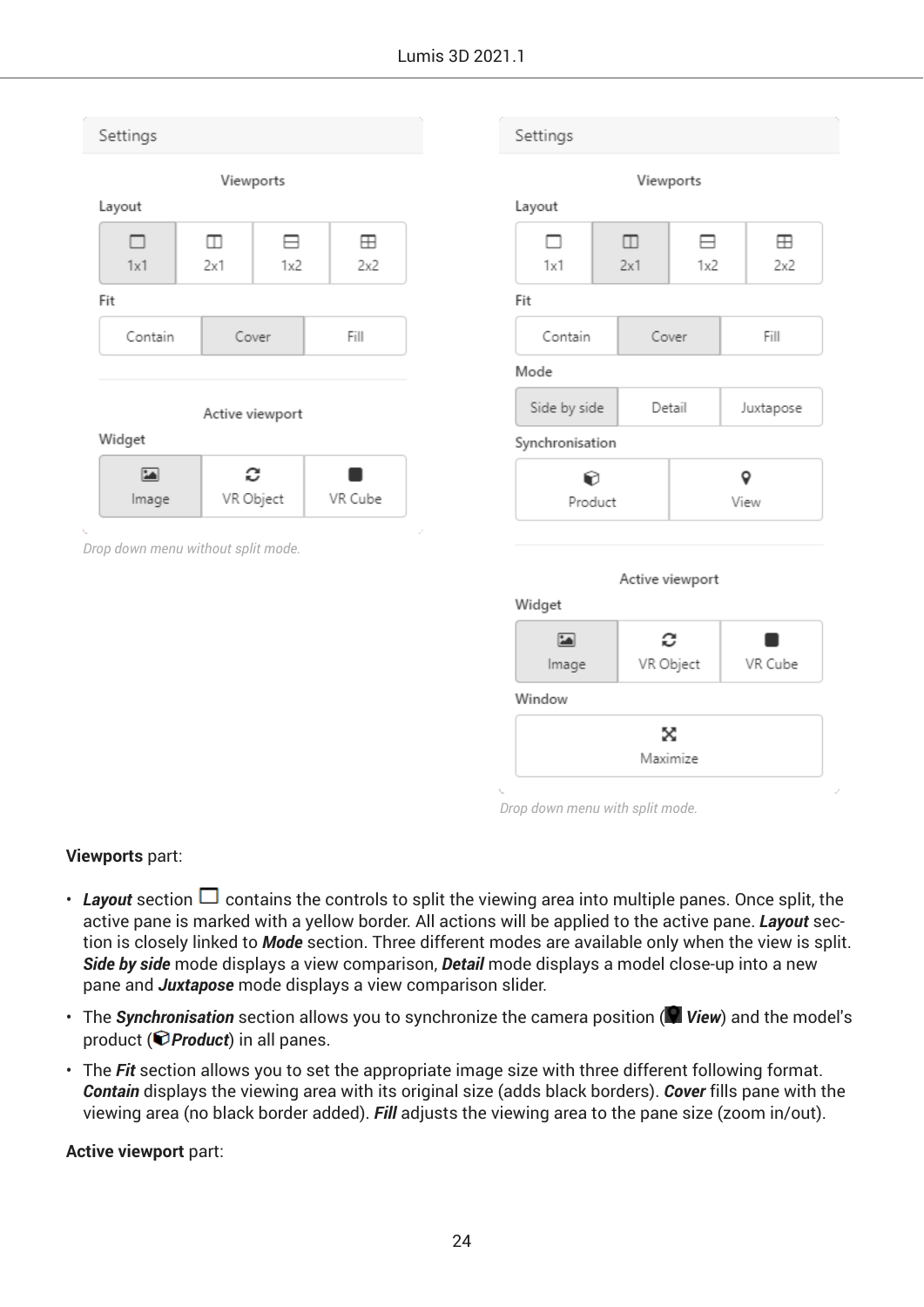- <span id="page-24-0"></span>• *Image*: In an image, the camera is stationary. The viewer provides a picture of the digital aspect mockup from a preset perspective that cannot be modified in real-time.
- *C* VR Object: The digital aspect mockup can be turned interactively 360 degrees by clicking and dragging with the mouse. The initial position is taken from the Patchwork 3D Design or Patchwork 3D Engineering camera position. This is the default mode.
- *VR Cube*: Cubes are typically used to position the viewpoint inside the digital aspect mockup. The camera position is stationary, but the camera can be turned in any direction in real-time to observe the interior space, such as the inside of a vehicle or a room, from all angles. Click and drag the mouse to change the direction. The initial position and orientation are taken from the camera information.
- You can also enlarge the active pane to cover the full viewing area (*Maximize* X). When enlarged, click on  $\boldsymbol{\Sigma}$  again to return to the multi-pane view.

The  $\Theta$  button displays or hides a summary of the current view and configuration used for the model. It lists the model shown, the camera used, and all active configuration options.

The  $\triangle$  button can be used to download a JPG or PDF version of the image currently displayed in the viewer's active pane. This file will be saved to your computer or device.

- The *Snapshot Image* tool can be used to save the image currently displayed in the viewer's active pane. You can choose the space and the folder in your Lumis 3D account where the image will be saved.
- If your KDR contains timelines or animations, the *Video* button will open the *Snapshot Video* editor to produce a video of the animation.

The  $\blacksquare$  button can be used to share a link of your model (DAM). Anyone in the domain with access to this page can share this link. (Sign-in is required).

#### **Product Explorer**

You can view Lumis 3D products if they are present in the current space. To view a product, double click on the product to arrive to the product's landing page.



#### **NOTE**

If you have editing rights for this product, this will open the editor. From the editor, click on *Explore* in the upper right corner to switch to the explorer view.

Editing rights require:

- The Product and Scene Editor user module
- A role as a writer or administrator in the current space

If you do not have editing rights for this product, the explorer view will be displayed immediately.

The name of the product is displayed in the upper left corner.

In the upper right corner of the screen you will see the followed icons: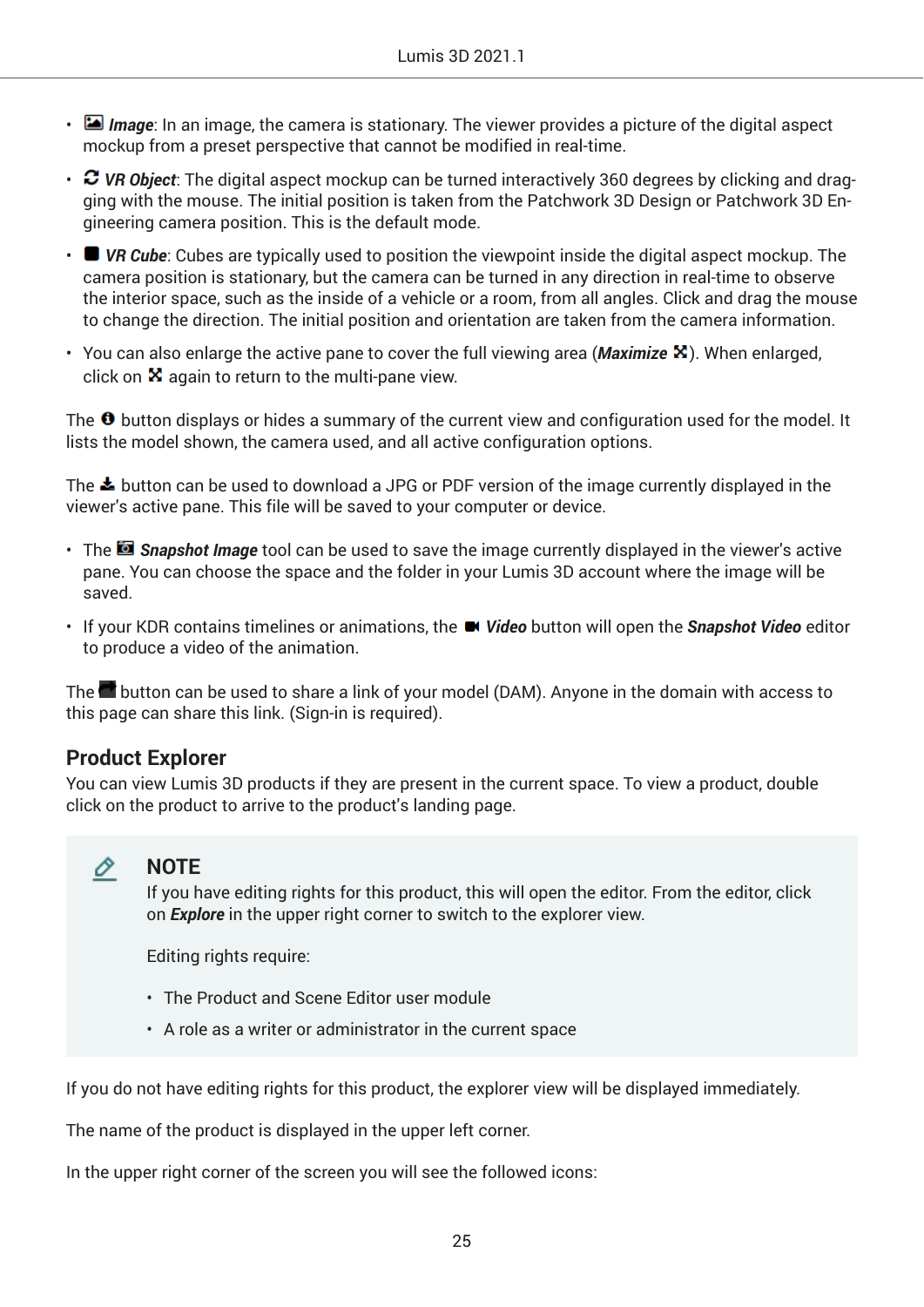$\cdot$  The **pu** button can be used if you want to add comments to the model shared by your coworkers. They will automatically receive a notification by email or by SMS according to their notification preferences chosen in [User Profile \[7\]](#page-6-0).

**TIP**

Ω

#### **How to: Add comments to a product**

You can add comments to a product while viewing it. Double click on a product. If you don't have editing rights, you are now viewing the product.

#### Ò **NOTE**

If you have editing rights for this product, this will open the editor. From the editor, click on *Explore* in the upper right corner to switch to the explorer view.

Editing rights require:

- The Product and Scene Editor user module
- A role as a writer or administrator in the current space

At any time during this viewing session, click on the  $\blacksquare$  button to add comments to the image currently displayed in the viewer's active pane.

- 1. In the pop-up window, type the subject of your comment in *Title* field.
- 2. If necessary modify the view of the product by clicking the *Update the snapshot* button.
- 3. Describe your comment in the *Description* field.
- 4. Click *Save* button to share your comment.
- The  $\Box$  can be used if your product has languages. To change the language displayed, select a different language from the drop-down list. If your product does not have languages, this menu will not be shown.
- The  $\blacktriangle$  drop-down menu gives you a choice between the different viewing modes. See details in [Top](#page-21-0) [Right Menu \[22\]](#page-21-0) from the Digital Aspect Mockups chapter.

#### Λ. **WARNING**

Viewport *Widgets* are not available in Product Explorer for the reasons views are presets when a KDR is converted to a product. To change the view for another preset (Product and Scene Editor user module is required), just go back to the product's landing page and: 1. Click on *Views* tab at the top. 2. Double click on the corresponding view displayed in Viewport. Select between an image, a three-sixty or cube-type view when the *View* window shows up. 3. Let the Lumis 3D to generate the pictures. 4. Click to Save button.

 $\cdot$  The  $\bullet$  button displays or hides a summary of the current view and configuration used for the model. It lists the model shown, the camera used, and all active configuration options.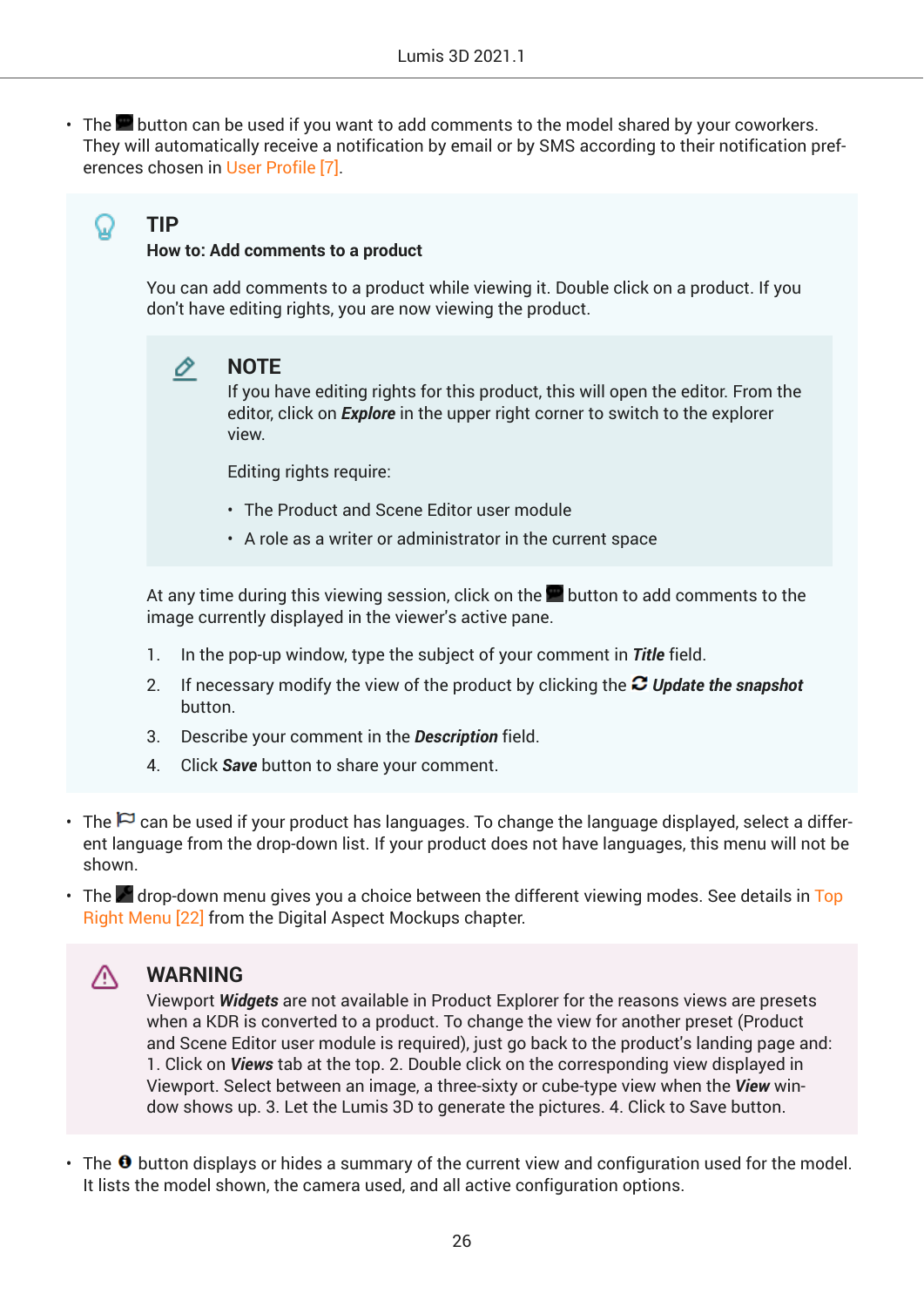- The  $\blacktriangle$  button can be used to download a JPG (**HD, 4K, 8K**) or an editable PDF<sup>1</sup> of the image currently displayed in the viewer's active pane. This file will be saved to your computer or device.
- $\cdot$  The **b**utton can be used to share a link of your model (DAM). Anyone in the domain with access to this page can share this link. (Sign-in is required).

At the bottom of the screen, a menu gives access to product controls:

- *Views* and groups of views. Select a view to activate it. If a three-sixty- or cube-type view is active, you can interact with the model in real time by clicking and dragging.
- **Presets**. Select an option to enable it.
- *Parameters*. Select an option to enable it.
- $\mathbb Z$  Clips and groups of clips. Select an animation clip to play it.

#### ဂူ **TIP**

#### **How to: Take a snapshot of a product**

You can take a snapshot of a product while viewing it. Double click on a product. If you don't have editing rights, you are now viewing the product.

#### O **NOTE**

If you have editing rights for this product, this will open the editor. From the editor, click on *Explore* in the upper right corner to switch to the explorer view.

Editing rights require:

- The Product and Scene Editor user module
- A role as a writer or administrator in the current space

At any time during this viewing session, click on the  $\triangleq$  button to download a JPG or PDF version of the image currently displayed in the viewer's active pane. This file will be saved to your computer or device.

- The *Snapshot Image* tool can be used to save the image currently displayed in the viewer's active pane. You can choose the space and the folder in your Lumis 3D account where the image will be saved.
- If your KDR contains timelines or animations, the *Video* button will open the *Snapshot Video* editor to produce a video of the animation.

You can render as many images as you want from this position by changing only the resolution.

<sup>1</sup> "Editable PDF" means that you can edit it directly on your favorite web browser or favorite PDF reader.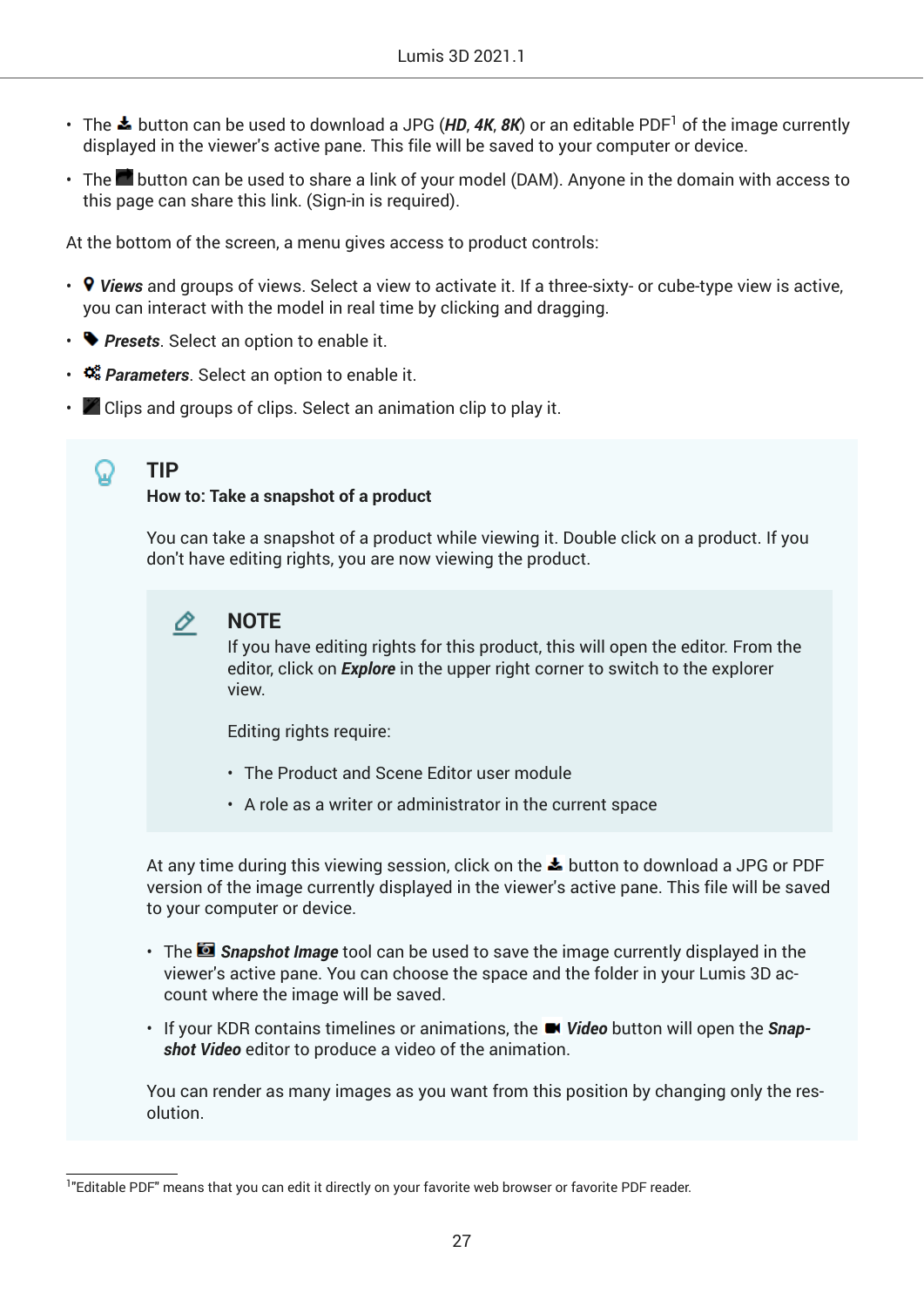#### <span id="page-27-0"></span>**Scene Explorer**

You can view Lumis 3D scenes if they are present in the current space. To view a scene, double click on the scene to arrive to the scene's landing page.



### **NOTE**

If you have editing rights for this scene, this will open the editor. From the editor, click on **Explore** in the upper right corner to switch to the explorer view.

Editing rights require:

- The Product and Scene Editor user module
- A role as a writer or administrator in the current space

If you do not have editing rights for this scene, the explorer view will be displayed immediately.

In the upper left corner, the name of the scene is displayed.

In the upper right corner of the screen you will see followed icons:

The  $\blacksquare$  button can be used if you want to add comments to the model shared by your coworkers. They will automatically receive a notification by email or by SMS according to their notification preferences chosen in User Profile (page 5).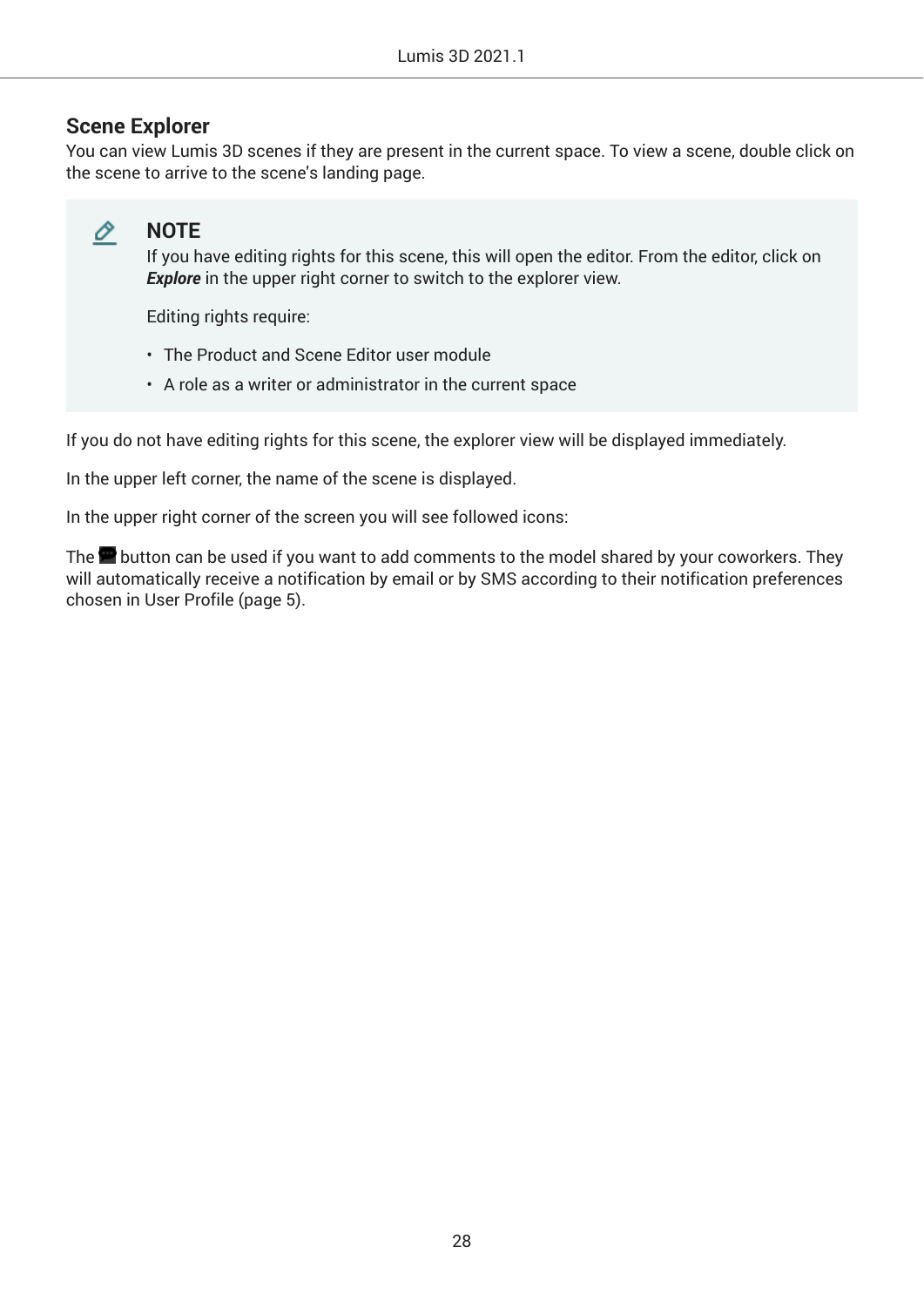#### **How to: Add comments to a scene**

You can add comments to a scene while viewing it. Double click on a scene. If you don't have editing rights, you are now viewing the scene.

#### **NOTE** O.

If you have editing rights for this scene, this will open the editor. From the editor, click on *Explore* in the upper right corner to switch to the explorer view.

Editing rights require:

- The Product and Scene Editor user module
- A role as a writer or administrator in the current space

At any time during this viewing session, click on the  $\blacksquare$  button to add comments to the image currently displayed in the viewer's active pane.

- 1. In the pop-up window, type the subject of your comment in *Title* field.
- 2. If necessary modify the view of the scene by clickings the *Update the snapshot* button.
- 3. Describe your message in the *Description* field.
- 4. Click *Save* button to share your comment.

The  $\blacktriangleright$  can be used if your product has languages. To change the language displayed, select a different language from the drop-down list. If your product does not have languages, this menu will not be shown.

The *Product* drop-down menu allows you to choose the current active product. This list contains all of the products in the scene, as well as the default setting, *All*. To configure a different product in the scene, use this drop-down list to switch to another product. To once again apply options to all instances of a product, select the instance option, *All*.

• The  $\clubsuit$  / $\heartsuit$  toggle button switches from the scene view to a view of the current product alone, and back again. You can change the current product by selecting another from the drop-down list at the top left of the screen.

The drop-down menu gives you a choice between the different viewing modes. See details in Top Right Menu (page 24) from the Digital Aspect Mockups chapter.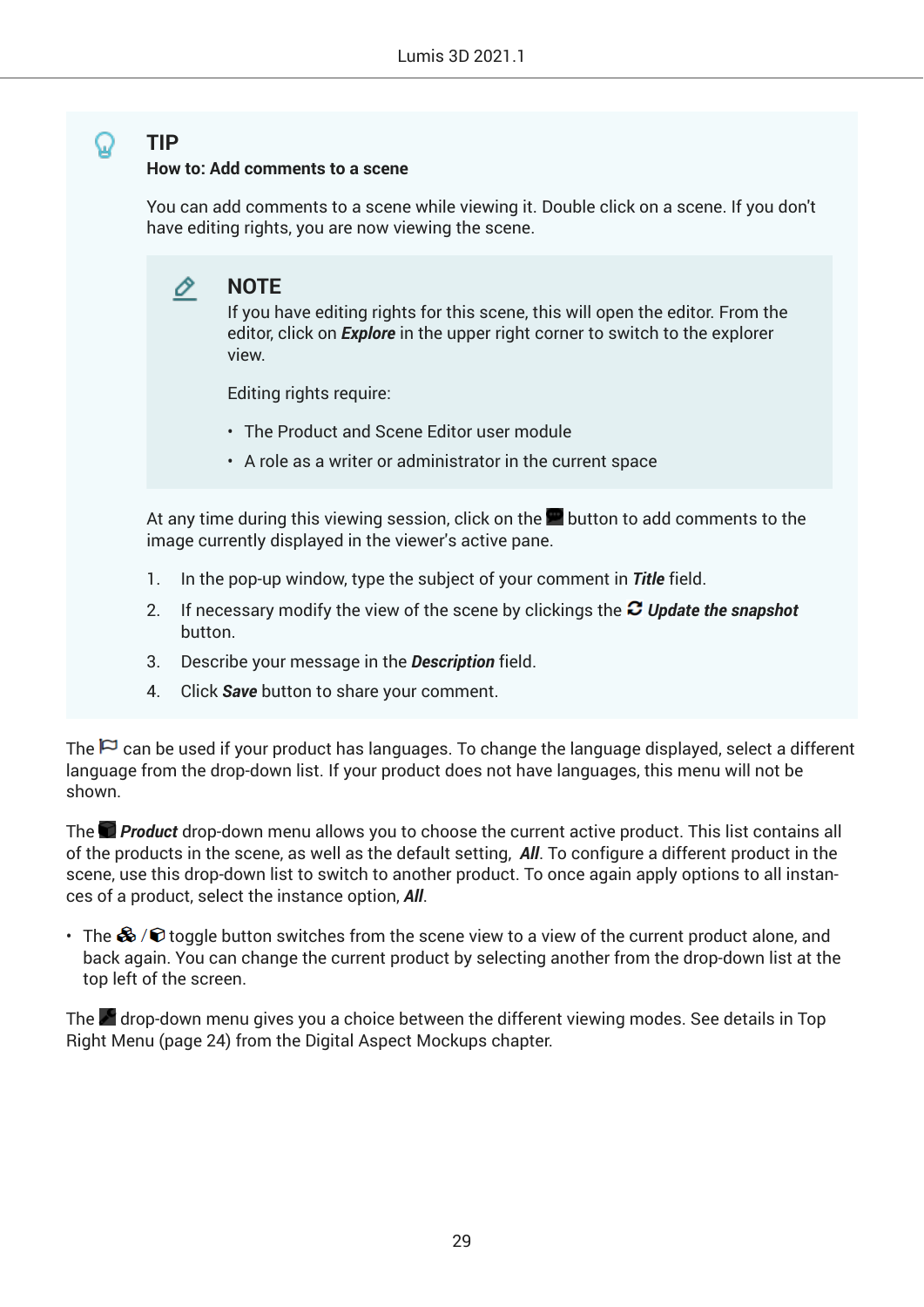#### $\triangle$ **WARNING**

Viewport *Widgets* are not available in Product Explorer for the reasons views are presets when a KDR is converted to a product. To change the view for another preset (Product and Scene Editor user module is required), just go back to the product's landing page and:

- 1. Click on *Views* tab at the top.
- 2. Double click on the corresponding view displayed in Viewport. Select between an image, a three-sixty or cube-type view when the *View* window shows up.
- 3. Let the Lumis 3D generate the pictures.
- 4. Click to Save button.

The  $\bullet$  button displays or hides a summary of the current view and configuration used for the model. It lists the model shown, the camera used, and all active configuration options.

The  $\triangle$  button can be used to download a JPG or PDF version of the image currently displayed in the viewer's active pane. This file will be saved to your computer or device.

- The *Snapshot Image* tool can be used to save the image currently displayed in the viewer's active pane. You can choose the space and the folder in your Lumis 3D account where the image will be saved.
- If your KDR contains timelines or animations, the *Video* button will open the *Snapshot Video* editor to produce a video of the animation.

The **b**utton can be used to share a link of your model (DAM). Anyone in the domain with access to this page can share this link. (Sign-in is required).

At the bottom of the screen, a menu gives access to scene controls:

- *Views* and groups of views for the scene. Select a view to activate it. If a three-sixty- or cube-type view is active, you can interact with the scene in real time by clicking and dragging.
- **Presets** for the current active product. Select an option to enable it. You can change the current product by selecting another from the drop-down list at the top right of the screen.
- *Parameters* for the current active product. Click on a parameter to select it and display it in the scene being viewed.
- $\cdot$   $\blacksquare$  Clips and groups of clips. Select an animation clip to play it.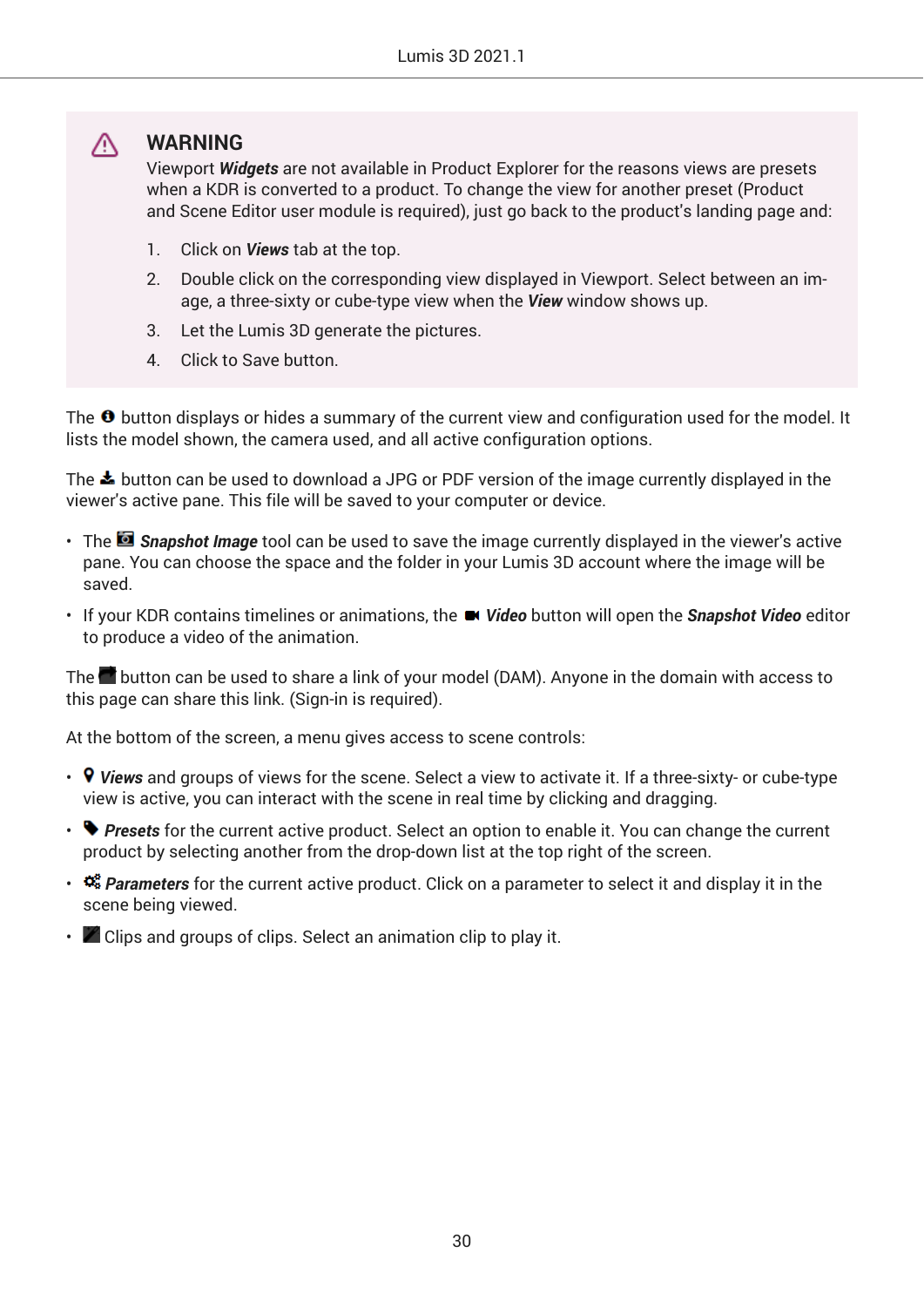#### <span id="page-30-0"></span>**How to: Take a snapshot of a scene**

Double click on the scene. You are now viewing the scene.

#### O **NOTE**

If you have editing rights for this scene, this will open the editor. From the editor, click on *Explore* in the upper right corner to switch to the explorer view.

Editing rights require:

- The Product and Scene Editor user module
- A role as a writer or administrator in the current space

At any time during this viewing session, click on the  $\triangleq$  button to download a JPG or PDF version of the image currently displayed in the viewer's active pane. This file will be saved to your computer or device.

- The *Snapshot Image* tool can be used to save the image currently displayed in the viewer's active pane. You can choose the space and the folder in your Lumis 3D account where the image will be saved.
- If your KDR contains timelines or animations, the *Video* button will open the Snap*shot Video* editor to produce a video of the animation.

You can render as many images as you want from this position by changing only the resolution.

## **Sharing via Public Links**

#### O **NOTE**

You must be a writer or an administrator in a space to enable public links for its contents.

A public link is a web address that you can give to anyone to allow them to view, but not to edit, content available on Lumis 3D. A person who receives a public link does not need to log in to Lumis 3D to view the shared content.

A file for which the public link is active is shown with a  $\Box$  logo.

Sharing via public links is a two-step process:

- 1. First, activate the public link for the content you want to share.
- 2. Then, provide the public link address to the person you want to share the content with.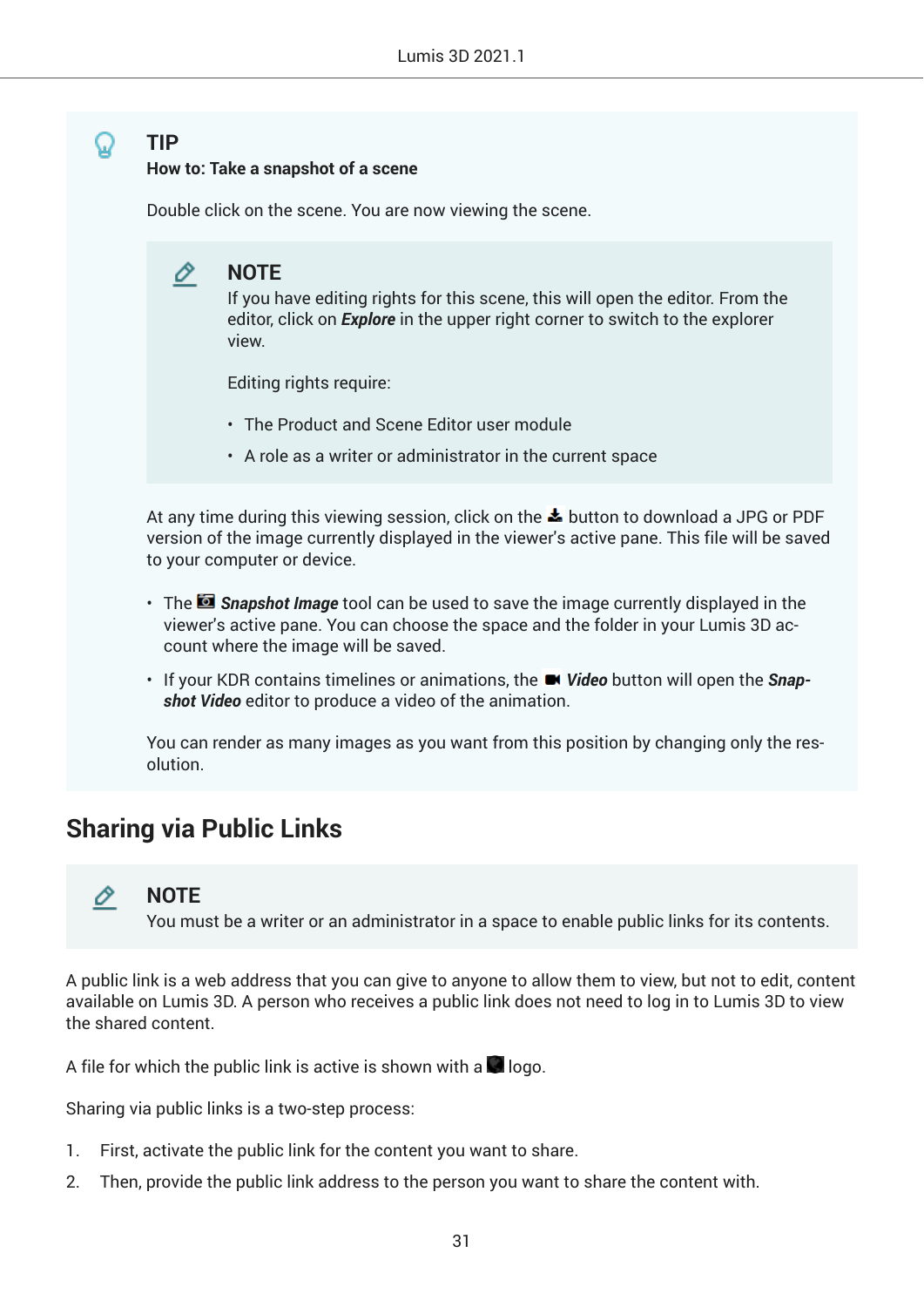

### **WARNING**

Anyone with a public link to a file can view the file. Activating a public link makes a file potentially visible to everyone on Lumis 3D's network. If your Lumis 3D is accessible via the internet, your file is available to everyone on the web.

When you deactivate a public link, the link address is permanently deleted. This means that if you share a link address with someone, then deactivate the file's public link, their link address will no longer work.

If you plan to share the link again, just reactivate it in the *Link sharing* window.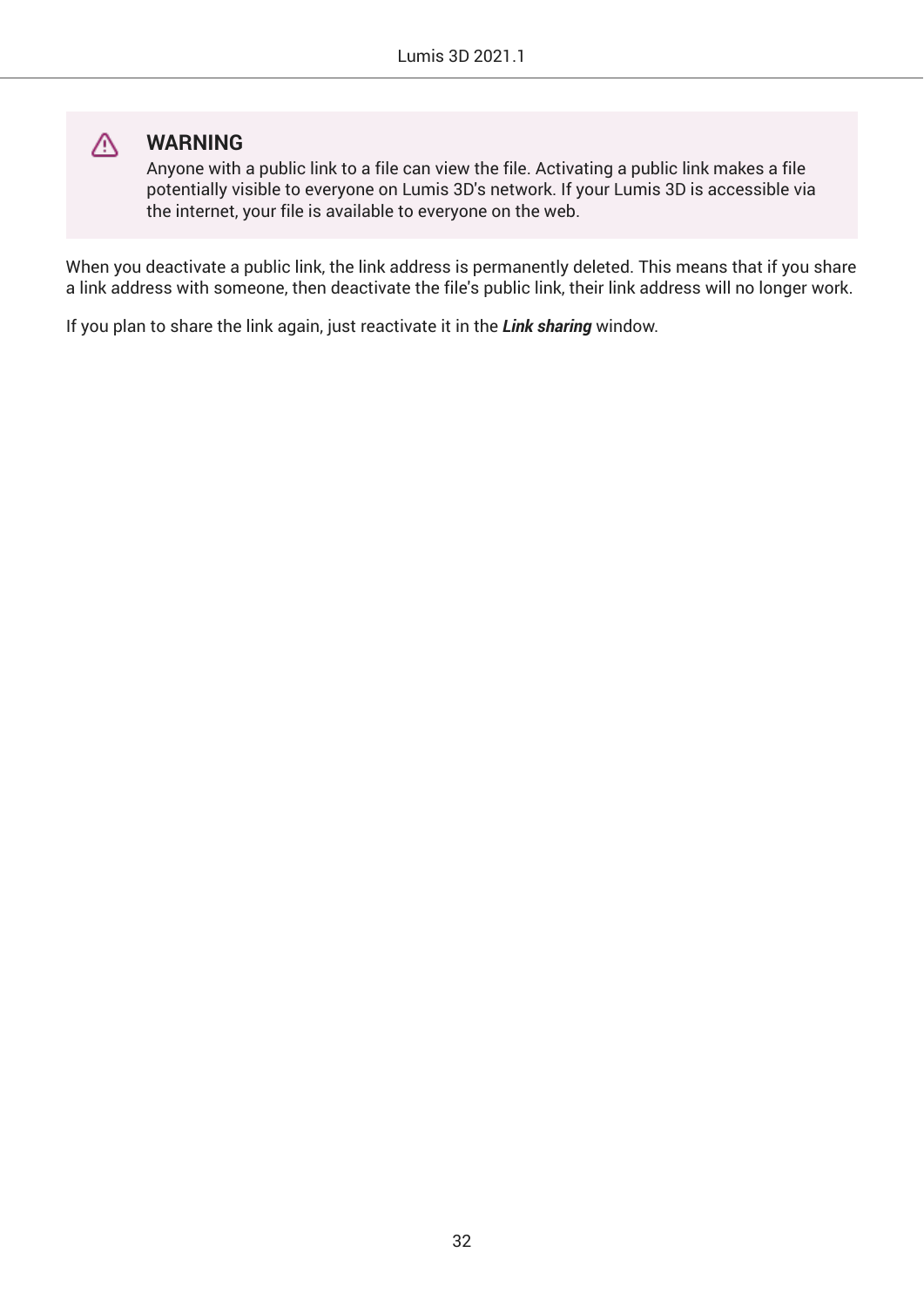#### **TIP** ມ

**How to: Share a file using a public link**



You must be a writer or an administrator in a space to enable public links for its contents.

#### O **NOTE**

Public links are only available for files. Folders cannot be shared publicly.

- 1. Select the file you want to share by left-clicking on it. This displays the drop-down menu with options.
- 2. Click on the *Share* button.
- 3. The *Link sharing* window will open. At the bottom of this window, click on the slider next to *Public link* to activate the public link.

| % Link- Anyone in domain with access to this space. Sign-in required.<br>https://lumis3d.lumiscaphe.com/models/59d226151fa82b2420510f53<br>Private link- Anyone in domain. Sign-in required.<br>Public link- Anyone. No sign-in required. |
|-------------------------------------------------------------------------------------------------------------------------------------------------------------------------------------------------------------------------------------------|
|                                                                                                                                                                                                                                           |
|                                                                                                                                                                                                                                           |
|                                                                                                                                                                                                                                           |
|                                                                                                                                                                                                                                           |
| https://lumis3d.lumiscaphe.com/models/s/8e296ed5455aaaac3a3f977da47a630                                                                                                                                                                   |
| Public embedding                                                                                                                                                                                                                          |
| <iframe height="480" src="https://lumis3d.lumiscaphe.com/models/59d226&lt;/td" width="853"></iframe>                                                                                                                                      |

- 4. The address of the public link is displayed in the text field. You can copy it to the clipboard using the  $\blacksquare$  button and paste it into another document, such as an email.
- 5. When you have finished modifying the sharing settings, click the *Close* button to return to the list of files.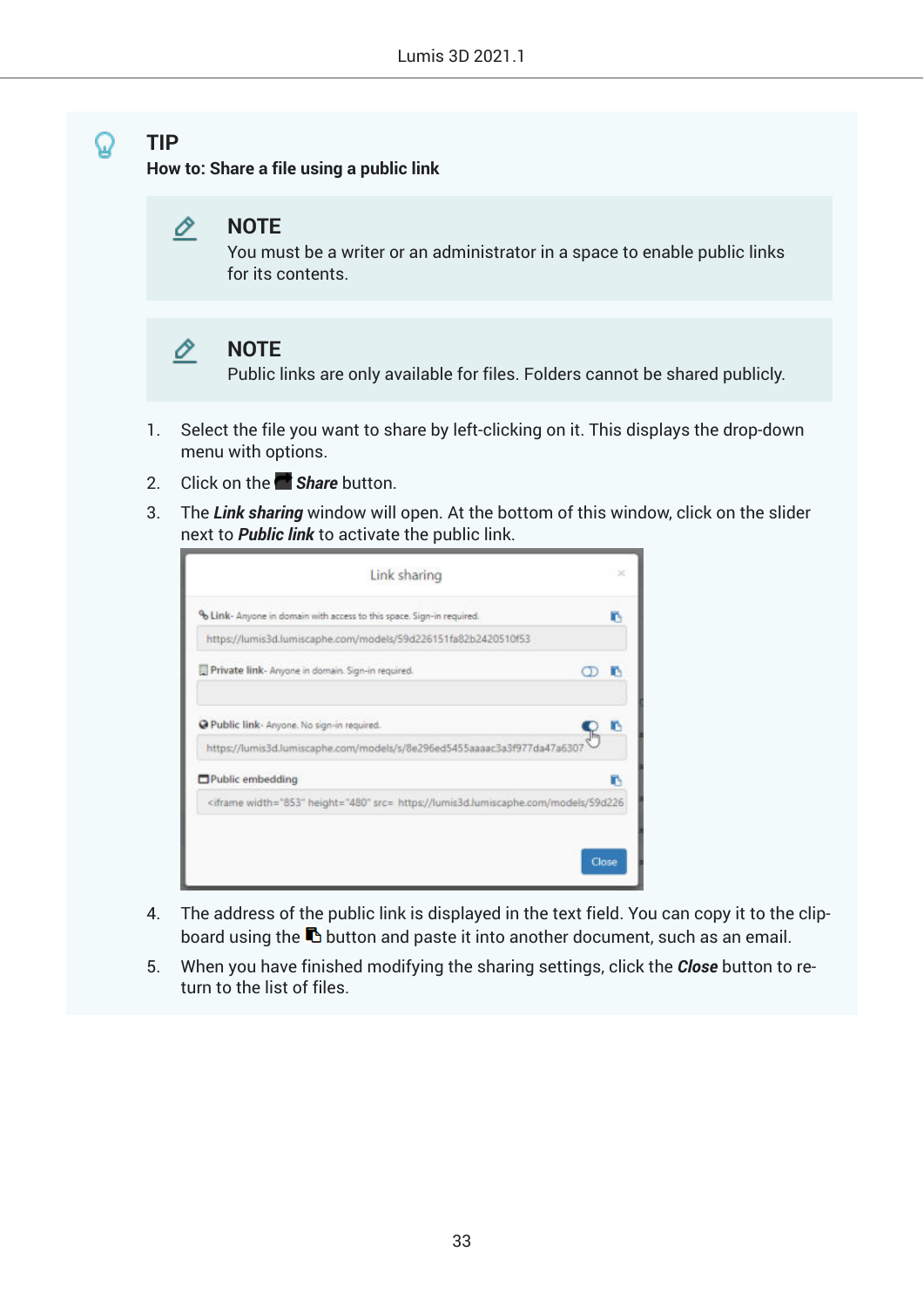<span id="page-33-0"></span>**How to: Stop sharing a file with a public link**



You must be a writer or an administrator in a space to enable public links for its contents.

- 1. Select the file you want to unshare by left-clicking on it. This displays the drop-down menu with options.
- 2. Click on the *Share* button.
- 3. The *Link sharing* window will open. At the bottom of this window, click on the slider next to *Public link* to deactivate the public link.
- 4. When you have finished modifying the sharing settings, click the *Close* button to return to the list of files.

## **Sharing via Private Links**



#### **NOTE**

You must be a writer or an administrator in a space to enable public links for its contents.

A private link is a web address that you can give to anyone in a domain to allow them to view and edit (writer role at least) content available on Lumis 3D. A person who receives a private link has to log in to Lumis 3D to view the shared content.

A file for which the private link is active is shown with a  $\blacksquare$  logo.

Sharing via public links is a two-step process:

- 1. First, activate the public link for the content you want to share.
- 2. Then, provide the public link address to the person you want to share the content with.

When you deactivate a private link, the link address is permanently deleted. This means that if you share a link address with someone, then deactivate the file's private link, their link address will no longer work.

If you plan to share the link again, just reactivate it in the *Link sharing* window.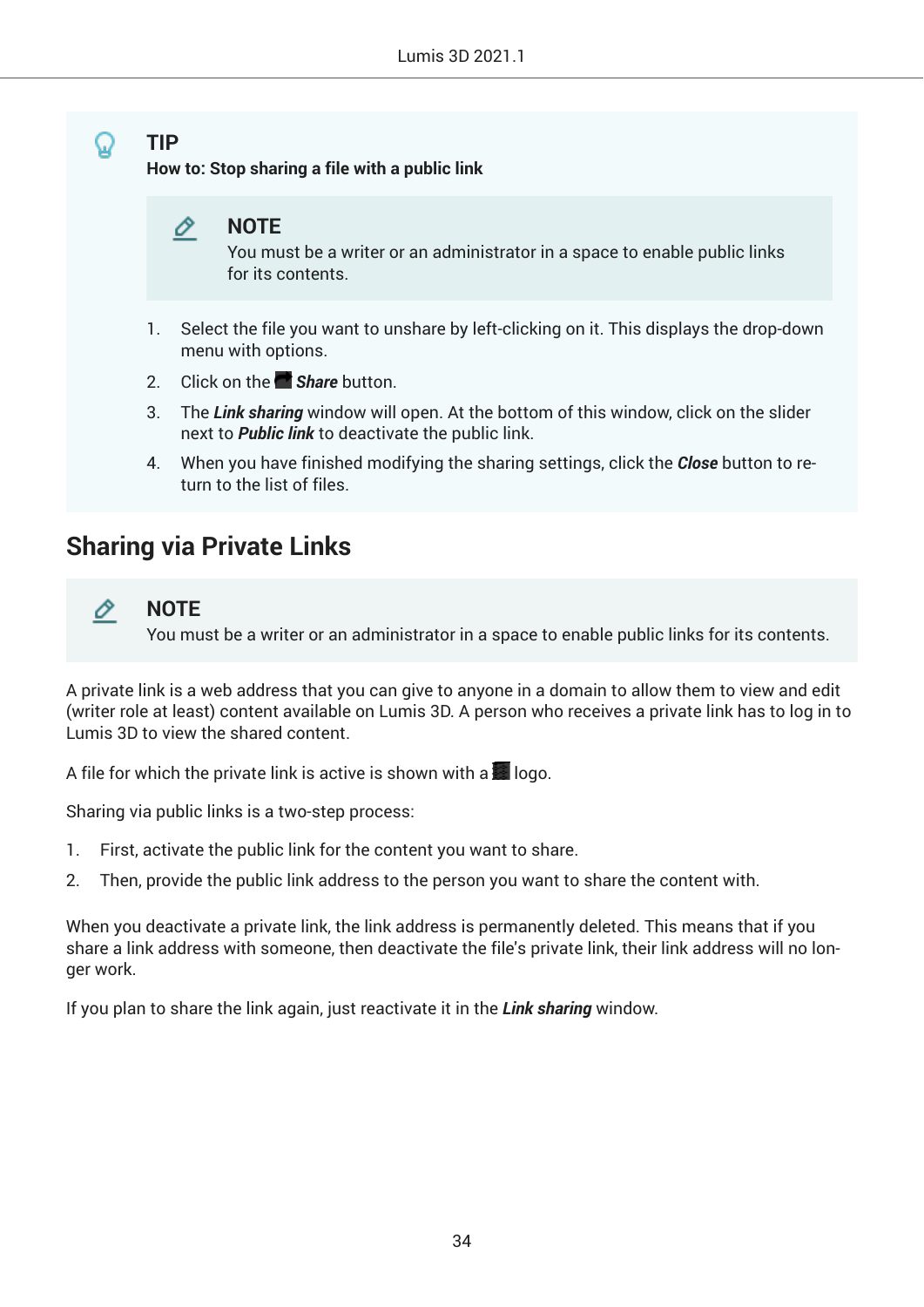**How to: Share a file using a private link**

O **NOTE**

> You must be a writer or an administrator in a space to enable public links for its contents.

- 1. Select the file you want to share by left-clicking on it.
- 2. This displays the drop-down menu with options. Click on the *Share* button.
- 3. The *Link sharing* window will open. At the bottom of this window, click on the slider next to *Private link* to activate the private link.

| Link sharing                                                                                                  | $\overline{\mathbf{x}}$ |
|---------------------------------------------------------------------------------------------------------------|-------------------------|
| % Link- Anyone in domain with access to this space. Sign-in required.                                         |                         |
| https://lumis3d.lumiscaphe.com/models/59d226151fa82b2420510f53                                                |                         |
| Private link- Anyone in domain. Sign-in required.                                                             |                         |
| https://lumis3d.lumiscaphe.com/models/59d226151fa82b2420510f53                                                |                         |
| Public link- Anyone. No sign-in required.                                                                     |                         |
| Public embedding                                                                                              |                         |
| <iframe height="480" src="https://lumis3d.lumiscaphe.com/models/59d226&lt;/td" width="853"><td></td></iframe> |                         |
|                                                                                                               |                         |
|                                                                                                               | Close                   |

- 4. The address of the private link is displayed in the text field. You can copy it to the clipboard using the  $\blacksquare$  button and paste it into another document, such as an email.
- 5. When you have finished modifying the sharing settings, click the *Close* button to return to the list of files.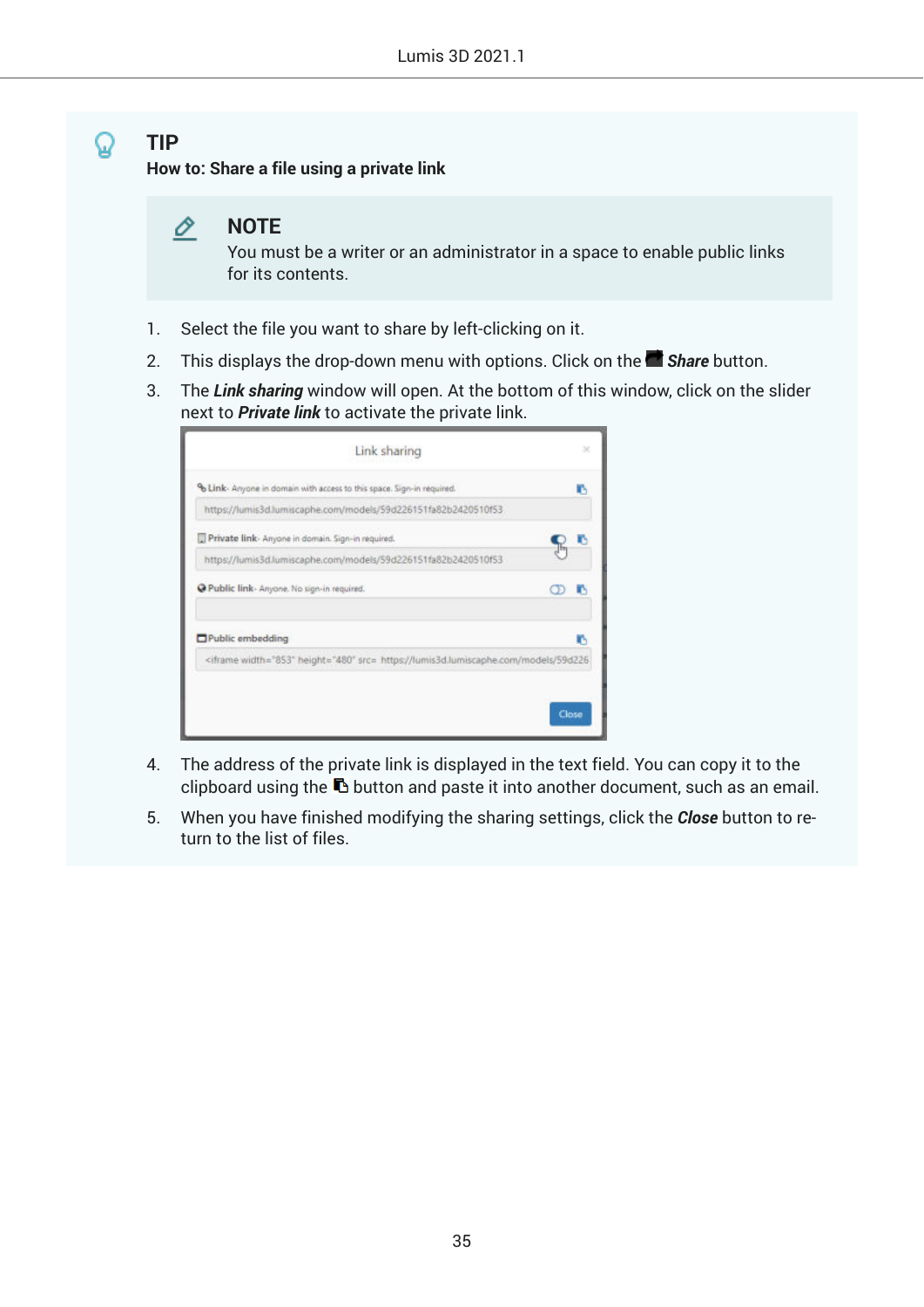<span id="page-35-0"></span>**How to: Stop sharing a file with a private link**



You must be a writer or an administrator in a space to enable public links for its contents.

- 1. Select the file you want to unshare by left clicking on it.
- 2. This displays the drop-down menu with options. Click on the *Share* button.
- 3. The *Link sharing* window will open. At the bottom of this window, click on the slider next to *Private link* to deactivate the private link.
- 4. When you have finished modifying the sharing settings, click the *Close* button to return to the list of files.

## **Sharing via Private and Public links**



#### **NOTE**

You must be a writer or an administrator in a space to enable public links for its contents.

You can combine also private and public links at the same time. This feature is very useful when you decide to share a content with sales team and customers for example.

Just activate private and public links to share content as described above.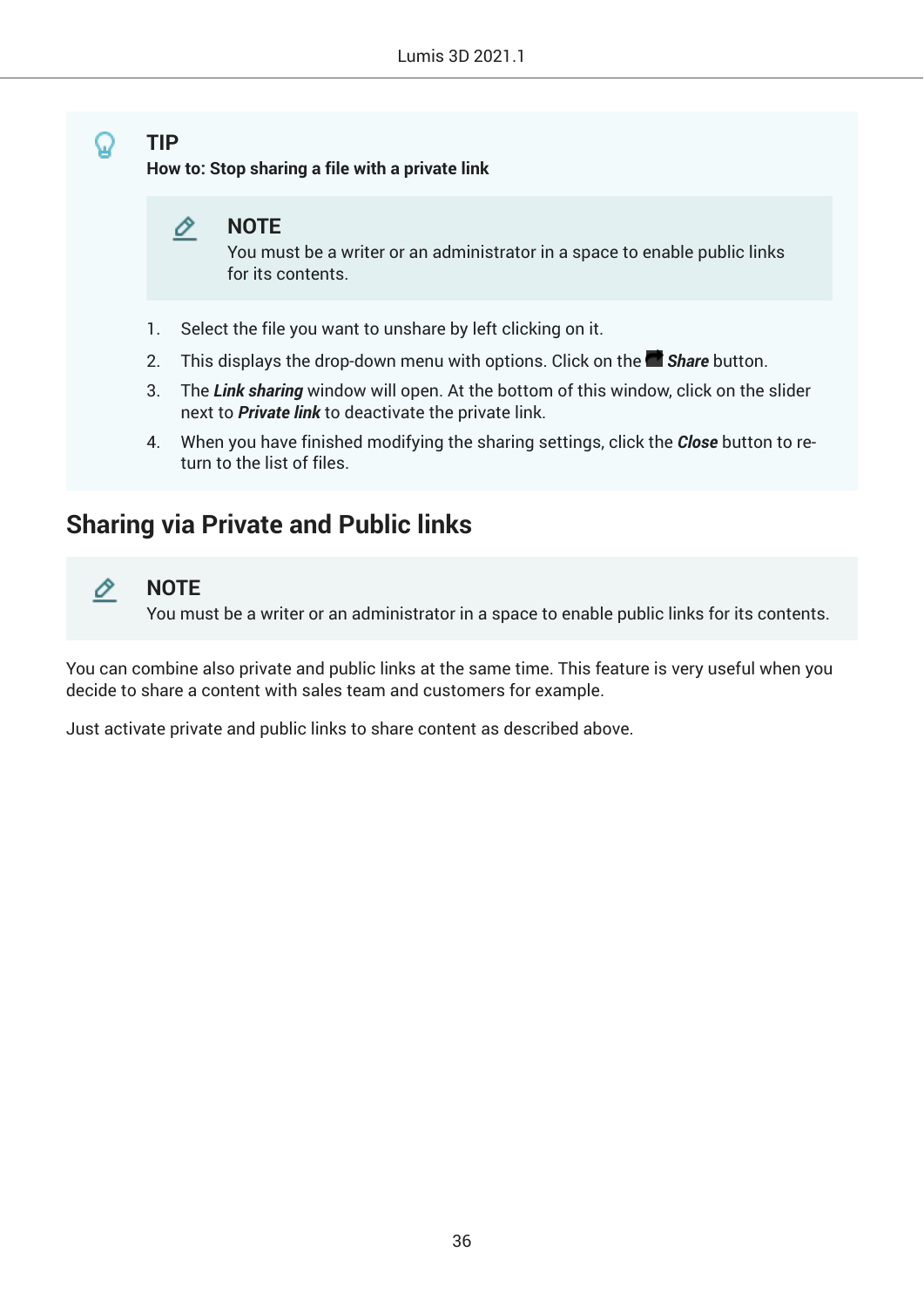# **PRODUCT AND SCENE EDITOR (MODULE)**

## **WARNING**

The Product and Scene Editor user module is required to access the functions described in this section. This optional module can be purchased separately.

The Product and Scene Editor user module for Lumis 3D allows you to create products and scenes that present filtered or augmented versions of a digital aspect mockup or of a layout of multiple digital aspect mockups.

In this section, you will find additional information on the following topics:

# **Products**

∧

KDRs uploaded to Lumis 3D can be used to create products. A product allows you to use all or part of a digital aspect mockup as a model to be configured, displayed, and manipulated in real-time. The result is a customized version of a digital aspect mockup that can be used to present the 3D model.



**TIP**

**How to: Create a product**

O **NOTE**

You must be a writer or an administrator in a space to create content.

- 1. Click **+** *Create*. Select the *Product* option. A box appears.
- 2. In the *Select a model* drop-down list, choose the model you would like to base your product on. This list contains all of the KDRs that you have uploaded or that have been shared with you.
- 3. Then, in the *Select a model product* drop-down list, choose the Patchwork 3D product in the KDR file that you would like to base your product on. This list contains all of the Patchwork 3D products in the KDR file you have selected. In the field at the top of the box, type a name for your product. You can change the name of your product later by selecting *Rename* from the options that appear when the product is selected or when you right-click on it.
- 4. Click the *Create product* button to validate the information you entered. The new product will be created in the current folder.

## **Product Editor**

Edit a product to modify which parts of the digital aspect mockup are used and how they are presented. You can do this by double-clicking on the product.

The product editor opens in a new tab.

At the top of the editor is a header bar listing the types of elements that can be edited.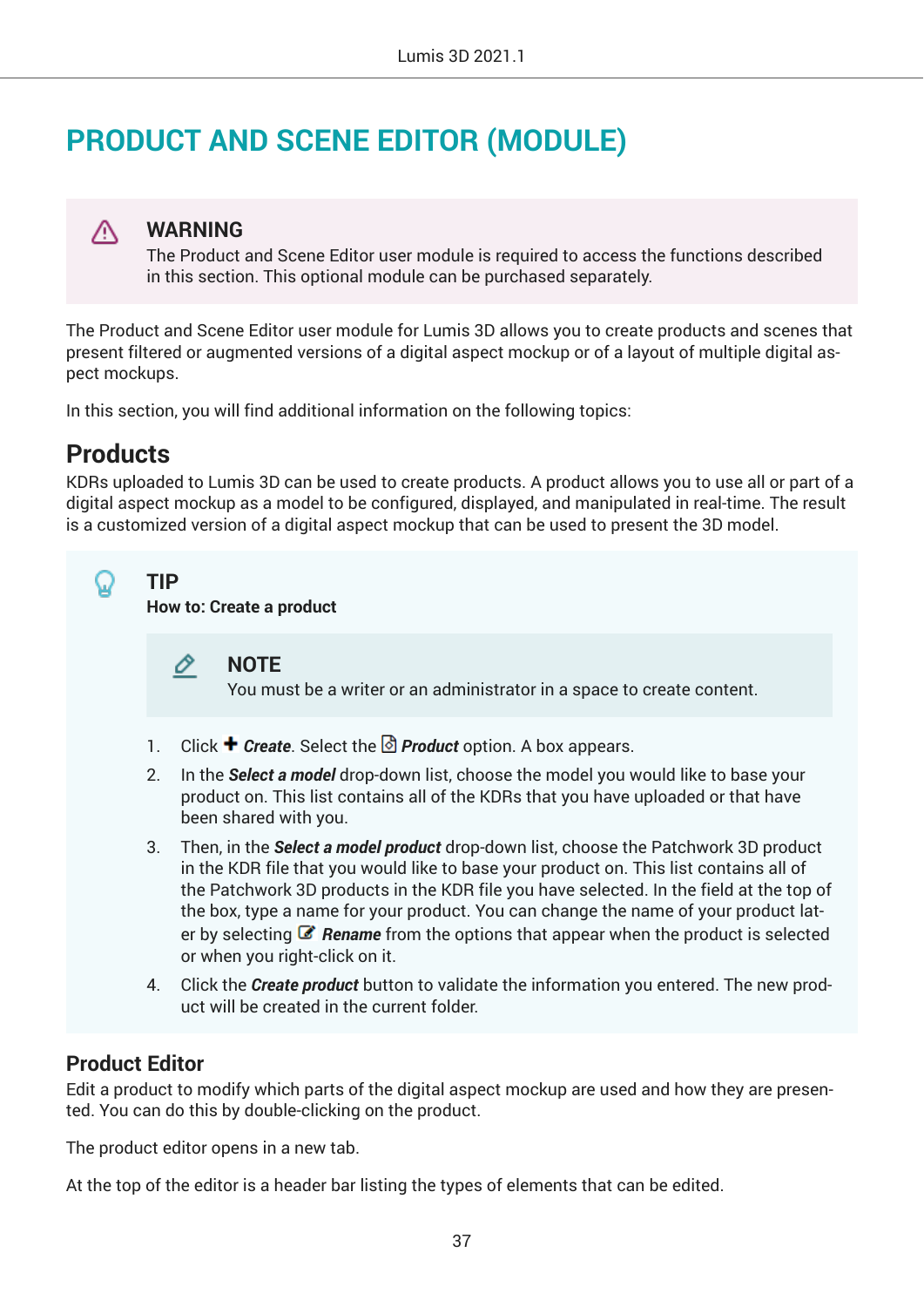## **Model**

The default editing view for a product is the *Model* view. To switch to this view from a different view, click on the *Model* tab in the menu at the top of the editor.

A large preview of the model's default view is displayed. Below it, the model's filename, its unique identification code, and the date it was uploaded are listed.

At the top right of this box are the controls for the model and the model's default settings.

## **Updating the Model**

You can update the model your product is based on. This is especially useful if changes have been made to the digital aspect mockup and you would like to update your product to include the modifications without losing the work you have already done on your product.

Click the *Update* button to update the model used.

A box will open. In the *Model* drop-down list, the current model is selected. If you want to change the model used for this product, select a different model from the drop-down list.

Below the model selection is a zone listing the changes made last time the model was modified.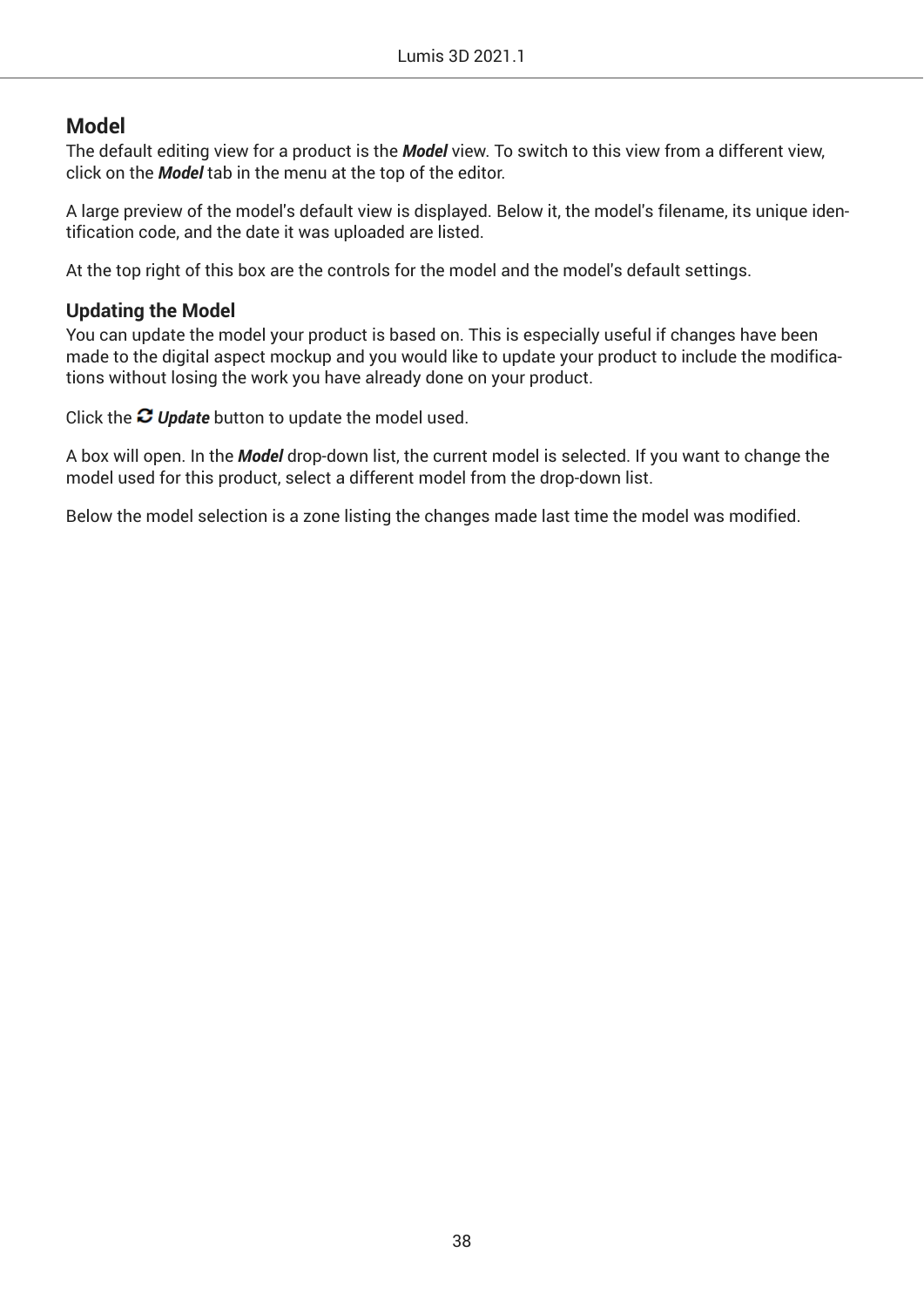### **How to: Update a product's model**

When a change is made to a model, a new KDR must be generated in Patchwork 3D Design or Patchwork 3D Engineering. The new KDR must be uploaded to Lumis 3D. If it is uploaded by someone other than you, that person will need to share the KDR with you before you can proceed.

- 1. From the file view, find your product. Double click on it to edit it.
- 2. This will open the editor in a new tab. The editor is already on the *Model* tab. At the top of this tab, click the *Update* button to change the model used.
- 3. A box will open. In the *Model* drop-down list, select the new KDR.

A list of changes will appear. At the top of the list, a warning will appear if the new KDR does not contain the same model as the old KDR. In the list of changes, each line begins with a symbol indicating the type of change found in the new KDR:

| <b>Symbol</b> | <b>Type of change</b>                                                                                                     |
|---------------|---------------------------------------------------------------------------------------------------------------------------|
|               | Subtraction: This element from the old KDR was not found in the new<br>KDR. It will be removed from your product.         |
|               | Addition: This element was found in the new KDR but not in the original<br>KDR. It will be added to your product.         |
| m             | Modification: This element exists in the new and the old KDR, but is not<br>the same. It will be changed in your product. |

Click *Save* to validate these changes.

Your parameters, configurations, clips, views, languages, and defaults will remain the same, unless items in them have been removed or changed. In this case, only those items will be modified. The rest of the items in the parameters, configurations, clips, views, languages, and defaults will remain the same.

## **Creating a Default Configuration**

If your model has configuration options, you may want to set up a default configuration shown when you view the product.

#### O **NOTE**

To set a default configuration, you will need at least one configuration preset. Configuration presets are imported from the KDR file or defined in the *Configuration* tab of this editor.

Click the *Default configuration preset* button to select the default configuration preset for this product.

The **Default configuration preset** button opens the **Default configuration** box. At the top of the box, a preview of the current configuration is shown.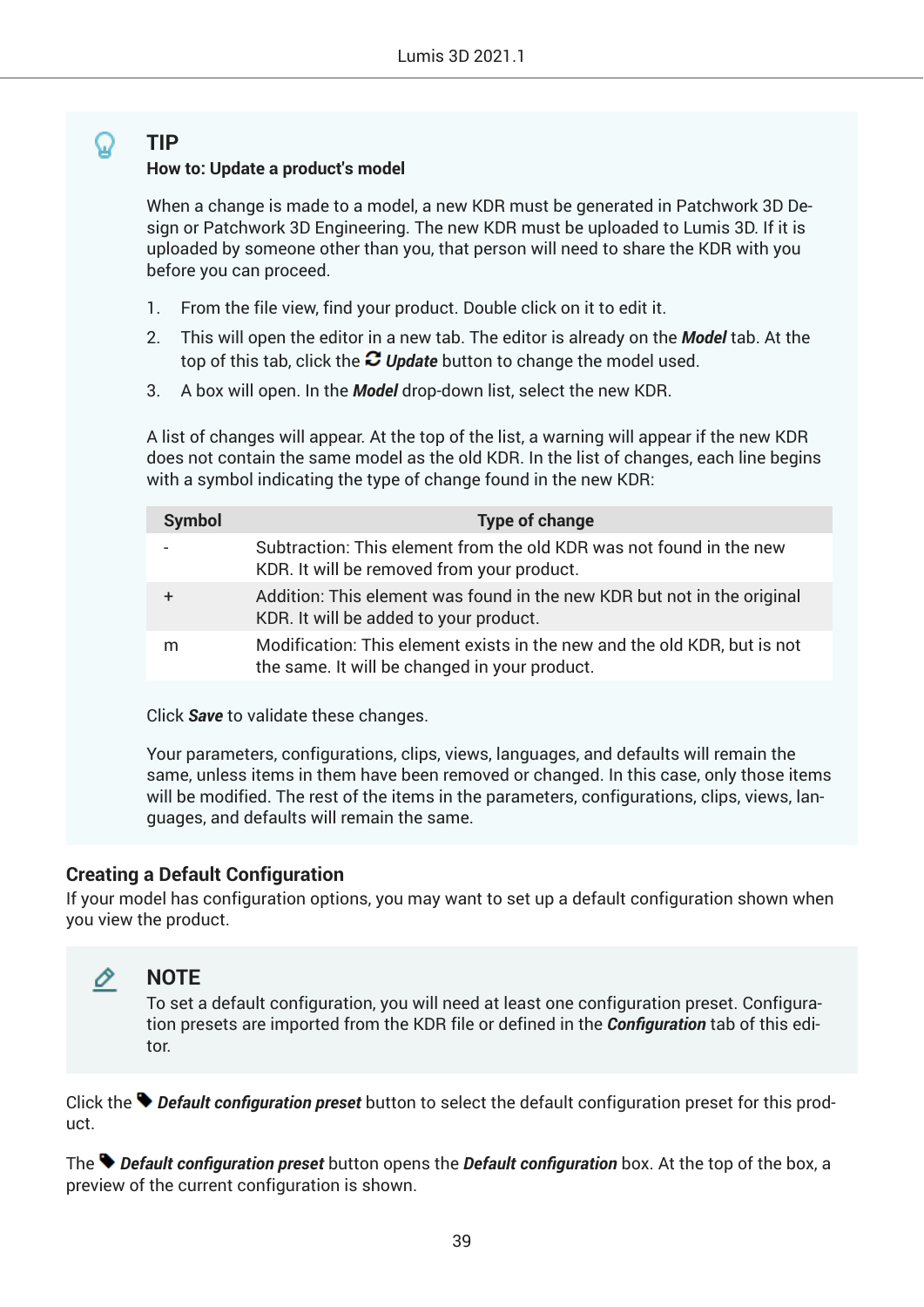From the drop-down list, select a preset to use as the default. The preview at the top of the box is updated in real-time.

Click the *Save* button to close the box and save your changes, or *Cancel* to close the box without saving.

### **Creating a Default View**

If your model has multiple cameras, you may want to modify the default view of the product used when you open the product.

Click the  $\triangledown$  button to modify the default point of view.

This opens the *Default view* box. At the top of the box, a preview of the current default view is shown.

Choose the camera that will be used as a default viewpoint from the drop-down list.

When you make your selection, the preview at the top of the box is updated in real-time.

Click the *Save* button to close the box and save your changes, or *Cancel* to close the box without saving.

### **Creating a Default Language**

If your model has multiple languages, you may want to modify the default language of the product used when you open the product.

Click the **b**utton to modify the default point of view.

This opens the *Default language* box. Choose the language that will be used as a default language from the drop-down list.

Click the *Save* button to close the box and save your changes, or *Cancel* to close the box without saving.

## **Views**

Views make a product dynamic by allowing a scene to be viewed from different perspectives.

A view is a type of interaction paired with a model's camera position.

In the *Views* tab in the header bar at the top of the editor, you can pair cameras and interaction types.

| 8 Example product           | <b>Views</b><br>Model | Configuration       | Animation<br>Rejection  | Languages  | Explore<br>Publish |
|-----------------------------|-----------------------|---------------------|-------------------------|------------|--------------------|
| Views                       |                       |                     |                         |            | $+1$<br>41         |
|                             |                       |                     |                         |            |                    |
|                             |                       |                     |                         |            | ъ                  |
| Configurati<br><b>Sider</b> | in1                   | Inter2<br>Left_Side | Produk:3<br>Produit : 1 | Right_Side | Tail light         |

The header bar of *Views* tab allows you to:

- *Sort* views alphabetically,
- *Hide* camera's view(s),
- *Edit* camera's view(s).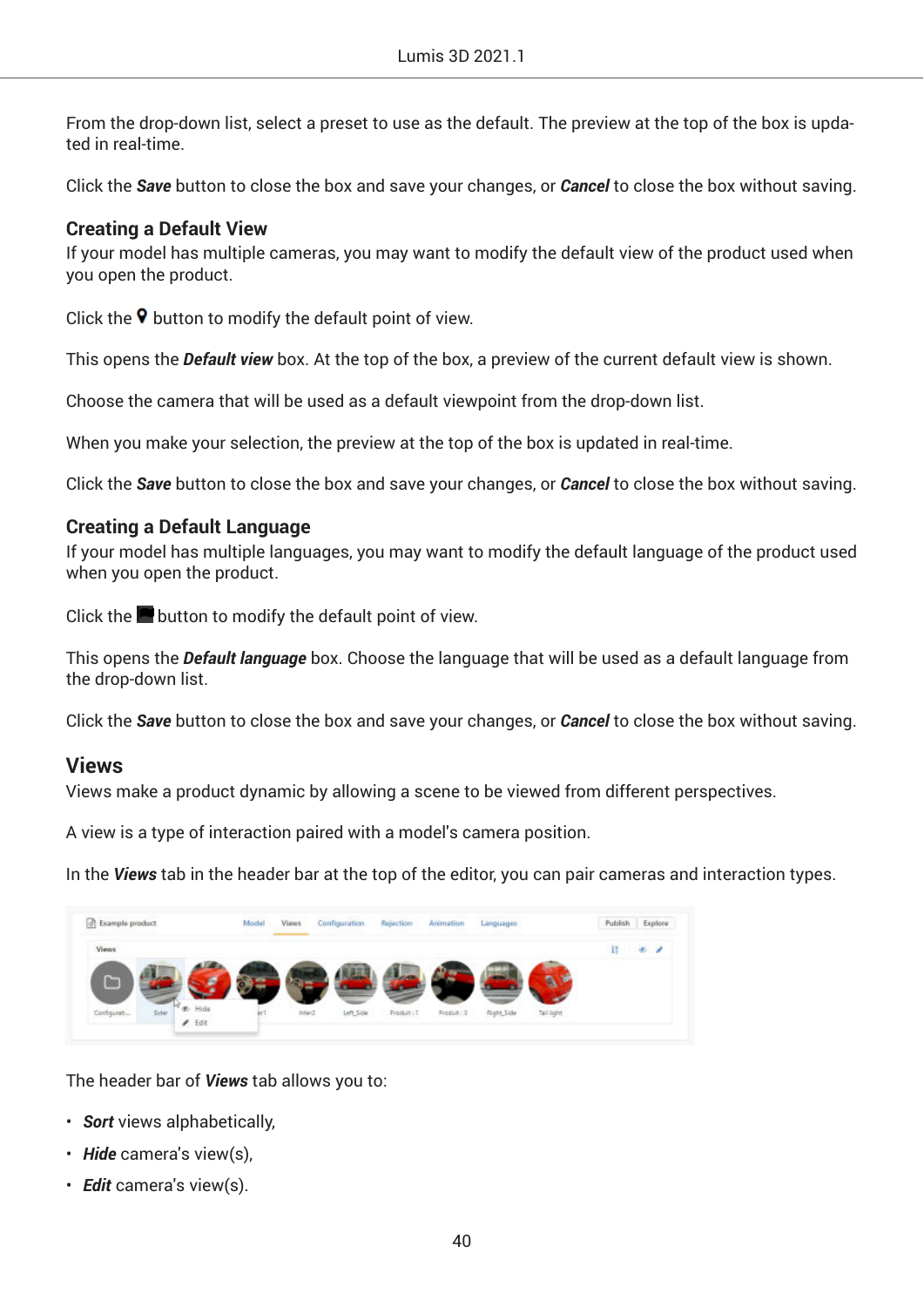The cameras for the digital aspect mockup model are set up as cameras in Patchwork 3D Design or Patchwork 3D Engineering and saved in the KDR. They are automatically imported to the product. The camera groups are reproduced as folders in the *Views* tab.

Navigate into folders by clicking on their names as shown below.



To modify the interaction type assigned to a camera, double click on a round icon image. At the bottom of the editing window that opens, choose the desired interaction type.

There are three interaction types:

- **Image**: In an image, the camera is stationary. The viewer provides a picture of the digital aspect mockup from a preset perspective that cannot be modified in real time.
- **VR Object**: The digital aspect mockup can be turned interactively 360 degrees by clicking and dragging with the mouse. The camera position is not affected. The initial position is taken from the camera.
- **Cube**: Cubes are typically used to position the viewpoint inside the digital aspect mockup. The camera position is stationary, but the camera can be turned in any direction in real time to observe the interior space, such as the inside of a vehicle or a room, from all angles. Click and drag the mouse to change the direction. The initial position and orientation are taken from the camera.

The round icon image used for the view can be modified. At the top of the editing window that opens when you double click on the camera, click on **1** Upload custom thumbnail and choose the image you would like to use as an icon for this view.

## **Configuration**

In the **Configuration** tab you will see the following common sections:

• *Presets* are used to save a group of configuration options for quick access or to define a pack of options available together, but not separately.



**NOTE** Lumis 3D distinguishes between configuration presets that were created in the KDR as configurations bookmarks, and configuration presets that you create. Configuration presets from the KDR cannot be modified or deleted.

- *Macros* are used to save a partial group of configuration options for quick access or to define a pack of options available together. They allow you to impose a set of configuration options while letting you modify others.
- *Parameters*, such as product color, allow you to change the value of a single configurable element. In this section, configuration parameters can be managed and organized.

The header bar of each section allows you to: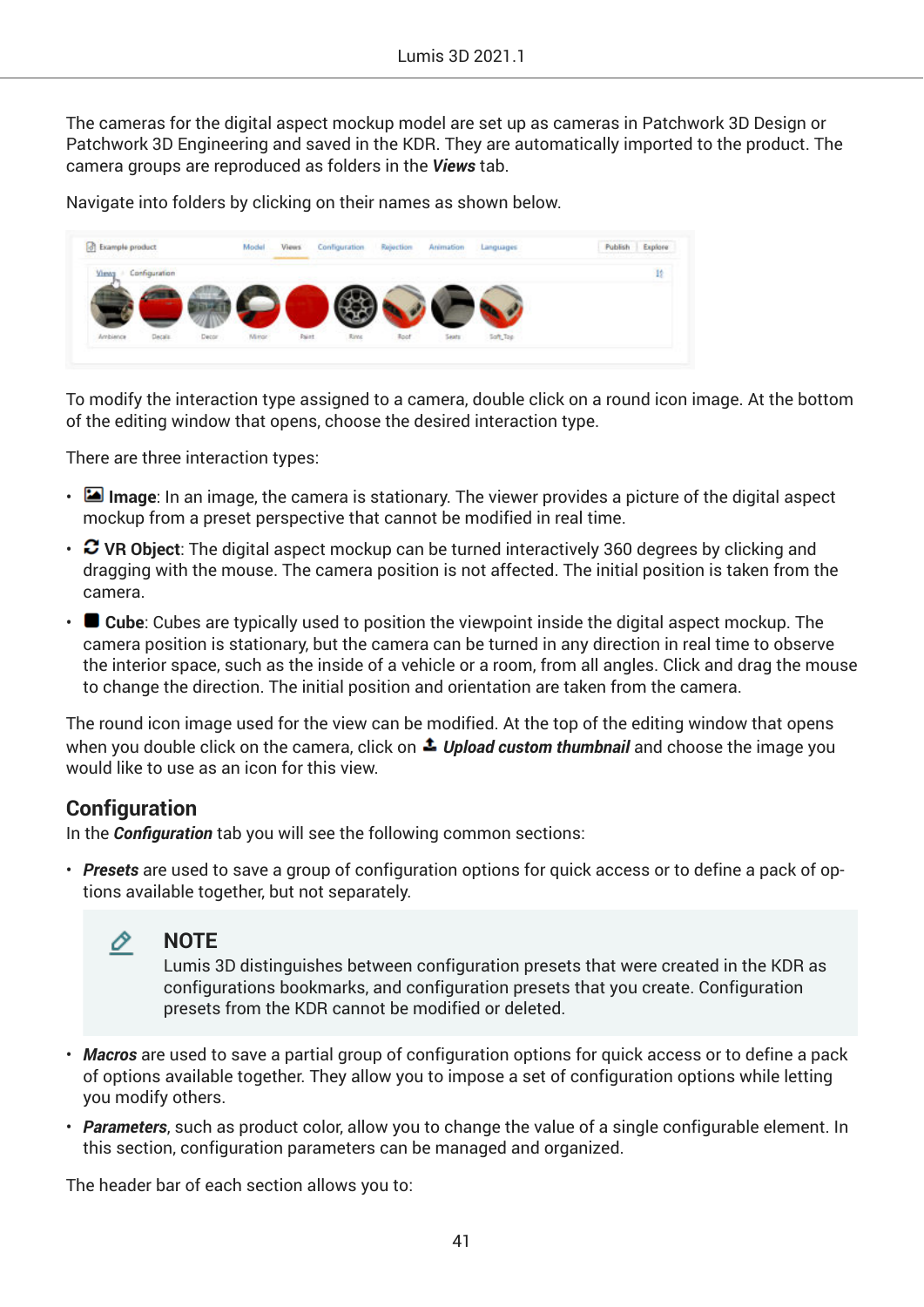- Add/delete configuration element(s) using respectively  $\bigstar$  and  $\blacksquare$  buttons. Configuration element(s) imported from the KDR cannot be deleted. To prevent them from being displayed when the product is viewed, modify their visibility.
- Add/delete group(s) using respectively  $\Box$  and  $\blacksquare$  buttons.
- Sort configuration element(s) alphabetically using  $\blacksquare$  button.
- Hide/show configuration element(s) using respectively  $\blacklozenge$  and  $\blacklozenge$  buttons.
- Edit configuration element(s) using  $\bullet$  button.
- Navigate into subgroups.

Right-click on a configuration element displays the following actions:

- *♦* **Edit** opens the configuration element editing box. Only the user-created configuration element can be edited. If the selected configuration element was imported from the digital aspect mockup, you can view its properties, but not change them.
- $\bullet$  Hide the configuration element prevents the configuration element from being shown when the product is viewed. Click again on this icon to show the configuration element.

You can also select multiple configuration elements to edit them at the same time. Hold down the *Shift* or the *Control* key and select the desired elements.

Lumis 3D supports also the drag and drop feature.

## **Configuration Presets and Macros**

# **TIP**

### **How to: Save a set of configuration options as a preset**

To save a set of configuration options as a configuration preset in a product, click on the name of the product to open it. Click on the **Configurations** tab at the top of the page.

- 1. To create a configuration preset, click on the **+ New** button in the top bar. This opens the *Preset* box.
- 2. You can upload a custom thumbnail for this configuration preset by clicking on the *Upload custom thumbnail* button below the round icon. If you do not upload a thumbnail, a cropped image of the preview will be used. Below the thumbnail, provide a name for this configuration preset. A preview of the preset is displayed. Below the preview, all of the options are listed as either drop-down menus if multiple values are available, or as checkboxes for options that can be enabled or disabled.
- 3. Select a value for each option. As you modify the value for each option, the preview at the top of the box is updated in real time.
- 4. Click the *Save* button to close the box and save your changes, or *Cancel* to close the box without saving.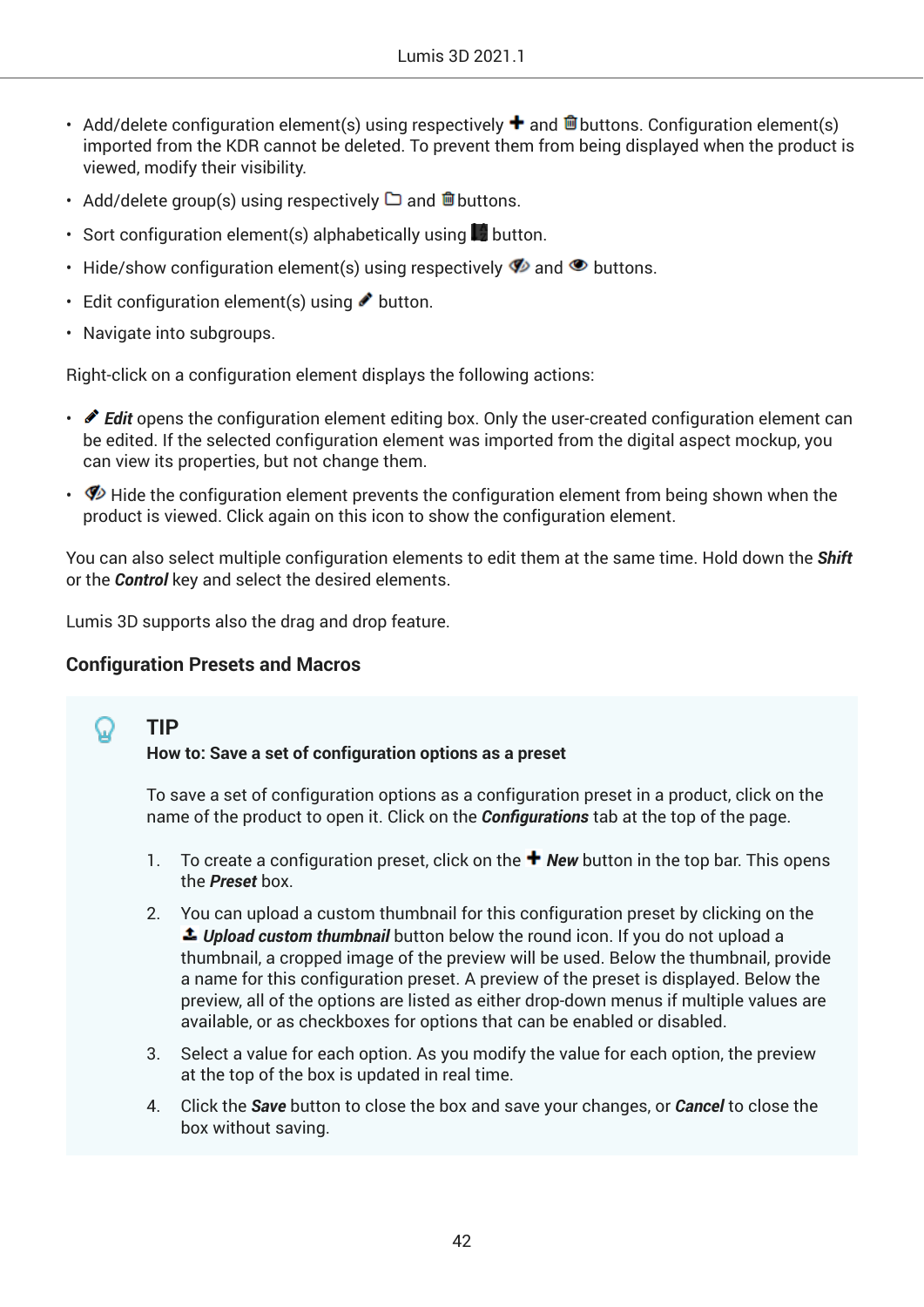## **TIP How to: Save a set of configuration options as a macro**

- 1. To save a set of configuration options as a macro in a product, click on the name of the product to open it. Click on the **Configurations** tab at the top of the page.
- 2. To create a configuration preset, click on the *New* button in the top bar. This opens the *Macros* box.
- 3. You can upload a custom thumbnail for this macro by clicking on the *Upload custom thumbnail* button below the round icon. If you do not upload a thumbnail, a cropped image of the preview will be used. Below the thumbnail, provide a name for this macro. A preview of the macro is displayed. Below the preview, all of the options are listed as either drop-down menus if multiple values are available, or as checkboxes for options that can be enabled or disabled.
- 4. Select a value for at least one option. As you modify the value for each option, the preview at the top of the box is updated in real time.
- 5. Click the *Save* button to close the box and save your changes, or *Cancel* to close the box without saving.

## **Configuration Parameters and Their Values**

In the **Configuration** tab in the header bar at the top of the editor, you can also organize your configuration parameters into folders (groups) and provide a thumbnail for each of the options available in the product.

The configuration parameters, followed by the values for each parameter, are displayed below the configuration presets and macros.

The items in the current filter are listed just below the top bar. Drag an item onto a group name in order to place it in that group.

When you delete a group, the items in it are returned to the home folder. You can find them by clicking on the name of the home folder in the group path.

You can:

- Place a parameter in a folder. Drag it from the list of parameters and drop it on the folder where it should be placed.
- Remove a parameter from a folder. Click on the name of the folder to view its contents, then drag the parameter from the folder and drop it on the parent folder name in the list of folders. You can also drop it on the section title, *Parameters*, to remove it from all folders and place it at the root.
- Change the order in which parameters or values are displayed. Click and drag a parameter or value to its new position in the list.
- Change the thumbnail used for a parameter or for any of its values.
- View configuration thumbnails in the explorer view.
- Right-click on a parameter or value, and choose **P Edit**. This opens the editing window.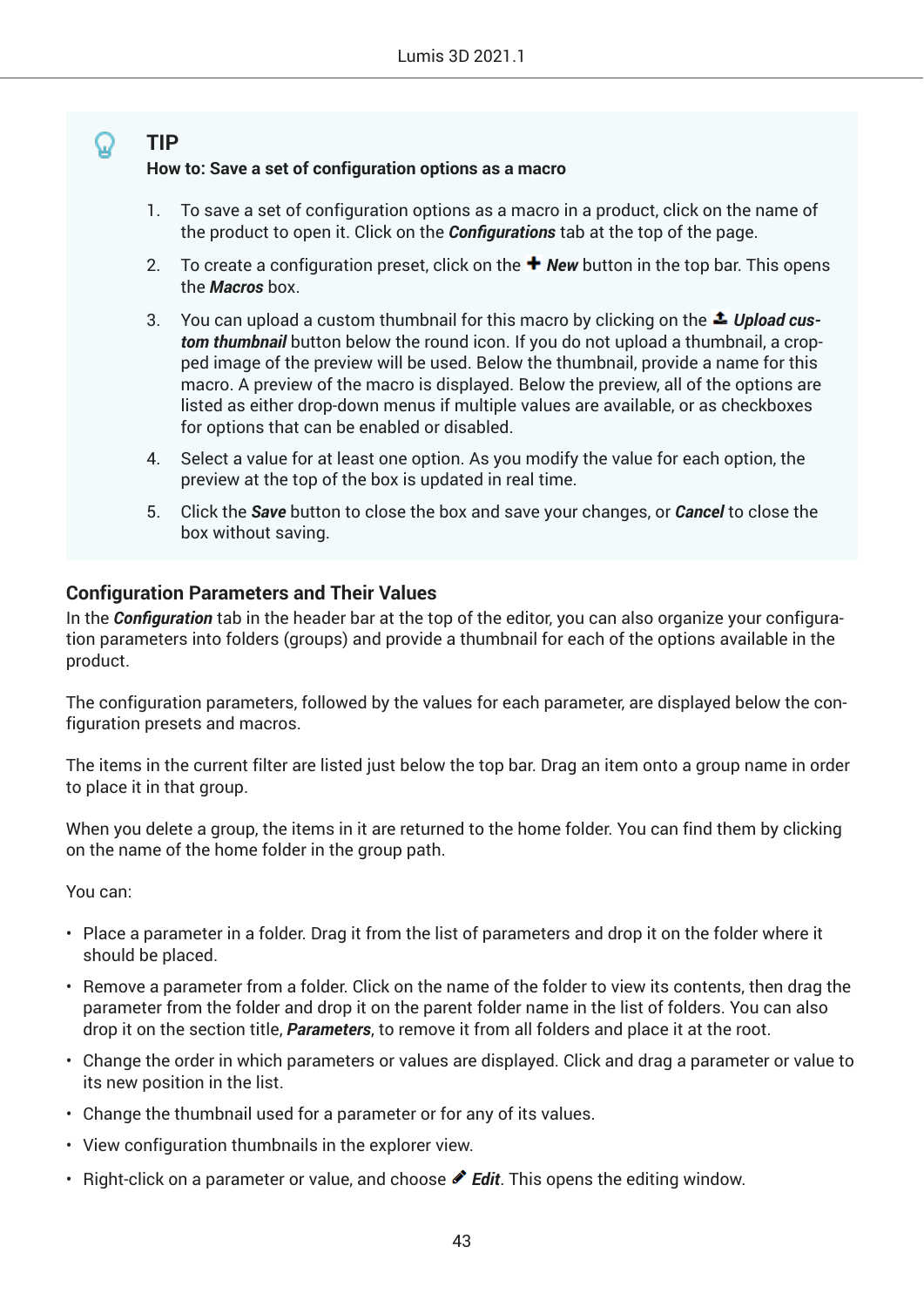• Prevent the parameter from being shown when the product is viewed. Right-click on a parameter or value and choose *Hide*. Repeat this action and choose *Show* to make a hidden parameter or value visible again. In the editor, hidden parameters and values are displayed grayed out.

You can also select multiple configuration parameters to modify their state at the same time. Hold down the *Shift* or the *Control* key and select the desired parameters.

## **How to: Change the order of configuration parameters / values**

To change the order in which configuration options are listed, you will need to edit the product.

- 1. From the files view, double click on a product to open it.
- 2. Click on the *Configuration* tab.
- 3. Scroll down to the *Parameters* section.
- 4. Click and drag any parameter. Drop the parameter on top of any other parameter in the list to create a new order.

This same procedure will work for parameter values.

**TIP**

**TIP**

Ω

### **How to: Change the icon of an option**

To change the icon that represents an option or an option folder when you view a product, you will need to edit the product.

From the files view, double click on a product to open it.

- 1. Click on the **Configuration** tab.
- 2. Scroll down to the *Parameters* section.
- 3. Right-click on the parameter and choose *Edit*. This opens the editing box.
- 4. Below the icon, click the *Upload custom thumbnail* button to open the upload window. You can upload any image file.
- 5. Navigate to find the image you want to use. Select it, then click *Open* to validate your choice.
- 6. Click the *Save* button to save changes and close the editing window.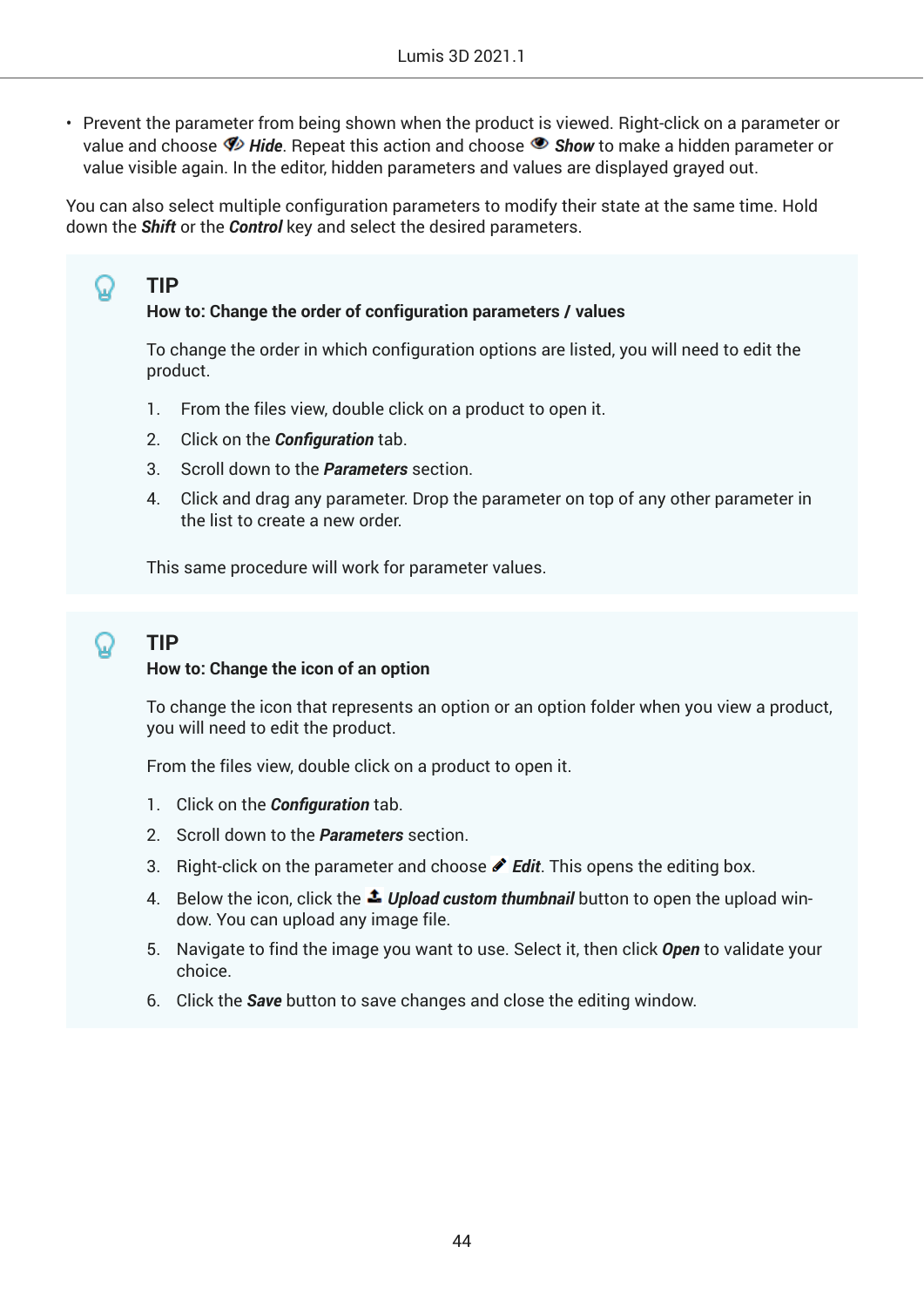## **TIP How to: View configuration thumbnails in the explorer view**

To view configuration thumbnails in explorer view.

From the files view, double click on a product to open it.

- 1. Click on the **Configuration** tab.
- 2. Scroll down to the *Parameters* section.
- 3. Right-click on the parameter and choose *Edit*. This opens the editing box.
- 4. Below the icon, check the *Display explore button* box.
- 5. Click the *Save* button to save changes and close the editing window.
- 6. In the product editor click on *Explore* button
- 7. At the bottom of the explorer view click *Parameters*
- 8. Select the parameter you want to explore its configuration thumbnails.
- 9. Click *Explore* button.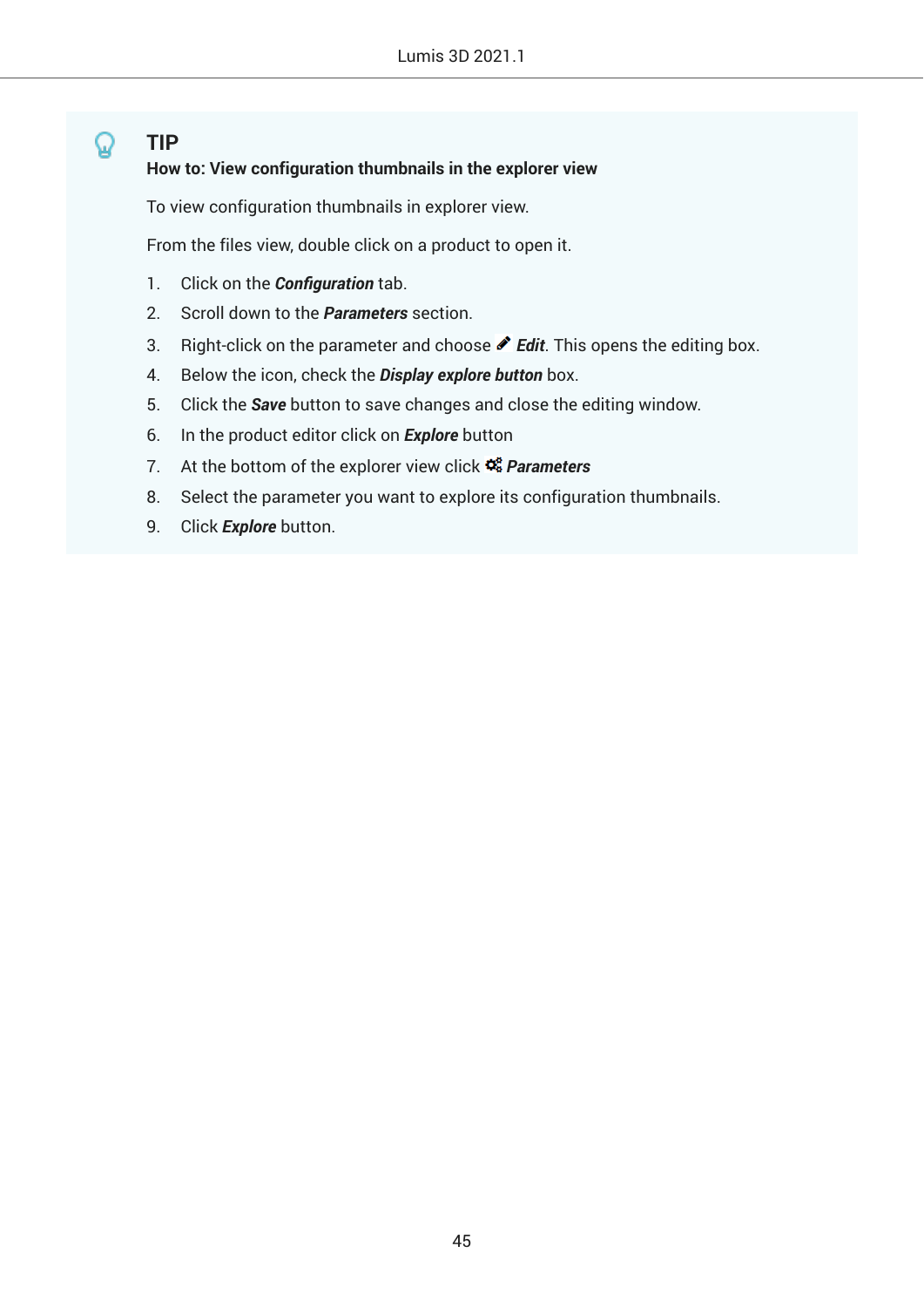## **How to: Set up a KDR to create automatic thumbnails**

Automatic thumbnails are generated by Lumis 3D based on the cameras present in the KDR.

#### O **NOTE**

This procedure is case-sensitive. Pay attention to the use of capital and lowercase letters for elements that must have identical names.

In Patchwork 3D Design or Patchwork 3D Engineering, create only your configuration rules before creating cameras. Timeline animations must be created after creating cameras.

- 1. Create a camera group. Name it **Configuration**.
- 2. Within this group, create a camera for each configuration parameter for which you want a thumbnail to be created automatically. Place the camera in such a way that the element of interest is visible. Rename the camera so that its name and the name of the parameter's partition are identical. If you have a partition named "*headrest*", name the camera "*headrest*". If your partition is named "*paint*", you might have parameters "*paint.blue*" and "*paint.red*". In this case, name your camera "*paint*".
- 3. Create a second camera group. Name it *Animation*.
- 4. Within this group, create a camera for each timeline or clip for which you want a thumbnail to be created automatically. Place the camera in such a way that the animated element is visible. Rename the camera so that its name and the name of the timeline are identical.
- 5. Export the Patchwork 3D Design or Patchwork 3D Engineering product from *Matter* as a KDR via the menu *Export* > *KDR*. This KDR can be uploaded to Lumis 3D.

Thumbnails for views and for presets are created by Lumis 3D without any preparation on your part.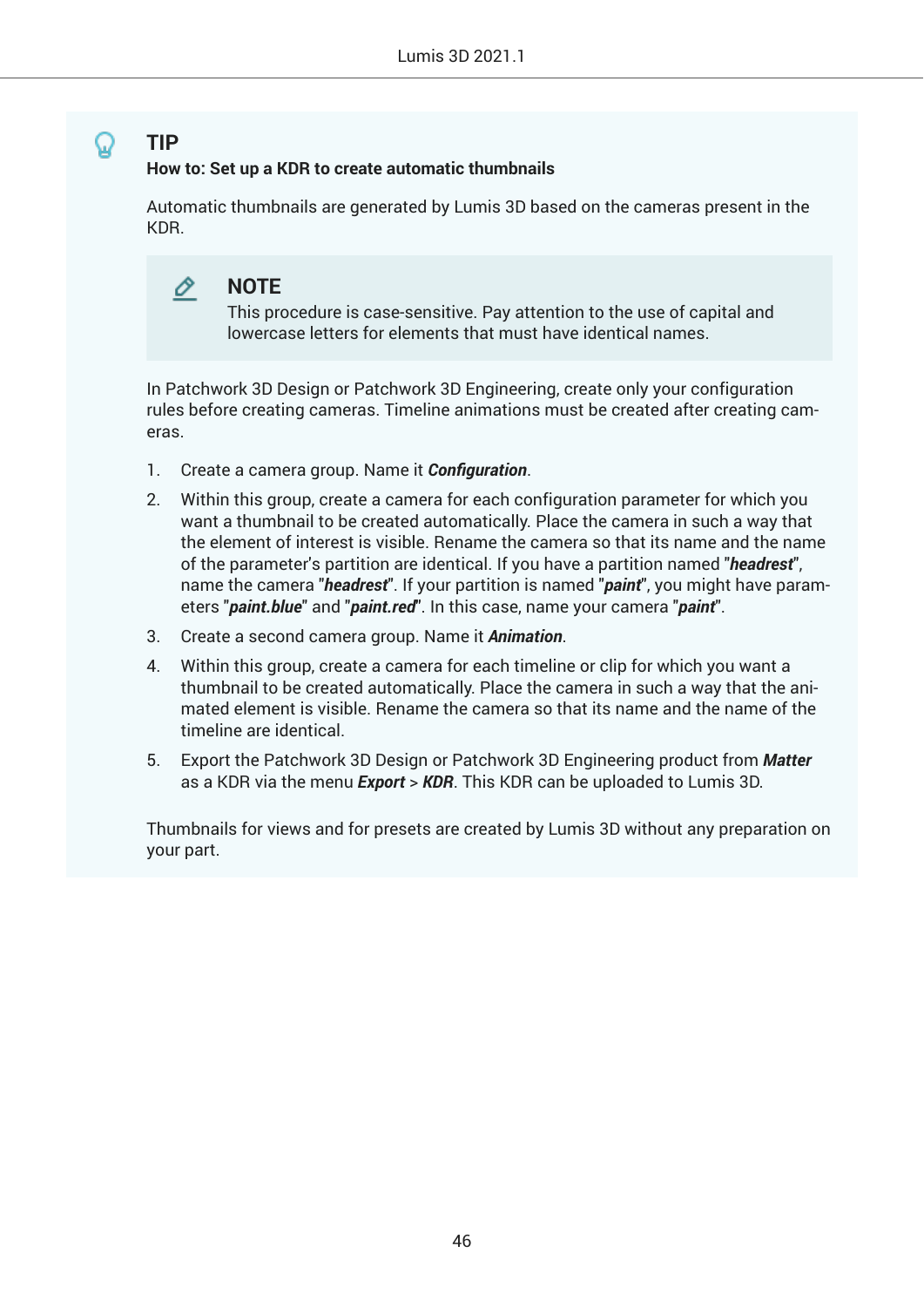### **TIP How to: Prevent a parameter from appearing in a product**

To prevent a parameter from being shown when you view a product, you will need to edit the product.

From the files view, double click on a product to open it.

- 1. Click on the **Configuration** tab.
- 2. This hides the parameter in viewing and explore modes, whether the product is viewed on its own, as part of a scene, or in a product line review. In the product editor, the hidden parameter now appears grayed out in the list of parameters.
	- Right-click on the parameter you want to hide and select  $\Phi$  Hide.
	- Scroll down to the *Parameters* section.
- 3. To show the parameter, right-click on the parameter again and choose *Show*.

### **Using Configuration Zones to Define Custom Parameters**

Configuration parameters can also be created using predefined configuration zones and materials in KMT format.

The configuration zones must be defined in Patchwork 3D Design or Patchwork 3D Engineering prior to the creation of the KDR model.

# **TIP**

Ω

### **How to: Set up a KDR to contain configuration zones**

Open the P3D database of your digital aspect mockup in Patchwork 3D Design or Patchwork 3D Explorer. Make certain that you are in the *Matter* module.

1. Navigate to the *Internal Libraries* and then to the *Material Library*. Click on the  $\bullet^+$  icon to create a material to use as a zone marker.

#### O **NOTE**

The class, name, and properties of this material will make no difference for the configuration zone. The default class (*Standard*) and default material settings are sufficient. However, it is best to chose a name that labels or describes the zone you are creating.

- 2. Note the name of this material. You will need it later to identify the material when creating the corresponding configuration parameter in Lumis 3D.
- 3. Assign the material by dragging and dropping it on all surfaces that will be affected when the material configuration will be changed.
- 4. Repeat steps 1-3 for other configuration zones in the same model.
- 5. Export your database as a KDR via the menu *Product* > *Export* > *KDR*.
- 6. Remember to save your database.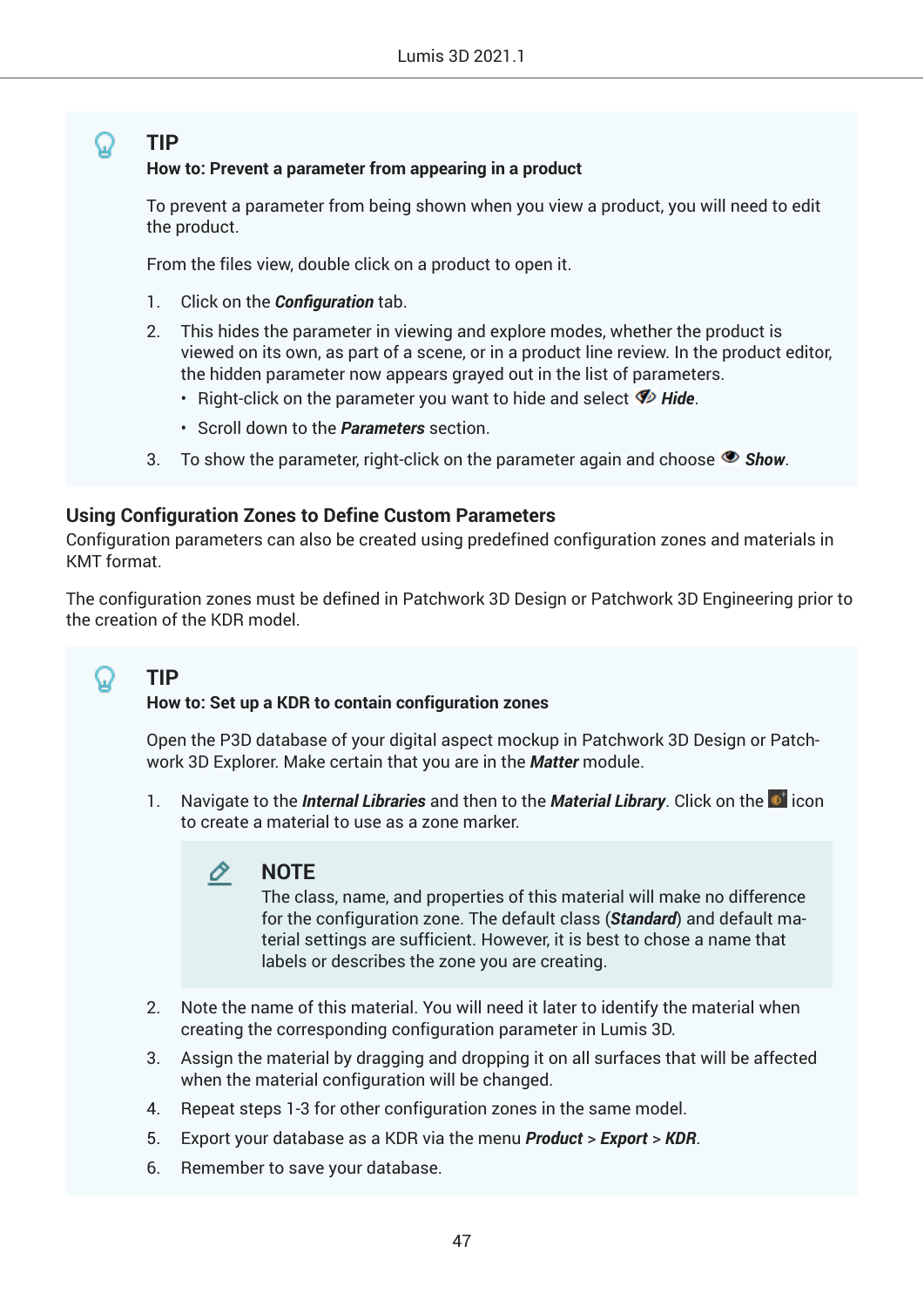Create a new configuration parameter by clicking on the *Add parameters* button in the *Parameters* box. You will need to provide:

- An optional thumbnail for the new material
- A name for the new parameter
- The type element used to define the parameter (*Material* is preselected.)
- A selection of the specific element used to define the parameter, using the drop-down list. The affected surfaces will appear in red in the preview.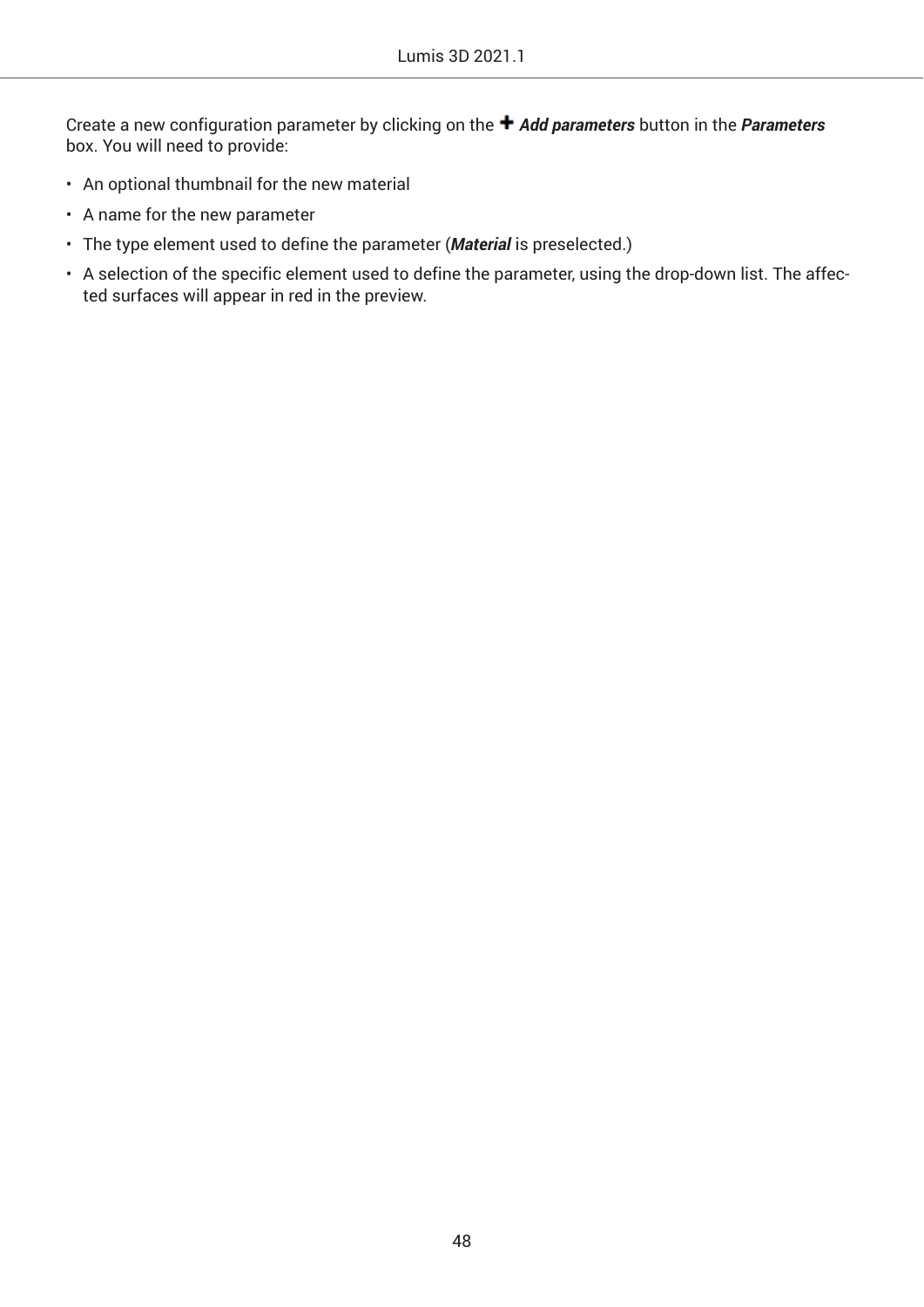**How to: Use a material to create a custom configuration parameter**



You must be Writer in the space where the product you want to edit is stored, and the Product and Scene Editors user module must be attributed to your account.

#### **NOTE** O.

The product you are editing must be based on a KDR that is set up to contain configuration zones.

When you use a material to create a custom configuration parameter, all surfaces to which that material is assigned become configurable. When viewing the product, you will be able to apply any materials listed as values of the custom parameter to these surfaces.

- 1. Double click on the product in which you want to add a custom configuration parameter. This will open the product editor.
- 2. Click on the **Configurations** tab at the top of the page.
- 3. Click on the *Add parameters* button in the *Parameters* box. This box is the third box on the page, after the *Presets* and the *Macros* boxes.
- 4. The *Parameter* window will open. In this window, provide the settings for the custom parameter:
	- If desired, you can add a thumbnail representing this parameter that will help you find and select it when viewing the product. To do so, click on the *Upload custom thumbnail* button below the round icon at the top of the window. Choose a thumbnail image from your computer or network and click *Open*.
	- Give your parameter a name in the *Name* field.
	- Select the type of element that will be used to create this parameter. In this case, the default choice, *Material*, is already selected.
	- Use the *Select a material* drop-down menu to select the material assigned to the configuration zone you are creating. The list contains the names of all materials used in the product, listed alphabetically. Once a material has been selected, the surfaces that make up the parameter's zone will appear in red in the preview.

Save the new parameter by clicking the *Save* button at the bottom of the window.

Once saved, the parameter will be added to the list of parameters in the parameter box. When selected, you can use the buttons at the top of the box to:

• **• Hide** the parameter in this product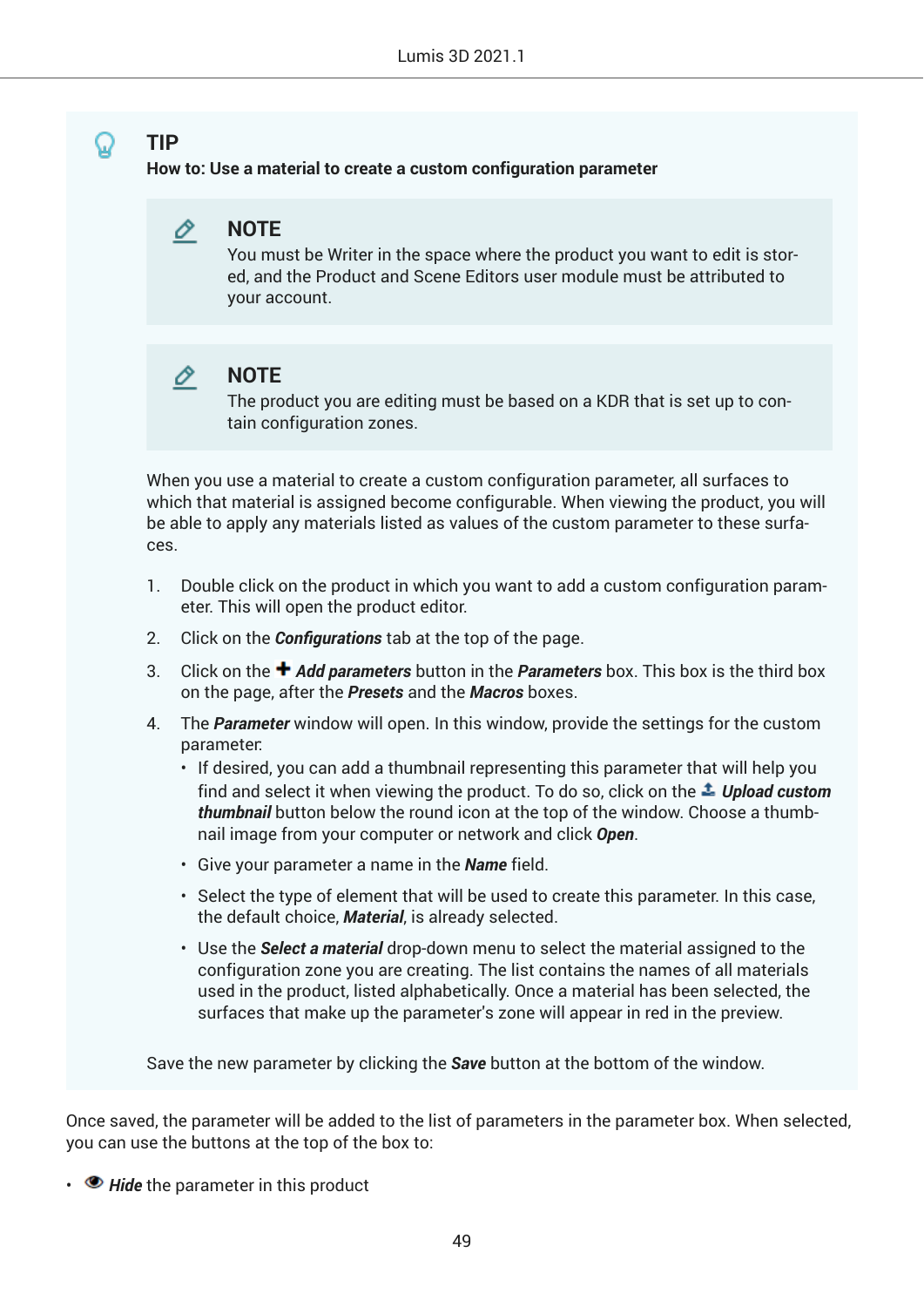- *Edit* the parameter
- *Delete* the parameter

The parameter's values can be set in the box for this parameter, which appears at the end of the list of parameters on this page.

The **O** Import values button in the header of the parameter values box for your new parameter opens a new window. Navigate through the spaces you are a member of to select values for this parameter.

Parameter values can by any KMT files that you have access to.

You can select multiple KMT material files at a time by holding down the *Shift* or *Control* keys.



*The Import values window allows you to navigate through your spaces to select KMT ƒles as values for your parameter.*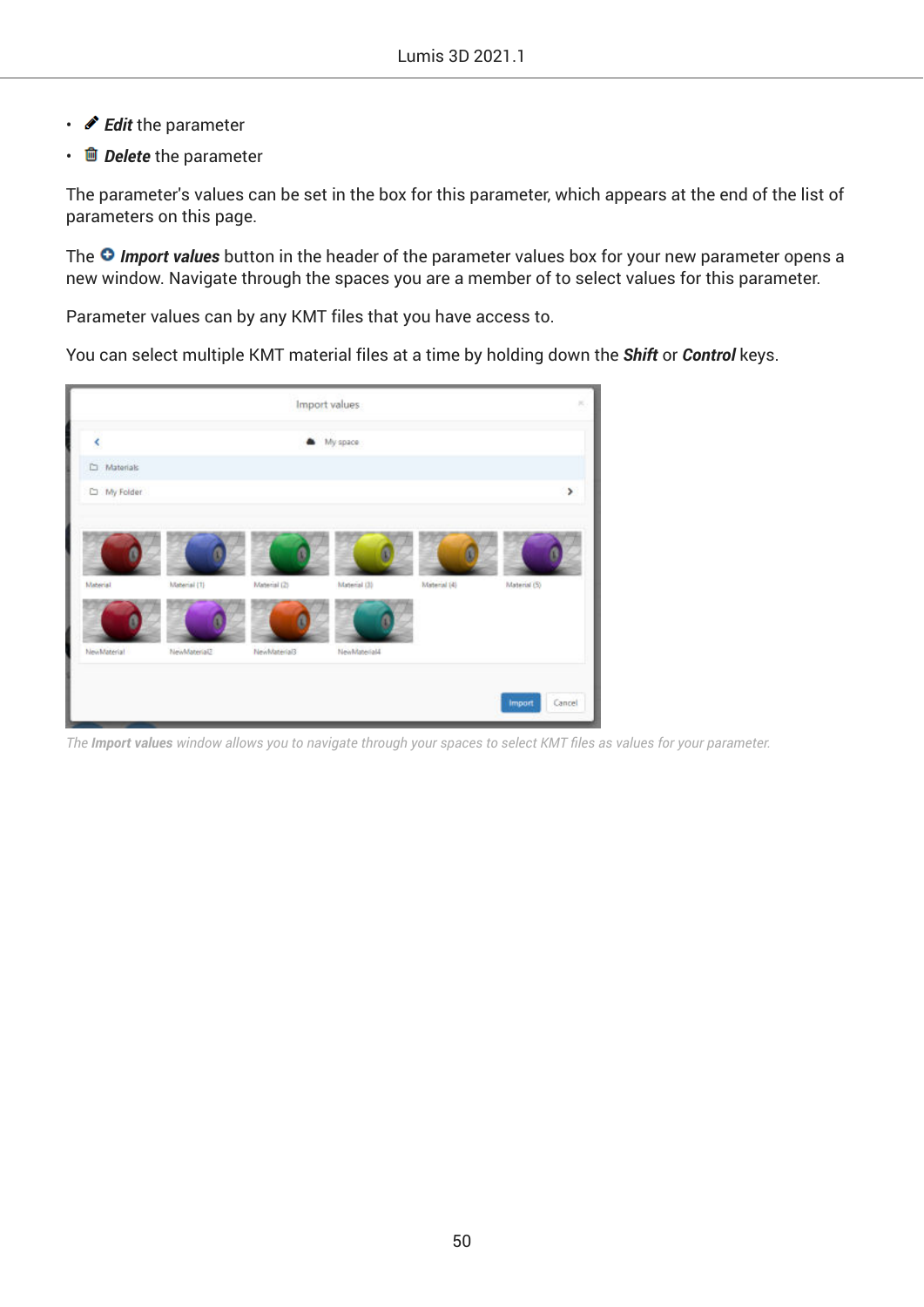**How to: Add values to a custom parameter**



You must be Writer in the space where the product you want to edit is stored, and the Product and Scene Editors user module must be attributed to your account.



## **NOTE**

The product you are editing must be based on a KDR that is set up to contain configuration zones, and a custom parameter must already be created in the product.



## **NOTE**

You must have access to KMT material files in one of the spaces of which you are a member.

A custom configuration parameter identifies all surfaces that should have the same aspect and lists the materials that can be used as values of this parameter. When viewing the product, you will be able to apply any materials listed as values of the custom parameter to the associated surfaces.

Double click on the product in which you want to add a custom configuration parameter. This will open the product editor.

- 1. Click on the **Configurations** tab at the top of the page. The custom parameters appear at the bottom of the list on this page.
- 2. Scroll down to the bottom to find the box labeled with the name of the parameter you want to add values to.
- 3. Click on the *Import values* button in the header of the parameter values box. The *Import values* window will open.
- 4. Use the *Spaces* zone at the top of the window to find the KMT material file or files you want to use as values. You can navigate through all of the spaces to which you have access and their folder structure.
- 5. Select a material by clicking on it, or select multiple materials using Shift-click or Control-click.
- 6. Click on the *Import* button at the bottom of the window to add the material as a value for this parameter.

## **Rejection**

In the *Rejection* tab in the header bar at the top of the editor, certain combinations of configuration values can be forbidden for this product.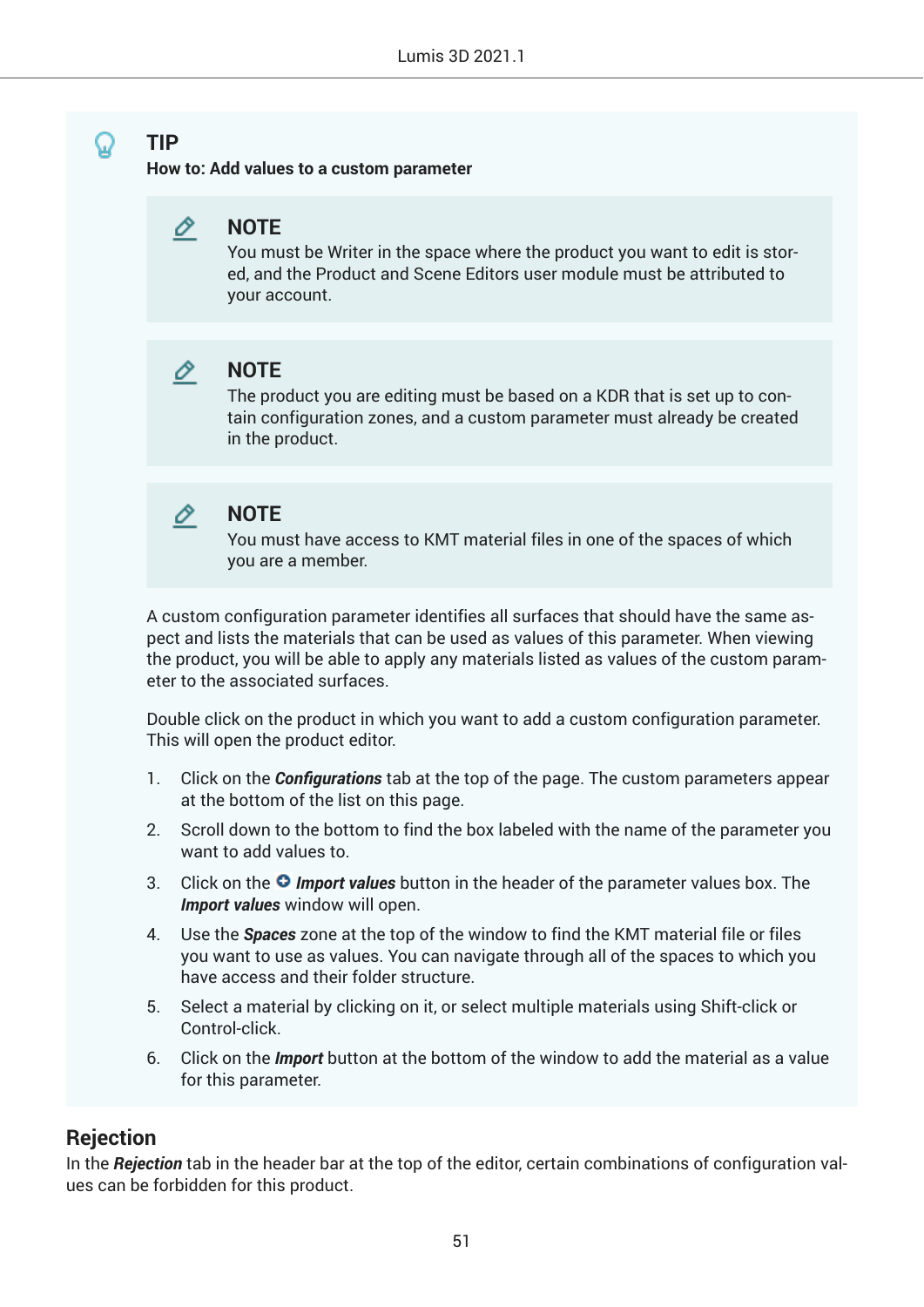In this tab:

- Consult the list of forbidden configuration combinations in the *Rejected parameters* box.
- Consult the list of forbidden configuration combinations in the *Rejected values* box.
- Use the *Rejection explorer* to mark combinations of configurations as forbidden or permitted.

Forbidden, or rejected, combinations are not available in the product.

Using rejected combinations allows the creation of product lines in which the available configuration values for one parameter depend on the value selected for a different parameter.

### **Rejected Parameters**

Rejected Parameters allows you to forbid displaying a parameter compared to the value of another parameter.

An image for each forbidden configuration is displayed in the *Rejected parameters* box.

Hover the mouse over an image to view the combination that has been forbidden.



*The combination of a triple stripes decals and a paint is forbidden (rejected) in this model.*



## **NOTE**

In the example above, if a user viewing the product selects a triple stripes decals, the paint color for the car will not be proposed and cannot be selected.

Click on a selected combination to:

•  $\Box$  Delete the rejection for this combination. This combination will once again be allowed in the product.

## **Rejected Values**

An image for each forbidden configuration is displayed in the *Rejected values* box.

Hover the mouse over an image to view the combination that has been forbidden.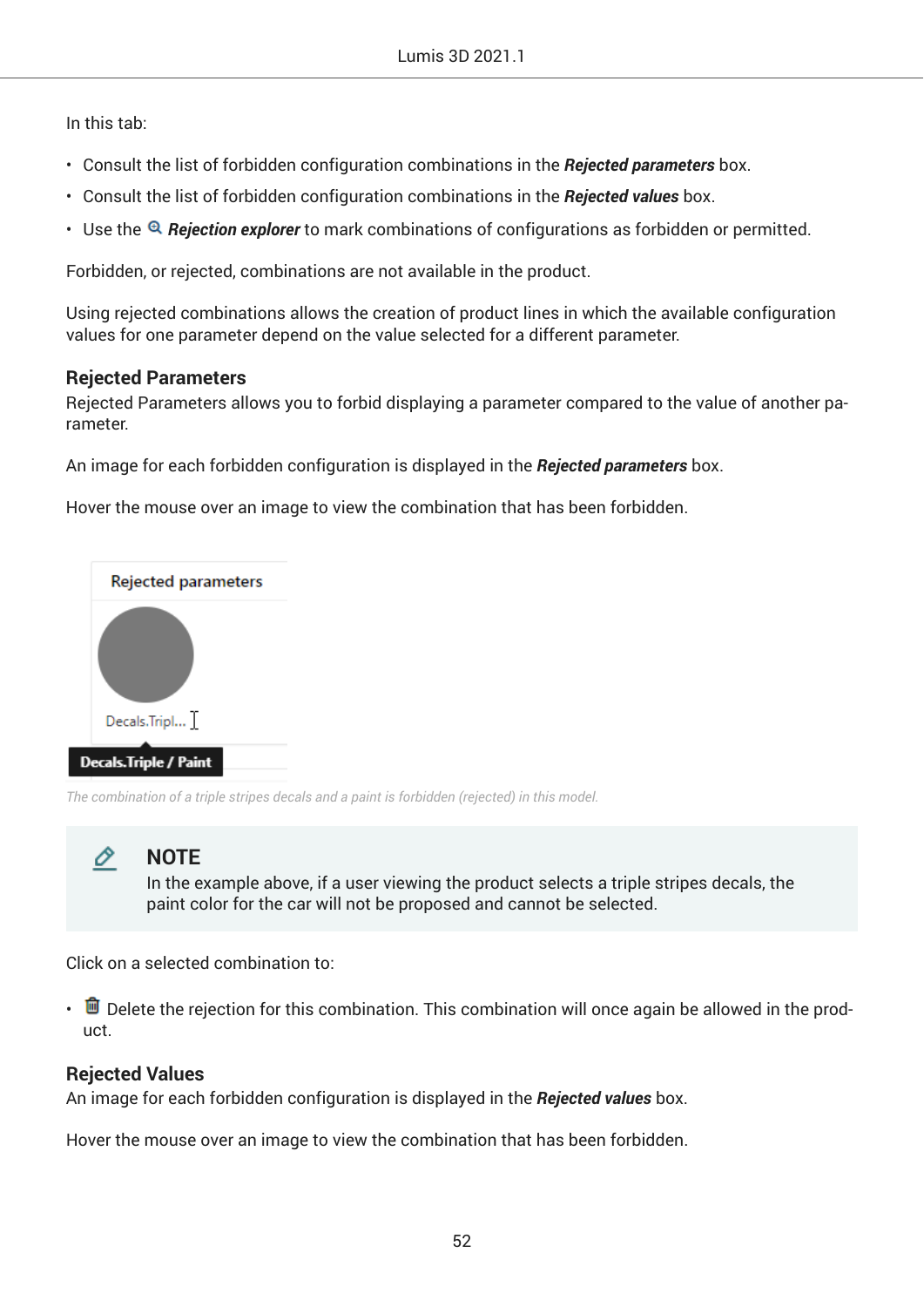| <b>Rejected values</b> |                                          |  |
|------------------------|------------------------------------------|--|
|                        |                                          |  |
|                        | Decals.Che Decals.Che Decals.Che         |  |
|                        | Decals.Checker / Paint.Electroclash_Grey |  |

*The combination of a decals with black, grey and espresso colors is forbidden (rejected) in this model.*



## **NOTE**

In the example above, the following paint colors: black, grey and espresso can't be proposed and cannot be selected with the checker decals.

Click on a selected combination to:

•  $\blacksquare$  Delete the rejection for this combination. This combination will once again be allowed in the product.

### **Rejection Explorer**

The *Rejection explorer* helps you select the configuration combinations you want to reject from this product.

Click on the logo at the top right of the *Rejected values* box to open the *Rejection explorer*.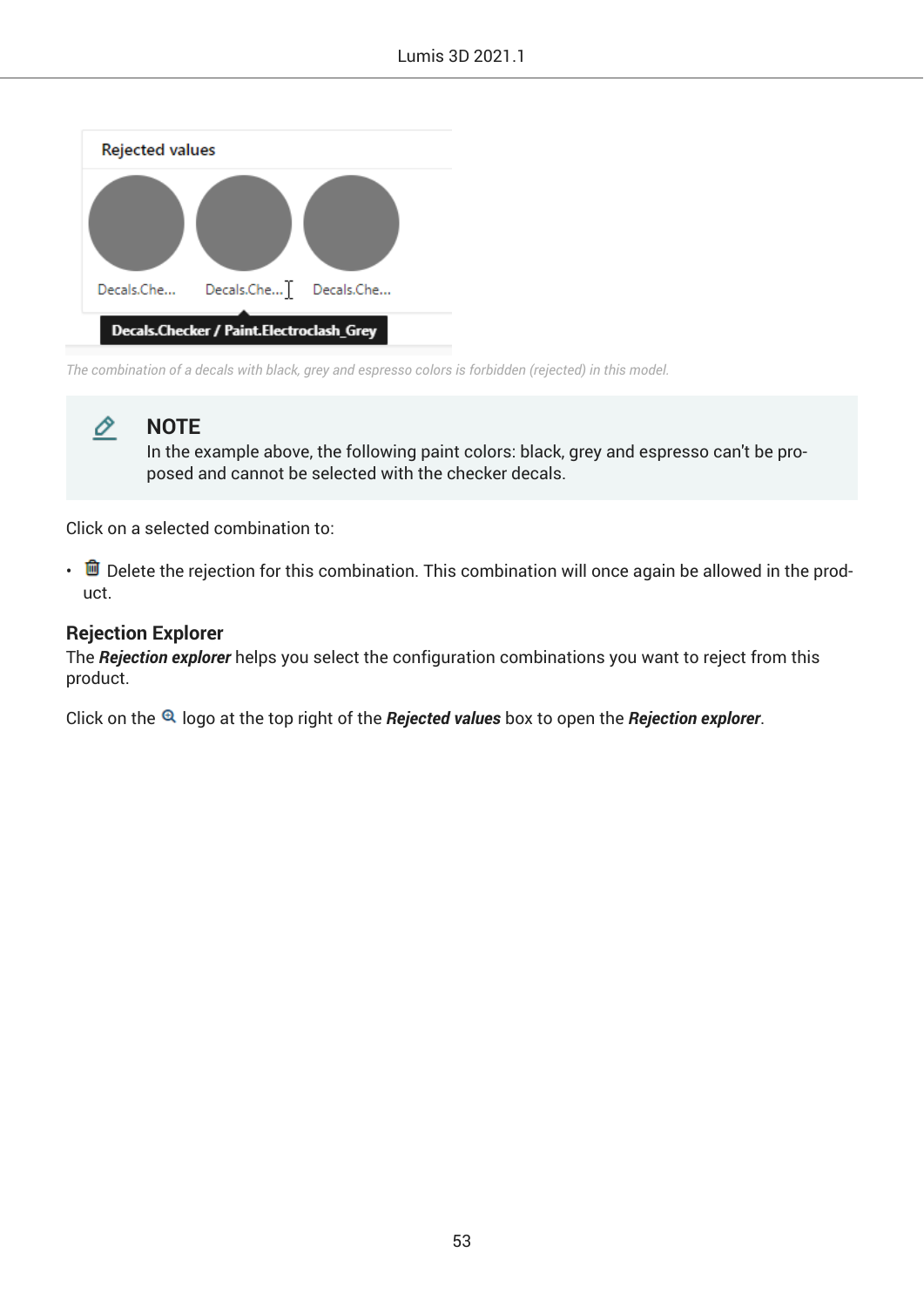|                        |   |                        | Rejection explorer |                            |   |                  |         |
|------------------------|---|------------------------|--------------------|----------------------------|---|------------------|---------|
| Condition parameter    |   | <b>Condition value</b> |                    | <b>Rejection parameter</b> |   | View             |         |
| Decals                 | ٠ | Checker                | ۳                  | Paint                      | ٠ | Produit: 1       | ٠       |
| Decals Checker / Paint |   |                        |                    |                            |   |                  | $\circ$ |
| <b>Blue Soul</b>       |   | Bossa Nova White       |                    | Countrypolitan_Yellow      |   | Crossover_filock |         |
| Dectministh, Grey.     |   | Espresso               |                    | Groove_Metal_Grey          |   | Idole Pink       |         |
|                        |   |                        |                    |                            |   |                  |         |

This window allows you to select one parameter and its value (the *Condition* parameter and value), and then to decide which values of a different parameter (the *Rejection* parameter and values) are allowed when the condition parameter and value are chosen in the product.

Use the drop-down menus to select:

- The *Condition parameter*
- The *Condition value*
- The *Rejection parameter*
- The *View* used for the visuals

Select the rejection value or values in order to:

- $\cdot$   $\circ$  reject the selected values
- $\cdot$   $\bullet$  allow the selected values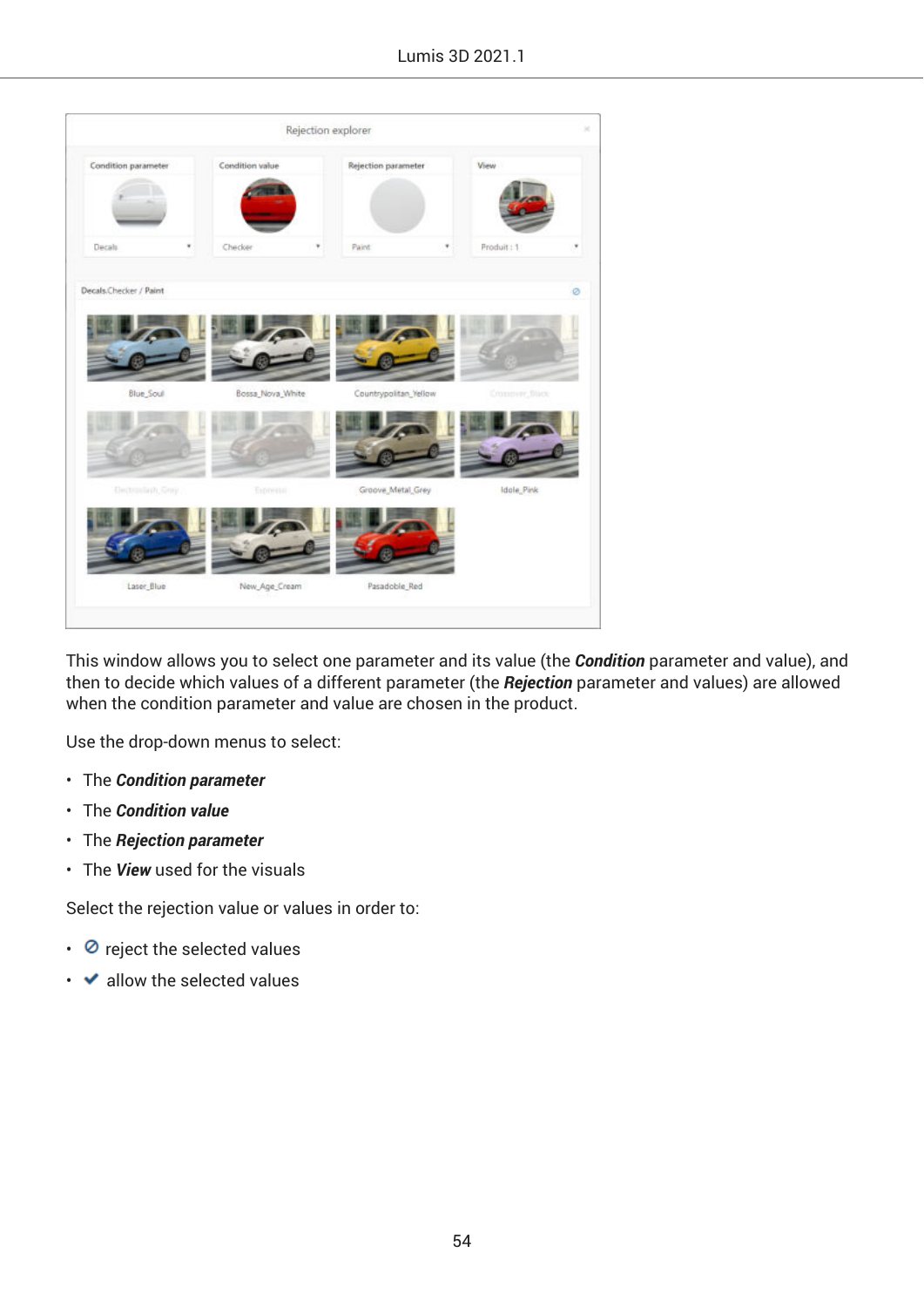**How to: Reject combinations of configurations in a product**



You must be a writer or an administrator in a space to modify its contents.

Double click on a product to edit it.

Click on the *Rejection* tab at the top of the content area.

Click on the <sup>Q</sup> logo at the top right of the *Rejected values* box to open the *Rejection explorer*.

You are going to reject values of one configuration parameter (the *Rejection parameter*) when another parameter (the *Condition parameter*) has a specific value (the *Condition value*).

- 1. First, set the condition parameter and value by using the drop-down menus.
- 2. Then, select the *Rejection parameter*. The content zone in the lower part of the *Rejection explorer* window is now labeled with the name of the parameter you selected. This zone now contains a labeled image for each of the values of the parameter you selected.
- 3. In the *View* menu, choose one of the product views that allows you to see the differences between each of the values of the *Rejection parameter*.
- 4. Click on one of the labeled images to select that value.



You can also select multiple values at the same time by holding down the *Control* key and clicking on additional values, or by holding down the *Shift* key and clicking on a second value to select all of the values between the two you clicked.

- 5. Click on the  $\circledcirc$  logo at the top right of the content zone to reject the selected value or values.
- 6. Close the *Rejection explorer* by clicking on the  $\leq$  at the top right when you are finished.

## **Animations**

The *Animation* tab consists of two boxes, one for *Animations* and the other one for *Timelines*.

The animation clips and the timelines are listed in this tab if your KDR has these types of configuration.

By clicking on a clip this displays actions on the right in the top bar. These actions allow you to:

• *Add* a new group.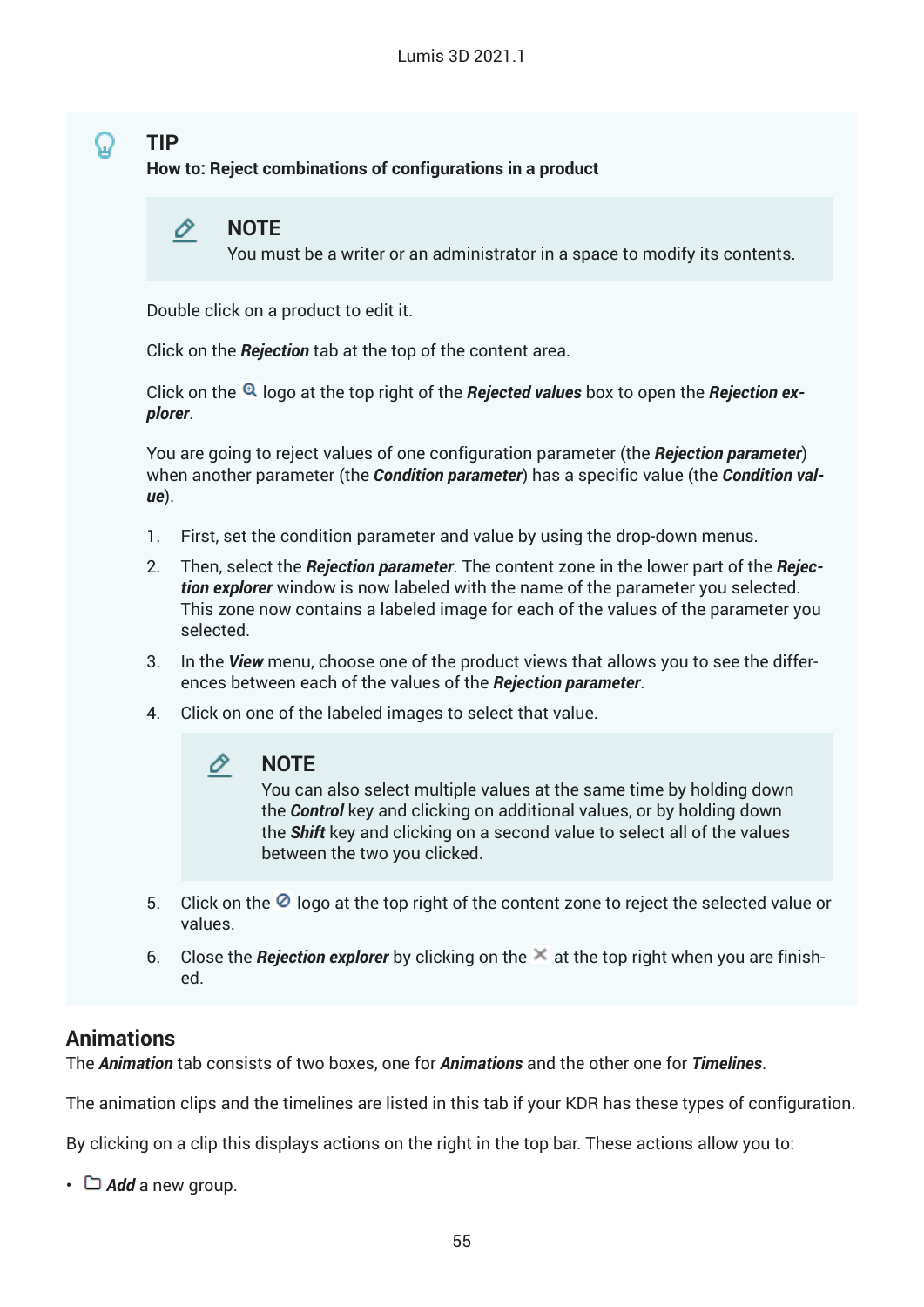- **Sort** clips alphabetically.
- $\bullet$  Prevent the clip from being available when the product is viewed. Click the visibility icon to change the availability:
	- $\cdot$  A  $\bullet$  visible clip will be available in the product.
	- An  $\bullet$  invisible clip will be excluded from the product.
- *Edit* the clip's settings:
	- Change the thumbnail associated with the clip by  $\blacksquare$  deleting the existing thumbnail or  $\clubsuit$  uploading a new one.
	- Allow the clip to be played as a video instead of a still picture by ticking *Play Video* checkbox.

You can select multiple animations to modify their state at the same time. Hold down the *Shift* or the *Control* key and select the desired clip or use drag and drop feature an item onto a group name in order to place it in that group.

## **TIP**

## **How to: Make sure an animation will be visible when played**

To ensure that animation will be visible when played, you can associate a view with a clip.

- 1. Select a clip by clicking on it.
- 2. Click the *Edit* button that appears at the right in the top bar. This opens the *Animation* settings box.
- 3. You can preview the clip and choose whether it *Will use current point of view* when played or whether it *Will use specific point of view. Will use current point of view* is selected by default. This allows the animation to play from any point of view for this model.
- 4. Select *Will use current point of view* to force the view to change when the animation is played. Then, use the drop-down lists to select the camera group and the camera that corresponds to the point of view you want to use.
- 5. Click the *Save* button to close the box and save your changes, or *Cancel* to close the box without saving.

## **Languages**

From the *Languages* view, you can allow the names of the options that are displayed in the product to be modified. This is done by adding a language.

You can add multiple languages for the same product. If you have multiple language sets in a product, you can switch between languages from within the product viewer.

From this page you can add and modify languages containing translations of all parameters, values, configuration presets, and animation clips:

• **+ Add language**: This button next to the search box creates a new language.

You can click on an existing language to select it. This displays the item action options in the top bar that allow you to: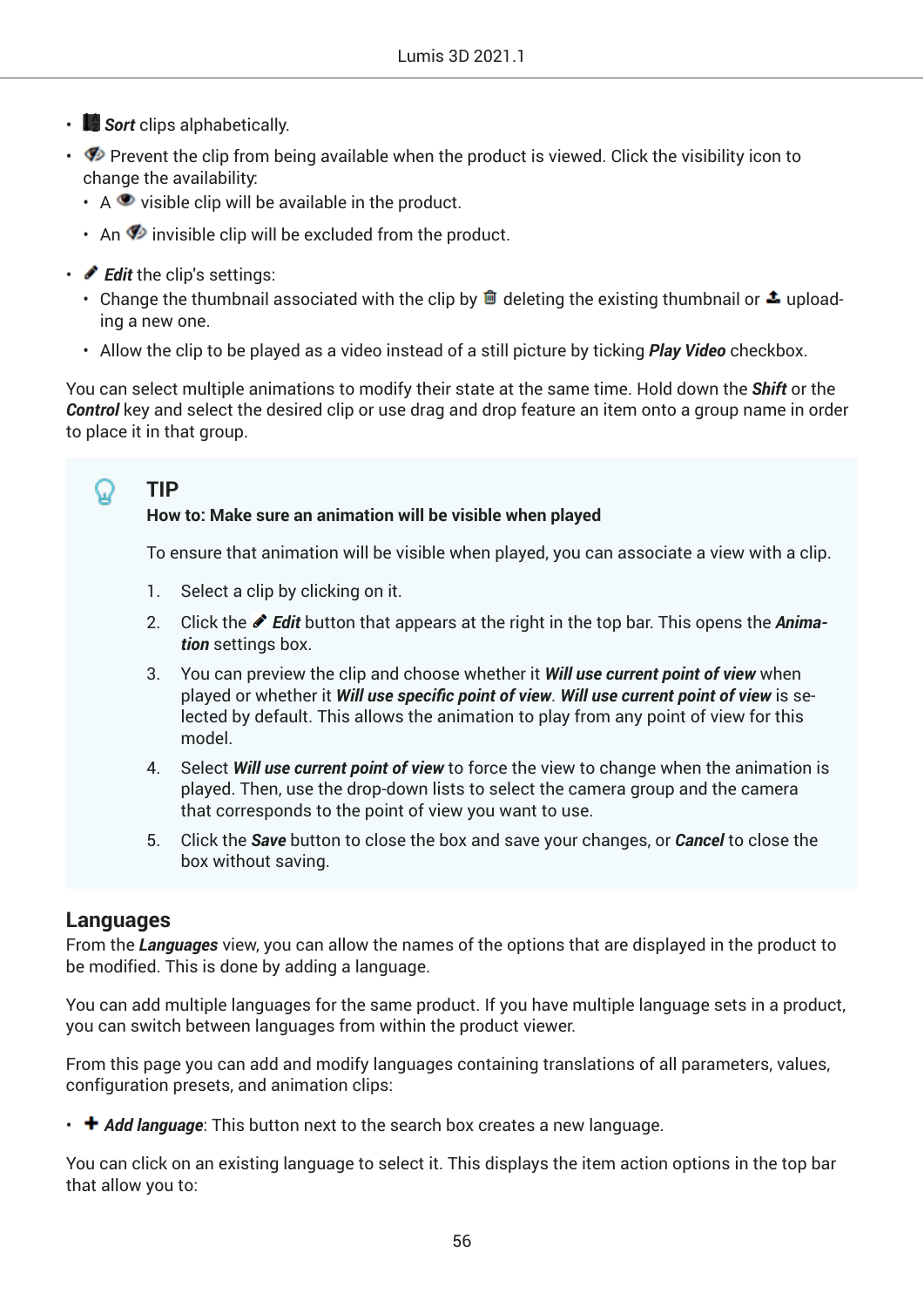- **Sort** languages alphabetically.
- **1** Import a CSV file containing translations for this language.
- *D* Hide languages. Click the visibility icon to change the availability:
	- $\cdot$  A  $\bullet$  visible language will be available in the product.
	- An  $\bullet$  invisible language will be excluded from the product.
- *Edit* the clip's settings:
	- Change the thumbnail associated with the clip by  $\blacksquare$  deleting the existing thumbnail or  $\clubsuit$  uploading a new one.
	- Allow the clip to be played as a video instead of a still picture by ticking *Play Video* checkbox.
- *Duplicate* a language to which new translations can be added.
- *Edit* the language. Add translations for each text element in the language. You can also change the name that will be displayed in the  $\boxdot$  drop-down language list when you view the product.
- *Delete* the language.

### **TIP How to: Edit a language**

To edit the translations used for a language, click on the language you want to edit. The buttons allowing you to modify the language will appear at the right in the top bar.

- 1. Click on **P** Edit. A window will open. Next to each text element in the product, type the translation you would like to appear. If you leave a blank field, the original text will be used instead.
- 2. Click *Save* to save your changes or *Cancel* to close this box without saving.

## **Editing the CSV Translation File**

When you export a CSV file for a language, it will contain the following elements:

- A list of all parameters, parameter values, configurations and clips in your product.
- All of the existing translations for the language.

## **File Structure**

The first line is a list of headings separated by commas. Do not modify the heading.

Each of the following lines corresponds to one item in your product. Its type is listed in capital letters, followed by its name in the original KDR file. Do not modify this information.

After the type and name, the translation into the language you are working on is listed. You can modify the text of an existing translation or add additional translations in this language.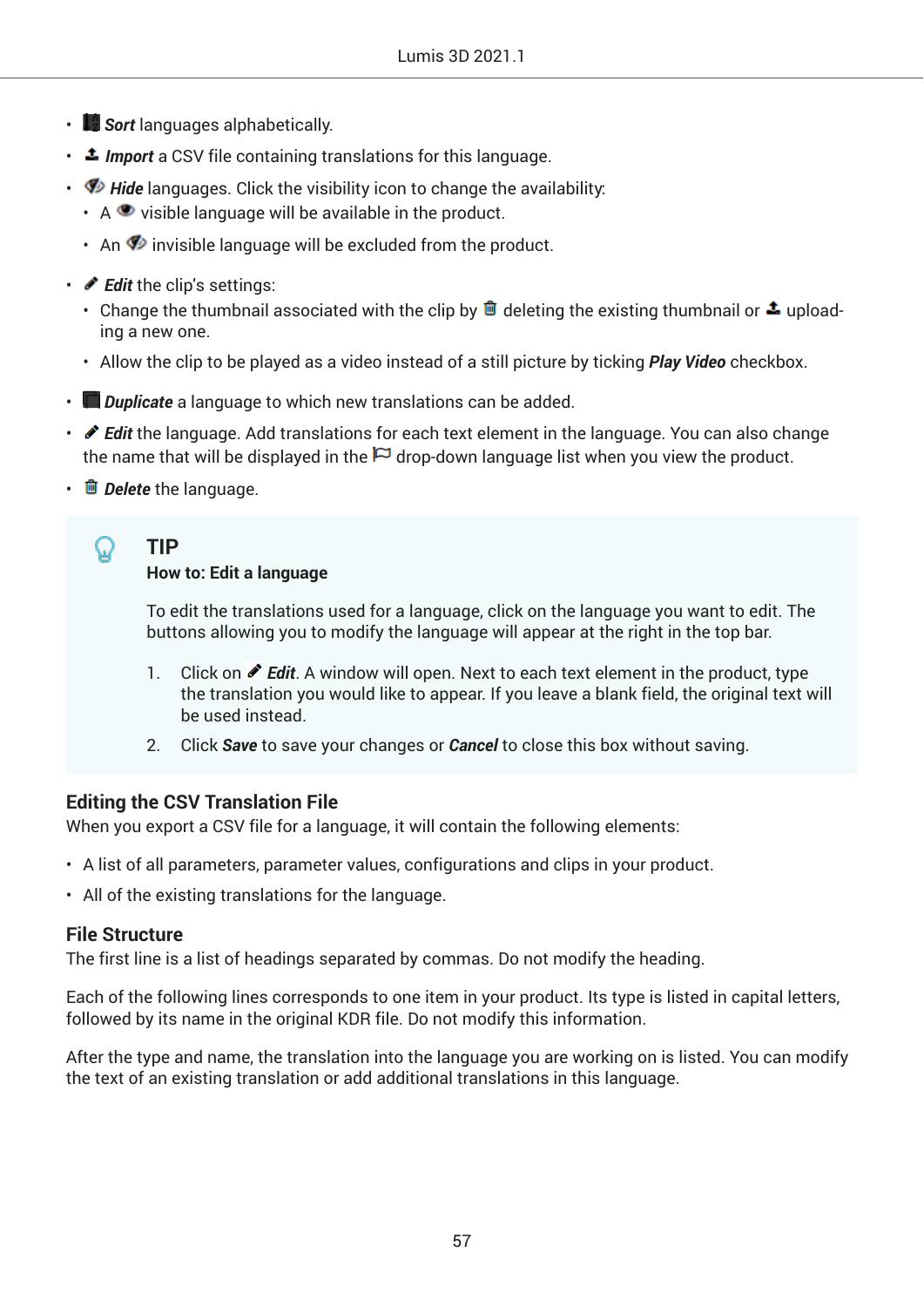|                 | Type, Name, English                   |
|-----------------|---------------------------------------|
| $\overline{2}$  | PARAMETER, Paint Color, Paint Color   |
| 3               | VALUE, Blue047, Sky blue              |
| 4               | VALUE, Green170, Apple green          |
| 5               | PARAMETER, Handle Style, Handle Style |
| 6               | VALUE, Type 01, Antique               |
| 7               | VALUE, Type 02, Contemporary          |
| 8               | PARAMETER, Has Overlay, Oxerlay       |
| 9               | CONFIGURATION, Base, Base             |
| 10 <sub>1</sub> | CONFIGURATION, Client XYZ, Client XYZ |
| 11              | CLIP, Animation01, Unfolding          |
| 12 <sub>2</sub> | CLIP, Turntable 360, Turntable        |
|                 |                                       |

*Sample CSV ƒle opened in a plain text editor.*

## **Viewing as a Spreadsheet**

In order to view the structure of the file more clearly, this file can be opened in a spreadsheet editor such as Microsoft Excel.



## **NOTE**

Please see the instructions below in the section *How to use a CSV translation file* on opening and saving a CSV file in Microsoft Excel.

Every CSV translation file will contain the columns *Type*, *Name*. Do not modify the contents of these columns.

The third column is labeled with the name of the language you are editing. The existing translations are listed in this column.

|                | <u>,,,,,,,,,,,,,,</u> |                   | , ,,,,,            |
|----------------|-----------------------|-------------------|--------------------|
|                | E12                   | fx<br>360<br>x v  |                    |
|                | A                     | в                 | c                  |
| 1              | <b>Type</b>           | Name              | English            |
| $\overline{2}$ | <b>PARAMETER</b>      | Paint Color       | <b>Paint Color</b> |
| 3              | VALUE                 | Blue047           | Sky blue           |
| 4              | VALUE                 | Green170          | Apple green        |
| 5              | <b>PARAMETER</b>      | Handle_Style      | Handle Style       |
| 6              | VALUE                 | Type 01           | Antique            |
| 7              | <b>VALUE</b>          | Type 02           | Contemporary       |
| 8              | <b>PARAMETER</b>      | Has overlay       | Overlay            |
| 9              | CONFIGURATION         | Base              | Base               |
| 10             | <b>CONFIGURATION</b>  | <b>Client XYZ</b> | <b>Client XYZ</b>  |
| 11             | <b>CLIP</b>           | Animation01       | Unfolding          |
| 12             | <b>CLIP</b>           | Turntable 360     | Turntable          |
| 13             |                       |                   |                    |

*Sample CSV ƒle imported into Microsoft Excel.*

You can: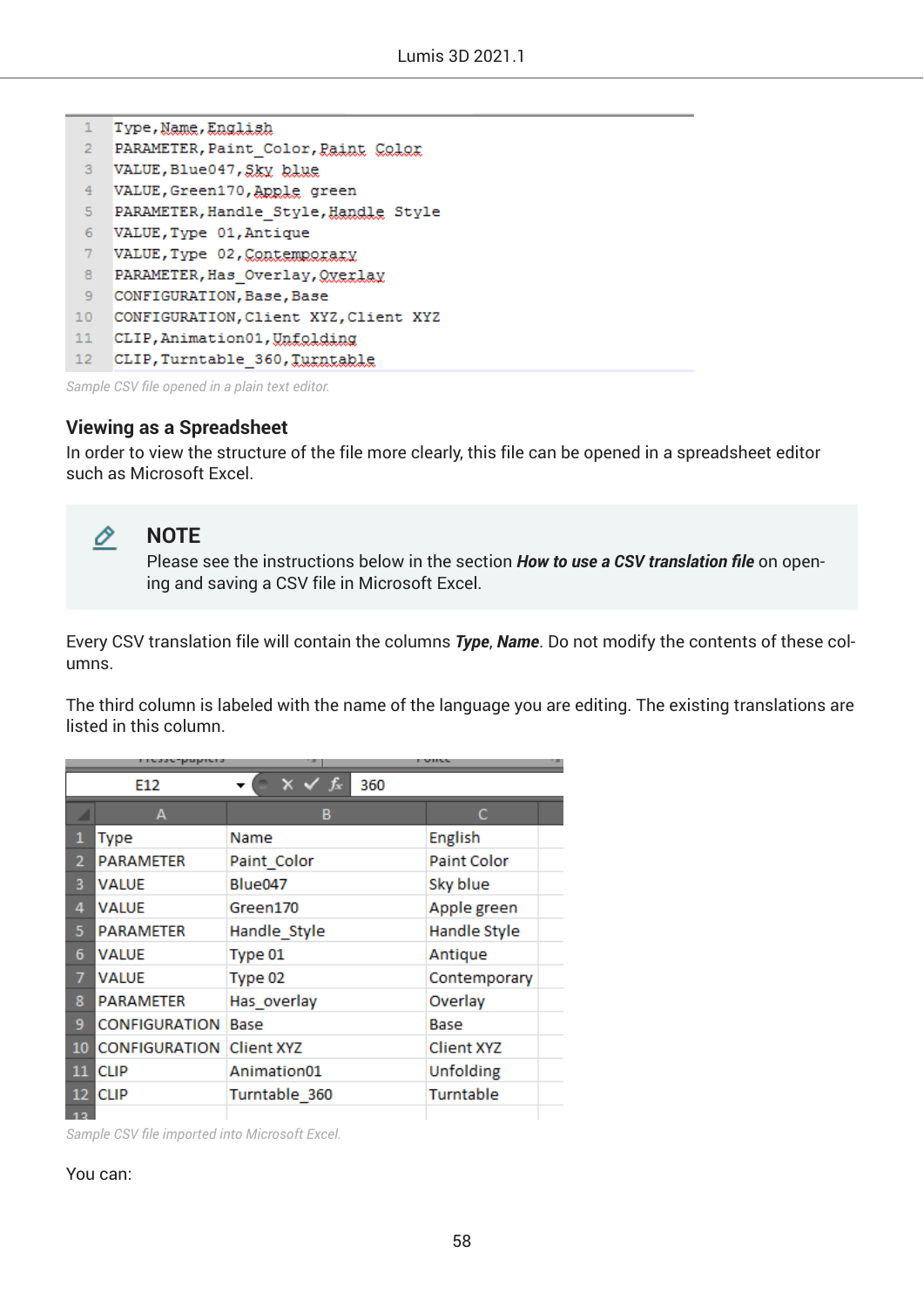• Modify the translation of an element. Find the element's row. Modify the text in the third column corresponding to the translation.



## **NOTE**

If you leave a cell empty, the original text in the *Name* column will be displayed in the viewer for the item when this language is selected.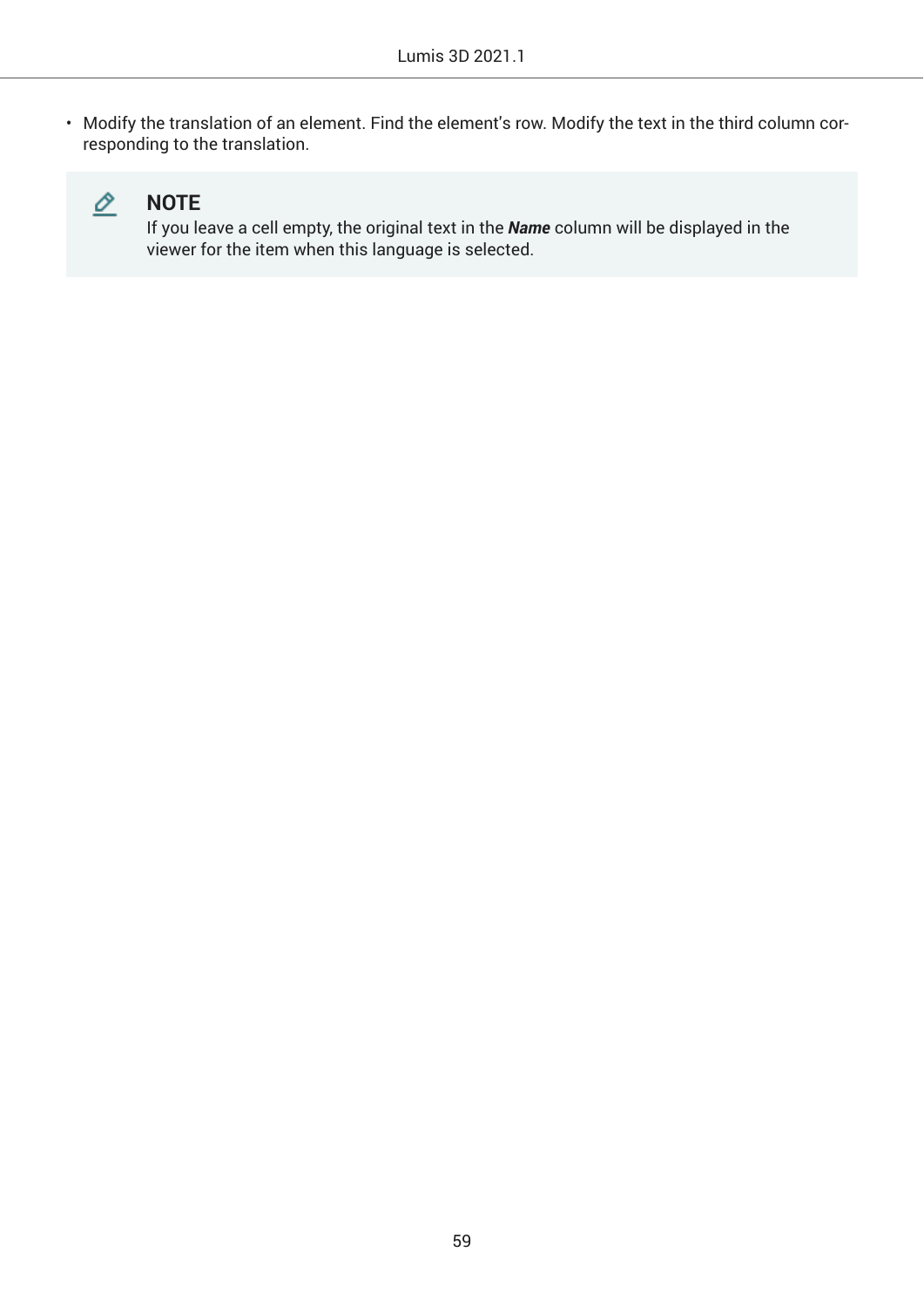### **How to: Use a CSV translation file**

From the product editor, use the header bar at the top of the editor to go to the *Languages* view.

- 1. Click on the language you want to edit. The buttons allowing you to modify the language will appear at the right in the top bar.
- 2. Click the *Export* button. This will download a CSV file named *your\_product\_nameyour\_language\_name.csv* to your computer containing all of the translatable items in your product. If you have set up a default download location, it will be saved in that folder. If not, you will be asked to choose where to save the CSV file.
- 3. Open the CSV file. We suggest using a spreadsheet editor such as Microsoft Excel, but you can also use a basic plain text editor such as Notepad if you don't have a spreadsheet editor.

#### O **NOTE**

The CSV file exported from Lumis 3D uses a comma separator. If you want to use Microsoft Excel to edit it, you will need to verify the separator used in CSV files in order to save your work. This must be done before you open Microsoft Excel.

- 1. In Microsoft Windows 7 or 8, open the *Start* menu, and then click *Control Panel*.
- 2. Click on the *Clock, Language, and Region* heading.
- 3. Click on *Regional and Language Options*.
- 4. Click the *Formats* tab, then click the *Additional settings...* at the bottom of the window.
- 5. Change the *Decimal symbol* to *.* (period).
- 6. Change the *List separator* to *,* (comma).
- 7. Click *OK* to close the *Additional settings...* window, then *OK* again to close the *Regional and Language Options* window.

This changes the separator that Microsoft Excel will look for in all files on your computer. You can undo this change by clicking the *Reset* button at the bottom of the *Additional settings...* window.

#### O. **NOTE**

The CSV file exported from Lumis 3D is encoded in UTF-8. If you want to edit it with Microsoft Excel and:

- accents are used in either the original KDR files, or
- any of your translations use accents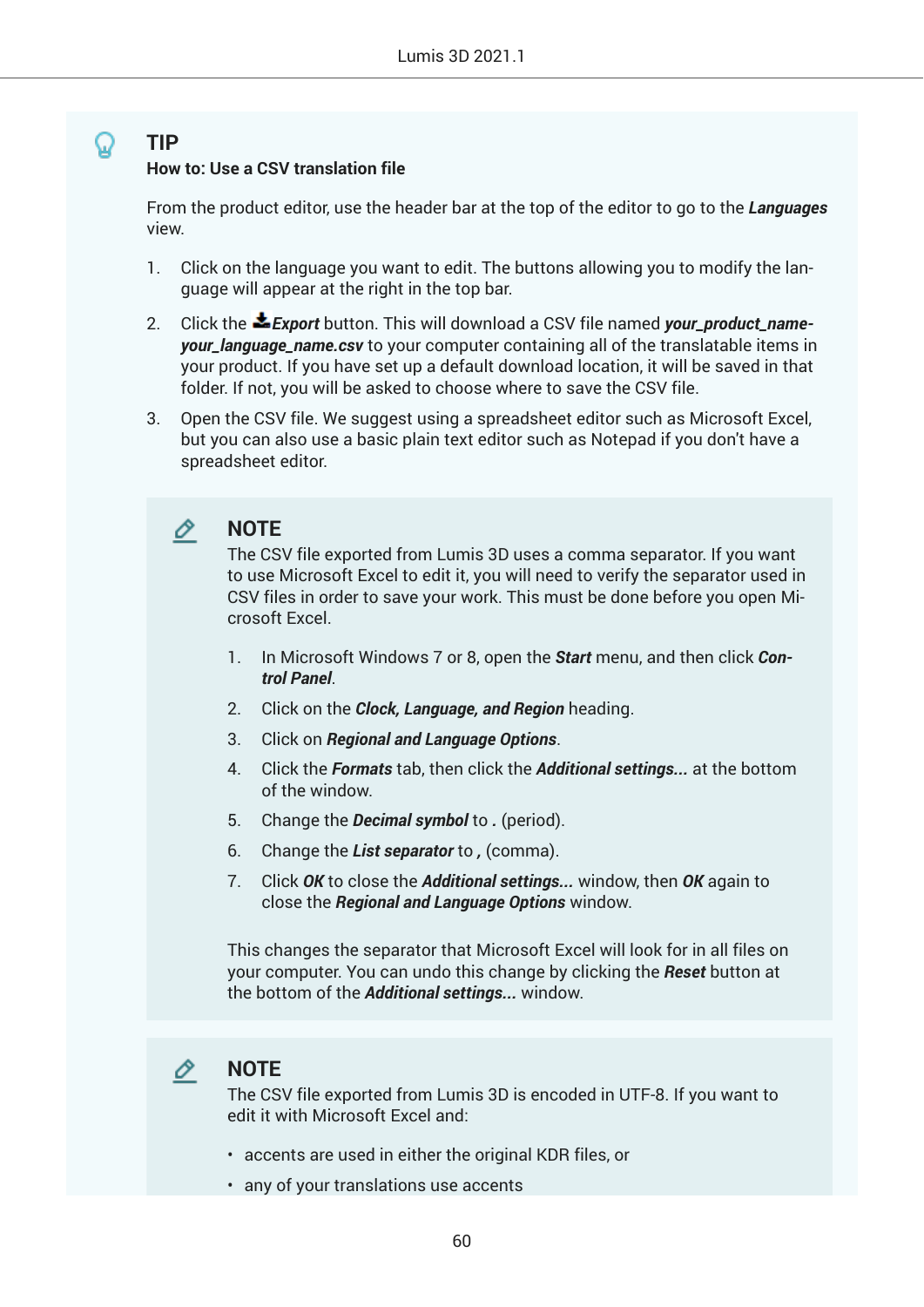### **you will need to import the file instead of opening it.**

- 1. Open Microsoft Excel. This will open a new spreadsheet.
- 2. Click on the *Data* ribbon.
- 3. Click on the *From text* import button in the first grouping of buttons on the left.
- 4. Select your CSV file and click *Open*.
- 5. In the Import Assistant window that opens:
	- select the radio button *Delimited*,
	- change the *File origin* drop-down list to *65001: Unicode (UTF-8)*.
- 6. Click *Next*.
- 7. In the *Separators* list, check *Comma*. Uncheck all other boxes.
- 8. Click *Finish*.
- 9. Insert the data in an *Existing spreadsheet*. If it is not already filled in, type *=\$A\$1* in the text field.
- 10. Click *OK*.
- 11. Save your spreadsheet. Choose the file format *CSV (comma delimited) (\*.csv)*.

This file contains three columns: *Type*, *Name*, and a column for your language.

|                         | <b>IF A STATE IN MINITED</b> |                     | .                   |
|-------------------------|------------------------------|---------------------|---------------------|
|                         | E <sub>12</sub>              | 360<br>$x \vee f_x$ |                     |
|                         | A                            | в                   | c                   |
| п                       | <b>Type</b>                  | Name                | English             |
| $\overline{\mathbf{2}}$ | <b>PARAMETER</b>             | Paint Color         | <b>Paint Color</b>  |
| 3                       | <b>VALUE</b>                 | Blue047             | Sky blue            |
| 4                       | <b>VALUE</b>                 | Green170            | Apple green         |
| 5                       | <b>PARAMETER</b>             | Handle Style        | <b>Handle Style</b> |
| 6                       | <b>VALUE</b>                 | Type 01             | Antique             |
| 7                       | <b>VALUE</b>                 | Type 02             | Contemporary        |
| 8                       | <b>PARAMETER</b>             | Has overlay         | Overlay             |
| 9.                      | <b>CONFIGURATION</b>         | Base                | Base                |
| 10                      | <b>CONFIGURATION</b>         | <b>Client XYZ</b>   | <b>Client XYZ</b>   |
| 11                      | <b>CLIP</b>                  | Animation01         | <b>Unfolding</b>    |
| 12                      | <b>CLIP</b>                  | Turntable 360       | Turntable           |
| 12                      |                              |                     |                     |

*Sample CSV ƒle imported into Microsoft Excel.*

- To modify the translation of an element, find the element's row. Modify the text in the third column.
- Fill in a translation for every item in the translation columns. If you do not provide a translation, the text in the *Name* column will be displayed in the viewer.
- Save your changes.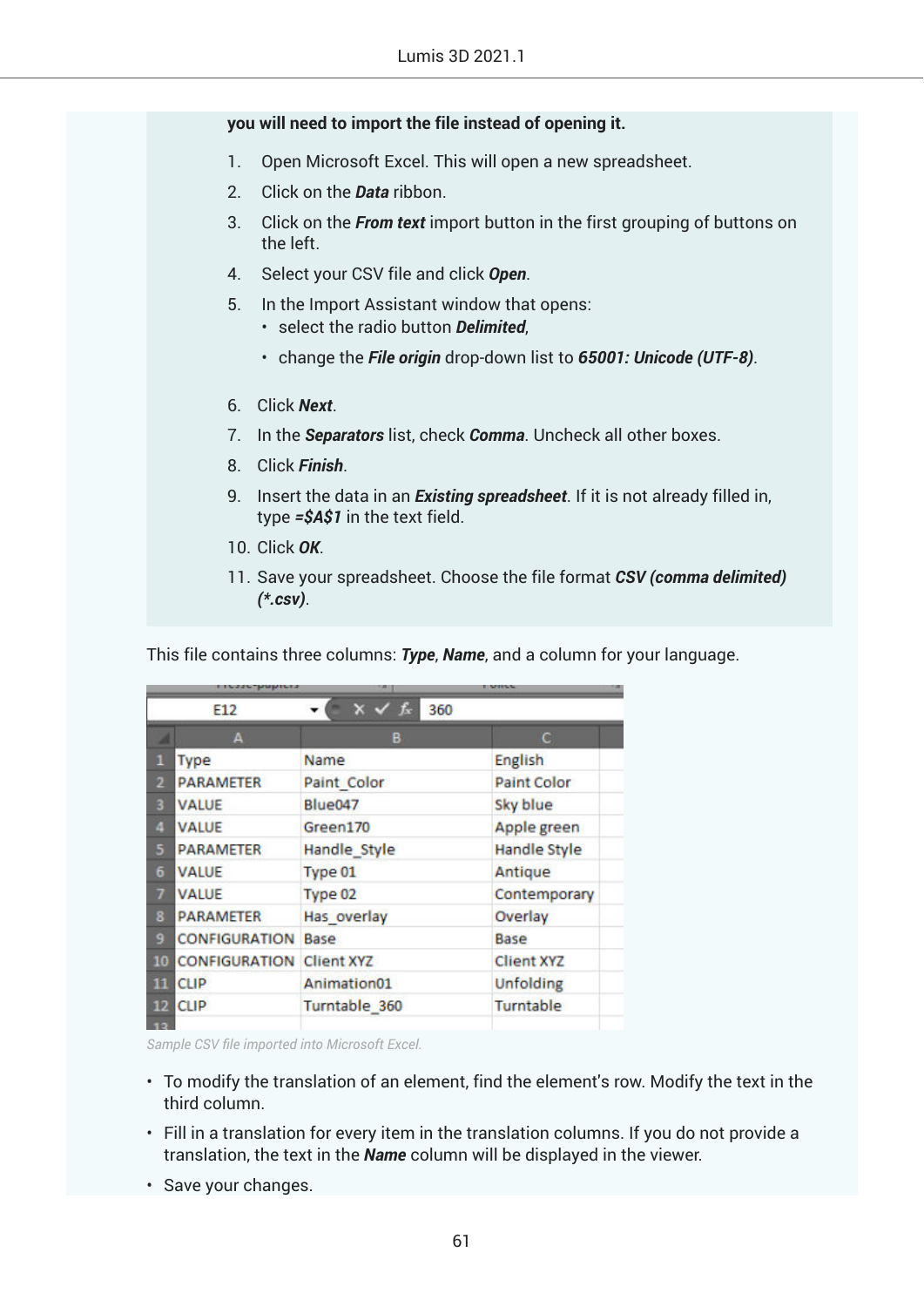Return to the product's *Languages* view in Lumis 3D. Click on the language you want to edit. The buttons allowing you to modify the language will appear at the right in the top bar.

Click the **1** Import button and select your modified CSV file.

This replaces all previous translations with the translations in the CSV file.

## **Scenes**

KPL layouts uploaded to Lumis 3D can be used to create scenes in which products are placed in order to display them together in a pre-set spatial configuration. A scene allows you to configure and manipulate multiple models in the same visual environment in real-time. This option is used to create a virtual showroom or display case, or to create complex models that use multiple digital aspect mockups, such as interior spaces where the enclosed space and its contents are modeled separately.

## **TIP**

**How to: Create a scene**

#### O **NOTE**

You must be a writer or an administrator in a space to create content.

- 1. Click **+ Create**. Select the & Scene option. A box appears. In the field at the top of the box, type a name for your scene. You can change the name of your scene later by selecting *Rename* from the options that appear when the scene is selected or when you right-click on it.
- 2. In the *Layout* drop-down list, choose the layout you would like to base your scene on. This list contains all of the KPLs that you have uploaded or that have been shared with you.
- 3. A list of products associated with the scene appears below the *Layout* choice as soon as you have selected a layout. The names of the KDR files used in the layout are displayed next to each product option. The drop-down list gives you a choice among all of the products you have access to that were created based on the listed KDR. These may be products you created yourself or products that have been shared with you.
- 4. For each different KDR in the layout, choose the product you want to associate with this scene.



## **NOTE**

You must associate a product with each KDR in the layout. If you do not have products for each, you will need to create them before you can create the scene.

Click the *Create* button to validate the information you entered. The new scene will be created in the current folder.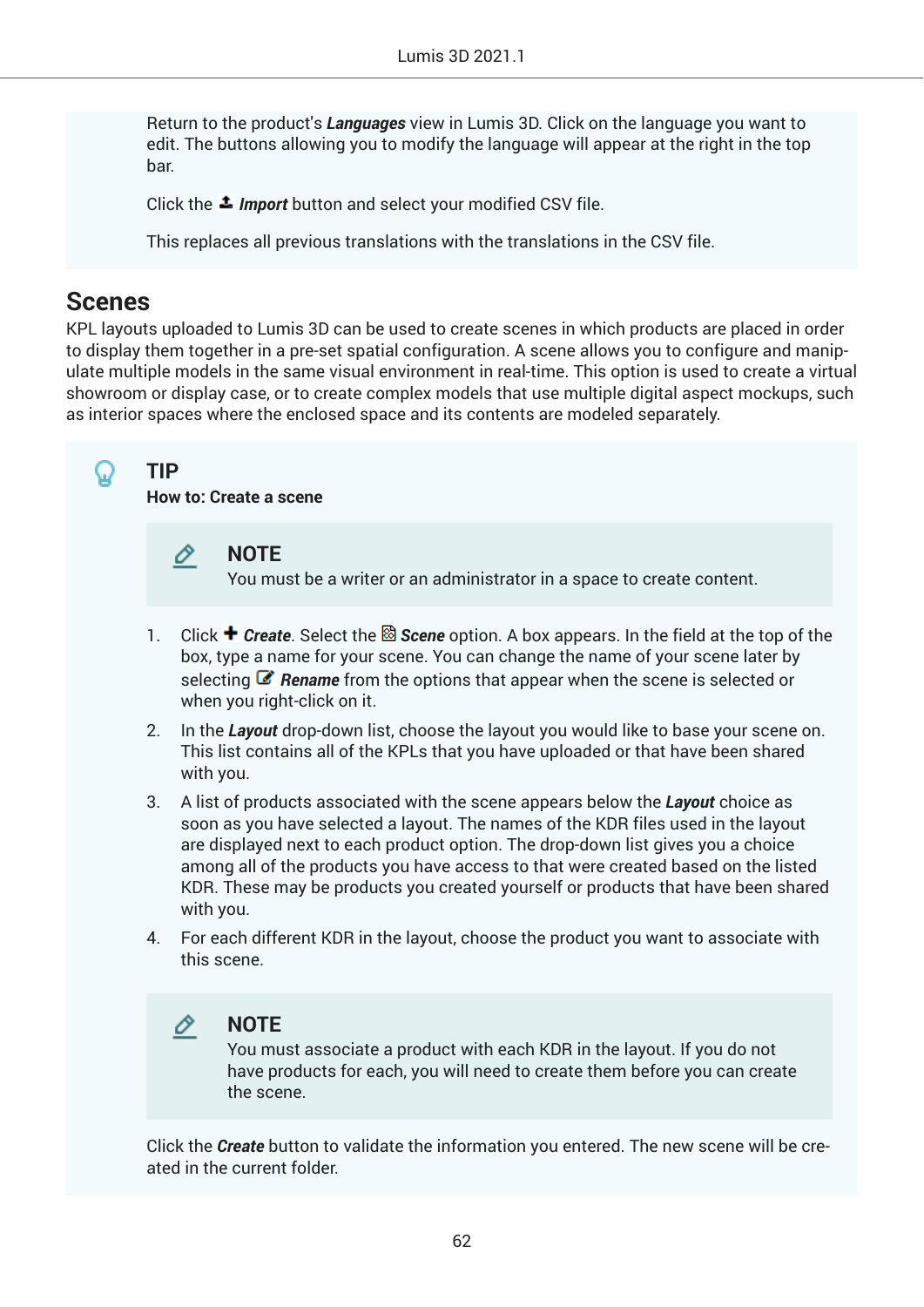## **Scene Editor**

Edit a scene to modify it. You can do this from the file view by double-clicking on the scene you want to edit.

At the top of the editor is a header bar listing the information that is available for a scene:

- *Layout*. Provides a preview of the scene. From this tab you also have the ability to update both the KPL on which the layout is based and the products associated with the elements in the scene, and set a default view.
- *Products*. Lists products associated with the scene.
- *Views*. Provides tools to manage the views available in your scene.
- *Languages*. Lists all of the languages available for each of the products. Filled-in circles help you to choose a default language for the scene by indicating the language that applies to the greatest number of products. Choose a default language by checking the box in that language's column. This will override the default language for each product when viewing the scene.

You can edit a scene by:

- Updating the layout or the products in the scene. Click on the Layout tab. Use the <sup>2</sup> update button in the *Layout* tab to access these settings.
- Selecting its default view. Click on the *Layout* tab. Use the **9** default view button to make your selection in the pop-up window.
- $\cdot$  Using its default language. Click on the *Layout* tab. Use the  $\blacksquare$  default language to make your selection in the pop-up window.
- Adding, deleting or modifying views in the scene. Click on the **Views** tab. Use the  $\bigstar$  button in the *Views* tab to add a view based on a product's cameras. You can also click the ♪ and <sup>m</sup> buttons that appear on the right in the top bar when you select a view by clicking on it. These buttons allow you to edit or delete the view.



## **NOTE**

**NOTE**

A scene's views are based on the cameras of the models underlying the products. Consequently, cameras are relative to each instance of the product. To select a camera, first choose the product and the instance of the product in the scene that you would like to use.

# O

In order to correctly display the scene's views, each product instance in the scene must have a unique name. Instances must be renamed in the Product Layout editor of Patchwork Explorer before saving the layout.

• Setting the scene's default language based on the language shared by the greatest number of products. Click on the *Languages* tab. Tick the checkbox of the column corresponding to the language you want to set as the default. Use the circles in each product's row as a guide: the circle is filled-in when the language is present in the product and empty when it is not.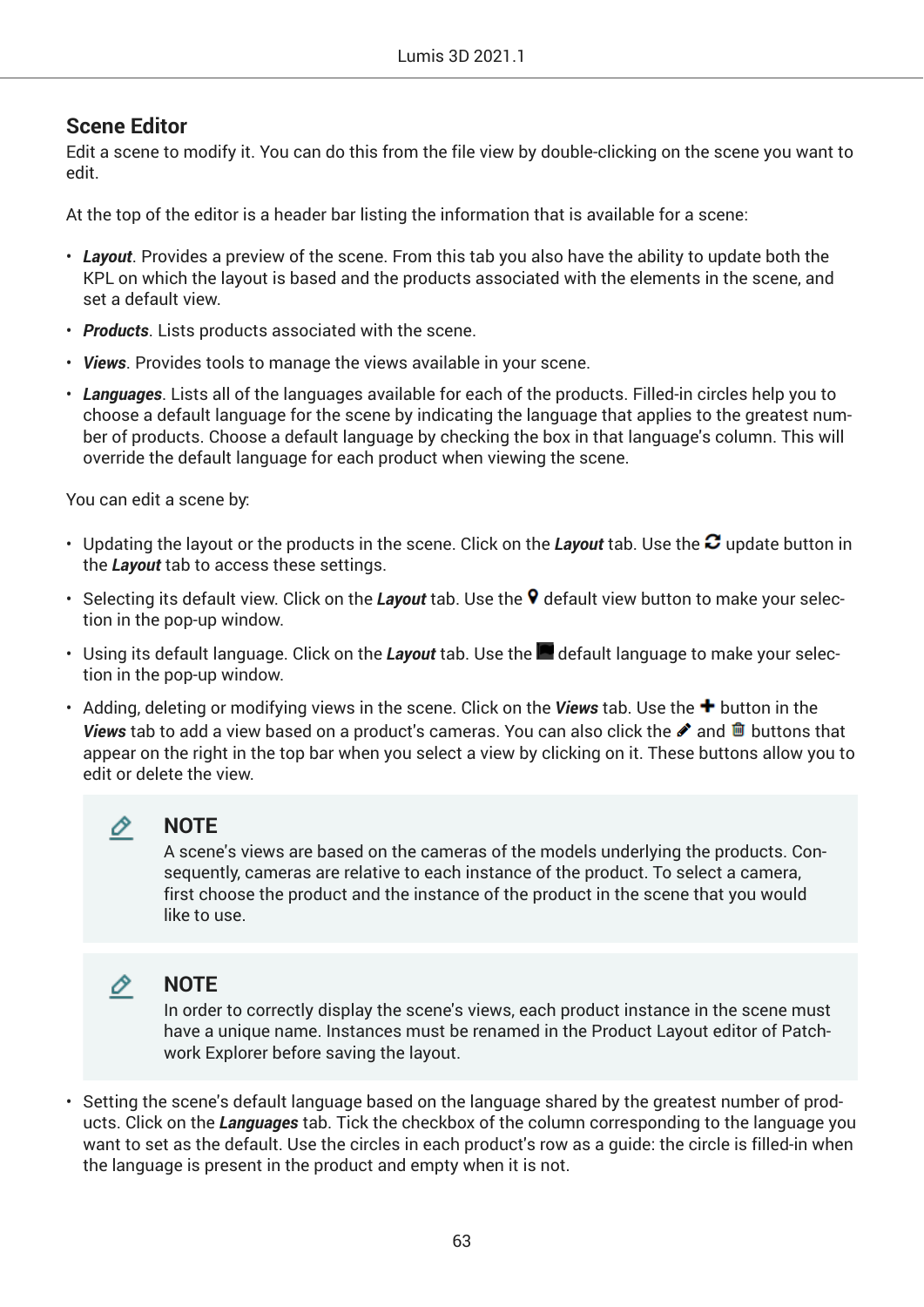# **PRODUCT AND SCENE PUBLISHING (MODULE)**

#### **WARNING** ∧

The Product and Scene Publishing user module is required to access the functions described in this section. This optional module can be purchased separately.

The Product and Scene Publishing user module for Lumis 3D is used to create a locked and published version of products or scenes for use offline or in independent HTML configurators.

The module is intended for use in conjunction with the Product and Scene Editors user module.

In this section, you will find additional information on the following topics:

# **Publishing Products**

When your product is set up exactly the way you want it, you can create an interactive, non-modifiable version of it to share with other users. This action is called *publishing* your product.

## **TIP**

### **How to: Tell if a product is a published product or not**

You can tell whether a file is an editable product or a published product by its icon:

| <b>Icon</b> | <b>Publishing state</b> |
|-------------|-------------------------|
| जि          | Editable product        |
| ∩           | Published product       |

## **TIP**

**How to: Publish a product**

#### **NOTE** 0

You must be a writer or an administrator in this space to publish its content.

You publish a product from its editor. Double click on a product. If you have editing rights for this product, you are taken to the product editor.

- 1. Click on the *Publish* button in the upper right corner of the page.
- 2. Provide a name for your published product.
- 3. Choose whether you need an online or an offline publishing package.
- 4. Finally, click the *Publish* button to create your publication.

The published product will appear in the same folder as the original product.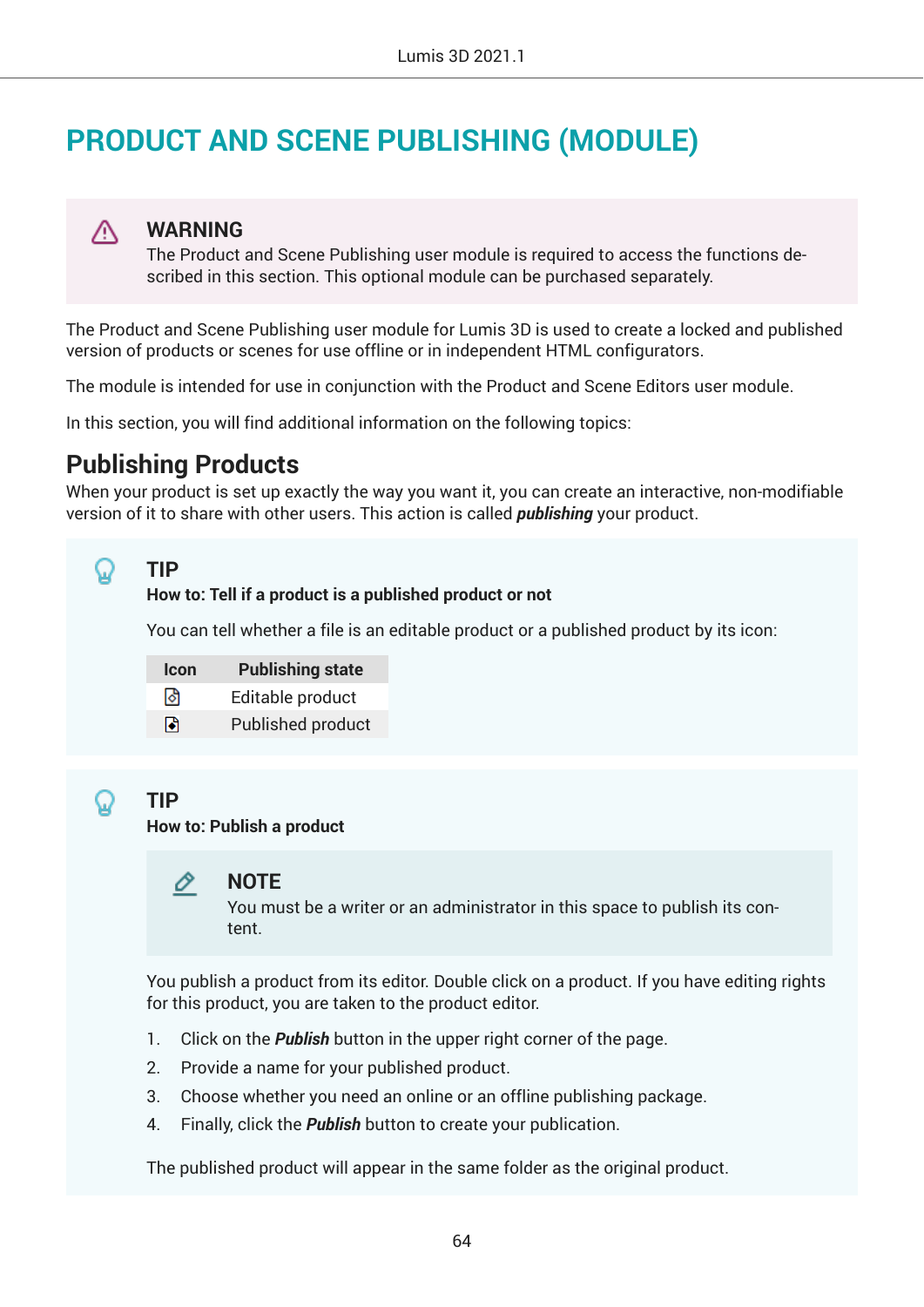| <b>Creation</b><br><b>Speed</b> | Down-<br><b>load</b> | Intended use                                                                                                                                                                                                   |
|---------------------------------|----------------------|----------------------------------------------------------------------------------------------------------------------------------------------------------------------------------------------------------------|
| Fast                            | Not avail-<br>able   | Viewing within Lumis 3D or with a Lumis 3D public link. Ac-<br>cess to Lumis 3D's network or to the internet, depending on<br>your Lumis 3D setup, is required.                                                |
| Slow                            | Yes                  | Worry-free mobile viewing on an independent platform, such<br>as a laptop computer, an iPad, or another device that might<br>not have access Lumis 3D.<br>Use in HTML configurators independent from Lumis 3D. |
|                                 |                      |                                                                                                                                                                                                                |

## **Types of Publishing Packages**

When *Offline* is selected, the *Publish* window displays information that can help you reduce the size of the package and the time required to create it.

The larger the number of views, presets, and configurations, the more images will need to be generated. Estimates of the number of images to be generated, the final package size, and the generation time are also provided. Reduce the number of views, presets and configurations by hiding unnecessary ones in order to reduce the size and the generation time of the publishing package.

#### O **NOTE**

Because offline packages contain images of all possible views and configurations, it is strongly suggested to hide unnecessary configurations options and views in order to reduce the time required to generate the package.

# **Publishing Scenes**

When your scene is set up exactly the way you want it, you can create an interactive, non-modifiable version of it to share with other users. This action is called *publishing* your scene.

## **TIP**

### **How to: Tell if a scene is a published scene or not**

You can tell whether a file is an editable scene or a published scene by its icon:

| <b>Icon</b> | <b>Publishing state</b> |
|-------------|-------------------------|
| ା⊗          | Editable scene          |
| la9         | <b>Published scene</b>  |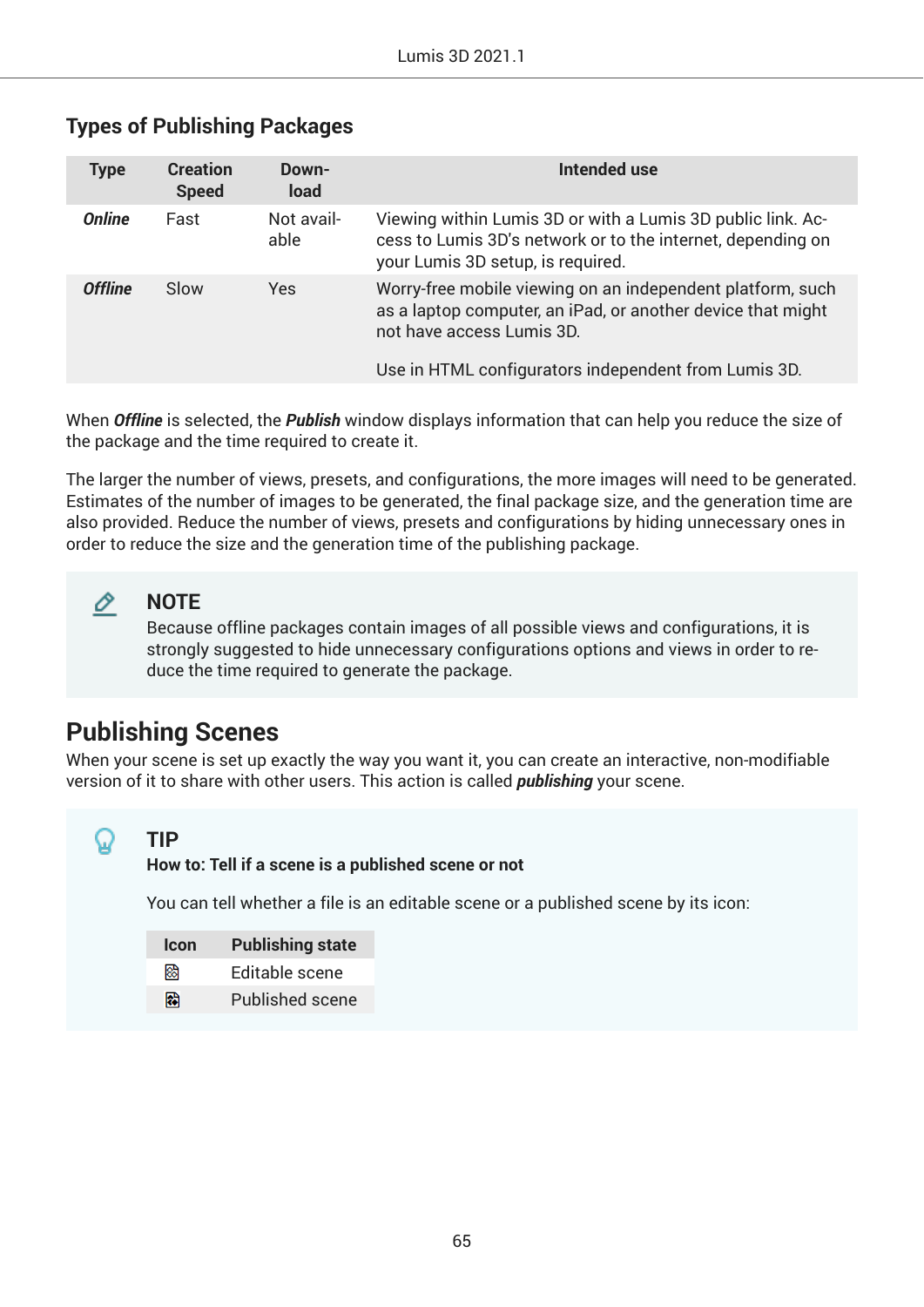**How to: Publish a scene**

#### Ò **NOTE**

You must be a writer or an administrator in this space to publish its content.

You publish a scene from its editor. Double click on a scene. If you have editing rights for this scene, you are taken to the scene editor.

- 1. Click on the *Publish* button in the upper right corner of the page.
- 2. Provide a name for your published scene.
- 3. Choose whether you need an online or an offline publishing package.
- 4. Finally, click the *Publish* button to create your publication.

The published scene will appear in the same folder as the original scene.

## **Types of Publishing Packages**

| <b>Type</b>    | <b>Creation</b><br><b>Speed</b> | Down-<br><b>load</b> | Intended use                                                                                                                                                                                                   |
|----------------|---------------------------------|----------------------|----------------------------------------------------------------------------------------------------------------------------------------------------------------------------------------------------------------|
| <b>Online</b>  | Fast                            | Not avail-<br>able   | Viewing within Lumis 3D or with a Lumis 3D public link. Ac-<br>cess to Lumis 3D's network or to the internet, depending on<br>your Lumis 3D setup, is required.                                                |
| <b>Offline</b> | Slow                            | Yes                  | Worry-free mobile viewing on an independent platform, such<br>as a laptop computer, an iPad, or another device that might<br>not have access Lumis 3D.<br>Use in HTML configurators independent from Lumis 3D. |

When *Offline* is selected, the *Publish* window displays information that can help you reduce the size of the package and the time required to create it.

The larger the number of views, presets, and configurations, the more images will need to be generated. Estimates of the number of images to be generated, the final package size, and the generation time are also provided. Reduce the number of views, presets, and configurations by hiding unnecessary ones in order to reduce the size and the generation time of the publishing package.

#### **NOTE** O

Because offline packages contain images of all possible views and configurations, it is strongly suggested to hide unnecessary configurations options and views in order to reduce the time required to generate the package.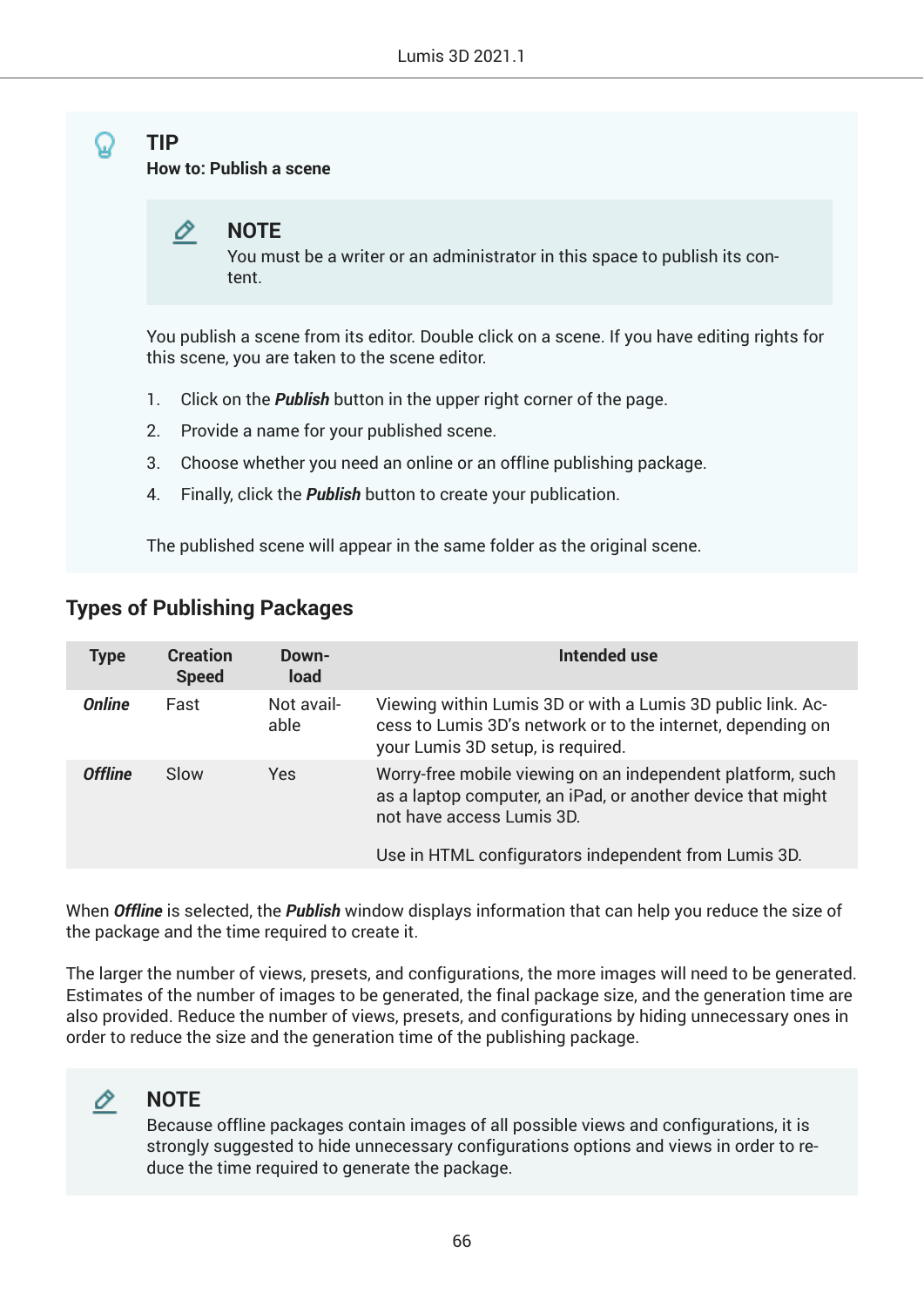# **PRODUCT LINE REVIEW (MODULE)**

#### **WARNING** W

The Product Line Review user module is required to access the functions described in this section. This optional module can be purchased separately.

The Product Line Review user module Lumis 3D allows you to use digital aspect mockups in dynamic presentations for design review sessions.

Products can be used to create product line reviews. A product line review is designed to present or review a product or series of products. Product line reviews allow you not only to explore the product but also to showcase and compare configurations and to include a reference image for your audience.

**TIP**

### **How to: Create a product line review**

You must be a writer or an administrator in a space to create content.

- 1. Click **+ Create**. Select the *Product line review* option. A box appears.
- 2. In the *Product* drop-down list, choose the product you would like to base your product line review on. This list contains all of the products that you have created or that have been shared with you.
- 3. In the field at the top of the box, type a name for your product line review. You can change the name of your product line review later by selecting *Rename* from the options that appear when the product line review is selected or when you right-click on it.
- 4. Click the *Create presentation* button to validate the information you entered. The new product line review will be created in the current folder.

In this section, you will find additional information on the following topics:

# **Product Line Review Editor**

The product line review editor provides an overview of the contents of the product line review.

Product line review elements, however, are created directly during the exploration of the product line review. Explore a product line review by clicking on the *Explore* button in the upper right corner of the page.

## **Configurations**

Configurations are bookmarks saved during the exploration of a product line review. They save all of the configuration options present in the main view of a product line review for simple memorization or for quick recall.

Click on the **Configurations** tab at the top of the page to view the configurations saved in this product line review.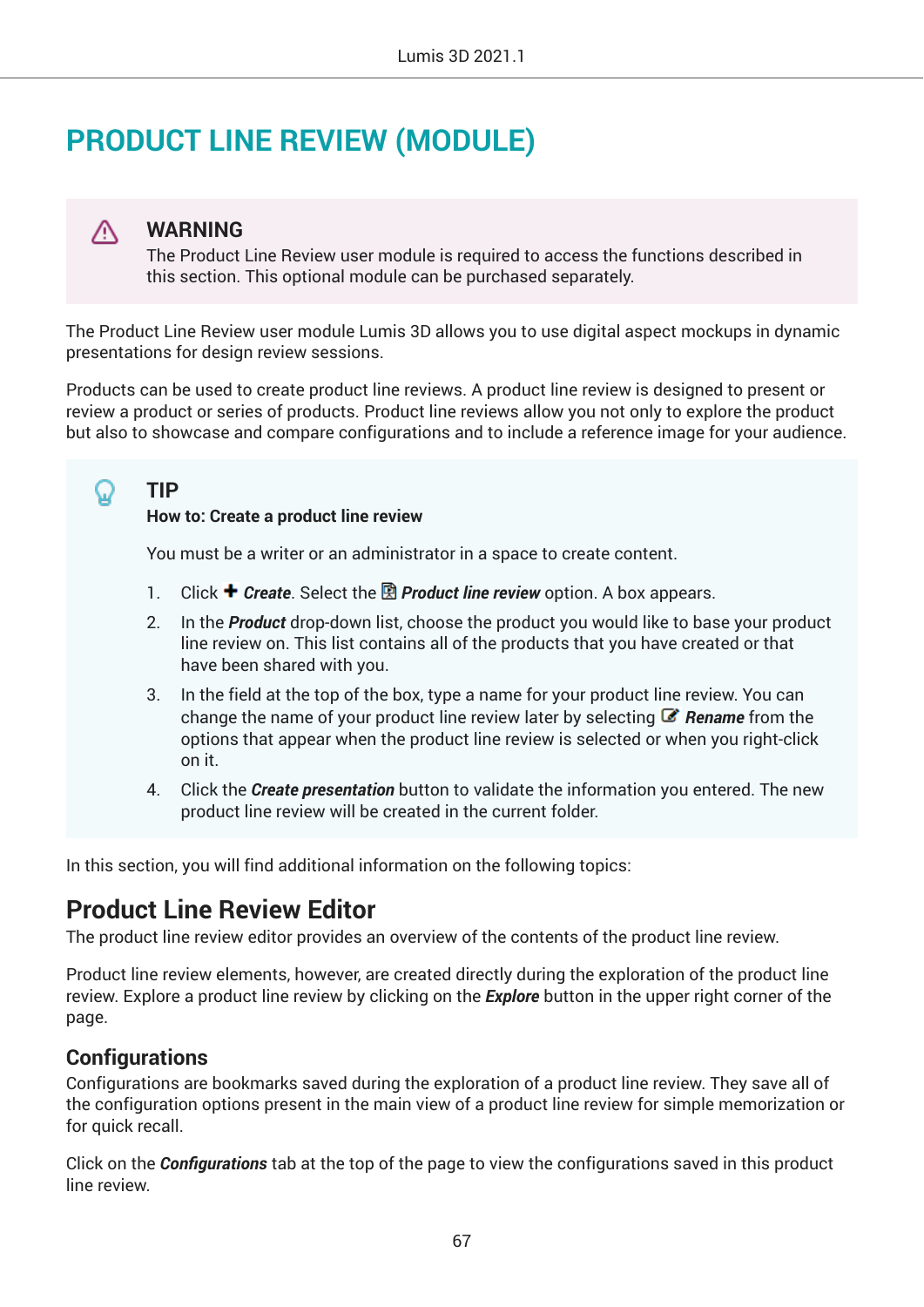Click on a configuration bookmark to view the item action buttons that appear at the right in the top bar. These buttons allow you to:

- **F** *Sort* configurations alphabetically.
- *Hide* the configuration bookmark. This prevents the configuration bookmark from being shown when the product line review is viewed by changing the visibility state:
	- $\cdot$  A  $\bullet$  visible configuration bookmark will be available in the product line review.
	- An  $\mathcal P$  invisible configuration bookmark will be excluded from the product line review.
- *P* Review the configuration bookmark's settings.
- *Delete* configuration bookmarks you have created.

You can also select multiple configuration bookmarks to modify their state at the same time. Hold down the *Shift* or the *Control* key and select the desired bookmarks.

## **Slides**

Slides are full-screen captures created during the exploration of a product line review. They save:

- The product line review mode (number of panels).
- The contents of each panel.
- The configuration used in each panel.
- The current position and view type.
- Any images selected for display in the complementary panel when a reference view is active.

Click on the *Slides* tab at the top of the page to view the slides saved in this product line review.

Click on a slide to view the item action buttons that appear at the right in the top bar. These buttons allow you to:

- **Sort** slides alphabetically.
- **Hide** the slide. This prevents the slide from being shown when the product line review is viewed by changing the visibility state:
	- $\cdot$  A  $\bullet$  visible slide will be available in the product line review.
	- An  $\Phi$  invisible slide will be excluded from the product line review.
- *P* Review the slide settings.
- *IDelete* slides you have created.

You can also select multiple slides to modify their state at the same time. Hold down the *Shift* or the *Control* key and select the desired slides.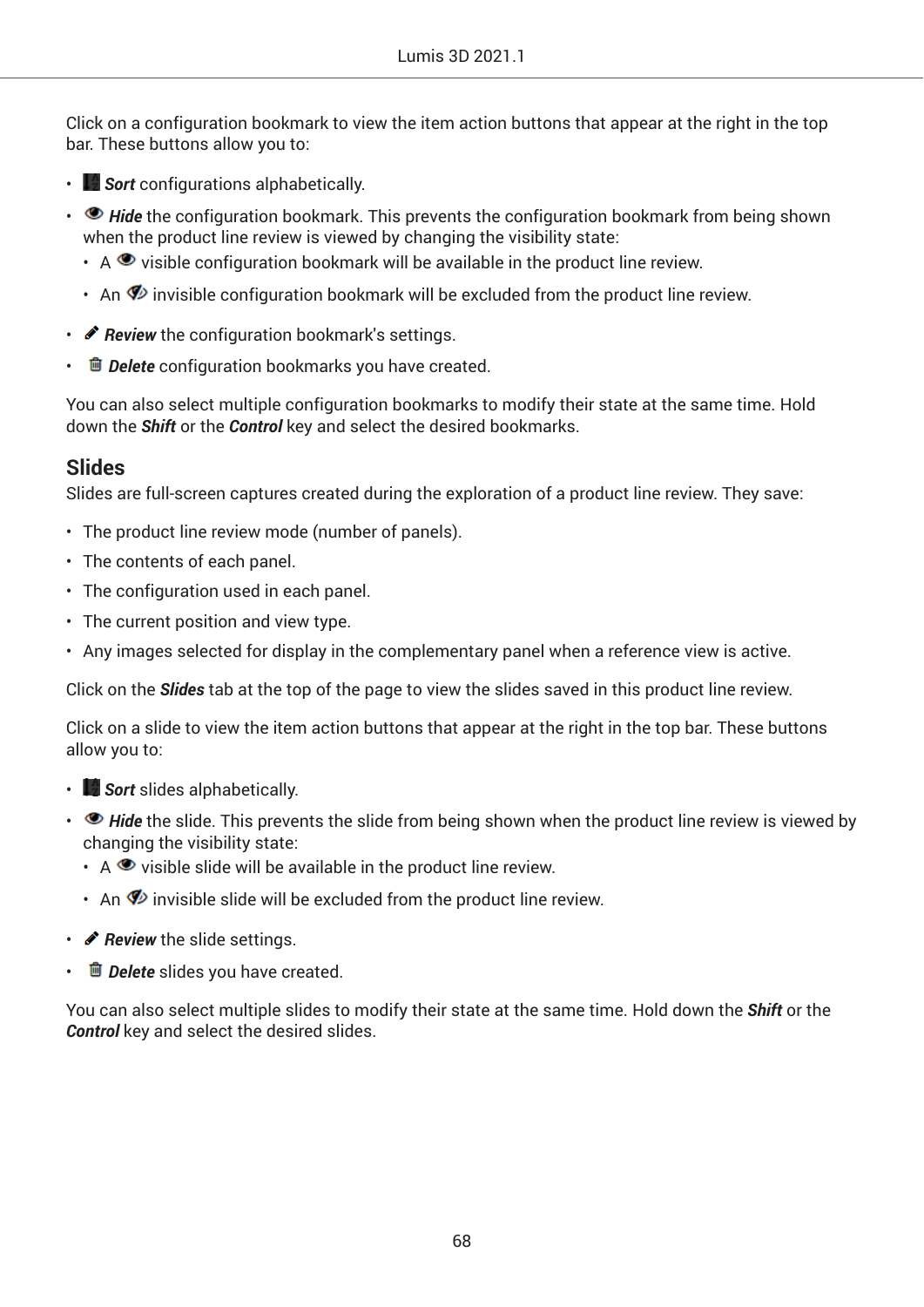# **Product Line Review Explorer**

## **TIP**

### **How to: Open a product line review**

To view a product line review, double click on the product line review. If you have editing rights for this product line review, this will open the editor. From the editor, click on *Explore* in the upper right corner to switch to the explorer view.

If you do not have editing rights for this product line review, the explorer view will be displayed immediately.

Three product line review modes are available:

- $\cdot$   $\Box$  One-panel presentation mode.
- $\Box$  Two-panel presentation mode.
- $\cdot$   $\Box$  Three-panel presentation mode.

Click on the product line review mode you would like to use. This activates the product line review mode.

In the one-panel presentation mode  $\Box$ , the main view, which reproduces the standard product explorer interface, takes up all of the display space.

In the two-panel presentation mode  $\Box$ , the display is divided into two sections:

- The main view. This panel occupies the right-hand side and takes up 50% of the screen.
- Two or four reference views, each showing different configuration presets for the same product. The panel containing the four reference views takes up 50% of the screen.

The two-panel presentation mode is designed for use with two-screen systems. The reference views will appear on the left-hand screen. The main view will appear on the right-hand screen.

In the three-panel presentation mode  $\mathbb{I}$ , the display is divided into three sections:

- The main view, which reproduces the standard product explorer interface. This panel occupies the central space and takes up 45% of the screen.
- Two or four reference views, each showing different configuration presets for the same product. This panel takes up 45% of the screen width and appears on the left.
- The complementary panel, in which an image can be displayed. This panel takes up 10% of the screen width and appears to the right of the main view.

To end a product line review session, close the product line review tab.

## **Main View**

The main view is identical to the normal product view when exploring a product. Use this view to change configuration elements, play animations, or change the point of view.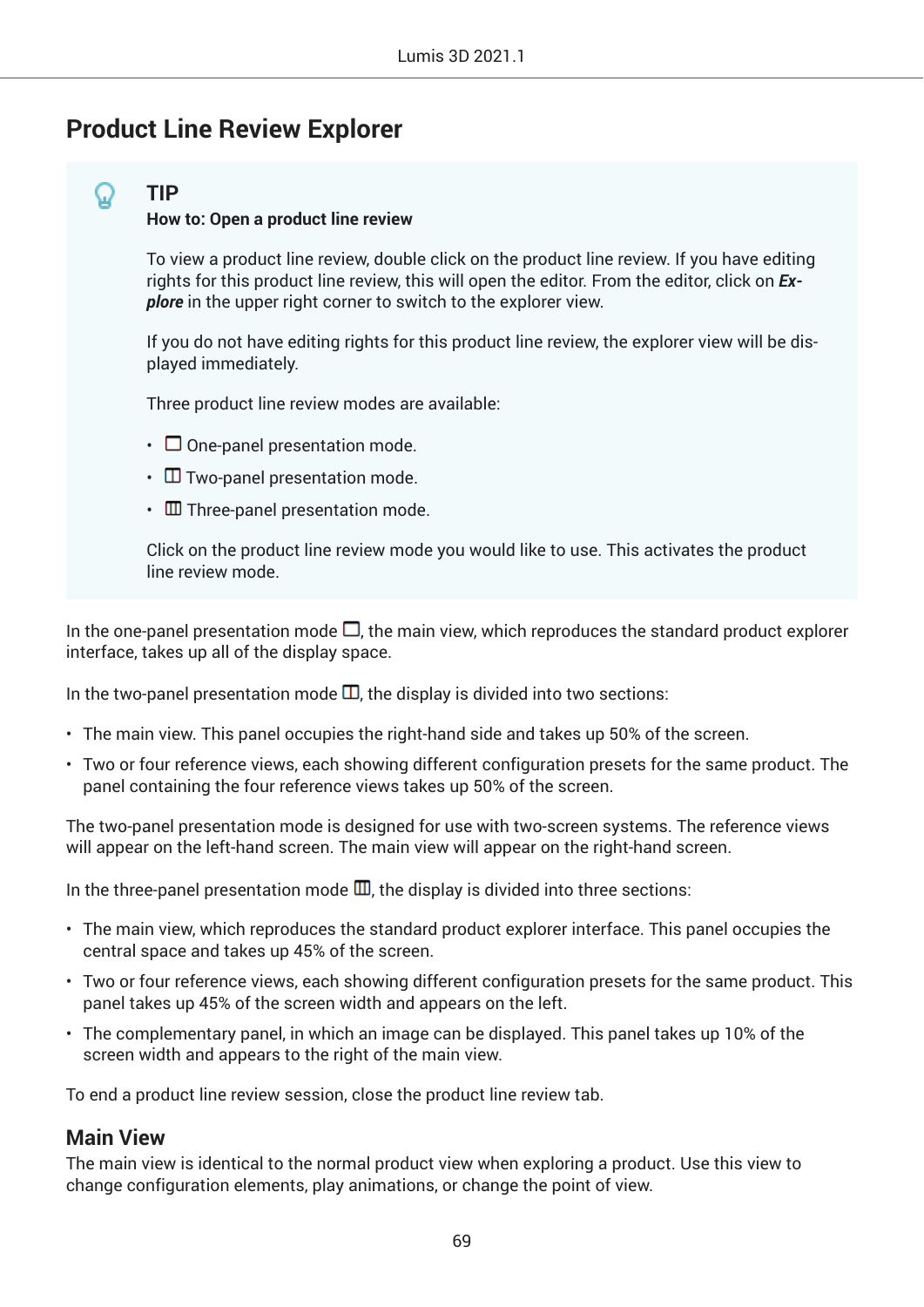The name of the active configuration (preset or bookmark) is displayed in the upper left corner. This information is followed by an asterisk (*\**) when the active base configuration has been modified. This will occur, for example, when you change the value of a configuration parameter.

At the bottom of the screen, a menu gives access to product controls:

- $\cdot$  9 Views and groups of views. Select a view to activate it. If a three-sixty- or cube-type view is active, you can interact with the model in real time by clicking and dragging. This changes the point of view in all of the reference views as well.
- $\cdot$   $\blacksquare$  Configuration bookmarks. Save a configuration bookmark based on the current configuration in the main view, or select a previously saved bookmark to load it in the main view. To load it in a reference view, drag and drop the bookmark onto the reference view.
- $\cdot$   $\blacklozenge$  Configurations presets. Select an option to enable it. This affects the configuration in the main view only. To load an option in a reference view, drag and drop the option onto the reference view.
- $\cdot$  Configuration parameters. Select an option to enable it. This affects the configuration in the main view only. To load an option in a reference view, drag and drop the option onto the reference view.

The menu at the top right of the screen includes access to the viewer options:

- The  $\Box / \Box / \Box$  drop-down list allows you to switch the presentation mode.
- When in two- or three-panel presentation modes, the  $\blacksquare$  /  $\blacksquare$  drop-down list appears. This list allows you to switch between a 4x4 configuration and a 1x2 configuration for the reference views.
- The name of the current slide opens a drop-down menu that allows you to switch slides, to save the current configuration as the current slide, or to use the current configuration to save a new slide. For more information on slides, see Creating and Recalling Slides (page 84).
- If your product has languages, they will appear in the  $\Box$  drop-down list. To change the language displayed, select a different language from the drop-down list. If your product does not have languages, this menu will be hidden.

## **Reference Views**

Reference views are present in the two- and three-panel modes. The  $\blacksquare$  or  $\blacksquare$  button at the top right of the main view allows you to choose a 1x2 configuration with two reference views, or a 2x2 configuration with four reference views.

The reference views are displayed to the left of the main view.

Navigation is not possible in the reference views. Each view's point of view is updated automatically whenever the point of view is modified in the main view.

Reference views save a reference configuration that can be compared to other reference configurations and to the current configuration in the main view. Unless a reference view is active, its configuration is not updated when configuration options are selected in the main view.

To make a reference view active, or to deactivate a reference view that is already active, click on the view. You can tell when a reference view is active: active reference views have a gray border.

Reference views can also be associated with an image that will be displayed in the complementary panel whenever the reference view is active if you are using the three-panel presentation mode. Click on the *Image* button to choose a document available in Lumis 3D. This function is only available when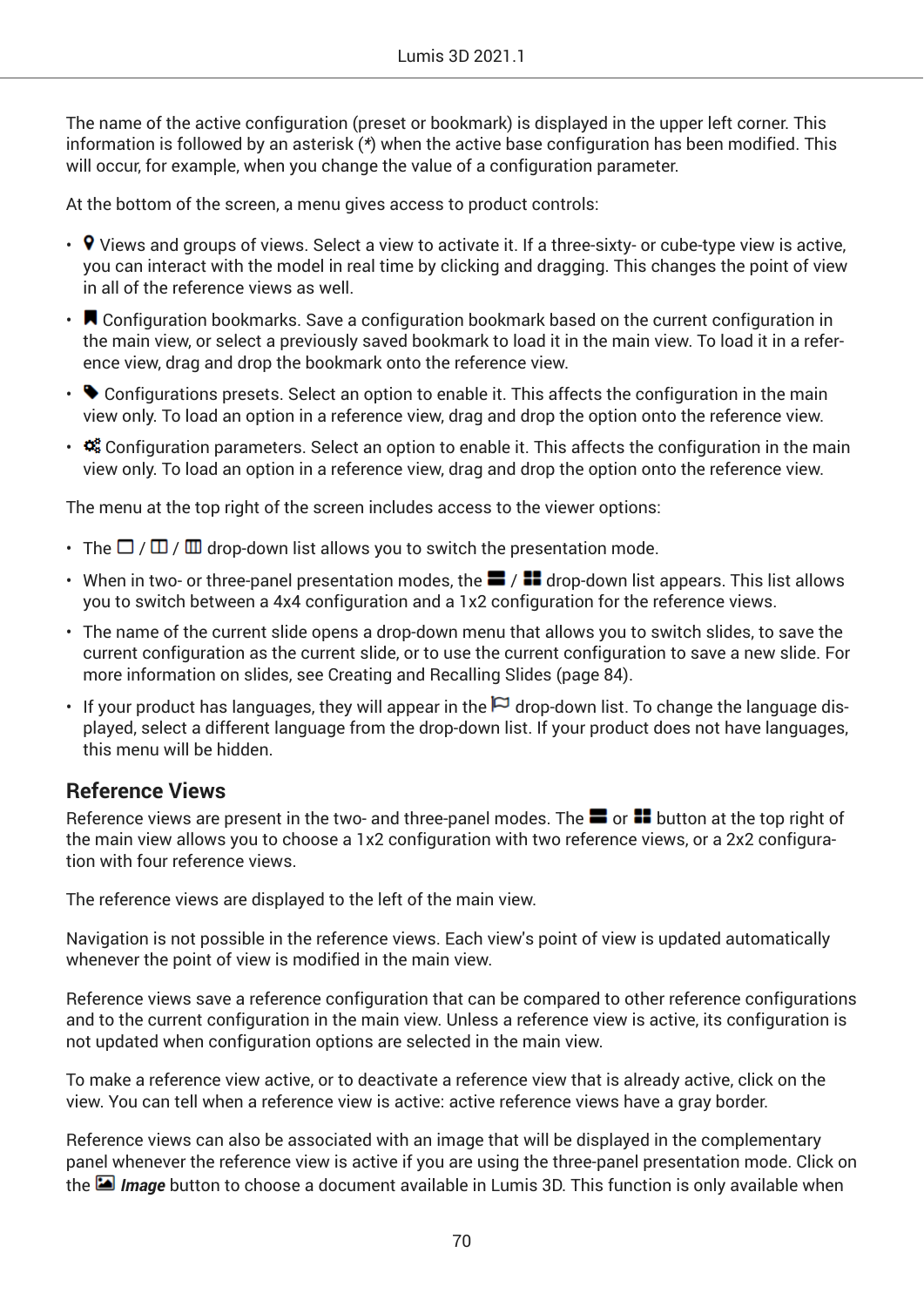using the three-panel presentation mode. In one- and two-panel presentation modes, the complementary panel is hidden.

**TIP**

### **How to: Set a configuration in a reference view**

By default, reference views display the product's default configuration. There are several ways of modifying the configuration in a reference view.

### **Method 1**

Drag and drop a configuration preset, a configuration bookmark, a configuration macro, or a configuration parameter value onto a reference view. The configuration in the reference view is updated.

#### O **NOTE**

Dragging and dropping configuration presets or bookmarks is the recommended way of initializing reference views because this method will also list the name of the preset or bookmark in the upper left-hand corner of the reference view.

### **Method 2**

- 1. Make a reference view active by clicking on it. The active reference view is indicated by a gray border around the view. When a reference view is active, it is displayed in the main view.
- 2. Modify the configuration of the main view. The active reference view is updated automatically with the new configuration.
- 3. Click on the active reference view again to deactivate it. The gray border will disappear, and the current configuration is saved in the reference view.

## **Method 3**

Drag and drop one reference view onto another. This duplicates the reference view's configuration. The configuration in the first reference view is saved in the second reference view.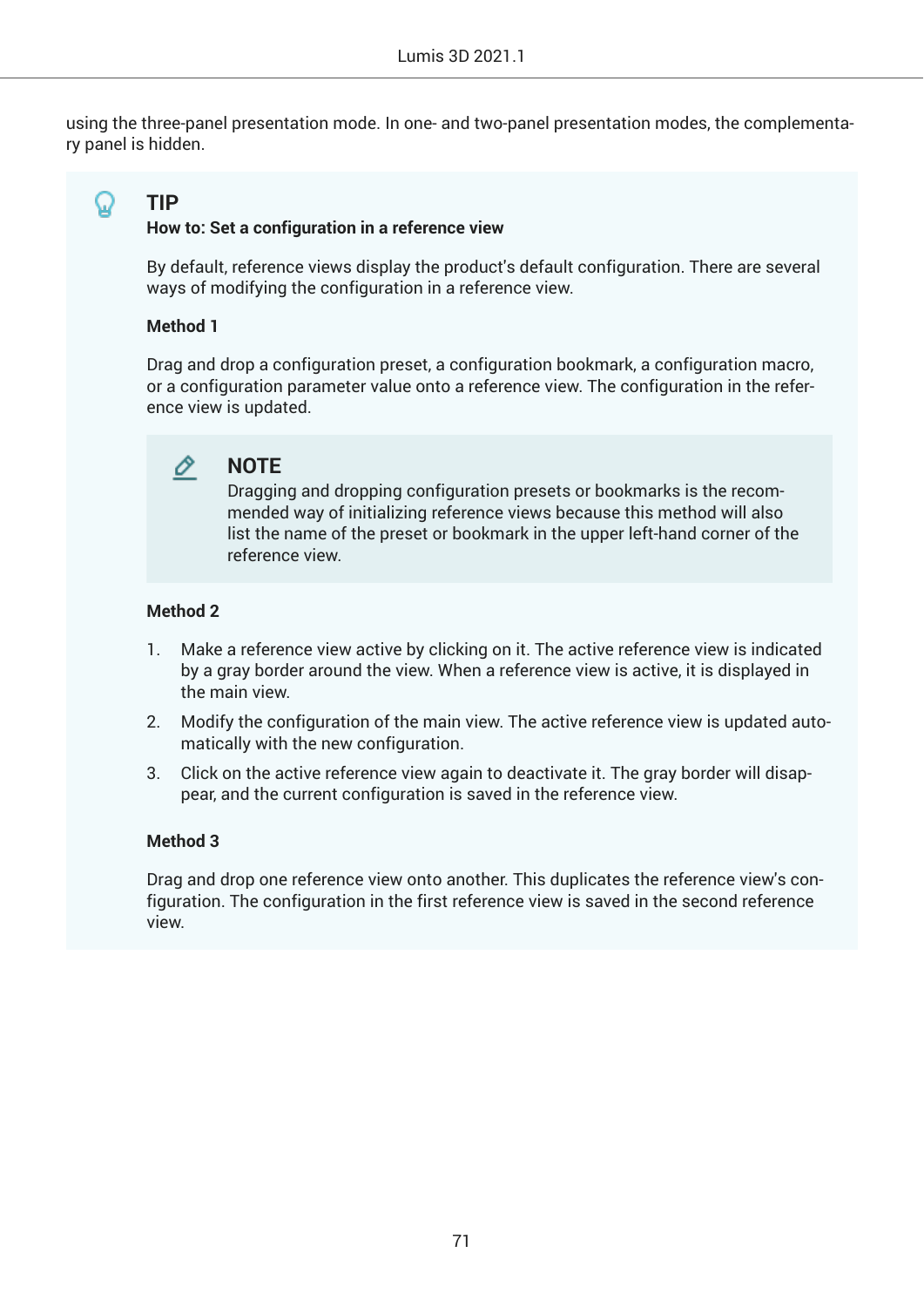## **How to: Show a reference view's configuration in the main view**

To show a reference view's configuration in the main view, drag the reference view, and drop it on the main view. The main view is instantly updated to use the reference view's configuration.

#### **NOTE** O

You can also activate a reference view to show it in the main view. However, when a reference view is active, modifications made in the main view are automatically saved in the reference view as well. You can tell when a reference view is active: active reference views have a gray border. To make a reference view active, or to deactivate a reference view that is already active, click on the view.

## **Complementary Panel**

The complementary panel is displayed only in the three-panel presentation mode  $\mathbb{I}$ . This panel, situated to the right of the main view, displays an image associated with the active reference view. This image must be selected from the images available in Lumis 3D and assigned to a reference view.

The complementary panel occupies 10% of the width of the screen. To ensure that your image is not stretched or distorted, use an aspect ratio compatible with 10% of the viewing width and 100% of the viewing height of your presentation screen. The actual ratio will depend on the particular screen used for the product line review.

You can:

- Set an image for a reference view by clicking on the *Image* button in the reference view. Each reference view can be associated with a different image. You can select any image file available in Lumis 3D.
- Change the active reference view by clicking on the view you want to make active. The document displayed in the complementary panel changes as well.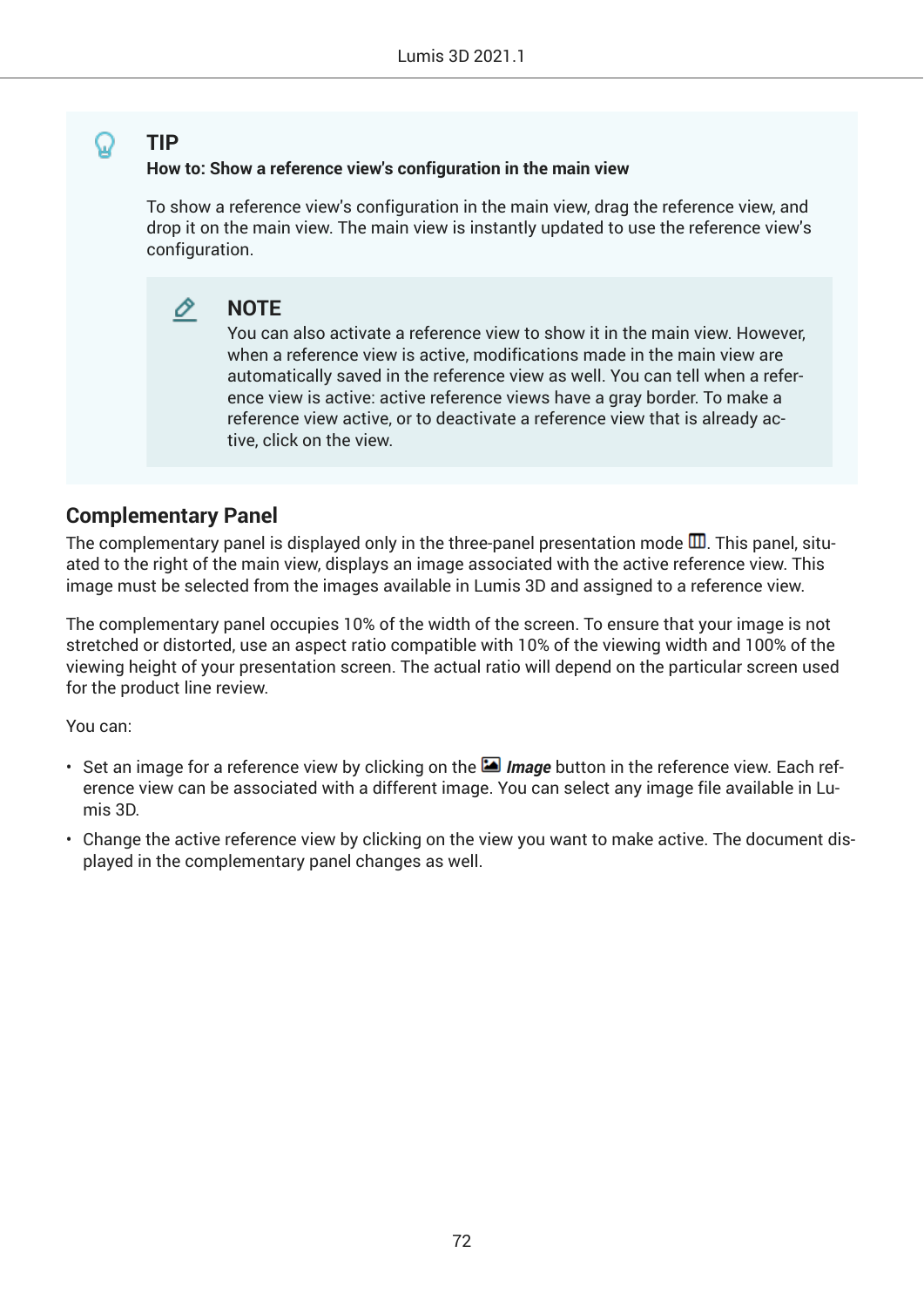#### <span id="page-72-0"></span>**TIP How to: Set an image to display the complementary panel of a product line review**

Open a product line review:

- 1. Double click on the product line review to open it. If you have editing rights for this product line review, this will open the editor. Click on *Explore* at the top right of the page. If you do not have editing rights for this product line review, the explore mode will display immediately.
- 2. Select the three-panel presentation mode  $\overline{m}$  from the drop-down menu that appears.
- 3. Click on the *Image* button in one of the reference views in the left-hand section of the display. The *Viewport* window opens.
- 4. Choose the image file you would like to display in the complementary panel on the right-hand side of the display. Any image available in Lumis 3D can be used.

#### O **NOTE**

The image will be stretched to fit the complementary panel. For best results, use an image with an aspect ratio (height and width) corresponding to 100% of the height and 10% of the width of the display that you will use for the product line review.

### **TIP**

#### **How to: Switch images displayed in the complementary panel during a product line review**

You must already have a product line review open. The product line review must be set to three-panel mode  $\overline{w}$ , and images must already be set for the reference views in the lefthand section of the display.

- 1. Click on a reference view to activate it. The image in the complementary panel changes to display the image associated with the active reference view.
- 2. Click on a different reference view. The image in the complementary panel changes again.

#### **Bookmarking Configurations**

## O

**NOTE**

You must be a writer or an administrator in this space to use this product line review feature.

During a product line review, you can save current configurations as bookmarks in order to remember them later or to return to configurations quickly during the course of your product line review. Configuration bookmarks are often prepared before giving your product line review.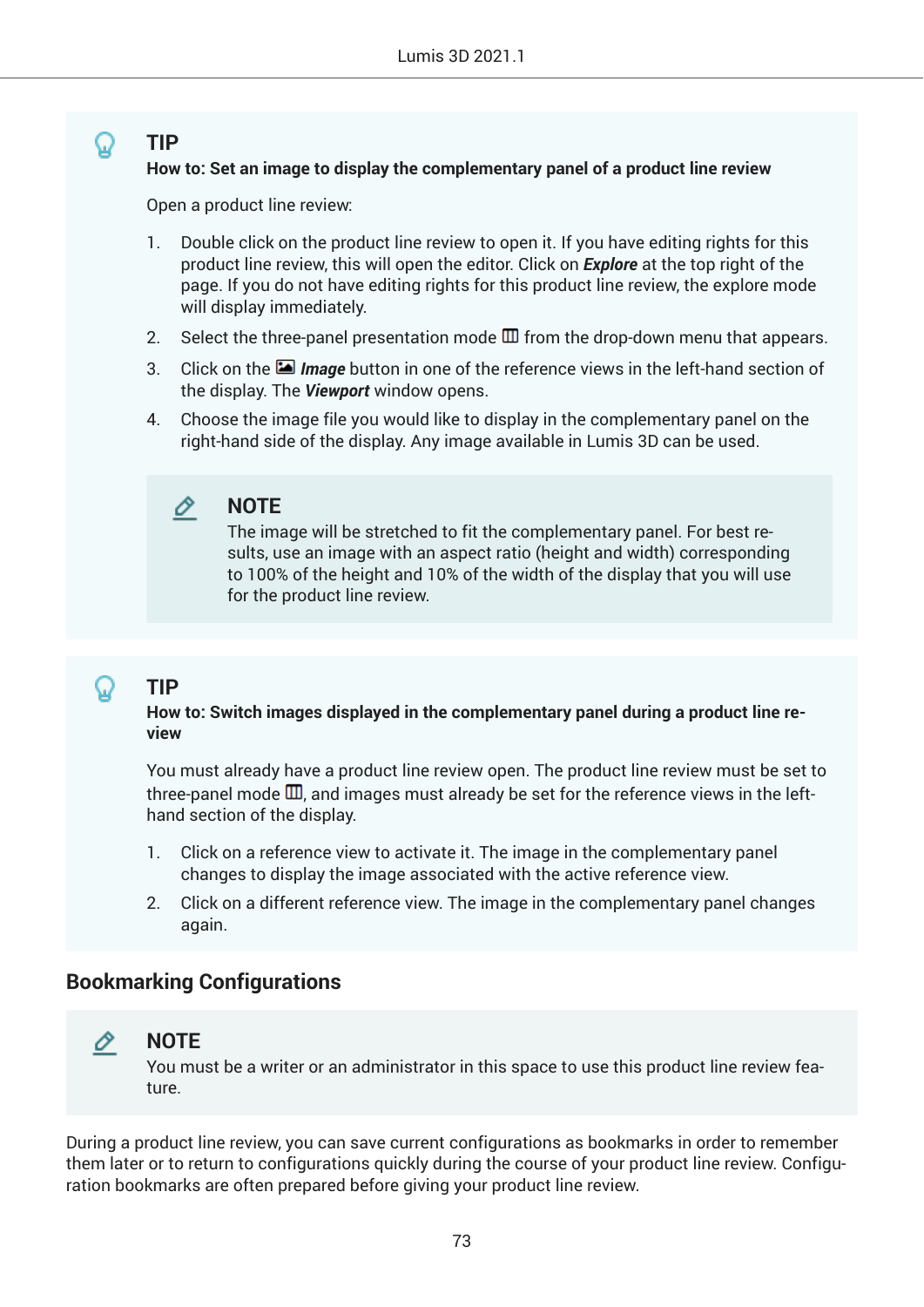<span id="page-73-0"></span>Configuration bookmarks memorize the configuration visible in the main view. Once memorized, the configuration is given a name and is available from the  $\blacksquare$  bookmark menu when viewing a product line review.

Once created, configuration bookmarks can be deleted or hidden using the actions available in the product line review editor.



The **Configuration** window opens. This window displays the following information:

- The bookmark icon. This icon will be generated automatically when you save the new configuration bookmark.
- The bookmark name. You must provide a name for your new configuration bookmark.
- A preview of the configuration.
- A list of the configuration options that will be saved. This list is provided for your information only.

Provide a name for your new configuration bookmark and click *Save*.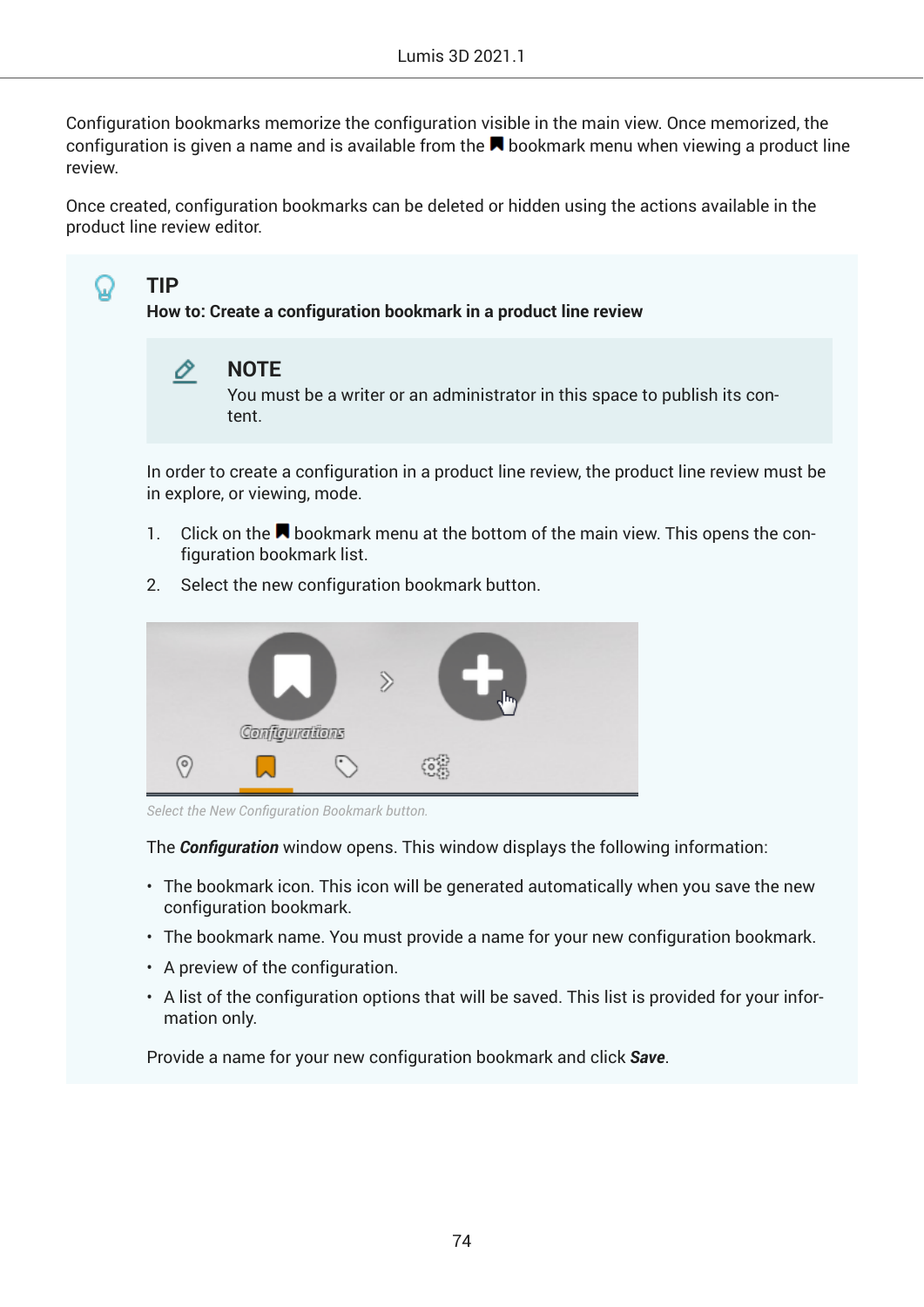### <span id="page-74-0"></span>**TIP**

#### **How to: Load a configuration bookmark in a product line review**

In order to load, or recall, an existing configuration bookmark in a product line review, the product line review must be in explore, or viewing, mode.

- 1. Click on the  $\blacksquare$  bookmark menu at the bottom of the main view. This opens the configuration bookmark list.
- 2. Click on a configuration bookmark to load the saved configuration in the main view.

#### **Creating and Recalling Slides**

#### O **NOTE**

You must be a writer or an administrator in this space to use this product line review feature.

During a product line review, you can create slides and move between existing slides in order to quickly switch screens. Slides are full-screen configurations. Slides save all of the visible panels and their contents:

- The presentation mode (one-, two-, or three-panels).
- The configuration of the reference views (4x4 or 1x2).
- The settings in each of the reference views (configuration and associated image).
- The configuration in the main view.
- The selected view from which the product or scene is observed.

Slides are listed in the drop-down menu at the top right of the main view. Click on the name of the current slide to open the drop-down menu. This menu allows you to:

- Switch to a different slide during a product line review by choosing the name of a different slide.
- $\cdot$   $\blacksquare$  Update the current slide by saving what is currently displayed on the screen.
- $\Box$   $\blacktriangleright$  Save what is currently displayed on the screen as a new slide.

Once created, slides can be deleted or hidden using the actions available in the product line review editor.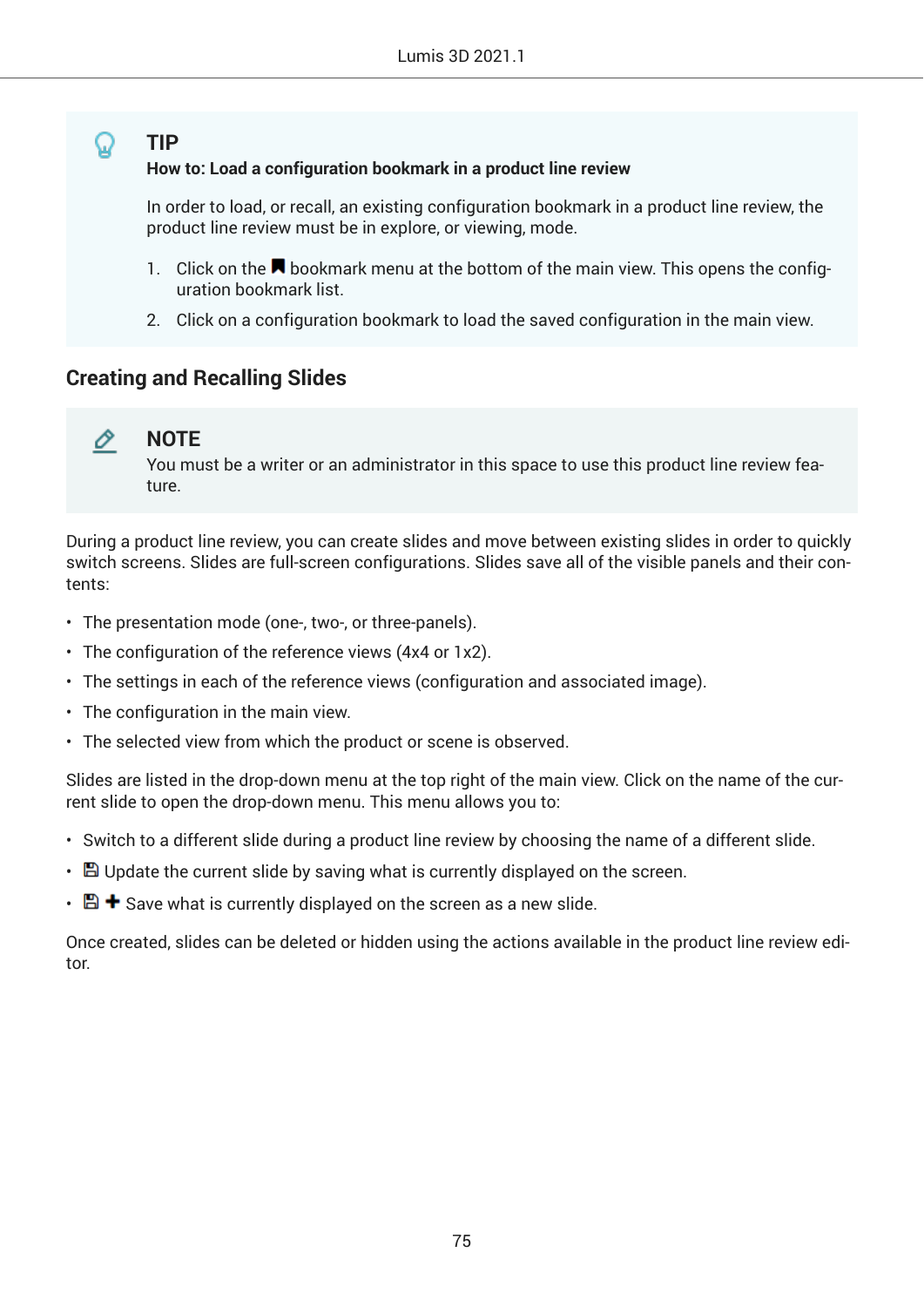## <span id="page-75-0"></span>**TIP**

**How to: Prepare slides for a product line review**



You must be a writer or an administrator in this space to publish its content.

Before giving a product line review, it can be useful to have prepared slides in advance.

Open your product line review by double-clicking on it.

Click on the button Explore at the top right of the page to open the product line review explorer.

- 1. Configure the display for your first slide using the menu at the top of the page:
	- Choose a presentation mode.
	- Choose a 4x4 or 1x2 configuration for the reference views.
- 2. Using the menu at the bottom of the page, configure the contents of the reference views if the reference views are visible:
	- Choose a  $\blacklozenge$  configuration preset or  $\blacktriangledown$  configuration bookmark and drag and drop it onto a reference view.
	- Choose a value for the  $\ddot{\mathbf{x}}$  configuration options and drag and drop it onto a reference view.
- 3. For each visible reference view, set the image to display in the complementary panel when the view is active by clicking on the  $\blacksquare$  button at the top right of the reference view.
- 4. Using the menu at the bottom of the page, configure the contents of the main view:
	- Choose a  $\triangledown$  point of view.
	- Choose a configuration  $\blacktriangleright$  preset or  $\blacktriangleright$  bookmark.
	- Choose a value for the  $\mathbf{\Phi}_{\mathbf{s}}^*$  configuration options.

Finally, save the slide by clicking on the name of the current slide to open the slide dropdown menu. Click on the  $\blacksquare$  + entry to save the current display as a new slide.

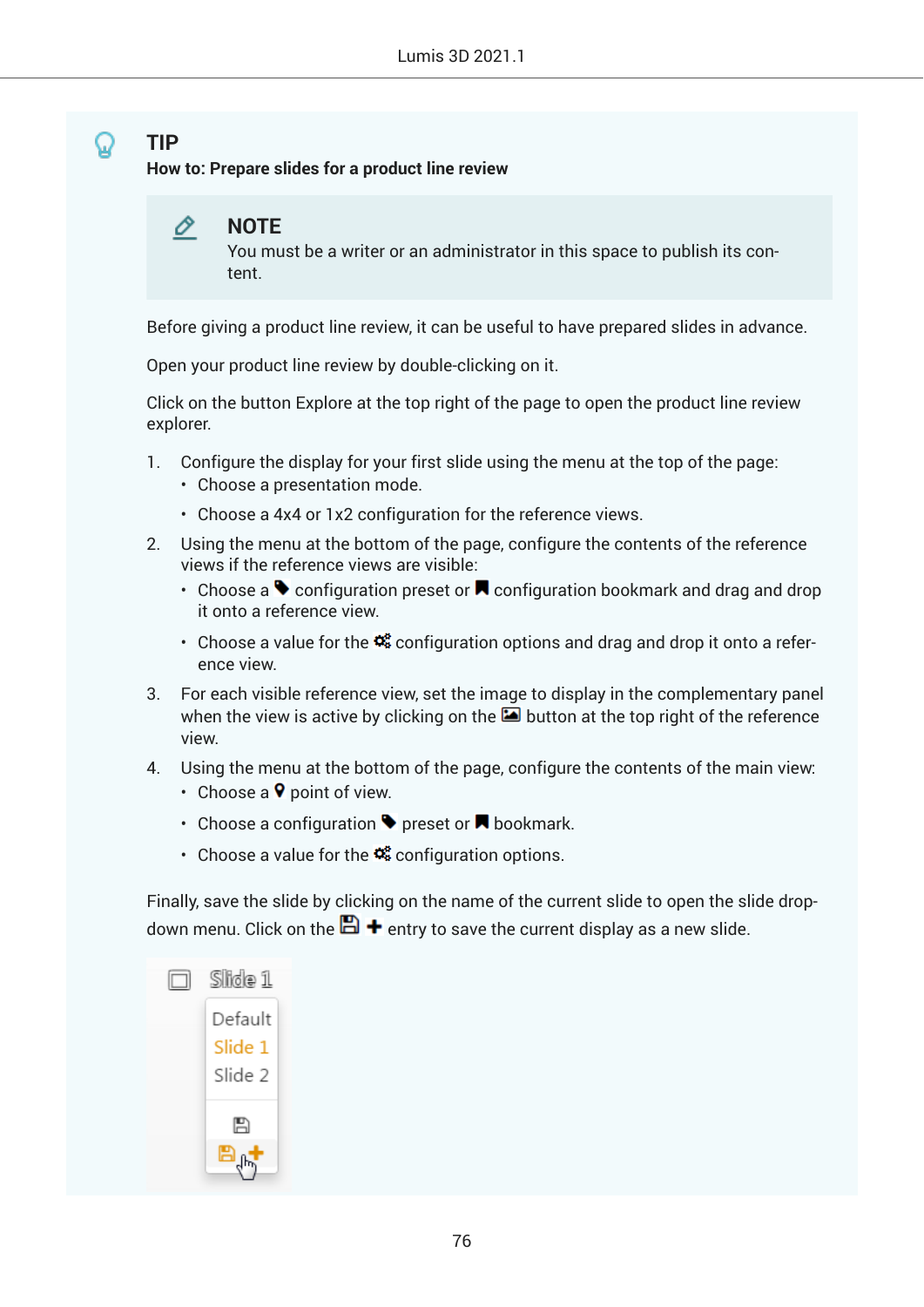<span id="page-76-0"></span>*Select the Save as new slide entry in the drop-down list.*

Repeat this procedure until you have created all of the slides you want to use for your product line review.

#### **TIP** Ω

#### **How to: Switch slides during a product line review**

In order to switch slides in a product line review, the product line review must be in explore, or viewing, mode.

- 1. Click on the name of the slide at the top right of the product line review's main view. This opens the slide drop-down list.
- 2. Select the name of the slide you want to use.



*Select the name of the slide you want to switch to.*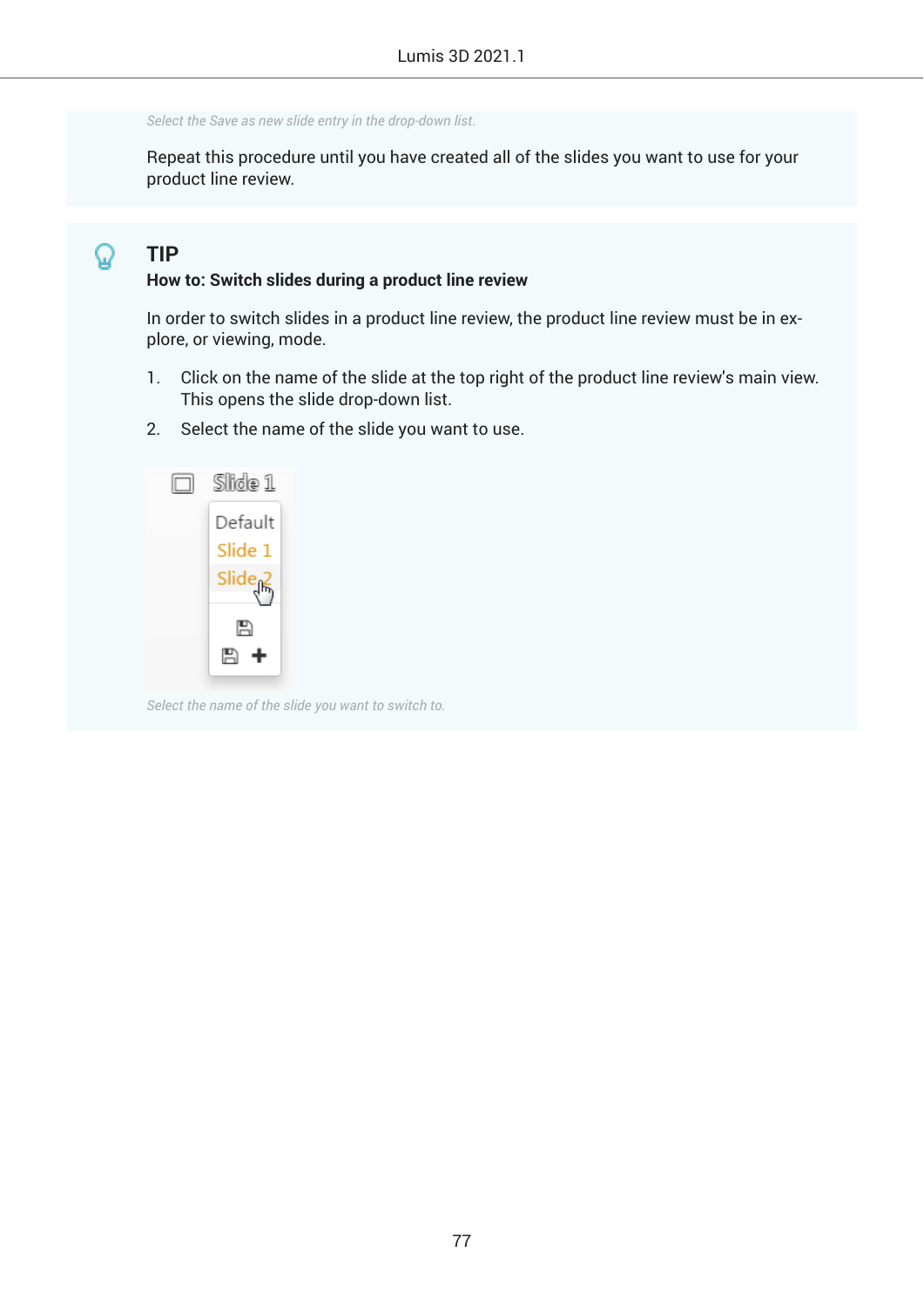# **MOBILE SYNCHRONIZATION (MODULE)**



#### **WARNING**

The Mobile Synchronization user module is required to access the functions described in this section. This optional module can be purchased separately.

With the Mobile Synchronization user module, you can use Lumis 3D with an iPad or an iPhone.

The Lumis 3D Mobile application for iPad and iPhone is available from the Apple AppStore.



In this section, you will find additional information on the following topics:

## **Signing Into Your Lumis 3D Mobile App**

Download and install the Lumis 3D Mobile application on your iPhone or iPad. The application is available from the App Store.

Replace the default value of *LUMIS SERVER URL* (https://lumis3d.lumiscaphe.com) by your own Lumis 3D domain.

When you open the Lumis 3D Mobile app for the first time, sign in using the email and password associated with your user account.

## **Downloading Content to Your Lumis 3D Mobile App**

You must be signed in to your Lumis 3D account to download content.

The application automatically synchronizes the content of your space but for some reason (wifi disconnect) it is not the case, you can also force the synchronization by sliding your finger down.

Synchronized elements will appear in the same space and folder as they are found when you log in to Lumis 3D normally using a web browser.



#### **WARNING**

Warning! When you sign out of your Lumis 3D account on your device, all downloaded content will be deleted as of a security measure.

#### **Content Available for Download**

When first logging in with your account information, only the spaces you are a member of are visible.

The files below can be downloaded on your iPad.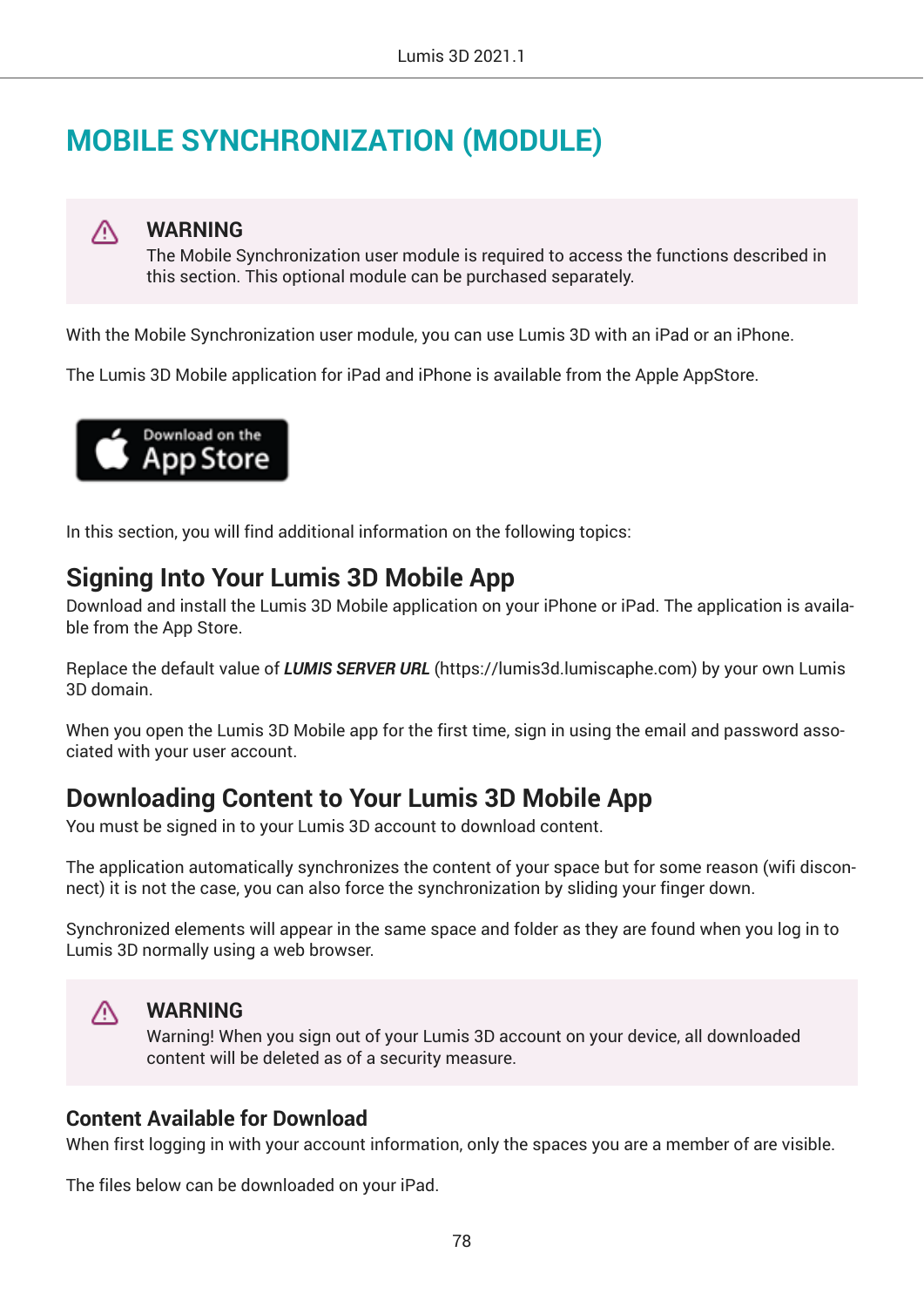| <b>Content type</b>           | <b>Sync method</b> | iPad / iPhone content<br>mode | iPhone / iPad content viewer |
|-------------------------------|--------------------|-------------------------------|------------------------------|
| P <sub>3</sub> D <sub>s</sub> | User-selected      | online                        | Lumis 3D app                 |
| Images                        | User-selected      | offline                       | Lumis 3D app                 |
| <b>Videos</b>                 | User-selected      | offline                       | Lumis 3D app                 |
| <b>Text</b>                   | User-selected      | offline                       | Lumis 3D app                 |
| <b>PDFs</b>                   | User-selected      | offline                       | Lumis 3D app                 |
| <b>Published products</b>     | User-selected      | offline                       | Lumis 3D app                 |
| <b>Published scenes</b>       | User-selected      | offline                       | Lumis 3D app                 |

#### **Download Process**



#### **WARNING**

Warning! Download and synchronization may use your cellular data connection. Make sure to check how you are connected and to verify your available data quota. For large content, choose a stable WiFi connection.

Please note that only Patchwork 3D databases and Patchwork 3D products created from Lumis 3D can be opened with two following options:

- *Online*. No download is required. Lumis 3D uses the calculation power of the server.
- *Realtime*. Download is required in order to use the Apple hardware to render the display.

#### **Canceling During the Download**

You can interrupt the download process at any time using the *Cancel download* button.

If you use the *Cancel download* button to interrupt the download, or if the process is interrupted by a loss of connection, you will need to start the download again from the beginning for this file.

## **Additional Mobile Functions**

#### **Sharing**

When viewing a published product or scene, use the  $\mathbb{\hat{D}}$  icon at the top right of the screen to share the current view:

- via AirDrop to nearby Apple devices
- via other applications installed on your device that allow image sharing (email, messaging, social networks...)
- via native device functions (save, copy, assign to a contact, print...)

### **Full-Screen Viewing**

When viewing a published product or scene, use the icon at the bottom right to switch into and out of full-screen mode.

Full-screen mode hides the header bar at the top of the screen, allowing the view of your product, scene, or product line review to use all of the available screen space.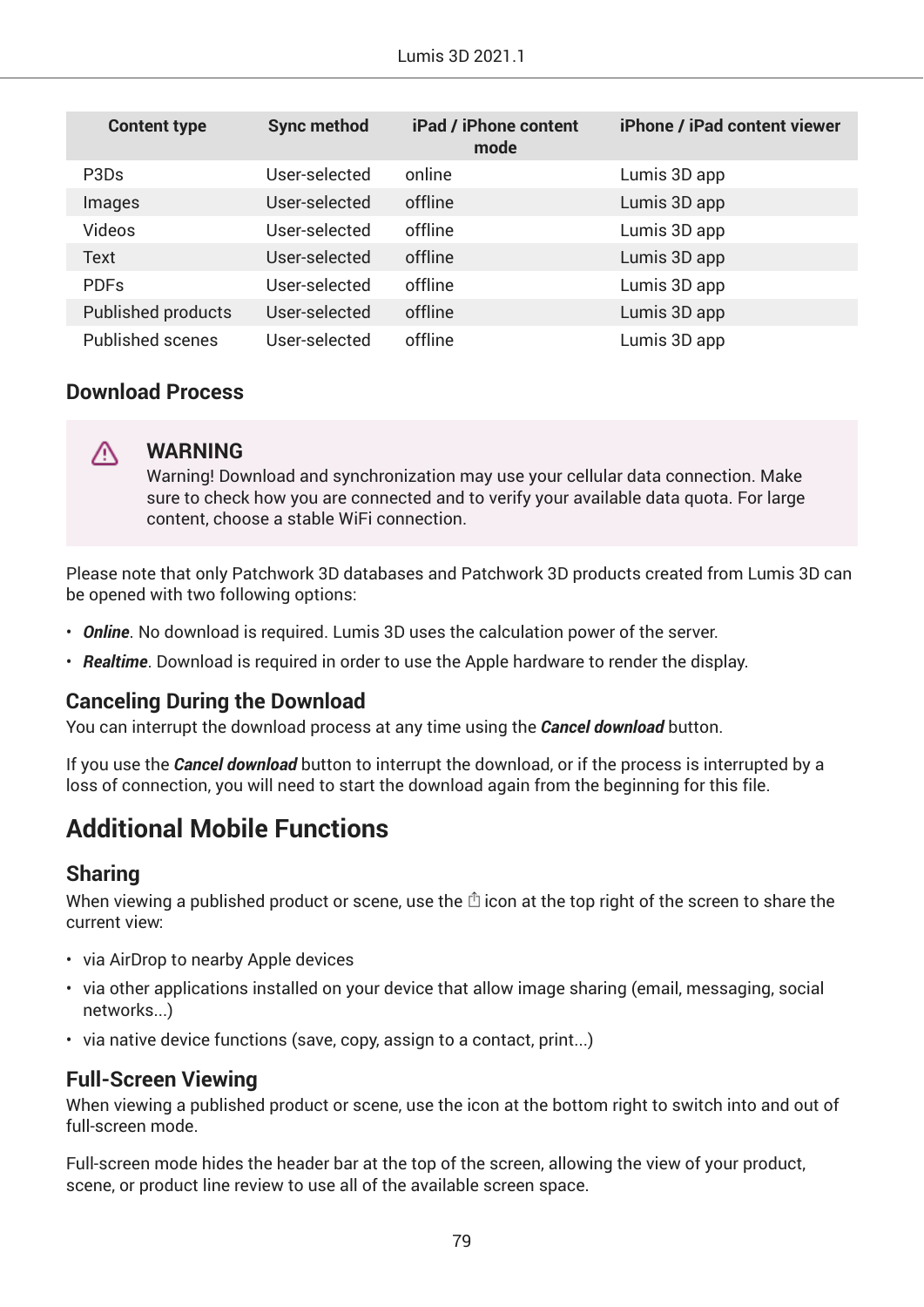### **Deleting Content**

It is possible to delete content to free up space or to protect your data when using a shared device.

The delete function removes all downloaded content from the current device.

To delete all of your content, tap the *Profile* icon at the bottom of the application, and tap on *Sign out*.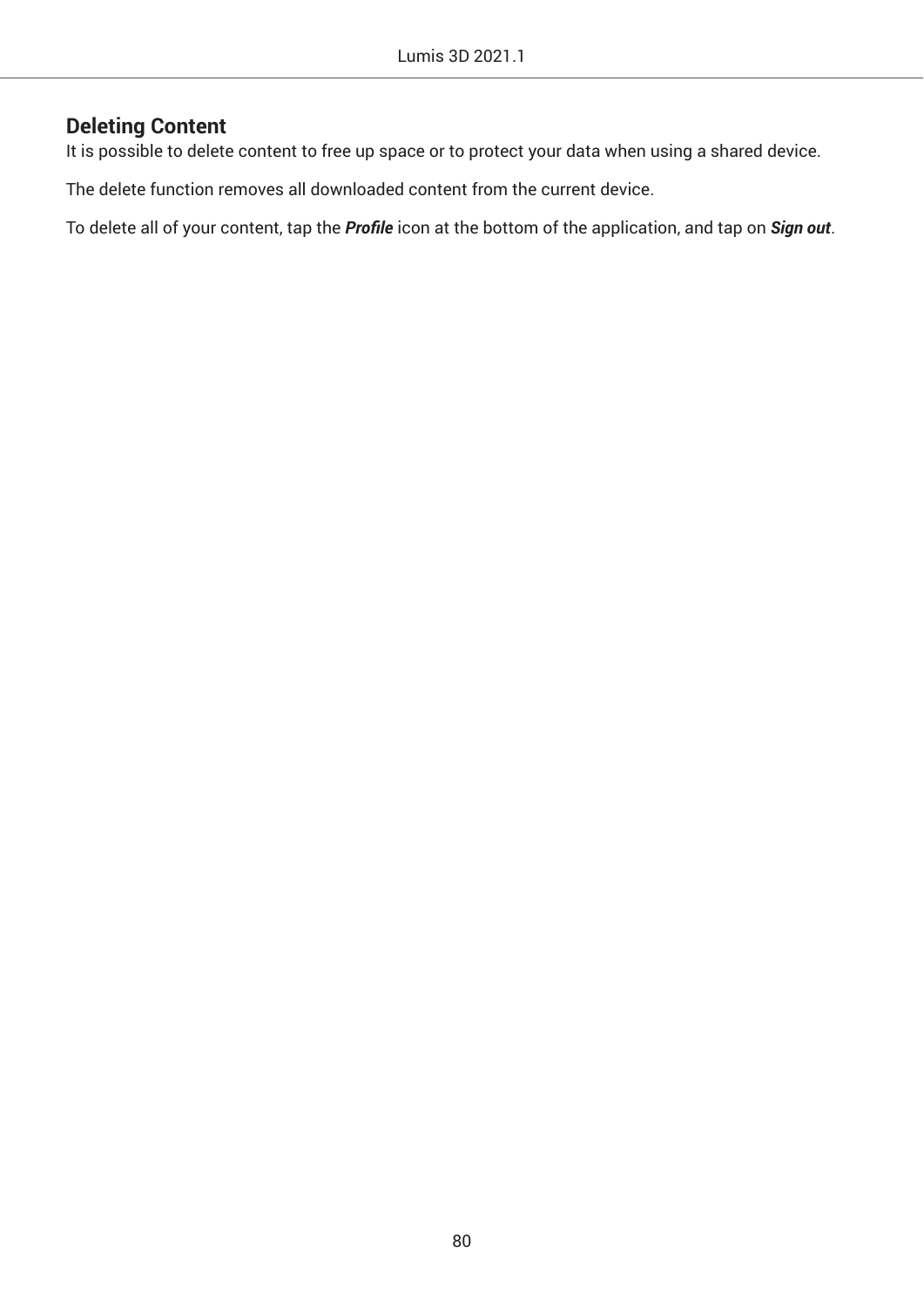# **DOMAIN ADMINISTRATION (MODULE)**

### **WARNING**

∧

The Domain Administration user module is required to access the functions described in this section. Your user account must be designated as an administrator account for this domain.

The Domain Administration module for Lumis 3D is a base module included with Lumis 3D that allows domain administrators to:

- Manage the domain and its name.
- Consult license information for this platform of Lumis 3D.
- Monitor the domain's data (disk space) usage.
- Manage the users that make up a team of people who can share and collaborate with one another within the domain.
- Add user modules and distribute them as needed among the users in your domain.

To access to the domain administration page, click on your domain name at the upper right corner of the screen.

**Your Domain Name** admin **G** ᠊¶

*Click on Your Domain Name to access the domain administration page.*

In this section, you will find additional information on the following topics:

## **Domain**

Your domain is made up of a group of users that can collaborate and interact, as well as the spaces these users are members of.

The *Domain* box on the domain management page displays information concerning the Lumis 3D domain you are currently managing.

In this box you can:

- Change the domain's name
- Permanently delete the domaine

## **Lumis 3D License**

The *License* box on the *Domain* page displays information concerning the Lumis 3D license under which the current platform is running.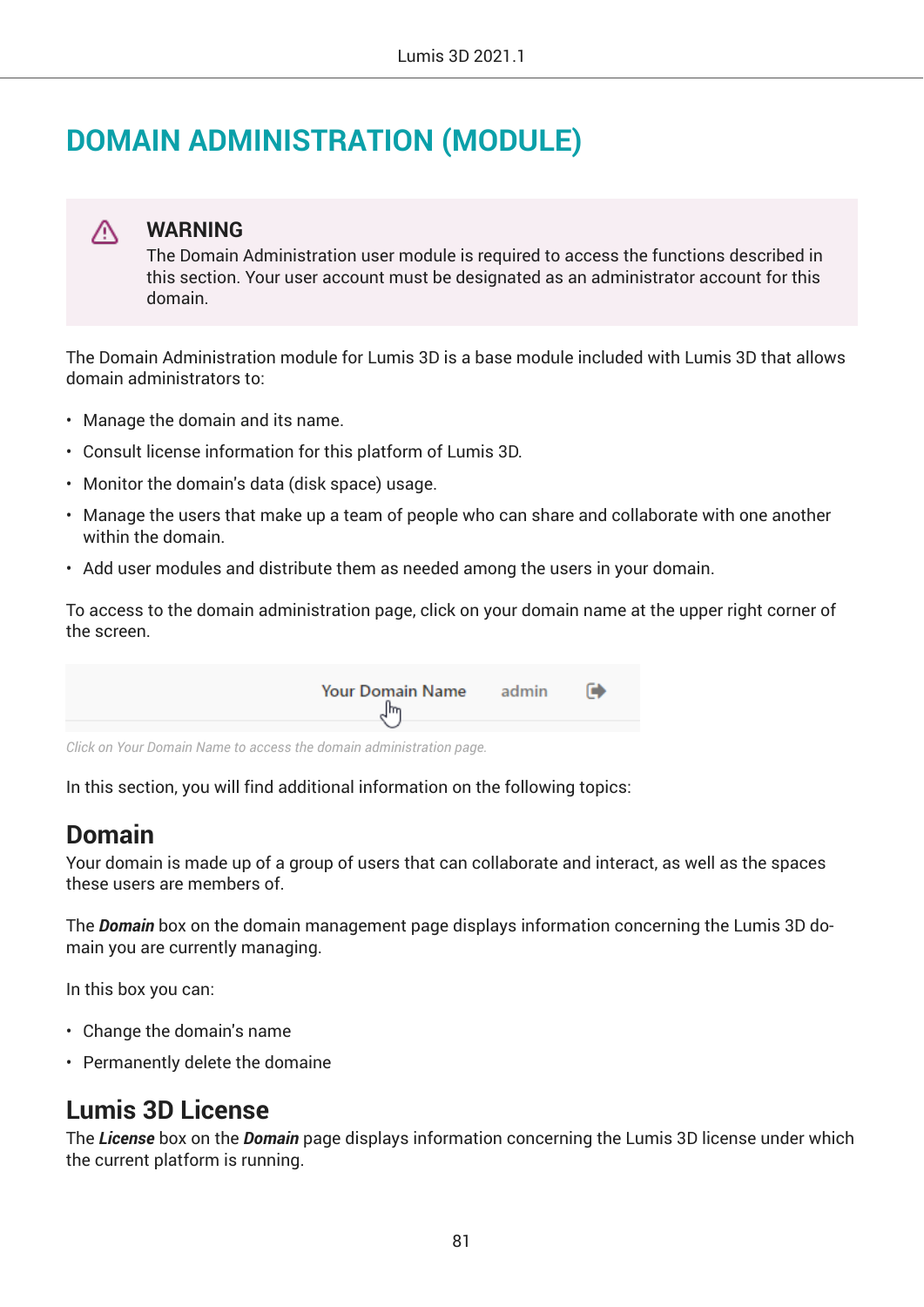## **Lumis 3D Data Quota**

The *Data quota* box on the domain administration page displays information concerning your domain's data (disk space) usage.

## **Users**

To access the domain administration page, click on your domain name at the upper right corner of the screen.

In the *Users* box, this page provides an overview of all existing Lumis 3D users and their settings, the user functions attributed to each user.

### **User List**

All users are listed by their names in the *User* column.

At the top of the column, the number of user accounts attributed and the total number of available accounts are listed as a ratio. As long as the number of available accounts is greater than the number of attributed accounts, you can:

- $\cdot$  + Create a user. You will need to provide the following information:
	- *Full name*: the user's name.
	- *Email*: the user's email address, which the user will use to log in and to which notifications such as password reset emails will be sent.
	- *Password*: the user's login password. The user can change this at any time.
- Search a user or a group of users from the LDAP server.



#### **WARNING**

LDAP license required.

- Invite a user. You will need to provide the *Email address* of the person you would like to invite. An email will be sent to this address. Your account's user name will appear as part of the invite message.
- $\cdot$  Synchronize users from the LDAP server with Lumis 3D users and vice versa.



#### **WARNING**

LDAP license required

#### **User Status**

The *Status* column allows you to differentiate between users who have created accounts and users who have been invited, but have not yet created their account.

Users may have the following statuses:

- Valid account
- $\boxdot$  Invitation pending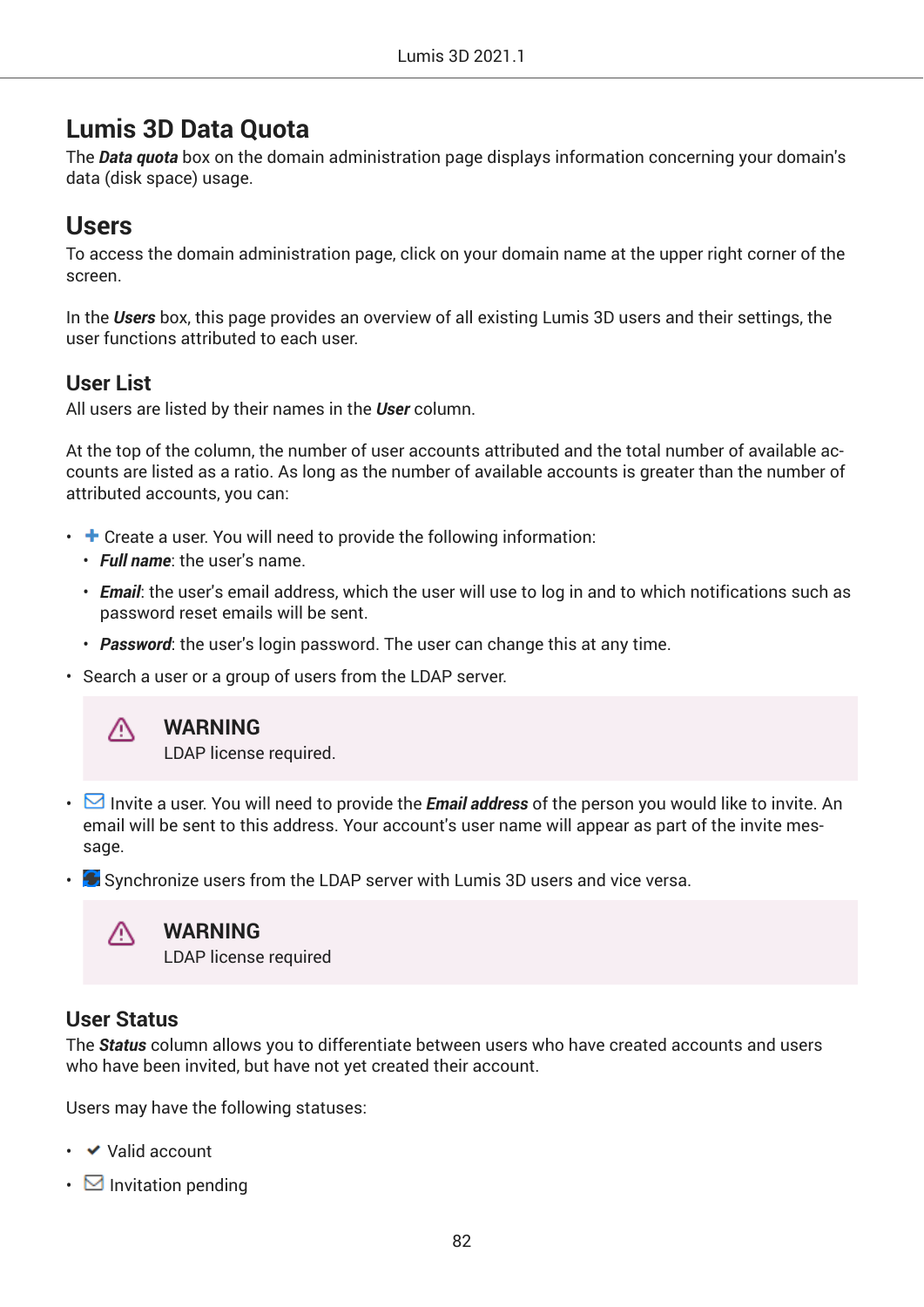#### O **NOTE**

Invited users are counted as users, even if they have not yet created accepted the invitation by account.

### **User Information**

Actions available to domain administrators are available at the right of each user row. You can:

 $\cdot$   $\bullet$  Edit a user to modify the user's full name, email, or password.



#### **NOTE**

Best practice Although administrators can override and reset a user's password, users can also manage their own passwords. If a user has forgotten their password, they can request a link to create a new password by clicking on the *I forgot my password* button on the sign in screen. This sends an email to the user with a link to reset their own password.

• Delete an account.



#### **WARNING**

Warning! Deleting an account is permanent and cannot be undone.

### **Attributing User Functions**

When a user is created, no functions are attributed by default.

A user with no attributed functions has access to:

- Their profile
- The Lumis 3D documentation
- Any spaces that are public to all Lumis 3D users on this platform



To modify what a user can do in a given space, an administrator of that space must modify the space's sharing settings. The domain administrator cannot limit user permissions in spaces from the Domain Administration module.

Use the checkboxes in the *Users* table to attribute functions to users.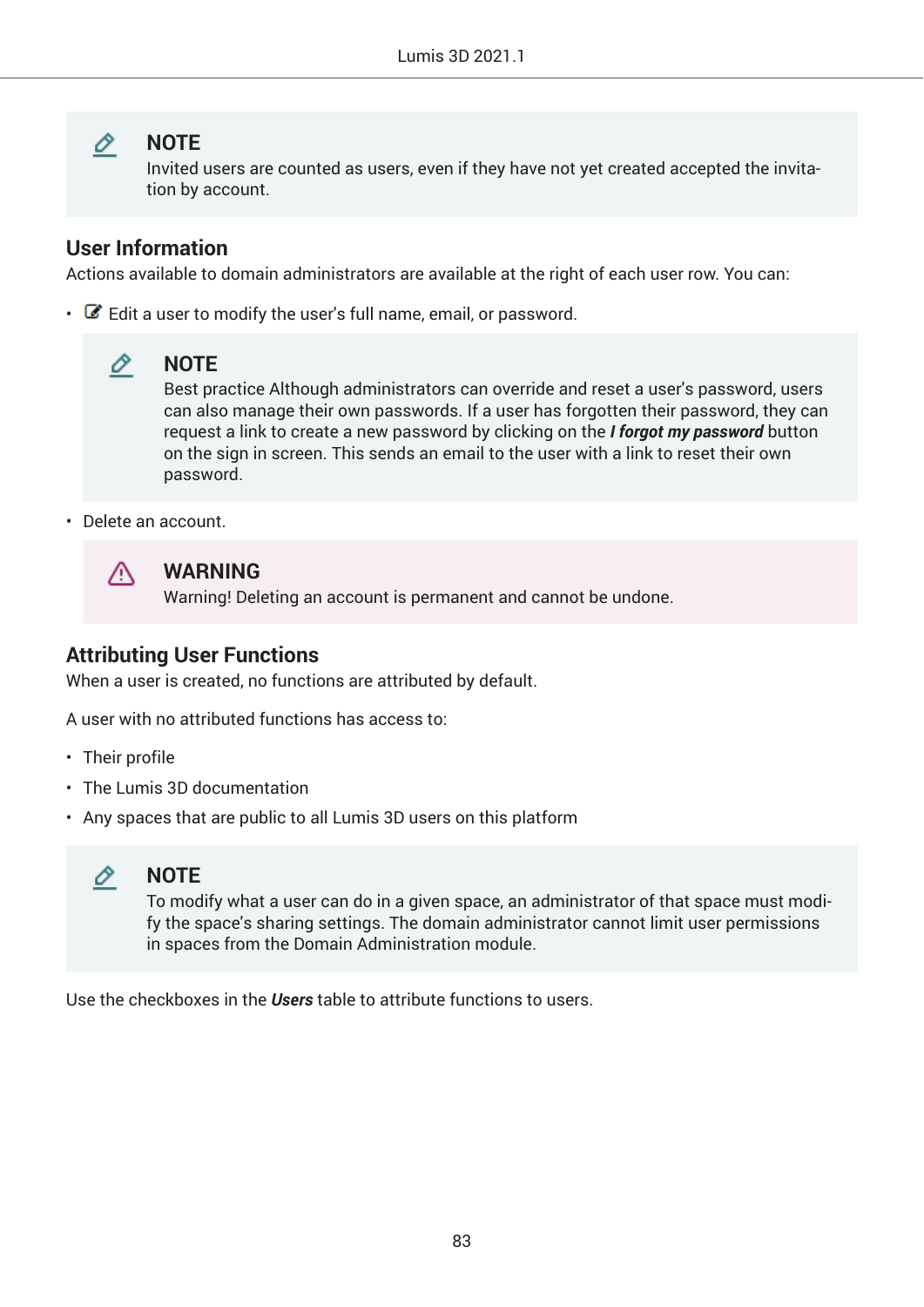#### <span id="page-83-0"></span>**TIP How to: Modify the functions a user has access to**



You must have access to the Domain Administration module to modify user functions.

To access the domain administration page, click on your domain name at the upper right corner of the screen.

To attribute a function to a user, find the user's row in the *Users* table. Tick the checkbox in the function's column.

To remove a user's access to a function, untick the checkbox for that function.

The numbers at the top of the column indicate how many user module licenses are attributed for a given function, and how many total user module licenses you hold for that function.

Functions may be attributed to users in any configuration, as long as you have enough user module licenses for the function.

#### **Function Required User Module Maximum Number of Users Description Mobile synchronization** Mobile Synchronization number of purchased modules Allows to use Lumis 3D with an iPad / iPhone (Lumis 3D Mobile app). **Product line review editor** Product Line Review number of purchased modules Allows creation and modification of product line reviews. **Product editor** Product and Scene Editors number of purchased modules Allows creation and modification of products. **Product and scene publishing** Product and Scene Publishing number of purchased modules Allows creation of locked and published versions of products or scenes. Requires the Product and Scene Editors module. **Scene editor** Product and Scene Editors number of purchased modules Allows creation and modification of scenes. **Private space** Lumis 3D base modules unlimited Allows access to a private space. **Space creation** Lumis 3D base modules unlimited Allows creation of shared spaces.

## **Module-Function Summary**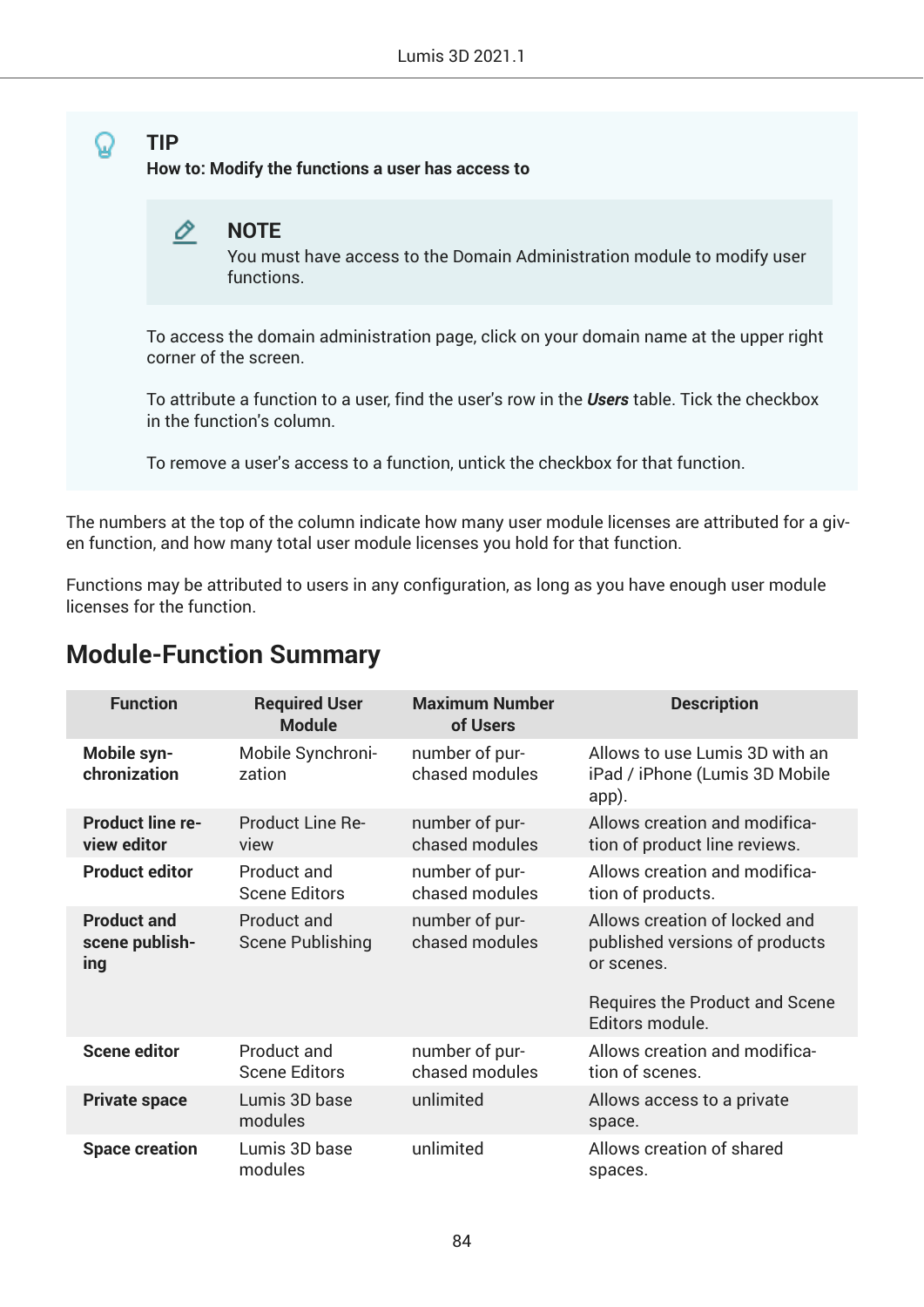| <b>Function</b>  | <b>Required User</b><br><b>Module</b> | <b>Maximum Number</b><br>of Users | <b>Description</b>         |
|------------------|---------------------------------------|-----------------------------------|----------------------------|
| Domain admin-    | Lumis 3D base                         | unlimited                         | Allows management of users |
| <i>istration</i> | modules                               |                                   | and functions.             |

ſ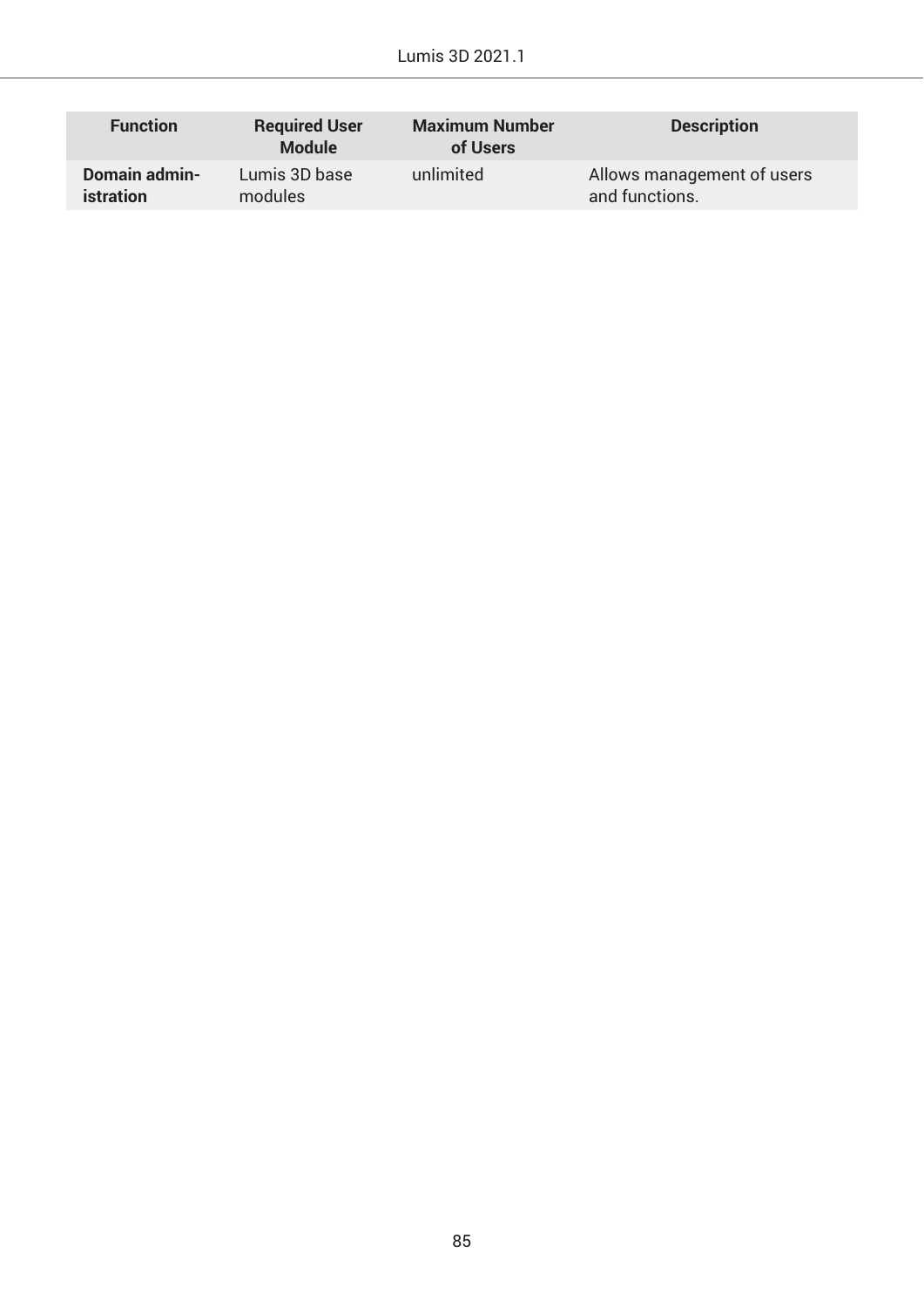## **LIST OF ALL HOW TOS**

All of the How To sections in this documentation are listed below. Click on the name of a How To section to view it.

- [How to: Sign in \[6\]](#page-5-0) [How to: Retrieve a forgotten password \[6\]](#page-5-0) [How to: Sign out \[6\]](#page-5-0) [How to: Change your password \[7\]](#page-6-0) [How to: Change your email address \[8\]](#page-7-0) [How to: Activate or deactivate notifications \[8\]](#page-7-0) [How to: Leave a shared space \[10\]](#page-9-0) [How to: Create a new space \[10\]](#page-9-0) [How to: Rename a space \[11\]](#page-10-0) [How to: Modify sharing settings for a space \[12\]](#page-11-0) [How to: Upload a file \[15\]](#page-14-0) [How to: Upload a folder \[15\]](#page-14-0) [How to: Change the display type \[17\]](#page-16-0) [How to: Create a folder \[18\]](#page-17-0) [How to: Move a content to a new folder \[19\]](#page-18-0)
- [How to: Add comments to a product \[26\]](#page-25-0)
- [How to: Take a snapshot of a product \[27\]](#page-26-0)
- [How to: Add comments to a scene \[29\]](#page-28-0)
- [How to: Take a snapshot of a scene \[31\]](#page-30-0)
- [How to: Share a file using a public link \[33\]](#page-32-0)
- [How to: Stop sharing a file with a public link \[34\]](#page-33-0)
- [How to: Share a file using a private link \[35\]](#page-34-0)
- [How to: Stop sharing a file with a private link \[36\]](#page-35-0)
- [How to: Create a product \[37\]](#page-36-0)
- [How to: Update a product's model \[39\]](#page-38-0)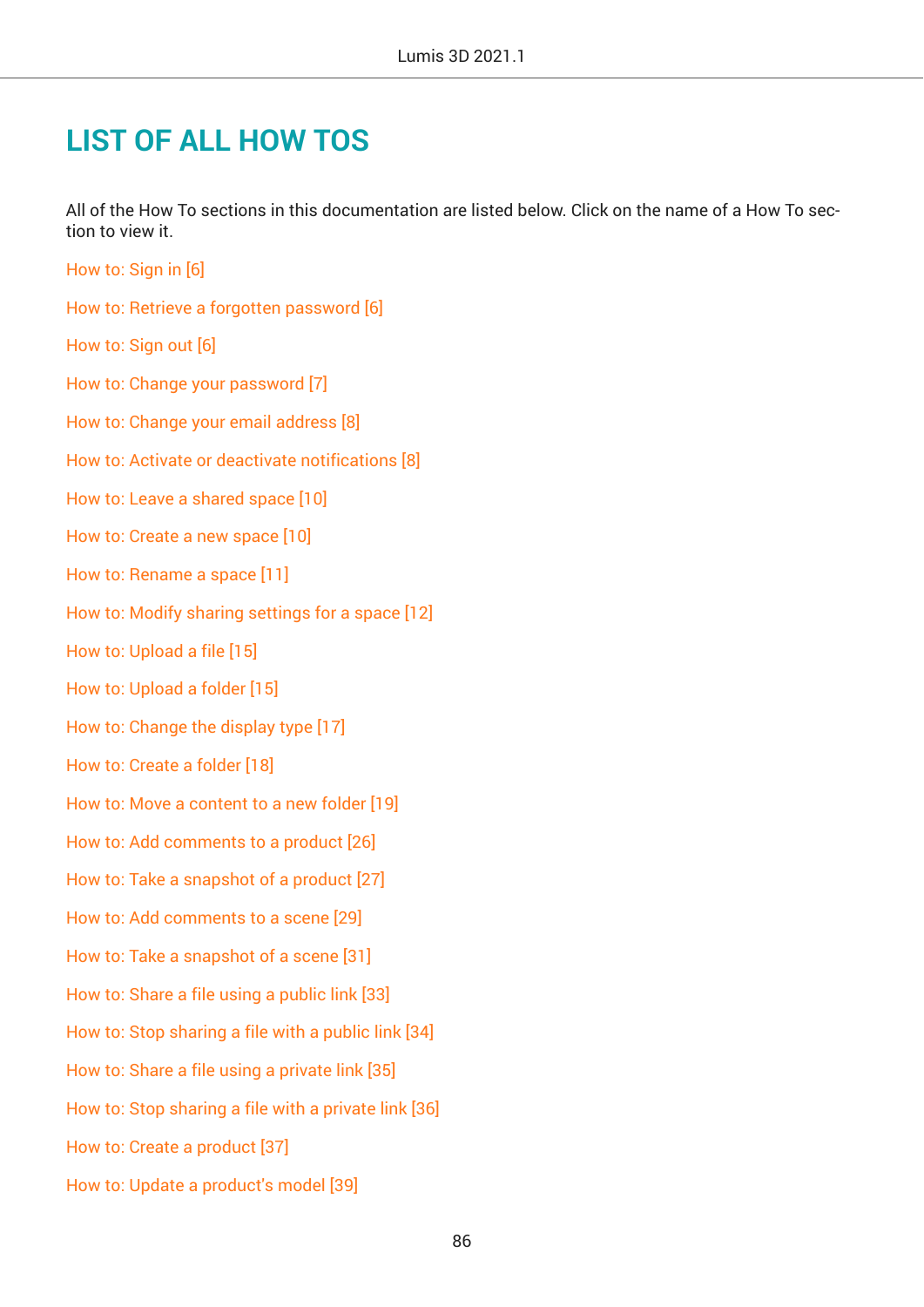[How to: Save a set of configuration options as a preset \[42\]](#page-41-0) [How to: Save a set of configuration options as a macro \[43\]](#page-42-0) [How to: Change the order of configuration parameters / values \[44\]](#page-43-0) [How to: Change the icon of an option \[44\]](#page-43-0) [How to: View configuration thumbnails in the explorer view \[45\]](#page-44-0) [How to: Set up a KDR to create automatic thumbnails \[46\]](#page-45-0) [How to: Prevent a parameter from appearing in a product \[47\]](#page-46-0) [How to: Set up a KDR to contain configuration zones \[47\]](#page-46-0) [How to: Use a material to create a custom configuration parameter \[49\]](#page-48-0) [How to: Add values to a custom parameter \[51\]](#page-50-0) [How to: Reject combinations of configurations in a product \[55\]](#page-54-0) [How to: Make sure an animation will be visible when played \[56\]](#page-55-0) [How to: Edit a language \[57\]](#page-56-0) [How to: Use a CSV translation file \[60\]](#page-59-0) [How to: Create a scene \[62\]](#page-61-0) [How to: Tell if a product is a published product or not \[64\]](#page-63-0) [How to: Publish a product \[64\]](#page-63-0) [How to: Tell if a scene is a published scene or not \[65\]](#page-64-0) [How to: Publish a scene \[66\]](#page-65-0) [How to: Create a product line review \[67\]](#page-66-0) [How to: Open a product line review \[69\]](#page-68-0) [How to: Set a configuration in a reference view \[71\]](#page-70-0) [How to: Show a reference view's configuration in the main view \[72\]](#page-71-0) [How to: Set an image to display the complementary panel of a product line review \[73\]](#page-72-0) [How to: Switch images displayed in the complementary panel during a product line review \[73\]](#page-72-0) [How to: Create a configuration bookmark in a product line review \[74\]](#page-73-0) [How to: Load a configuration bookmark in a product line review \[75\]](#page-74-0) [How to: Prepare slides for a product line review \[76\]](#page-75-0) [How to: Switch slides during a product line review \[77\]](#page-76-0)